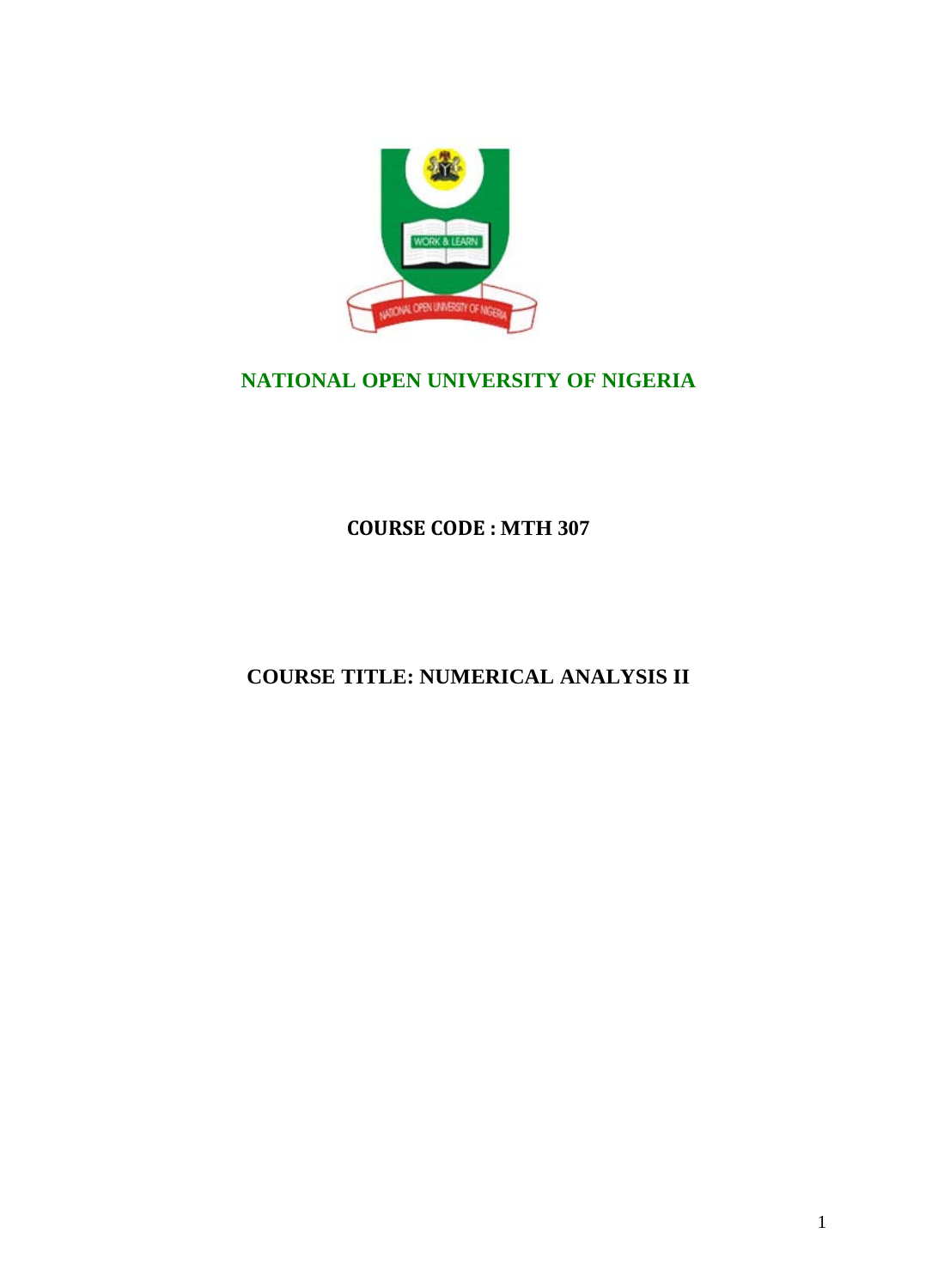| <b>Course Code:</b> | <b>MTH 307:</b> |
|---------------------|-----------------|
|                     |                 |

# **Course Title: NUMERICAL ANALYSIS II**

| <b>Course Developer/Writer:</b> | Dr. S. A. Okunuga<br>Department of Mathematics,<br>University of Lagos<br>Akoka, Lagos, Nigeria |
|---------------------------------|-------------------------------------------------------------------------------------------------|
| <b>Course Editor:</b>           |                                                                                                 |
| <b>Programme Leader:</b>        |                                                                                                 |
| <b>Course Coordinator:</b>      |                                                                                                 |

# **NATIONAL OPEN UNIVERSITY OF NIGERIA**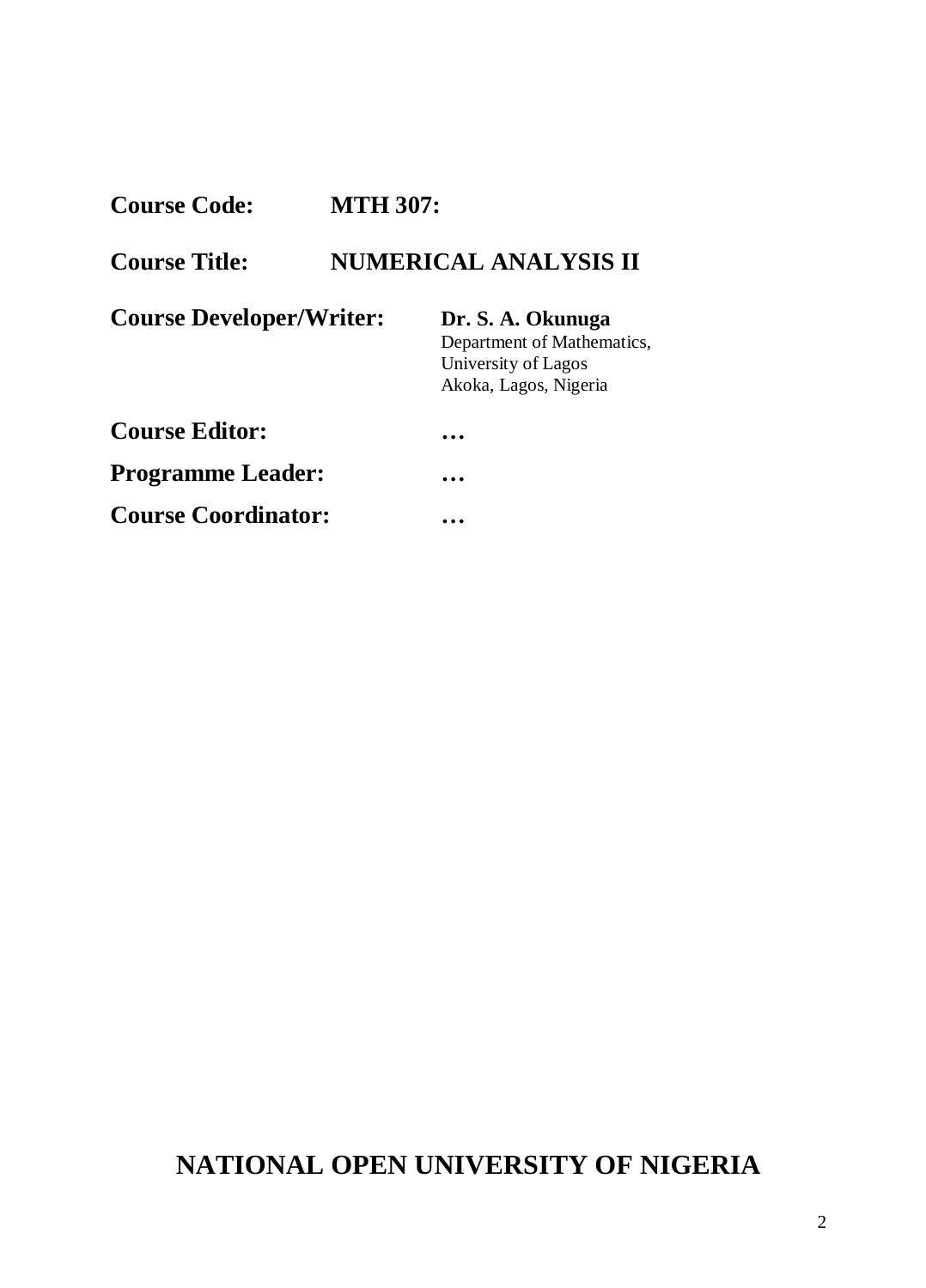# **MTH 307: NUMERICAL ANALYSIS II 3 units**

#### **Course content**

#### MODULE 1 APPROXIMATIONS

Unit 1 Polynomials

Unit 2 Least Squares Approximation (Discrete Case)

Unit 3 Least Squares Approximation (Continuous Case)

#### MODULE 2: ORTHOGONAL POLYNOMIALS

- Unit 1 Introduction to Orthogonal System
- Unit 2 The Legendre Polynomials
- Unit 3 Least Squares Approximations by Legendre Polynomials
- Unit 4 The Chebyshev Polynomials
- Unit 5 Series of Chebyshev Polynomials
- Unit 6 Chebyshev Approximations

#### MODULE 3: FURTHER INTERPOLATION TECHNIQUES

- Unit 1 Cubic Splines Approximation
- Unit 2 Hermite Approximations

#### MODULE 4 NUMERICAL INTEGRATION

- Unit 1 Introduction to Numerical Integration
- Unit 2 Trapezoidal Rule
- Unit 3 Simpson's Rules
- Unit 4 Newton-Cotes Formulas

### MODULE 5: BOUNDARY VALUE PROBLEMS

- Unit 1 Introduction to BVP
- Unit 2 BVP involving Partial Differential Equation
- Unit 3 Solution of Laplace Equation in a Rectangle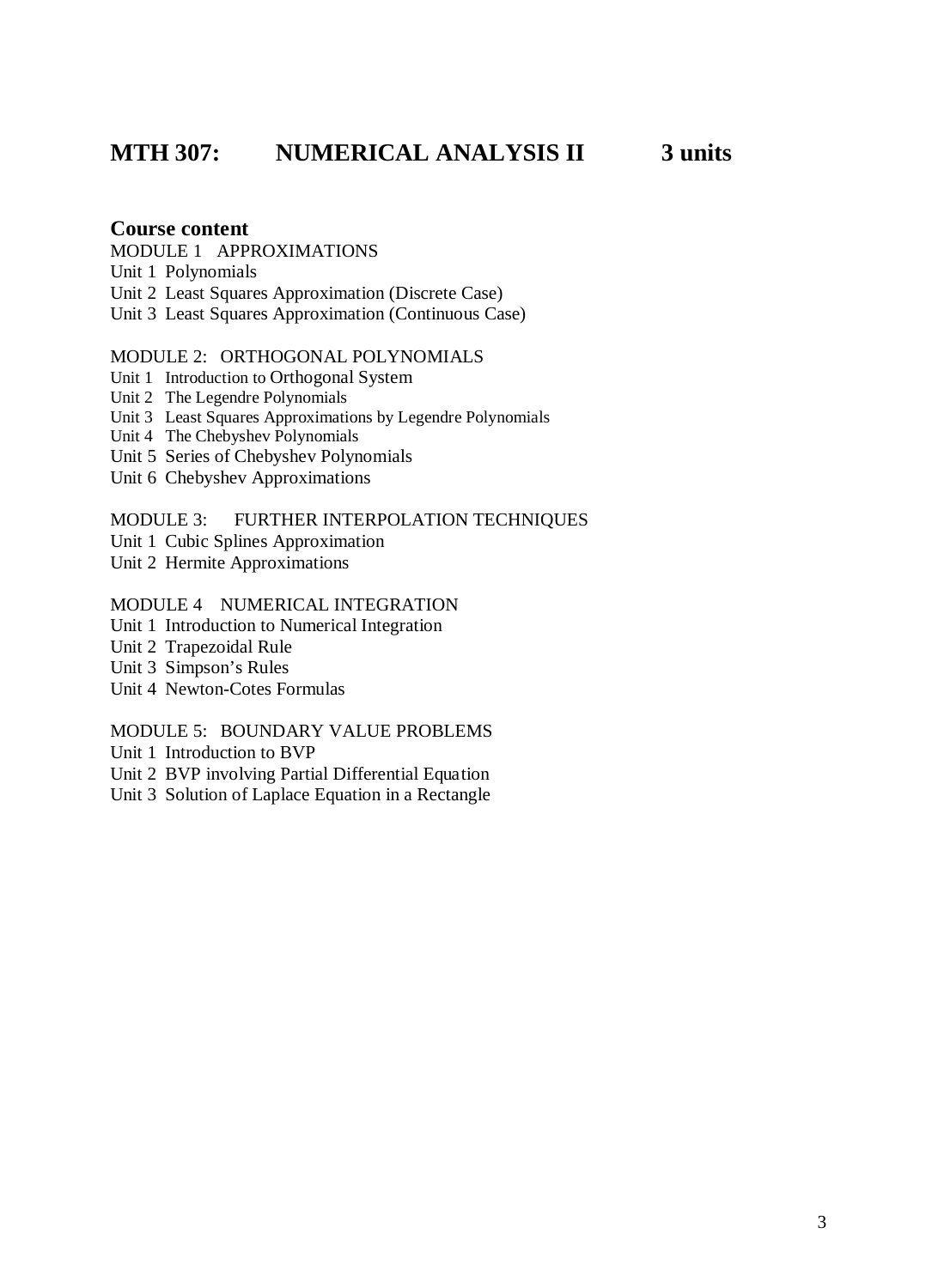### **MODULE 1**

### **APPROXIMATIONS**

### **UNIT 1: POLYNOMIALS**

#### **1.0 Introduction**

Polynomials are very useful in the study of Mathematics especially in Numerical Analysis. Over the years polynomials have been used as approximation to several functions. Although polynomials are sometimes difficult to solve as equations yet they help in appreciating the value of certain functions. To this end, polynomials are of paramount importance when it comes to approximation theory.

### **2.0 Objectives**

By the end of this unit, the learner should be able to:

- (a) define a polynomial;
- (b) understand the degree of a polynomial;
- (c) distinguish between polynomial as a function and a polynomial equation;
- (d) express simple functions as polynomials
- (e) name types of approximation methods.

### **3.0 What is a Polynomial?**

From elementary Mathematics, you have come across polynomials in various forms. The commonest one is what is usually called the quadratic expression which can be written as

 $ax^2 + bx + c$ 

Thus examples of polynomials may include:

$$
2x2-3x+1x2 + 6x - 5x4 + 3x3 - x2 + 2x + 5
$$

and so on.

We shall therefore give a standard definition of what a polynomial is

### **Definition 1**

A function  $P(x)$  of the form

$$
P(x) = a_0 + a_1 x + a_2 x^2 + \dots + a_n x^n
$$
 (3.1)

is said to be a polynomial in x, where  $a_0, a_1, a_2, \ldots, a_n$  are the coefficients of the function  $P(x)$ .

These coefficients may be real or complex numbers.

### **3.1 The Degree of a Polynomial**

#### **Definition 2**

The highest power to which the variable x is raised in a polynomial  $P(x)$  is the degree of the polynomial.

Hence, the polynomial function  $P(x)$  given by equation (3.1) is of degree n, For example any quadratic expression is a polynomial of degree 2.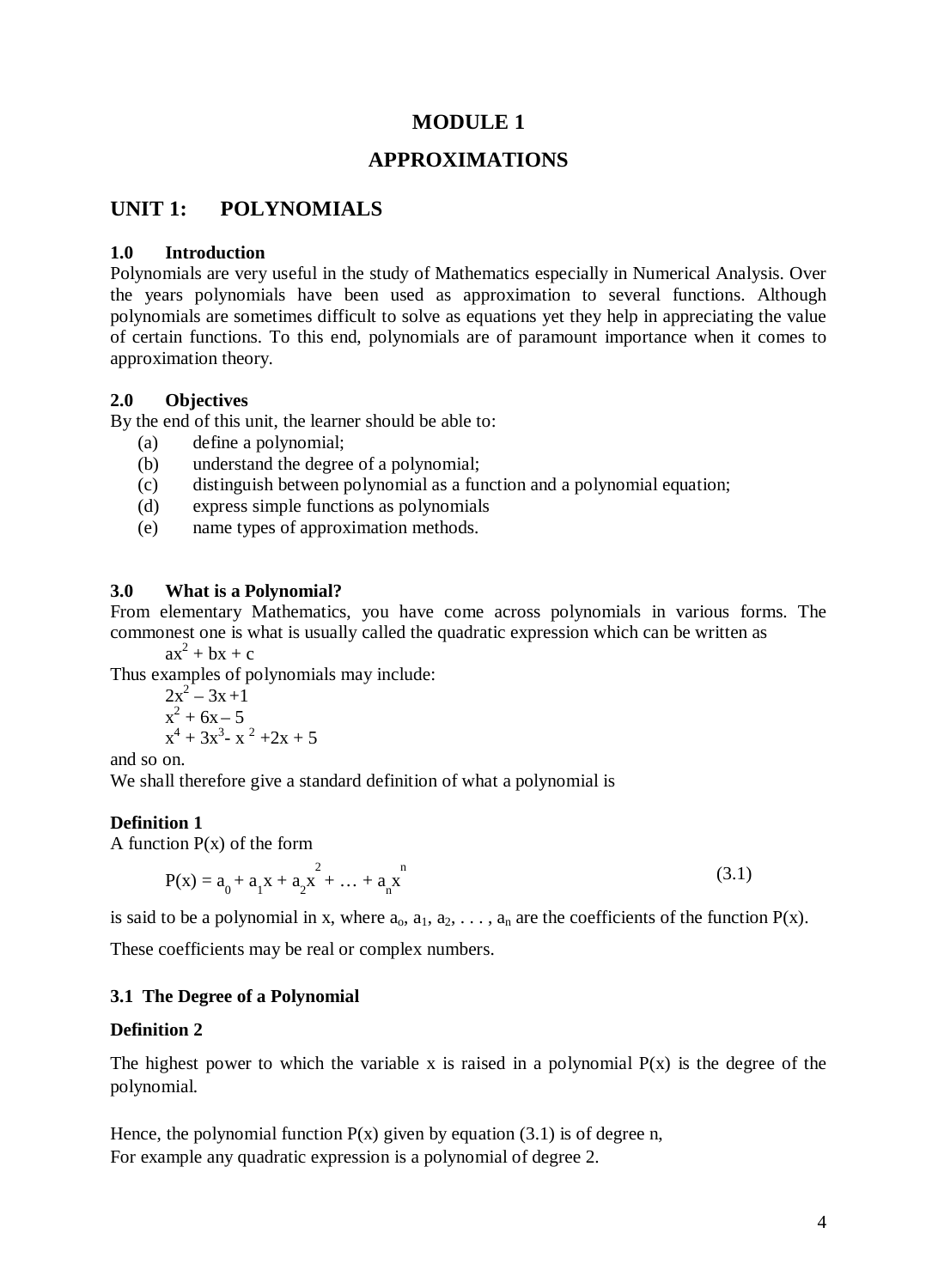If  $P(x) = x^4 + 3x^3 - x^2 + 2x + 5$ , then  $P(x)$  is of degree 4  $2x^2 - 3x + 1$  is a polynomial of degree two.

### **3.2 Polynomial Equation**

A polynomial is simply an expression whereas a polynomial can be come an equation if the expression is equated to a quantity, often to zero.

Thus, when we write  $P(x) = 0$ , from equation (3.1) then equation (3.1) becomes a polynomial equation.

Although (3.1) is called an equation this is only because the polynomial is designated as  $P(x)$  on the left hand side. Apart from this, it is simply a polynomial. Thus

$$
a_0 + a_1 x + a_2 x^2 + \dots + a_n x^n
$$

is a polynomial of degree n, whereas

$$
a_0 + a_1 x + a_2 x^2 + \dots + a_n x^n = 0
$$
\n(3.2)

is a polynomial equation of degree n.

We must observe that if all the terms of a polynomial exist, then the number of coefficients exceed the degree of the polynomial by one. Thus a polynomial of degree n given by equation  $(3.2)$  has n+1 coefficients.

Polynomial equation can be solved to determine the value of the variable (say x) that satisfies the equation. On the other hand there is nothing to solve in a polynomial. At best you may factorize or expand a polynomial and never to solve for the value of the variable.

Thus we can solve the polynomial equation

$$
x^3 + x^2 - 2x = 0
$$

But we can only factorize  $x^3 + x^2 - 2x$ 

To factorize the expression  $x^3 + x^2 - 2x$  we shall get:  $x(x+2)(x-1)$ But solving for x in the equation we get:  $x = -2$ , 0, 1

There are many things that we can do with polynomials. One of such things is to use polynomials to approximate non-polynomial functions.

#### **3.3 Function Approximation**

There are functions that are not polynomials but we may wish to represent such by a polynomial. For example, we may wish to write  $\cos x$  or  $\exp(x)$  in terms of polynomials. How do we achieve this?

The learner should not confuse this with expansion of a seemly polynomial by Binomial expansion.

For example, we can expand  $(1+x)^8$  using binomial expansion. Without expanding this, the expression is simply a polynomial of degree 8.

However, if we wish to write  $e^x$  as a polynomial, then it can be written in the form:

$$
e^x = a_o + a_1 x + a_2 x^2 + a_3 x^3 + \dots + a_n x^n + \dots
$$

This is only possible by using series expansion such as Taylor or Maclaurin series.

The learner is assumed to have studied Taylor or Maclaurin series of simple functions at the lower level. For example, the expansion of  $exp(x)$  is written as:

$$
e^{x} = 1 + x + \frac{x^{2}}{2!} + \frac{x^{3}}{3!} + \dots + \frac{x^{n}}{n!} + \dots
$$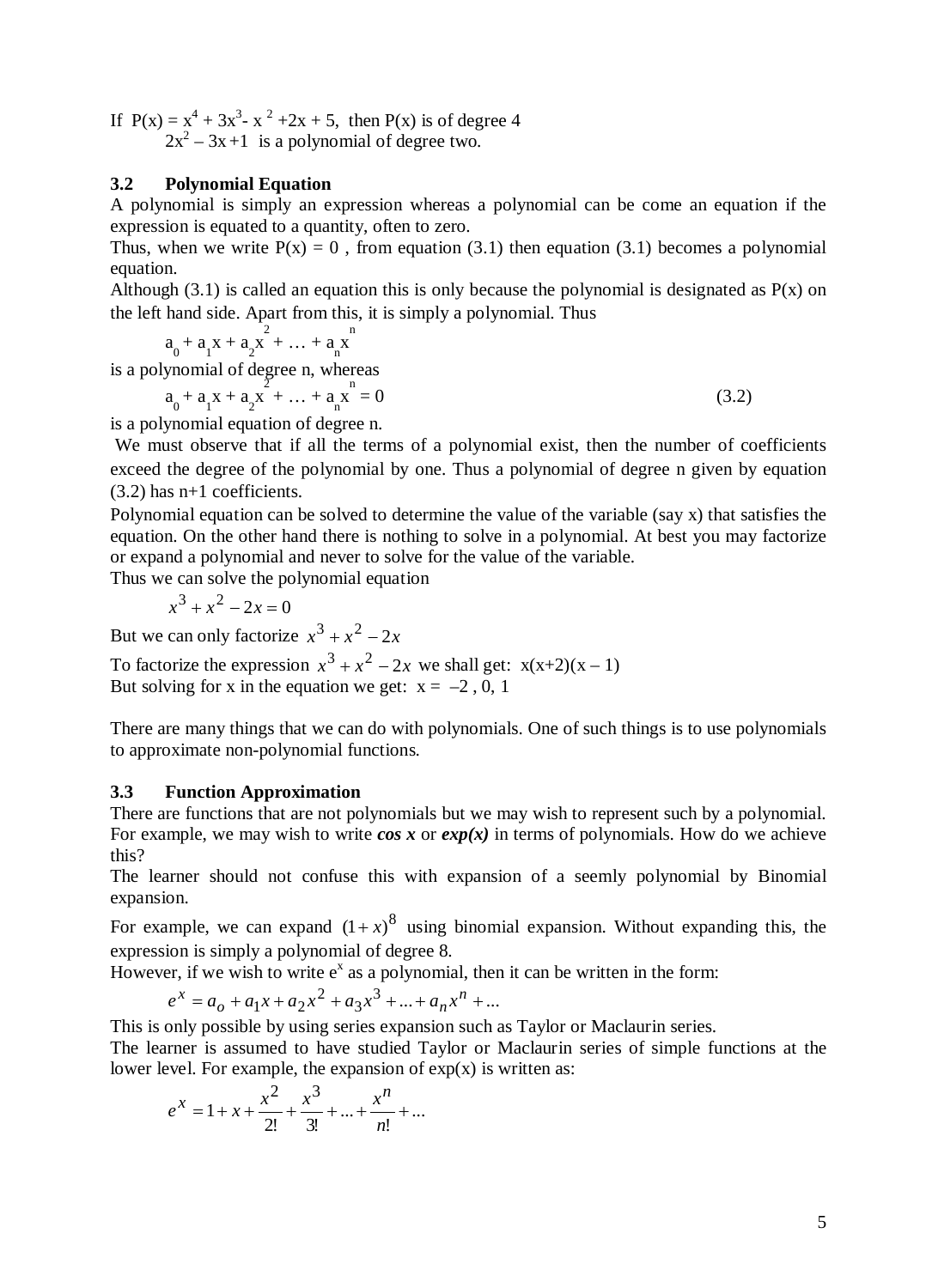This shows that  $exp(x)$  can be expressed as a polynomial function. The degree of where the polynomial is truncated (terminated), say  $\frac{x}{k!}$  $\frac{x^k}{k!}$ , is the approximation that is written for e<sup>x</sup>. It may be reasonable to let k be large, say at least 2. Hence a fourth order approximation of  $exp(x)$  will be:

$$
e^{x} = 1 + x + \frac{x^{2}}{2!} + \frac{x^{3}}{3!} + \frac{x^{4}}{4!}
$$
 (3.3)

That is,  $e^x$  is written here as a polynomial of degree 4. Similarly the Taylor series for cos x is given by

 $\cos x = 1 + \frac{x}{2!} + \frac{x}{4!} + \frac{x}{6!} + \dots$ 2  $r^4$   $r^6$  $x = 1 + \frac{x^2}{2!} + \frac{x^4}{4!} + \frac{x^6}{6!} + \dots$  (3.4)

The illustration above leads us to the study of approximation theory.

#### **3.4 Types of Functions Approximation**

Before we go fully into the discussion of various approximations in Numerical Analysis, we need to state that there may arise two problems.

The first problem arises when a function is given explicitly, but we wish to find a simpler type of function such as a polynomial, that can be used to approximate values of the given function.

The second kind of problem in approximation theory is concerned with fitting functions to a given set of data and finding the **"best"** function in a certain class that can be used to represent the set of data.

To handle these two problems, we shall in this study discuss some of the basic methods of approximations.

Some of the approximation methods of functions, in existence, include:

- (i.) Taylor's Approximation
- (ii.) Lagrange polynomials
- (iii.) Least-Squares approximation
- (iv.) Hermite approximation
- (v.) Cubic Spline interpolation
- (vi.) Chebyshev approximation
- (vii.) Legendre Polynomials
- (viii.) Rational function approximation;

and some few others more.

Every approximation theory involves polynomials; hence, some methods of approximation are sometimes called polynomials. For example, Chebyshev approximation is often referred to as Chebyshev polynomials. We shall begin this discussion of these approximations with the Least Squares Approximation.

#### **Self Assessment Exercise**

- 1. How many non-zero coefficients has  $(2x+5)(x^2-1)$
- 2. What is the degree of the polynomial involved in the equation:  $(2x+1)(x^2 \frac{2}{x}) = 0$ ?

hence obtain its solution.

- 3. Write a polynomial of degree 3 with only two coefficients
- 4. By following equation (3.3) write down the expansion of  $e^{-x}$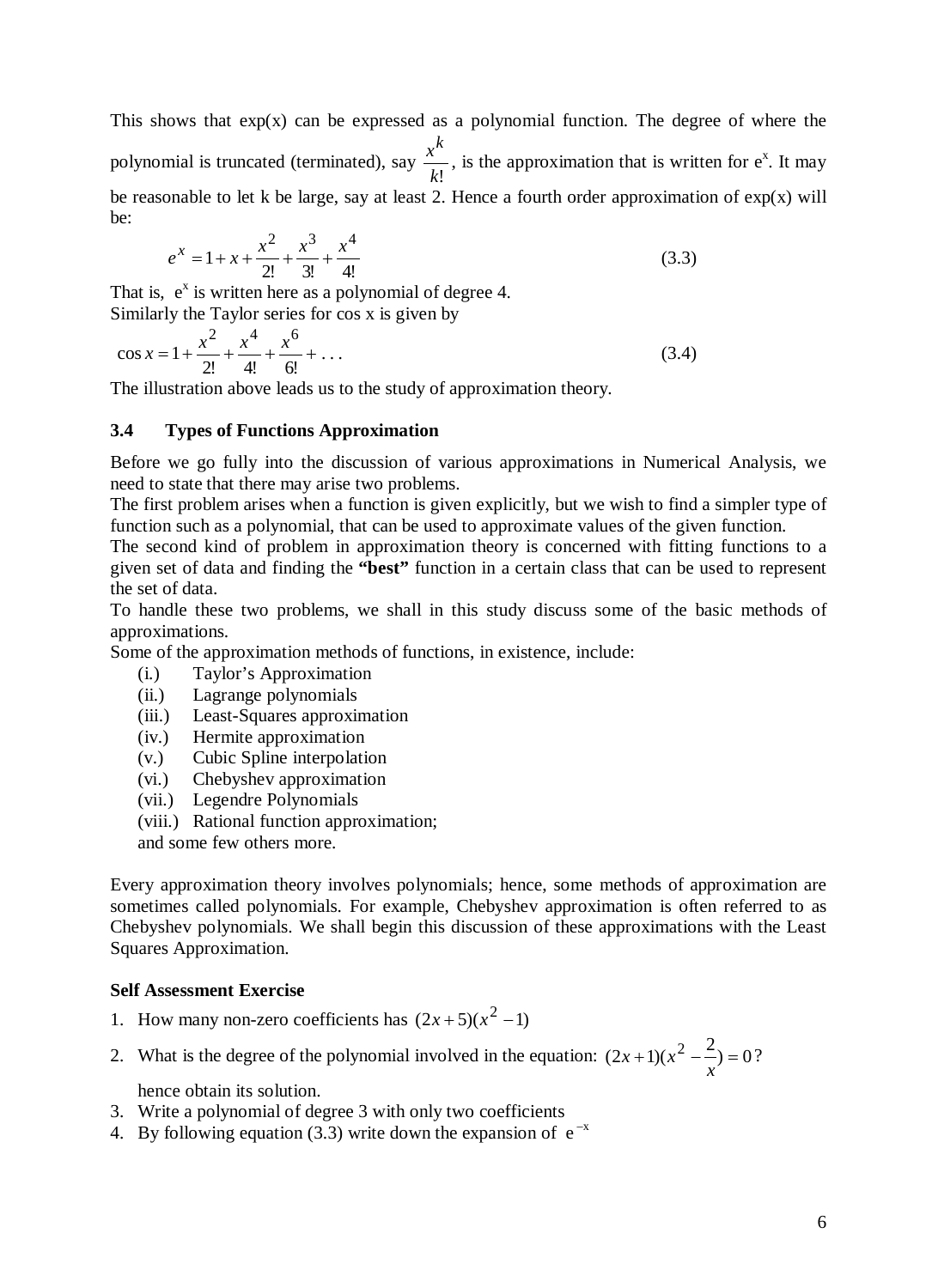### **4.0 Conclusion**

Polynomials are basic tools that can be used to express other functions in a simpler form. While it may be difficult to calculate  $e<sup>3</sup>$  without a calculator, because the exponential function e is approximately 2.718, but we can simply substitute 3 into the expansion given by (3.3) and simplify to get an approximate value of  $e^3$ . Hence a close attention should be given to this type of function.

### **5.0 Summary**

In this Unit we have learnt that

- (i) polynomials are expression involving various degrees of variable x which may be sum together.
- (ii) polynomial expression is different from polynomial equation.
- (iii) simple functions can be written through the expansion given by Taylor or Maclaurin series.
- (iv) there are various polynomial approximations which can be used to estimate either a function or a set of data.

### **6.0 Tutor Marked Assignment**

- 1. Obtain the Taylor's expansion of sin x
- 2. Distinguish between Taylor series and Binomial expansion
- 3. Find the Maclaurin series for  $e^{-x}$  as far as the term involving  $x^4$  and hence estimate  $e^{-2}$

### **7.0 Further Reading and Other Resources.**

- 1. Conte S. D. and Boor de Carl *Elementary Numerical Analysis an Algorithmic Approach 2nd ed.* McGraw-Hill Tokyo.
- 2. Francis Scheid. (1989) *Schaum's Outlines Numerical Analysis 2nd ed.* McGraw-Hill New York.
- 3. Okunuga, S. A., and Akanbi M, A., (2004). Computational Mathematics, First Course, WIM Pub. Lagos, Nigeria.
- 4. Turner P. R. (1994) *Numerical Analysis Macmillan College Work Out Series* Malaysia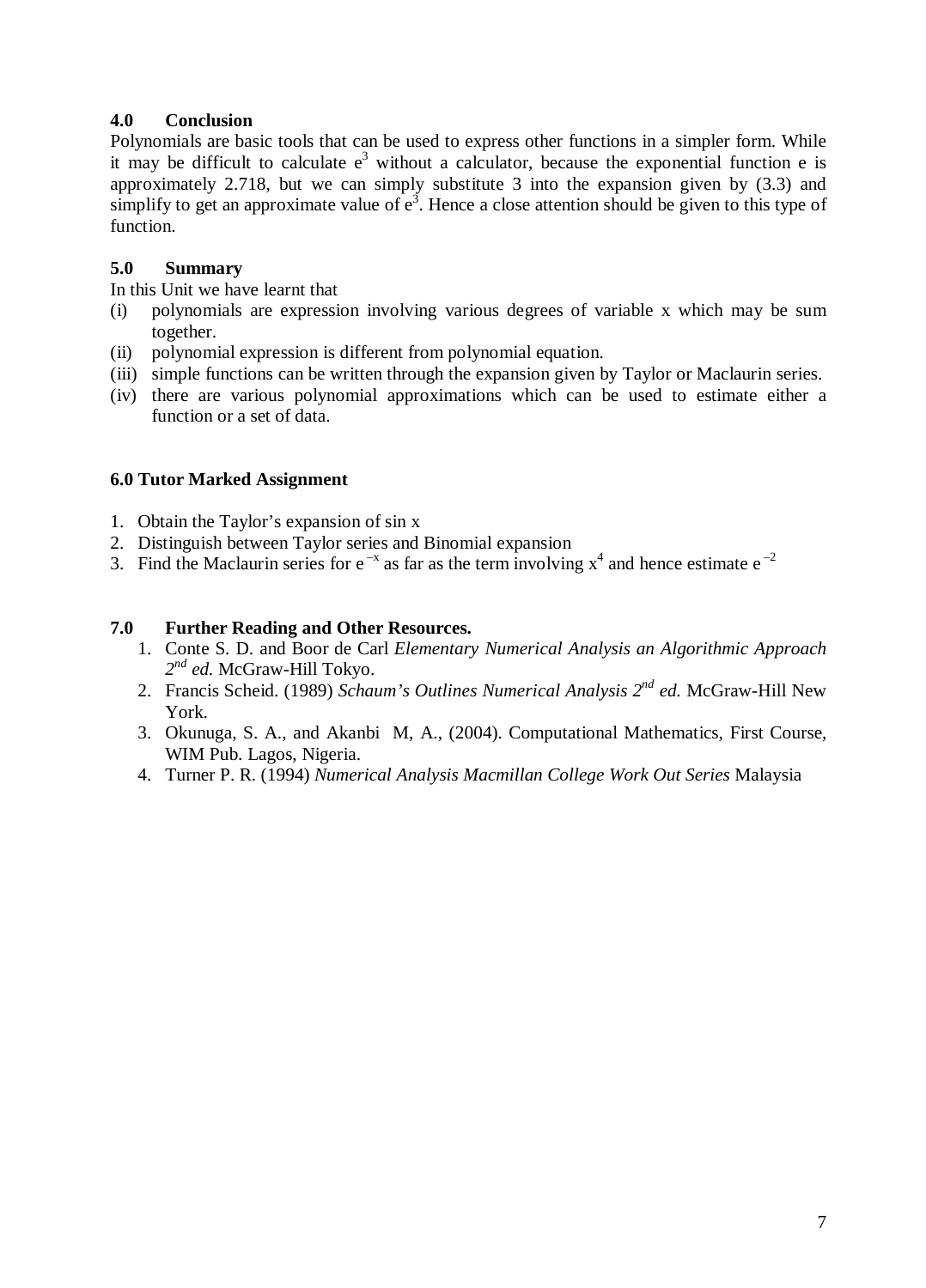# **MODULE 1 UNIT 2: Least Squares Approximation (Discrete Case)**

### **1.0 Introduction**

Sometimes we may be confronted with finding a function which may represent a set of data points which are given for both arguments x and y. Often it may be difficult to find such a function  $y = y(x)$  except by certain techniques. One of the known methods of fitting a polynomial function to this set of data is the Least squares approach. The least squares approach is a technique which is developed to reduce the sum of squares of errors in fitting the unknown function.

The Least Squares Approximation methods can be classified into two, namely the discrete least square approximation and the continuous least squares approximation. The first involves fitting a polynomial function to a set of data points using the least squares approach, while the latter requires the use of orthogonal polynomials to determine an appropriate polynomial function that fits a given function. For these reasons, we shall treat them separately.

### **2.0 Objective**

By the end of this unit, you should be able to:

- (a) handle fitting of polynomial (for discrete case) by least squares method
- (b) derive the least square formula for discrete data
- (c) fit a linear polynomial to a set of data points
- (d) fit a quadratic or parabolic polynomial to a set of data points

### **3.0 Discrete Least Squares Approximation**

The basic idea of least square approximation is to fit a polynomial function  $P(x)$  to a set of data points  $(x_i, y_i)$  having a theoretical solution

$$
y = f(x) \tag{3.1}
$$

The aim is to minimize the squares of the errors. In order to do this, suppose the set of data satisfying the theoretical solution ( 3.1) are

 $(x_1, y_1), (x_2, y_2), \ldots, (x_n, y_n)$ 

Attempt will be made to fit a polynomial using these set of data points to approximate the theoretical solution f(x).

The polynomial to be fitted to these set of points will be denoted by  $P(x)$  or sometimes  $P_n(x)$  to denote a polynomial of degree n. The curve or line  $P(x)$  fitted to the observation  $y_1, y_2, \ldots, y_n$ will be regarded as the best fit to f(x), if the difference between  $P(x_i)$  and  $f(x_i)$ ,  $i = 1, 2, \ldots, n$  is least. That is, the sum of the differences

 $e_i = f(x_i) - P(x_i)$ ,  $i = 1, 2, \ldots, n$  should be the minimum.

The differences obtained from  $e_i$  could be negative or positive and when all these  $e_i$  are summed up, the sum may add up to zero. This will not give the true error of the approximating polynomial. Thus to estimate the exact error sum, the square of these differences are more appropriate. In other words, we usually consider the sum of the squares of the deviations to get the best fitted curve.

Thus the required equation for the sum of squares error is then written as

$$
S = \sum_{i=1}^{n} [f(x_i) - P(x_i)]^2
$$
 (3.2)

which will be minimized.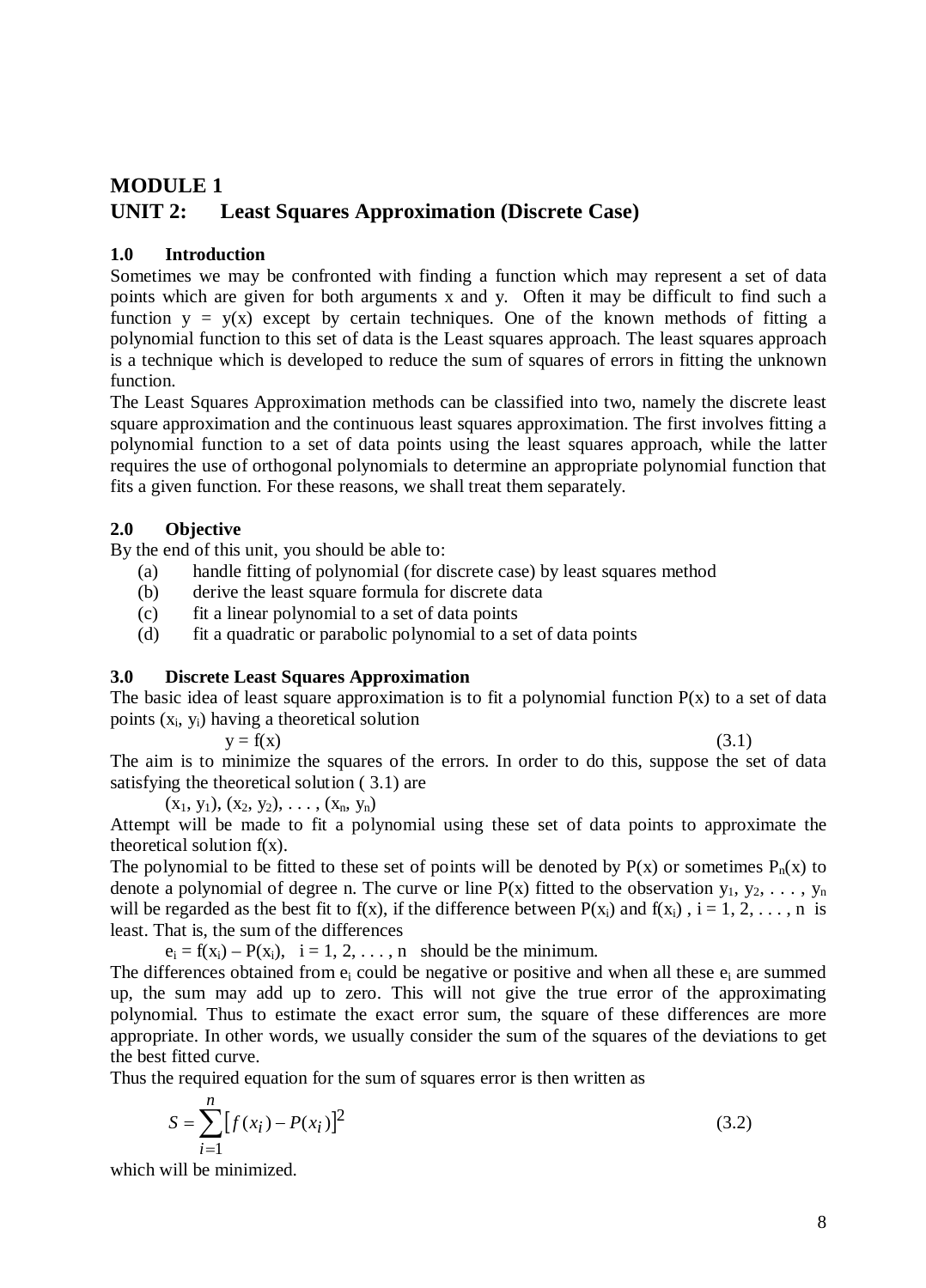where  $P(x)$  is given by

$$
P(x) = a_0 + a_1 x + a_2 x^2 + ... + a_n x^n
$$
 (3.3)

The above approach can be viewed either in the discrete case or in the continuous case

#### **3.1 Fitting of polynomials (Discrete case)**

We shall now derive the formula in discrete form that fits a set of data point by Least squares technique. The aim of least squares method is to minimize the error of squares. To do this we begin by substituting equations  $(3.1)$  and  $(3.3)$  in equation  $(3.2)$ , this gives:

 $\sum [y_i - (a_o + a_1x_i + a_2x_i^2 + ... + a_kx_i^k)]$ =  $=$   $\sum |y_i - (a_{\Omega} + a_1 x_i + a_2 x_i^2 + \ldots + a_n x_n^2)$ *n i*  $S = \sum y_i - (a_o + a_1x_i + a_2x_i^2 + \ldots + a_kx_i^k)$ 1  $2 + \sqrt{2}$  $(a_0 + a_1 x_i + a_2 x_i^2 + \ldots + a_k x_i^k)$  (3.4)

To minimize S, we must differentiate S with respect to  $a_i$  and equate to zero. Hence, if we differentiate equation (3.4) partially with respect to  $a_0, a_1, \ldots, a_k$ , and equate each to zero, we shall obtain the following:

$$
\frac{\partial S}{\partial a_{o}} = -2 \sum_{i=1}^{n} \left[ y_{i} - (a_{o} + a_{1}x_{i} + a_{2}x_{i}^{2} + ... + a_{k}x_{i}^{k}) \right] = 0
$$
\n
$$
\frac{\partial S}{\partial a_{1}} = -2 \sum_{i=1}^{n} \left[ y_{i} - (a_{o} + a_{1}x_{i} + a_{2}x_{i}^{2} + ... + a_{k}x_{i}^{k}) \right] x_{i} = 0
$$
\n
$$
\frac{\partial S}{\partial a_{2}} = -2 \sum_{i=1}^{n} \left[ y_{i} - (a_{o} + a_{1}x_{i} + a_{2}x_{i}^{2} + ... + a_{k}x_{i}^{k}) \right] x_{i}^{2} = 0
$$
\n
$$
\dots
$$
\n
$$
\frac{\partial S}{\partial a_{k}} = -2 \sum_{i=1}^{n} \left[ y_{i} - (a_{o} + a_{1}x_{i} + a_{2}x_{i}^{2} + ... + a_{k}x_{i}^{k}) \right] x_{i}^{k} = 0
$$
\n(3.5)

These can be written as

$$
\sum y_i = na_o + a_1 \sum x_i + a_2 \sum x_i^2 + ... + a_k \sum x_i^k
$$
  
\n
$$
\sum x_i y_i = a_o \sum x_i + a_1 \sum x_i^2 + a_2 \sum x_i^3 + ... + a_k \sum x_i^{k+1}
$$
  
\n
$$
\sum x_i^2 y_i = a_o \sum x_i^2 + a_1 \sum x_i^3 + a_2 \sum x_i^4 + ... + a_k \sum x_i^{k+2}
$$
  
\n
$$
\dots \dots \dots
$$
  
\n
$$
\sum x_i^k y_i = a_o \sum x_i^k + a_1 \sum x_i^{k+1} + a_2 \sum x_i^{k+2} + ... + a_k \sum x_i^{2k}
$$
  
\nwhere  $\sum$  is assumed as short form for  $\sum_{i=1}^n$  (3.6)

Solving equation (3.6) to determine  $a_0, a_1,...a_k$  and substituting into equation (3.3) gives the best fitted curve to (3.1).

The set of equations in (3.6) are called the **Normal Equations** of the Least Squares Method Equation (3.6) can only be used by creating a table of values corresponding to each sum and the sum is found for each summation.

We shall now illustrate how to use the set of equations (3.6) in a tabular form.

#### **Self Assessment Exercise**

- 1. For a quadratic approximation, how many columns will be required, list the variables for the columns excluding the given x and y columns.
- 2. Give one reason why we need to square the errors in a least square method.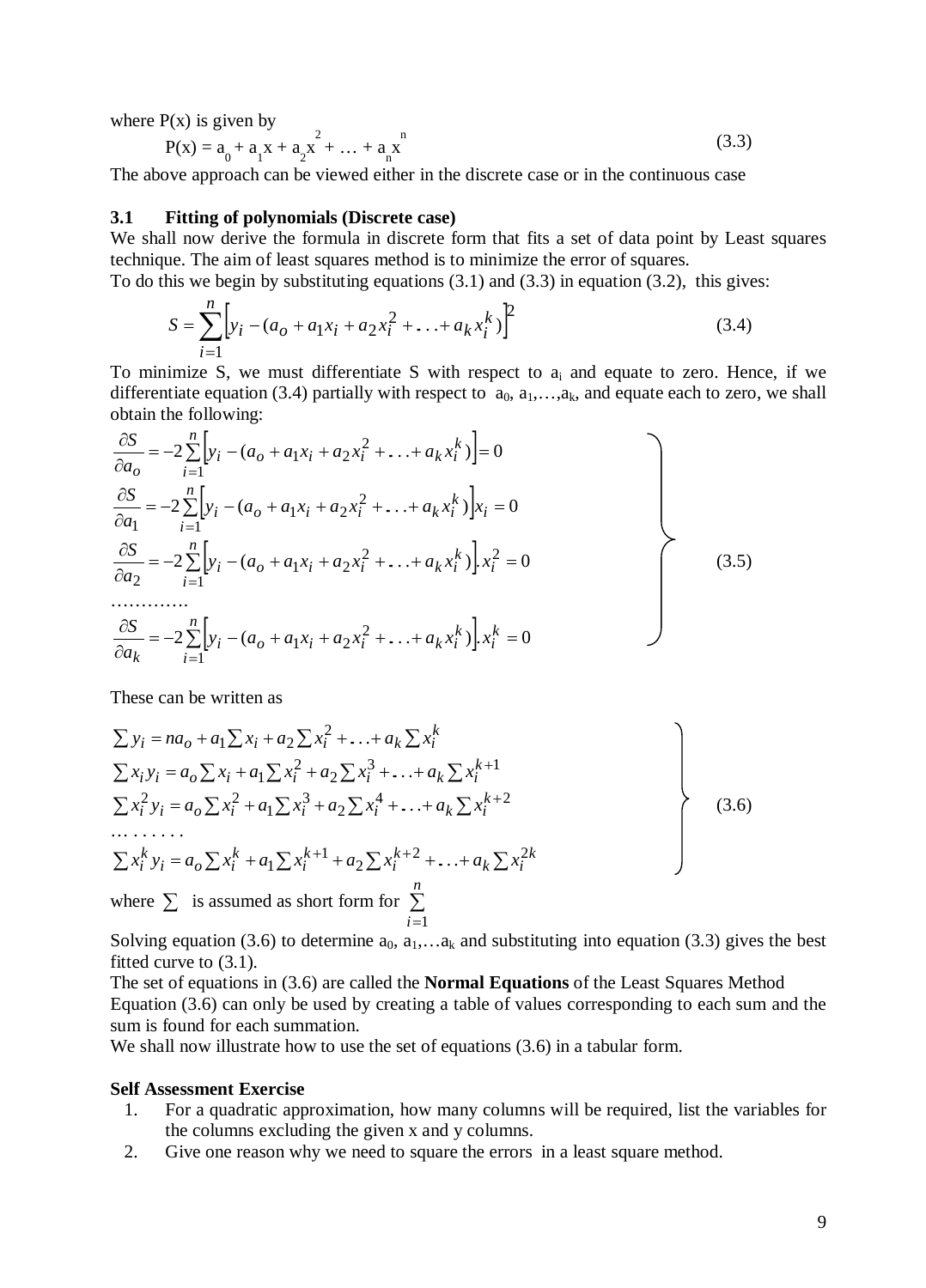### **3.2 Numerical Example**

#### **Example 1**

By using the Least Squares Approximation, fit

(a) a straight line

(b) a parabola

to the given data below

| $\mathbf{v}$<br> |   |    |    |   | $\sim$ $\sim$ |  |
|------------------|---|----|----|---|---------------|--|
| $\sim$ 1         | ∼ | Qí | σU | ∼ | ت ب           |  |

Which of these two approximations has least error?

### **Solution**

(a) In order to fit a straight line to the set of data above, we assume the equation of the form

 $y = a_0 + a_1 x$ 

The graph of the set of data above is given by in figure 1



By inspection a straight line may be fitted to this set of data as the line of best fit, since most of the points will lie on the fitted line or close to it. However, some may want to fit a curve to this but the accuracy of the curve fitted is a thing for consideration.

Now from the straight line equation above, we have to determine two unknowns  $a_0$ , and  $a_1$ , the normal equations necessary to determine these unknowns can be obtained from equation (1.7) as:

$$
\sum y_i = na_o + a_1 \sum x_i
$$
  

$$
\sum x_i y_i = a_o \sum x_i + a_1 \sum x_i^2
$$

Hence we shall need to construct columns for values of xy and  $x^2$  in addition to x and y values already given.

Thus the table below shows the necessary columns: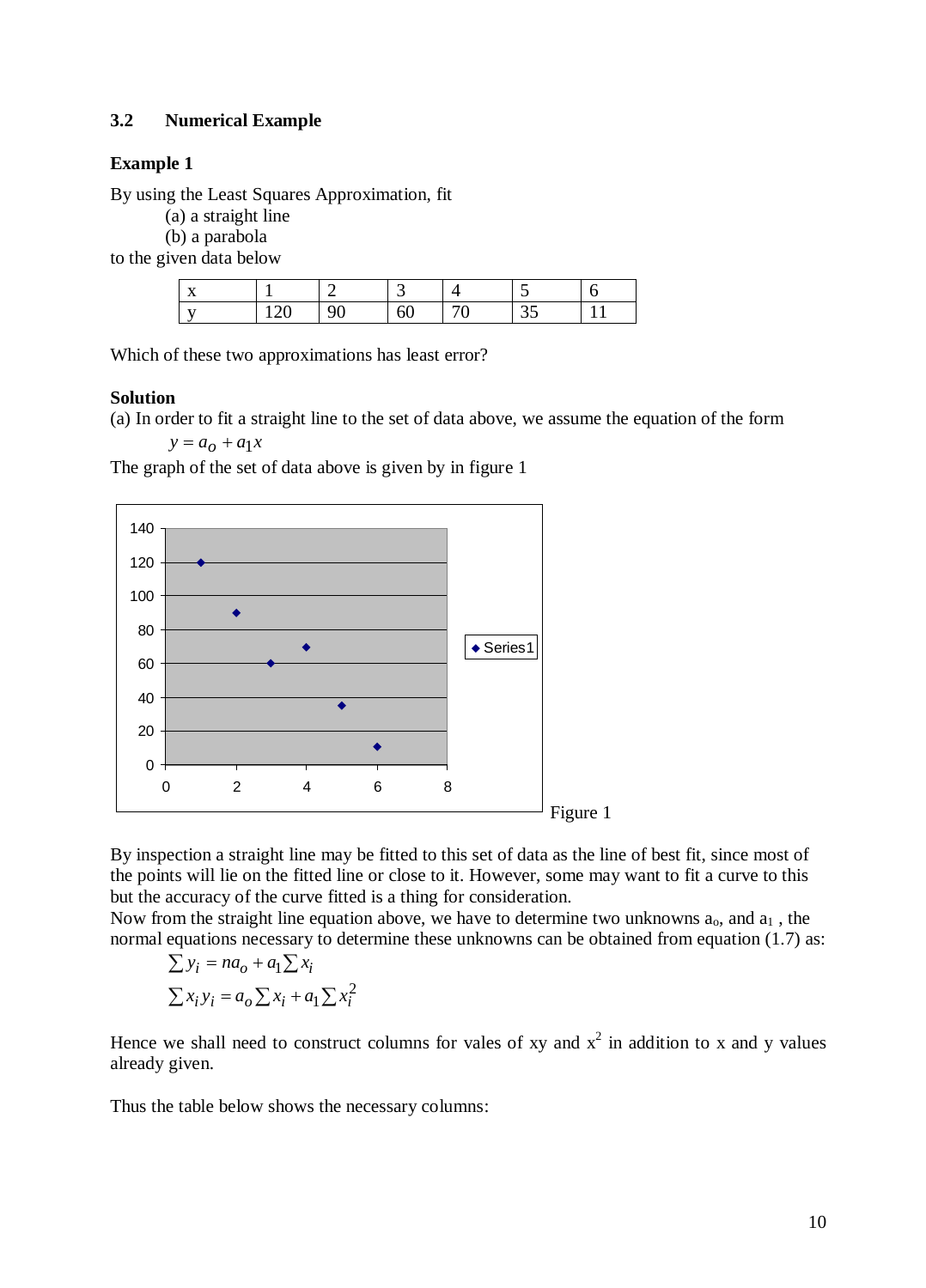| X           | v.  | X  | Хy   |
|-------------|-----|----|------|
|             | 120 |    | 120  |
|             | 90  |    | 180  |
|             | 60  |    | 180  |
|             | 70  | 16 | 280  |
|             | 35  | 25 | 175  |
|             |     | 36 | 66   |
| $\Sigma$ 21 | 386 | 91 | 1001 |

**Table 1**

 $386 = 6a<sub>o</sub> + 21a<sub>1</sub>$ 

 $1001 = 21a<sub>o</sub> + 91a<sub>1</sub>$ 

Solving these two equations, we obtain

 $a_0 = 134.33$ ,  $a_1 = -20$ 

Therefore the straight line fitted to the given data is

 $y = 134.33 - 20x$ 

(b) In a similar manner, the parabola can be written as  $y = a_0 + a_1x + a_2x^2$ . Hence the required normal equations to determine the unknowns  $a_0$ ,  $a_1$  and  $a_2$  are:

$$
\sum y_i = na_o + a_1 \sum x_i + a_2 \sum x_i^2
$$
  

$$
\sum x_i y_i = a_o \sum x_i + a_1 \sum x_i^2 + a_2 \sum x_i^3
$$
  

$$
\sum x_i^2 y_i = a_o \sum x_i^2 + a_1 \sum x_i^3 + a_2 \sum x_i^4
$$

Thus, we construct the necessary columns in Table 2 given below:

|                |     |                                        | <b>Table 2</b> |       |      |                |
|----------------|-----|----------------------------------------|----------------|-------|------|----------------|
| X              | v   | $\boldsymbol{\mathrm{X}}^{\texttt{-}}$ | $x^3$          | $x^4$ | XY   | $X^{\dagger}V$ |
|                | 120 |                                        |                |       | 120  | 120            |
| $\overline{2}$ | 90  | 4                                      | 8              | 16    | 180  | 360            |
| 3              | 60  | 9                                      | 27             | 81    | 180  | 540            |
| $\overline{4}$ | 70  | 16                                     | 64             | 256   | 280  | 1120           |
| 5              | 35  | 25                                     | 125            | 625   | 175  | 875            |
| 6              | 11  | 36                                     | 216            | 1296  | 66   | 396            |
| 21             | 386 | 91                                     | 441            | 2275  | 1001 | 3411           |

Substituting into the normal equations, we have

 $6a_0 + 21a_1 + 91a_2 = 386$ 

 $21a_0 + 91a_1 + 441a_2 = 1001$ 

 $91a_0 + 441a_1 + 2275a_2 = 3411$ 

On carefully solving these equations, we obtain

$$
a_0 = 136
$$
,  $a_1 = -\frac{85}{4}$ ,  $a_2 = \frac{5}{28}$ 

As a learner, you are expected to solve these equations by any simple method known to you. Hence the fitted curve is  $y = 136 - \frac{85}{4}x + \frac{5}{28}x^2$ 5  $y = 136 - \frac{85}{4}x + \frac{5}{28}x$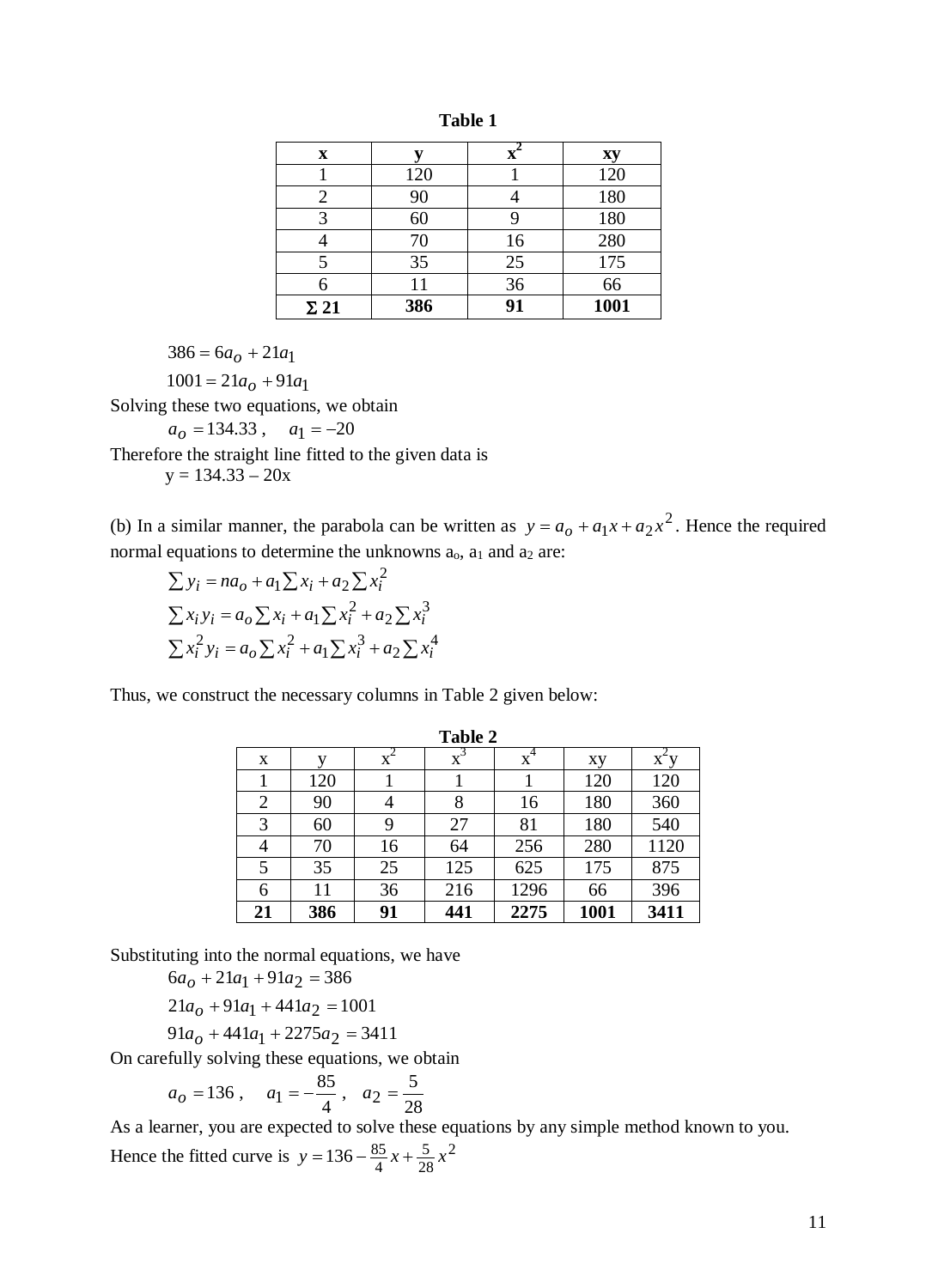

The graphs of the two approximate functions are shown below:

*Figure 2*





The two lines look like a straight line but the errors of the two lines will depict the better approximation.

We can now consider the accuracy of the two fitted functions to the data and decide on which one of the two approximations is better. To do this we may retain values of x for 1, 2, . . . , 6 and evaluate the corresponding y values.

For example when  $x = 1$ , the linear approximation gives  $y = 134.33 - 20 = 114.33$ , where as for the same  $x = 1$  the quadratic approximation gives:  $y = 136 - \frac{85}{4} + \frac{5}{28} = 114.9$  $y = 136 - \frac{85}{4} + \frac{5}{28} = 114.9$ . For the set of values of x tabulated we have the corresponding values for y in both approximations. The squares of the errors are considered as  $(y - y_i)^2$ . The table below describes the error table.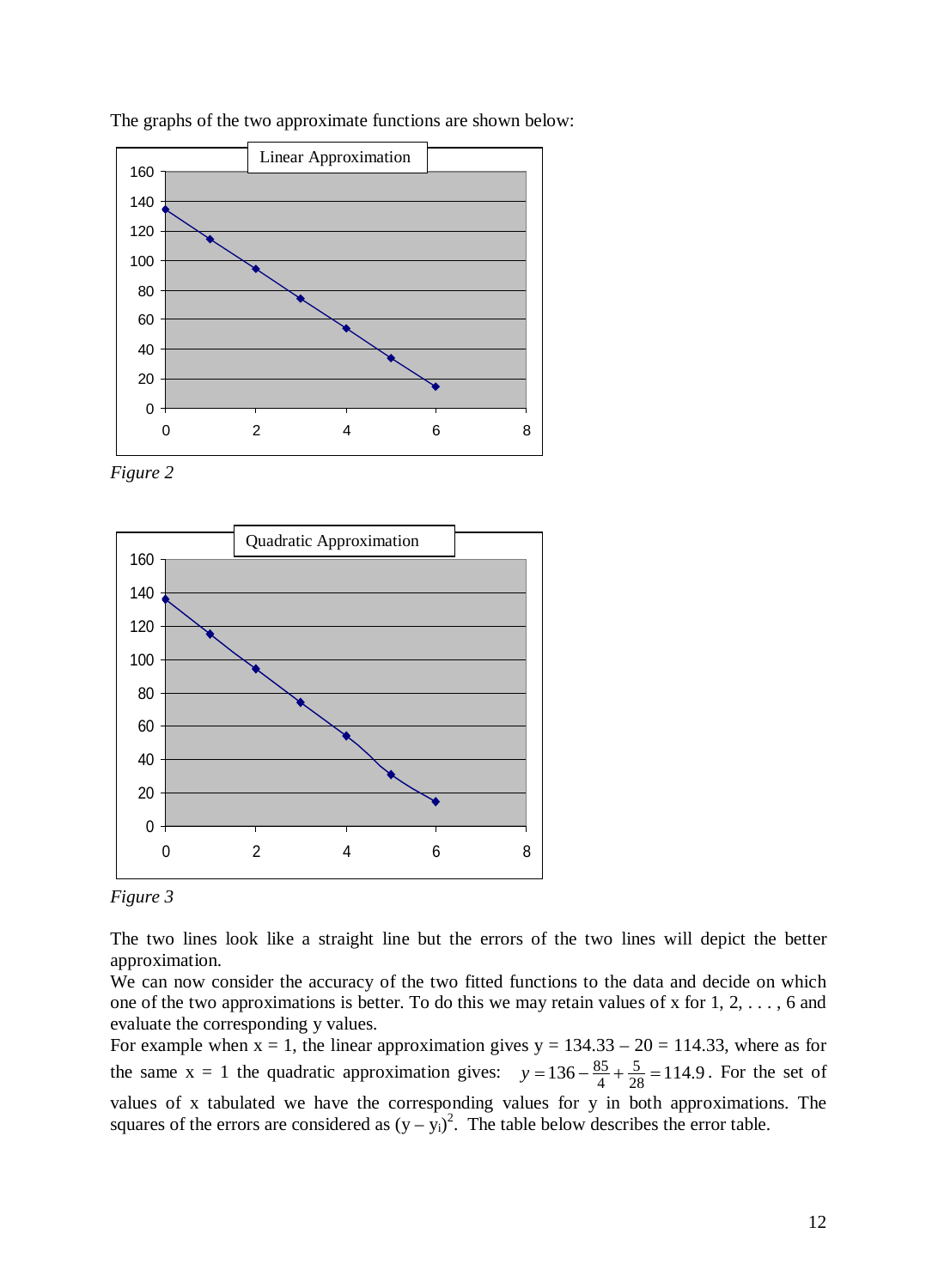| able |  |
|------|--|
|------|--|

| X              | у   | $y_1 = y(L)$ | $y_2 = y(Q)$ | $(y-y_1)^2$ | $(y-y_2)^2$ |
|----------------|-----|--------------|--------------|-------------|-------------|
|                | 120 | 114.33       | 114.9        | 32.1489     | 26.01       |
| $\overline{2}$ | 90  | 94.33        | 94.2         | 18.7489     | 17.64       |
| 3              | 60  | 74.3         | 73.9         | 204.49      | 193.21      |
| 4              | 70  | 54.3         | 53.9         | 246.49      | 259.21      |
| 5              | 35  | 34.3         | 31.3         | 0.49        | 13.69       |
| 6              | 11  | 14.3         | 14.9         | 10.89       | 15.21       |
|                |     |              |              | 513.2578    | 524.97      |

The sums of squares of the error of fitted lines by linear function y(L) and quadratic function y(Q) are shown above in Table 3. The comment here is that the sum of squares of error of the linear (513.26) is slightly lower than that of the quadratic (524.97). Invariably the linear function is a better approximation to the data above.

### **4.0 Conclusion**

Fitting a polynomial to discrete data by least squares methods is easily handled by creating tables of values and generating all necessary columns that will enable one to obtain the normal equations. The normal equations are then solved simultaneously to determine the unknowns which are then substituted into the required approximate polynomial equation.

#### **5.0 Summary**

In this Unit we have learnt

- (i) how to derive the normal equations of the least squares method
- (ii) that only necessary terms of the normal equations are computed;
- (iii) that the set of normal equations can be used to obtain any polynomial approximation by the least square method.
- (iv) that the choice of the degree of polynomial chosen in fitting the data by least squares method may not necessarily be the best fit;
- (v) that computation by least squares method is simple and straight forward to apply.

#### **6.0 Tutor Marked Assignment**

1. The table below gives the readings from a laboratory experiment.

| m.<br>`1m≙ | $\overline{\phantom{0}}$ | $\overline{\phantom{0}}$ |  |
|------------|--------------------------|--------------------------|--|
| Reading y  |                          |                          |  |
|            |                          |                          |  |

Fit (a) a linear function and (b) a quadratic polynomial to the above data by method of least squares and determine which of the two is a better approximation.

2. How many normal equations will be needed to fit a cubic polynomial? Hence list the entire necessary variables for such fitting.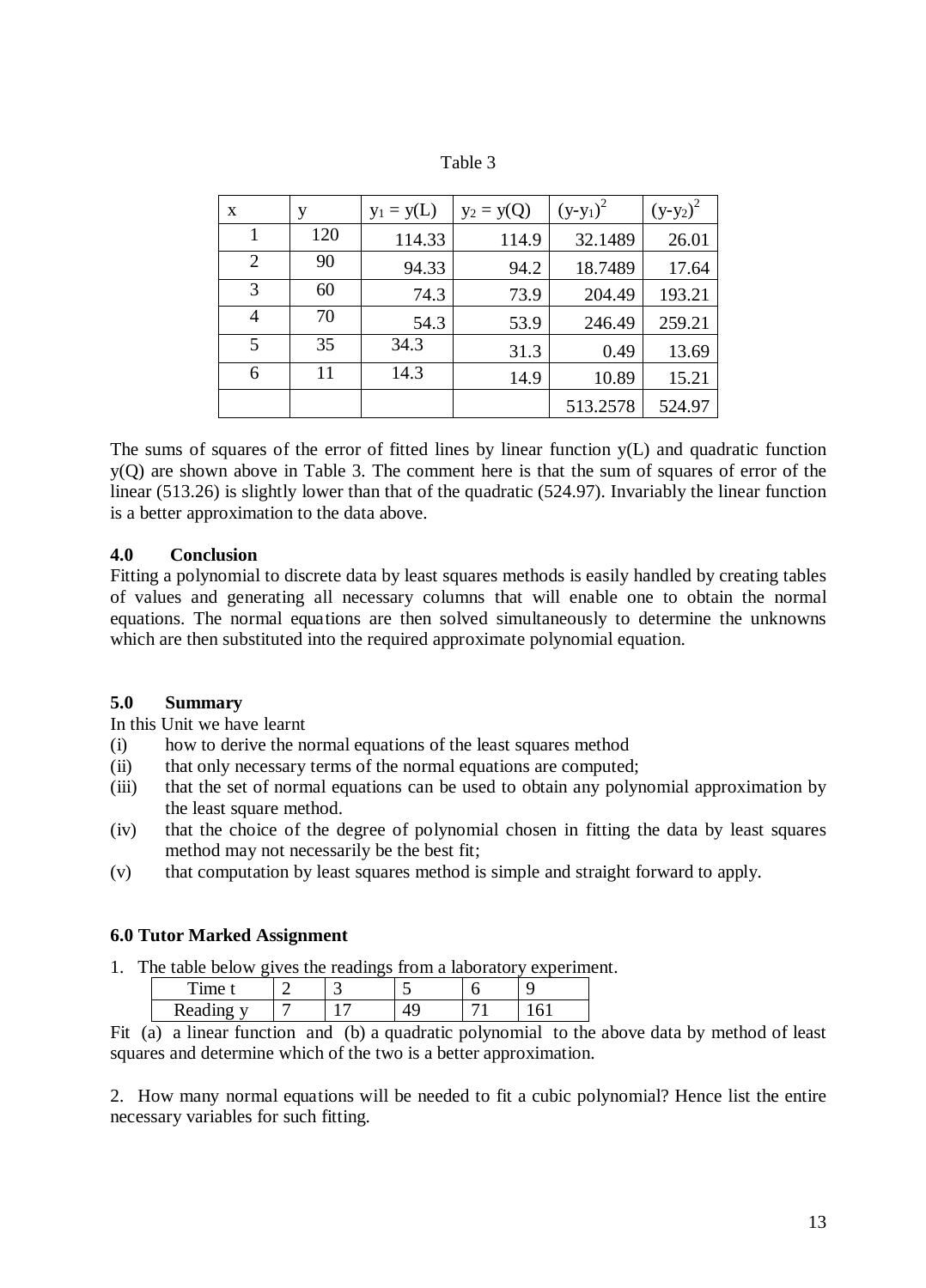### **7.0 Further Reading and Other Resources**

- 1. Conte S. D. and Boor de Carl *Elementary Numerical Analysis an Algorithmic Approach 2nd ed.* McGraw-Hill Tokyo.
- 2. Francis Scheid. (1989) *Schaum's Outlines Numerical Analysis 2nd ed.* McGraw-Hill New York.
- 3. Okunuga, S. A., and Akanbi M, A., (2004). Computational Mathematics, First Course, WIM Pub. Lagos, Nigeria.
- 4. Turner P. R. (1994) *Numerical Analysis Macmillan College Work Out Series* Malaysia
- 5. Atkinson K.E. (1978): An Introduction to Numerical Analysis,  $2<sup>nd</sup>$  Edition, John Wiley & Sons, N.Y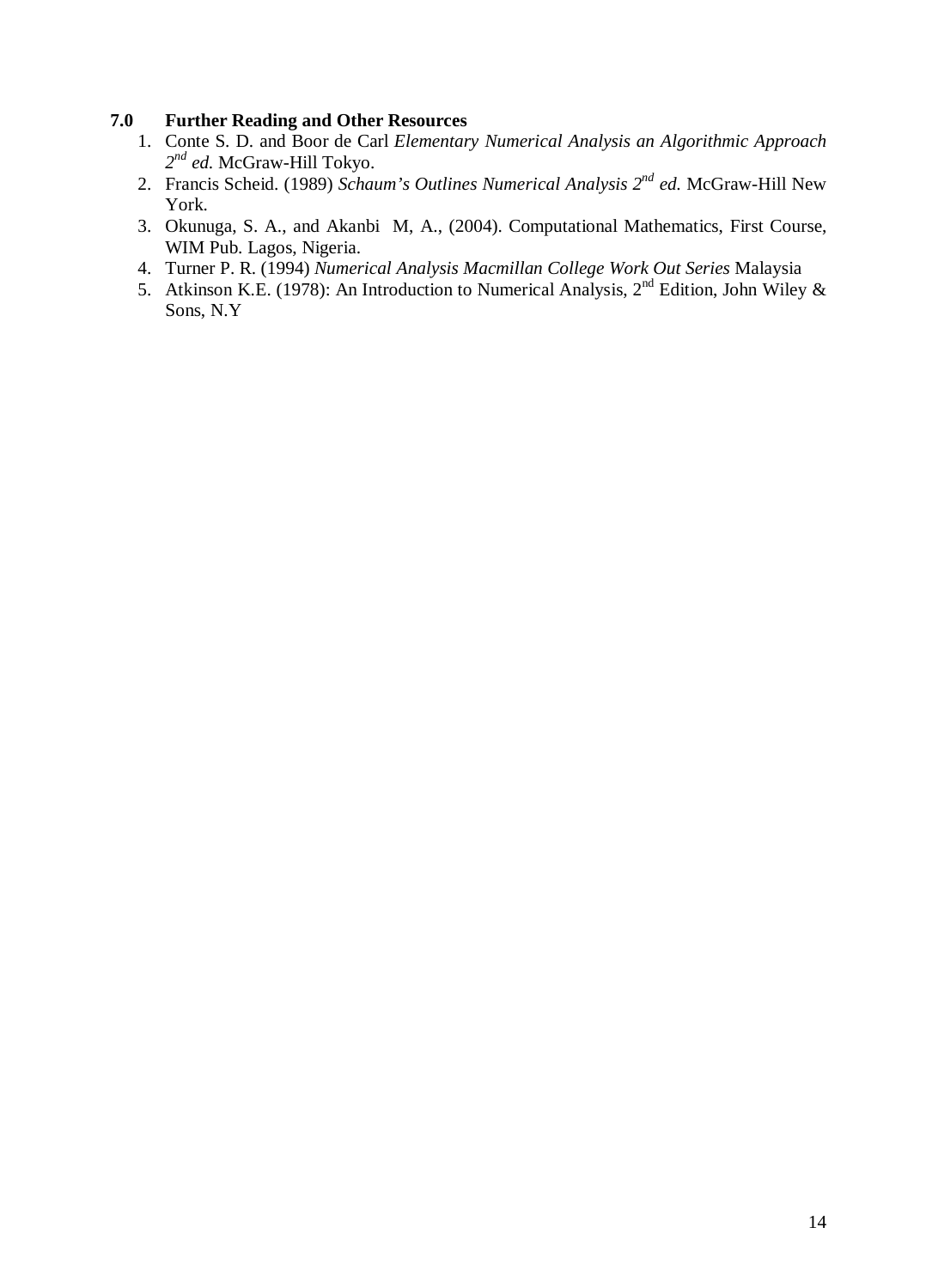# **MODULE 1 UNIT 3 Least Squares Approximation (Continuous Case)**

### **1.0 Introduction**

We have seen in the last unit how to fit a polynomial to a set of data points by using the least squares approximation technique. We shall in this unit consider the situation in which a function  $f(x)$  is to be approximated by the least squares method in terms of a polynomial. In this case since data are no longer given, it would not be necessary to create tables by columns but rather by carrying out some integration. The candidate is therefore required to be able to integrate simple functions as may be required.

### **2.0 Objective**

By the end of this unit, the learner should be able to

- (i.) Distinguish between discrete data and continuous function
- (ii.) Fit polynomials to continuous functions by least squares approach

### **3.0 Fitting an Approximate Polynomials (Continuous case)**

If we wish to find a least square approximation to a continuous function  $f(x)$ , our previous approach must be modified since the number of points  $(x_i, y_i)$  at which the approximation is to be measured is now infinite (and non-countable). Therefore, we cannot use a summation as

 $\sum [f(x_i) - P(x_i)]$ =  $\sum_{i=1}^{n} [f(x_i) - P(x_i)]^2$ , but we must use a continuous measure, that is an integral. Hence if the *i* 1

interval of the approximation is [a, b], so that  $a \le x \le b$  for all points under consideration, then we must minimize

$$
\int_a^b [f(x) - P(x)]^2 dx
$$

where  $y = f(x)$  is our continuous function and  $P(x)$  is our approximating function.

### **3.1 Derivation**

Let  $f(x)$  be a continuous function which in the interval  $(a, b)$  is to be approximated by a polynomial linear combination

$$
P(x) = a_0 + a_1 x + a_2 x^2 + \dots + a_k x^k
$$
  
\n
$$
S = \int_a^b \left[ y_i - (a_0 + a_1 x_i + a_2 x_i^2 + \dots + a_k x_i^k) \right]^2 dx
$$
\n(3.1)

of n+1 given functions  $\varphi_0$ ,  $\varphi_1$ ,  $\varphi_2$ . ..,  $\varphi_n$ . Then, c<sub>0</sub>, c<sub>1</sub>, ..., c<sub>n</sub> can be determined such that a weighted Euclidean norm of the error function  $f(x) - p(x)$  becomes as small as possible

That is, 
$$
\|f(x) - P(x)\|^2 = \int_a^b |f(x) - P(x)|^2 w(x) dx
$$
 (3.2)

where  $w(x)$  is a non-negative weighting function. Equation (3.2) is the continuous least square approximation problem.

The minimization problem of  $f(x)$  by continuous function  $P(x)$  of(3.1) is given by

$$
S = \int_{a}^{b} [f(x) - P(x)]^{2} dx
$$
 (3.3)

where the interval [a, b] is usually normalized to [-1,1] following Legendre polynomial or Chebyshev function approximation, hence, substituting equation  $(3.2)$  in  $(3.3)$ , we obtain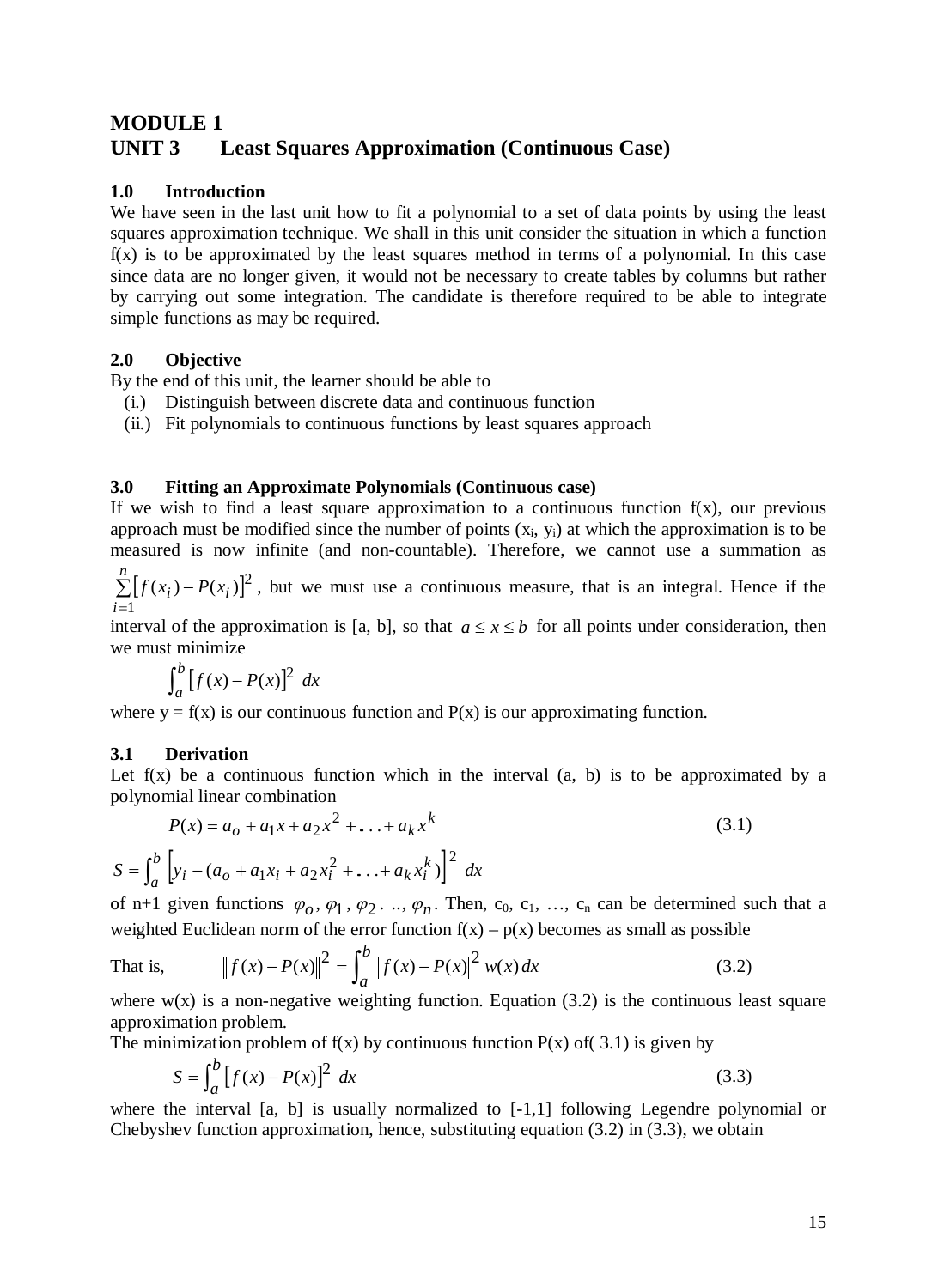$$
S = \int_{-1}^{1} \left[ f(x) - \{c_0 \varphi_0(x) + c_1 \varphi_1(x) + c_2 \varphi_2(x) + \dots + c_n \varphi_n(x) \} \right]^2 w(x) dx \tag{3.4}
$$

where  $\varphi$ <sub>0</sub>,  $\varphi$ <sub>1</sub>,  $\varphi$ <sub>2</sub>. ..,  $\varphi$ <sub>n</sub> are some chosen polynomials.

To minimize (3.3) or (3.4), one could consider two alternative methods to obtain the coefficients or the unknown terms.

#### **3.1.1 First Method**

The first approach for minimizing equation (3.3) is by carrying out an expansion of the term  $[f(x)-P(x)]^2$ , next carry out the integration and then by means of calculus, obtain the minimum by setting

$$
\frac{\partial S}{\partial c_k} = 0 \quad , \quad k = 0, 1, 2, \dots, n
$$

This approach will be illustrated by the next example.

#### **Example**

Find the least square straight line that provides the best fit to the curve  $y = \sqrt{x}$  over the interval  $0 \leq x \leq 1$ .

#### **Solution**

Let the line be  $y = ax + b$ , we must minimize

$$
S = \int_0^1 \left[ \sqrt{x} - ax - b \right]^2 dx
$$

Expand the integrand, we obtain

$$
S = \int_0^1 \left[ x - 2ax^{\frac{3}{2}} - 2b\sqrt{x} + a^2x^2 + 2abx + b^2 \right] dx
$$

And integrating we get

$$
S = \left[\frac{1}{2}x^2 - \frac{4}{5}ax^{\frac{5}{2}} - \frac{4}{3}bx^{\frac{3}{2}} + \frac{a^2}{3}x^2 + abx^2 + b^2x\right]_0^1
$$

Evaluating we get

$$
S = \frac{a^2}{3} + b^2 + ab - \frac{4}{5}a - \frac{4}{3}b + \frac{1}{2}
$$

For a minimum error, we must set  $\frac{0.6}{0.2} = 0$ , and  $\frac{0.6}{0.2} = 0$  $\frac{\partial S}{\partial a} = 0$ , and  $\frac{\partial}{\partial a}$ *b and*  $\frac{\partial S}{\partial t}$ *a S*

Doing this, we get

$$
\frac{\partial S}{\partial a} = \frac{2}{3}a + b - \frac{4}{5} = 0
$$

$$
\frac{\partial S}{\partial b} = 2b + a - \frac{4}{3} = 0
$$

Thus, we solve the equations

$$
\frac{2}{3}a + b = \frac{4}{5}
$$

$$
a + 2b = \frac{4}{3}
$$

Solving, we get  $a = \frac{4}{5}$ ,  $b = \frac{4}{15}$  $a = \frac{4}{5}$ ,  $b =$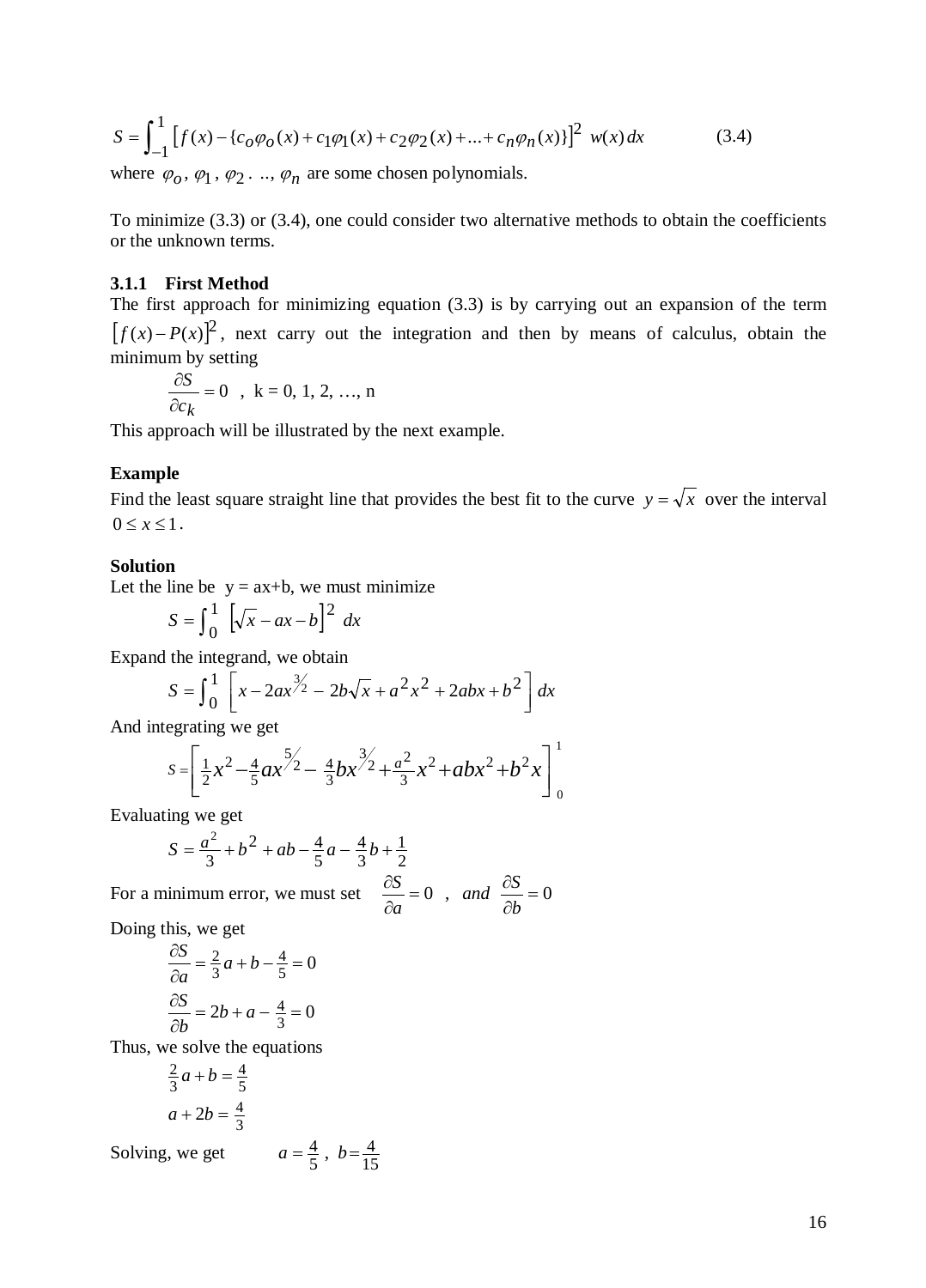Hence the Least squares approximation is

$$
y = \frac{4}{5}x + \frac{4}{15}
$$

WE observe that The line  $y = \frac{4}{5}x + \frac{4}{15}$  $y = \frac{4}{5}x + \frac{4}{15}$  meets the curve  $y = \sqrt{x}$  in two points P(0.1487, 0.3856) and Q(0.7471, 0.8643) as shown below.



This straight line is only a linear approximation to the given curve. We could have as well found other polynomial approximation using the same least squares technique.

It will be observed that if  $P(x)$  is a polynomial of higher degree say  $n = 3$  or more, the expression  $[f(x)-P(x)]^2$  may not be easy to expand before integrating, so we must seek another approach for the minimization.

#### **Self Assessment Exercise**

Give one disadvantage of the technique used above.

#### **3.1.2 Alternative Method**

Now, suppose we wish to find the least squares approximation, using a polynomial of degree k to a continuous function y over [a,b]. In such a case, we must minimize the integral

$$
S = \int_{a}^{b} \left[ y_i - (a_o + a_1 x_i + a_2 x_i^2 + \dots + a_k x_i^k) \right]^2 dx
$$

If we do not want to expand the expression in the squared bracket, then we must first get the normal equations. In other words, we derive the normal equation by obtaining  $\frac{\partial S}{\partial r} = 0$ ∂ ∂ *i a*  $\frac{S}{S} = 0$ , before integrating the resulting function and evaluating the result.

Doing this we obtain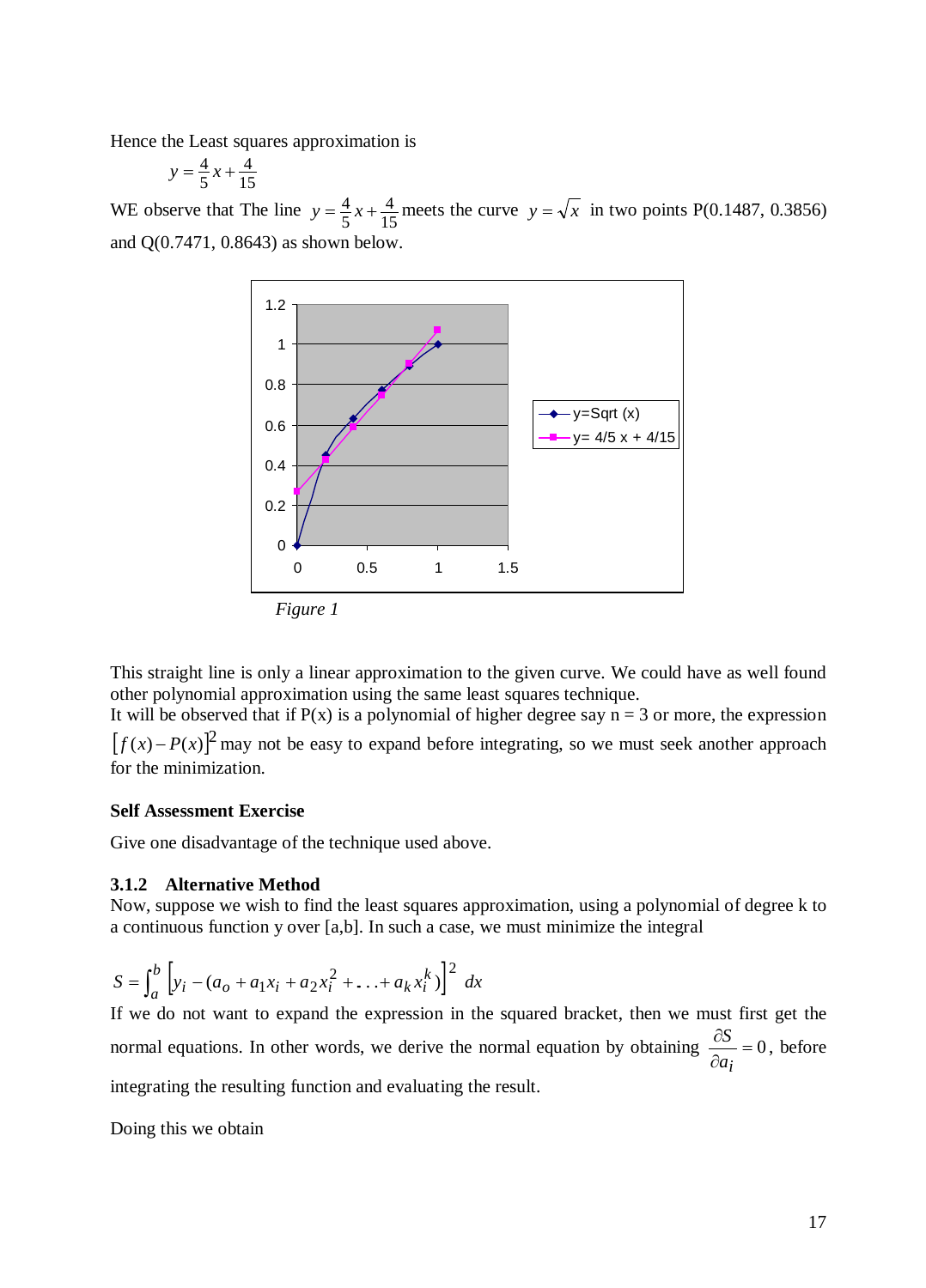$$
\frac{\partial S}{\partial a_o} = \int_a^b -2\left(y_i - a_o - a_1x - a_2x^2 - \dots - a_kx^k\right)dx = 0
$$
  

$$
\frac{\partial S}{\partial a_1} = \int_a^b -2x\left(y_i - a_o - a_1x - a_2x^2 - \dots - a_kx^k\right)dx = 0
$$
  

$$
\frac{\partial S}{\partial a_2} = \int_a^b -2x^2\left(y_i - a_o - a_1x - a_2x^2 - \dots - a_kx^k\right)dx = 0
$$

and in general we can write

$$
\frac{\partial S}{\partial a_r} = \int_a^b -2x^r \left( y_i - a_o - a_1 x - a_2 x^2 - \dots - a_k x^k \right) dx = 0 \quad \text{for } (r = 0, 1, \dots, k)
$$

The factor  $(-2)$  that appeared first in the integral can be ignored since the right hand side of the equation is zero. Hence, the normal equations can be written as

$$
\int_{a}^{b} x^{r} \left( y_{i} - a_{o} - a_{1} x - a_{2} x^{2} - \dots - a_{k} x^{k} \right) dx = 0 \quad \text{for } (r = 0, 1, \dots, k)
$$

This will give  $(k+1)$  linear equations in the  $(k+1)$  unknowns  $a_0, a_1, \ldots, a_k$  which can be solved simultaneously by any algebraic process.

This approach may be simpler than the first one and we therefore suggest this second method. However any of the two techniques may be used and are both valid.

#### **Example 2**

Find the least squares quadratic  $ax^2 + bx + c$ , which best fits the curve  $y = \sqrt{x}$  over the interval  $0 \leq x \leq 1$ .

#### *Solution*

We need to minimize

$$
S = \int_0^1 \left[ \sqrt{x} - ax^2 - bx - c \right]^2 dx
$$

By this new approach, we shall first of all obtain the normal equations. Thus we have:

$$
\frac{\partial S}{\partial c} = \int_0^1 \left( \sqrt{x} - ax^2 - bx - c \right) dx = 0
$$

$$
\frac{\partial S}{\partial b} = \int_0^1 x \left( \sqrt{x} - ax^2 - bx - c \right) dx = 0
$$

$$
\frac{\partial S}{\partial a} = \int_0^1 x^2 \left( \sqrt{x} - ax^2 - bx - c \right) dx = 0
$$

Integrating, we get the three equations as follows:

$$
\frac{2}{3}x^{\frac{3}{2}} - \frac{1}{3}ax^3 - \frac{1}{2}bx^2 - cx\Big|_0^1 = 0
$$
  

$$
\frac{2}{5}x^{\frac{5}{2}} - \frac{1}{4}ax^4 - \frac{1}{3}bx^3 - \frac{1}{2}cx^2\Big|_0^1 = 0
$$
  

$$
\frac{2}{7}x^{\frac{7}{2}} - \frac{1}{5}ax^5 - \frac{1}{4}bx^4 - \frac{1}{3}cx^3\Big|_0^1 = 0
$$

Evaluating within the limits we obtain three simultaneous equations

 $\overline{1}$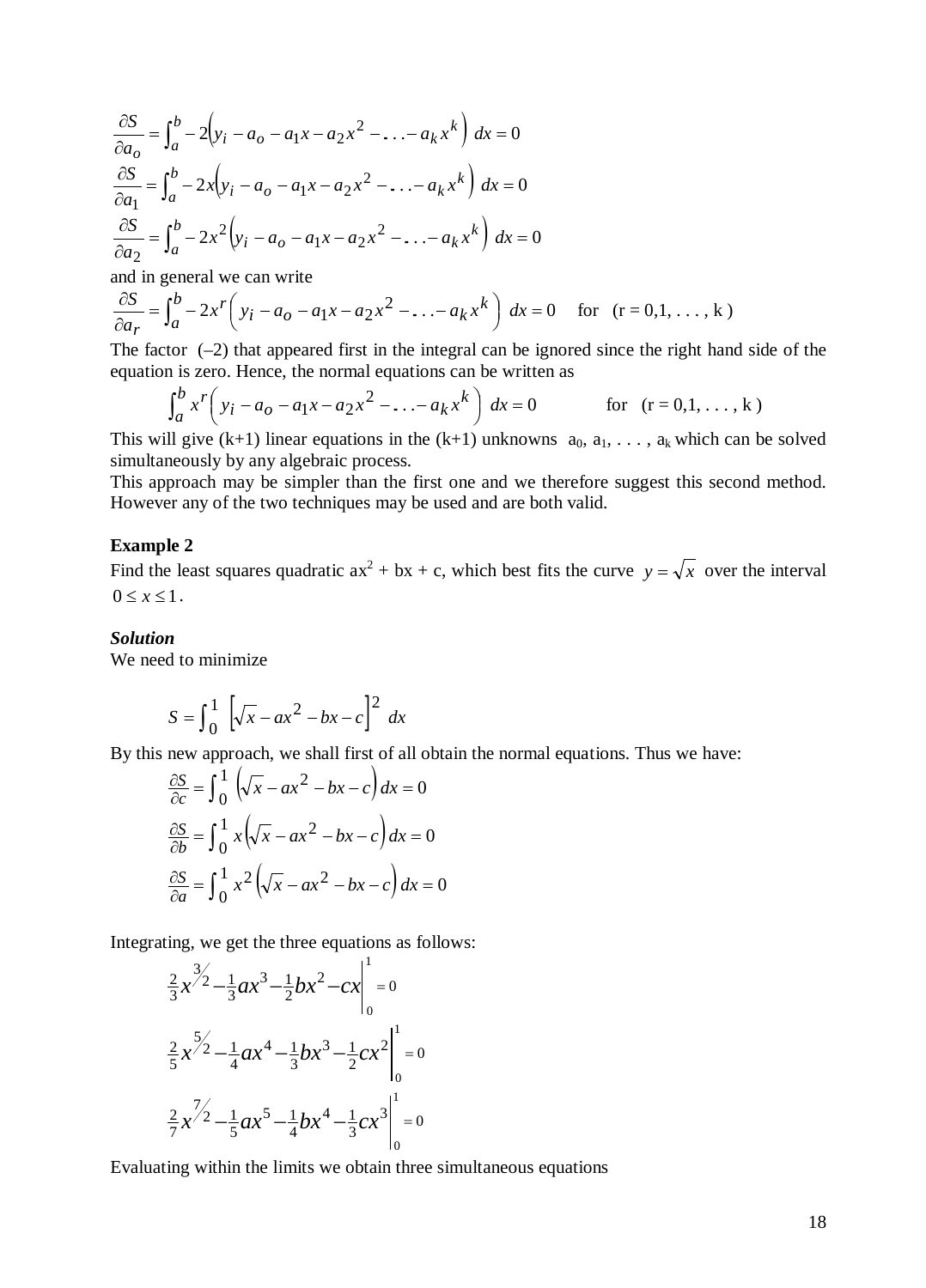$$
\frac{1}{3}a + \frac{1}{2}b + c = \frac{2}{3}
$$
  

$$
\frac{1}{4}a + \frac{1}{3}b + \frac{1}{2}c = \frac{2}{5}
$$
  

$$
\frac{1}{5}a + \frac{1}{4}b + \frac{1}{3}c = \frac{2}{7}
$$

Solving these equations simultaneously we get

$$
a = -\frac{4}{7}, \quad b = \frac{48}{35}, \quad c = \frac{6}{35}
$$

Thus the least squares quadratic function is

$$
f(x) = -\frac{4}{7}x^2 + \frac{48}{35}x + \frac{6}{35}
$$
  
or 
$$
f(x) = -\frac{2}{35}\left(10x^2 - 24x - 3\right)
$$

The earlier approach of expanding the integrand is also valid. However the number of terms in the expansion may not be friendly. The higher the degree of the polynomial we are trying to fit by least squares approximation, the more difficult it is to obtain the coefficients of the polynomial by expansion. Hence this last approach or method may be more appropriate for easy handling.

The error table of the above result is given below

| $\mathbf{x}$ | $y = \sqrt{x}$ | $f(x) = -\frac{2}{35} \left( 10x^2 - 24x - 3 \right)$ | $E= y-f(x) $ |
|--------------|----------------|-------------------------------------------------------|--------------|
| $\Omega$     | 0.0000         | 0.1714                                                | 0.1714       |
| 0.1          | 0.316228       | 0.302857                                              | 0.013371     |
| 0.2          | 0.447214       | 0.422857                                              | 0.024357     |
| 0.3          | 0.547723       | 0.531429                                              | 0.016294     |
| 0.4          | 0.632456       | 0.628571                                              | 0.003885     |
| 0.5          | 0.707107       | 0.714286                                              | 0.007179     |
| 0.6          | 0.774597       | 0.788571                                              | 0.013974     |
| 0.7          | 0.836660       | 0.851429                                              | 0.13666      |
| 0.8          | 0.894427       | 0.902857                                              | 0.094427     |
| 0.9          | 0.948683       | 0.942857                                              | 0.048683     |
| 1.0          | 1.0000         | 0.971429                                              | 0.0000       |

#### **4.0 Conclusion**

To conclude this unit, it would be observed using the least squares approximation technique to fit a polynomial to a continuous function f(x) could be done in two ways. The reader is allowed to use either of the methods. However, expanding the integrand before carrying out the integration may be sometimes more difficult than to first of all find the normal equations. The error obtained in using the least square method will depend on how well a polynomial of certain degree is suitable in approximating the continuous function.

#### **5.0 Summary**

In this unit we have learnt that

- (i) it is possible to fit a polynomial to a continuous function by Least Squares Method (LSM)
- (ii) fitting a polynomial by LSM for a continuous function will necessarily require integration
- (iii) there are two approaches of fitting a polynomial by LSM for a continuous function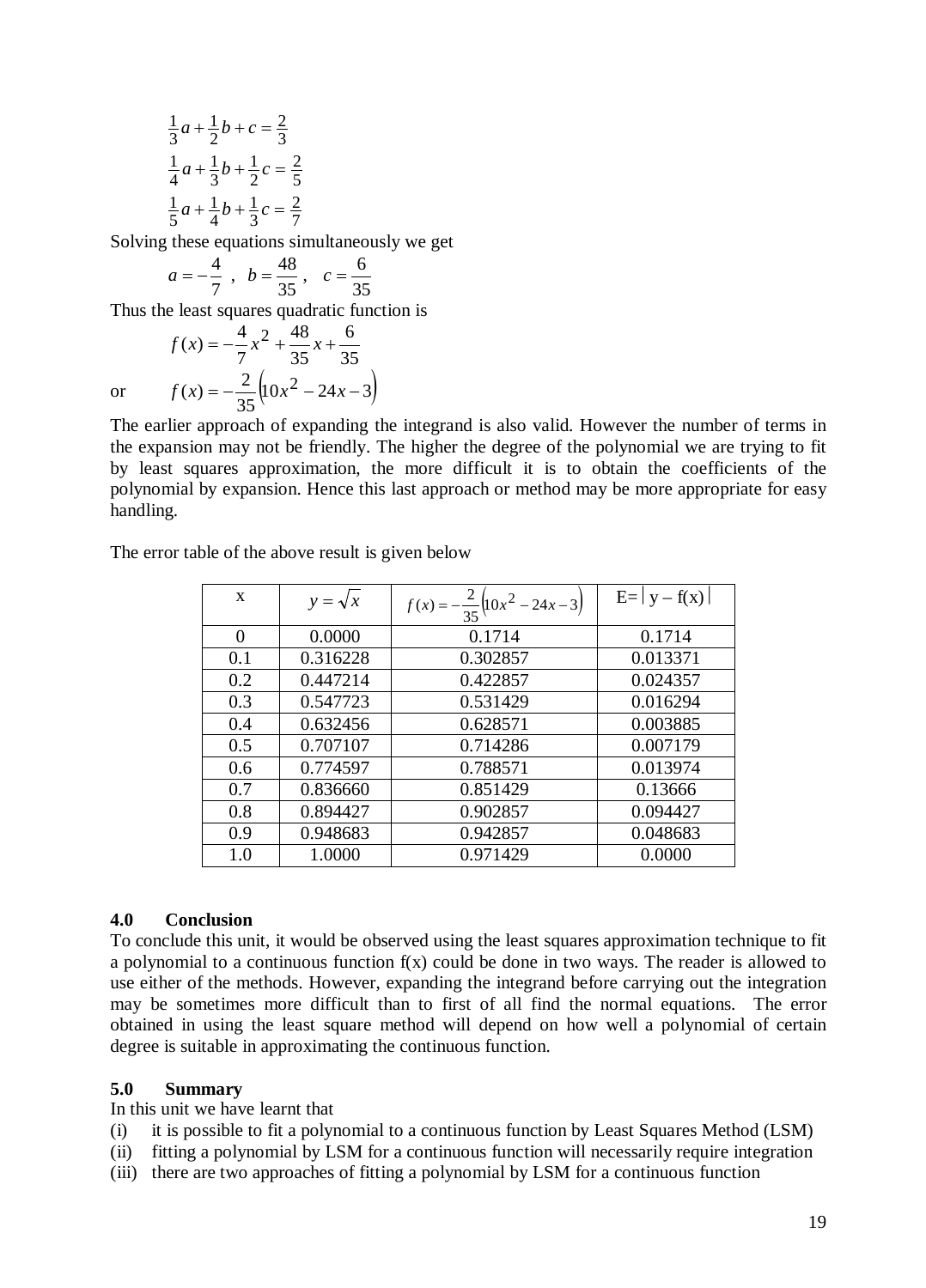(iv) one approach will require expansion of  $[f(x) - P(x)]^2$  for a given polynomial P(x) while the other approach will go by the way of normal equation.

#### **6.0 Tutor Marked Assignment**

Find the least squares quadratic  $ax^2 + bx + c$ , which best fits the curve  $y = \sqrt{2x+1}$  over the interval  $0 \le x \le 1$ .

### **7.0 Further Reading and Other Resources**

- 1. Francis Scheid. (1989) *Schaum's Outlines Numerical Analysis 2nd ed.* McGraw-Hill New York.
- 2. Turner P. R. (1994) *Numerical Analysis Macmillan College Work Out Series* Malaysia
- 3. Atkinson K.E. (1978): An Introduction to Numerical Analysis,  $2<sup>nd</sup>$  Edition, John Wiley & Sons, N.Y
- 4. Leadermann Walter (1981) (Ed.): Handbook of Applicable Mathematics, Vol 3, Numerical Analysis, John Wiley, N.Y.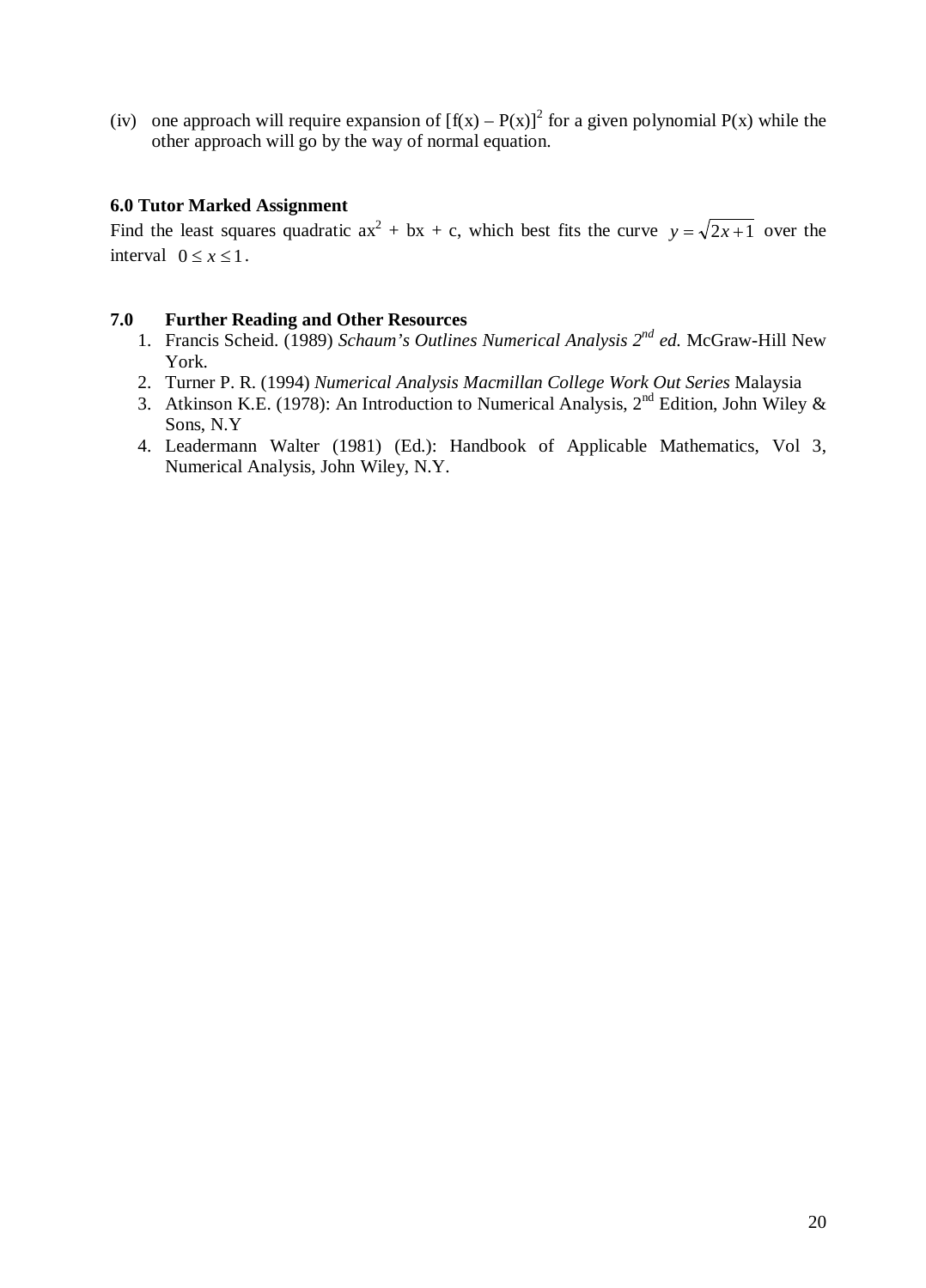### **MODULE 2**

### **ORTHOGONAL POLYNOMIALS**

### **UNIT 1 Introduction To Orthogonal System**

#### **1.0 Introduction**

Orthogonal polynomials are of fundamental importance in many branches of mathematics in addition to approximation theory and their applications are numerous but we shall be mainly concerned with two special cases, the Legendre polynomials and the Chebyshev polynomials. More general applications are however easily worked out once the general principles have been understood.

#### **2.0 Objective**

By the end of this unit, the learner should be able to

- (i.) define what orthogonal polynomials are
- (ii.) formulate orthogonal and orthonormal polynomials
- (iii.) handle inner product of functions

#### **3.0 Orthogonal Polynomials**

We begin this study by giving the definition of orthogonal functions:

#### **Definition 1**

A system of real functions  $\phi_0(x)$ ,  $\phi_1(x)$ , .... defined in an interval [a,b] is said to be **orthogonal** in this interval if

$$
\int_{a}^{b} \phi_{m}(x)\phi_{n}(x) dx = \begin{cases} 0, & m \neq n \\ \lambda_{n}, & m = n \end{cases}
$$

If  $\lambda_0 = \lambda_1 = \dots = 1$  the system is said to be normal. An orthogonal system which is also normal is sometimes referred to as an **orthonormal system**.

Note that since  $\phi_n(x)$  is real,  $\lambda_n \ge 0$  and we shall assume that each  $\phi_n(x)$  is continuous and nonzero so that  $\lambda_n > 0$ .

The advantages offered by the use of orthogonal functions in approximation theory can now be made clear as follows. Suppose  $\{\phi_n(x)\}\$ is an orthogonal system and that  $f(x)$  is any function and we wish to express  $f(x)$  in the form

$$
f(x) = c_0 \phi_0(x) + c_1 \phi_1(x) + \dots + c_n \phi_n(x) + \dots
$$
  
Then 
$$
\int_a^b f(x) \phi_n(x) dx = c_n \int_a^b \phi_n^2(x) dx = c_n \lambda_n
$$
 (3.1)

since all the other terms on the right-hand side are zero and so

$$
c_n = \frac{1}{\lambda_n} \int_a^b f(x) \phi_n(x) \, dx \tag{3.2}
$$

Thus the coefficients  $c_n$  in equation (3.1) can be found. These coefficients  $c_n$  are called the Fourier coefficients of f(x), with respect to the system  $\{\phi_n(x)\}$ 

#### **3.1 The Inner Products**

Let  $w(x)$  be the weighting function and let the inner product of two continuous functions  $f(x)$  and  $g(x)$  be defined as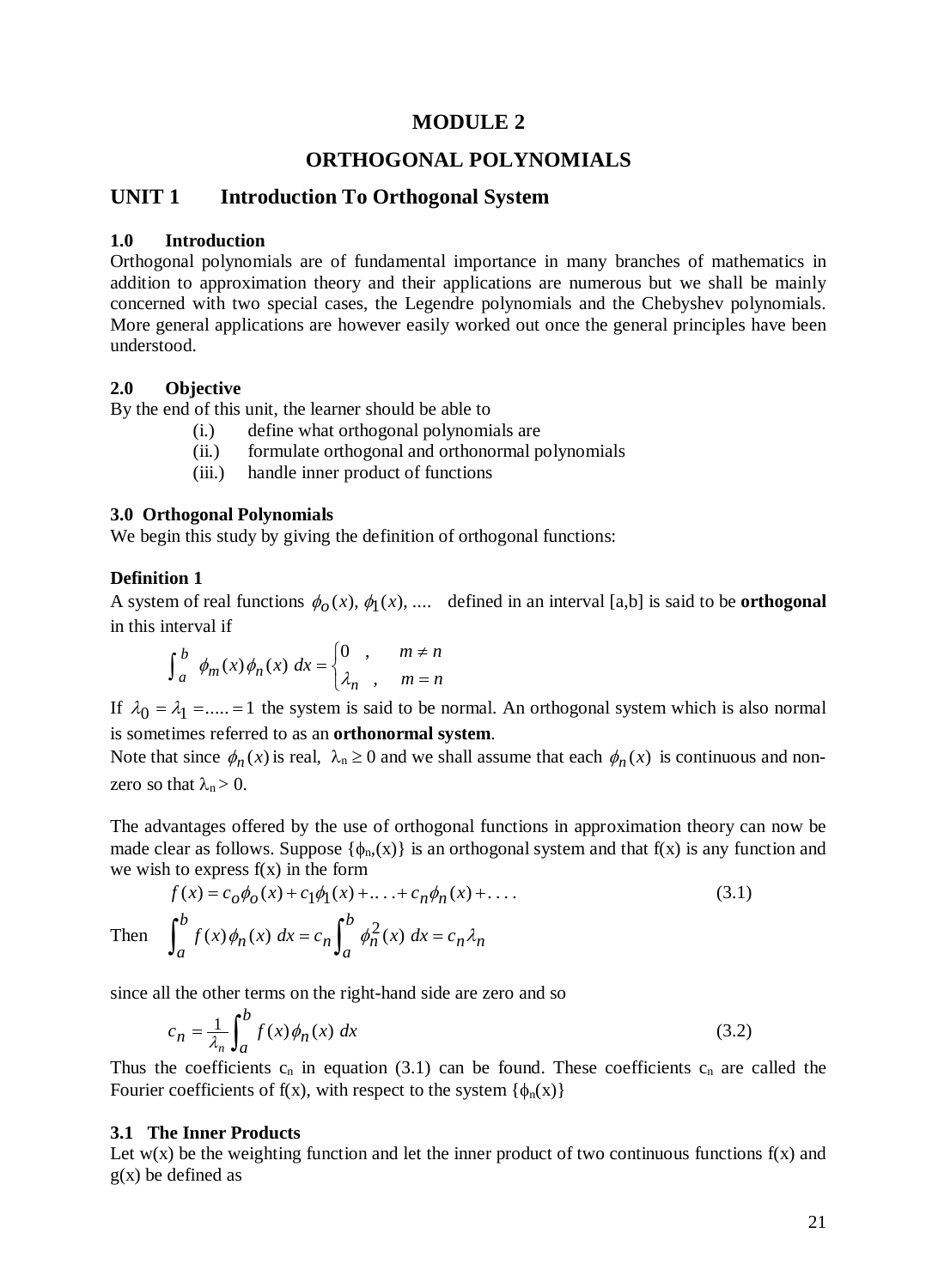$$
\langle f, g \rangle = \int_a^b w(x) f(x) g(x) dx
$$

where f, g are continuous in [a, b], then  $f(x)$  and  $g(x)$  satisfy the following properties:

(i.) 
$$
\langle \alpha f, g \rangle = \langle f, \alpha g \rangle = \alpha \langle f, g \rangle
$$
,  $\alpha$  is a scalar

(ii.) 
$$
\langle f_1 + f_2, g \rangle = \langle f_1, g \rangle + \langle f_2, g \rangle
$$

(iii.) 
$$
\langle f, g_1 + g_2 \rangle = \langle f, g_1 \rangle + \langle f, g_2 \rangle
$$

(iv.) 
$$
\langle f, g \rangle = \langle g, f \rangle
$$

(v) 
$$
\langle f, f \rangle > 0
$$
 for all  $f \in C[a,b]$  and  $\langle f, f \rangle = 0$  iff  $f = 0$ .

The functions f and g are said to be orthogonal if the inner product of f and g is zero, that is if  $\langle f, g \rangle = 0$ 

In a similar manner we can define the inner product for the discrete case. The inner product of discrete functions f and g satisfy the orthogonality property given by

$$
\langle f, g \rangle = \sum_{k=0}^{m} f(x_k) g(x_k)
$$

where  $\{x_k\}$  are the zeroes of the function.

We remark here that polynomial approximation is one of the best ways to fit solution to unknown function  $f(x)$ .

A good polynomial  $P_n(x)$  which is an approximation to a continuous function  $f(x)$  in a finite range [a, b] must possess oscillatory property. Among such polynomial approximation functions include the Chebyshev Polynomials and the Legendre Polynomials. We shall examine these polynomials and their properties in our discussion in this course as we go along.

**Definition 2** (Orthogonality with respect to a weight function)

A series of functions  $\{\phi_n(x)\}\$ are said to be orthogonal with respect to the weight function w(x) over  $(a,b)$  if

$$
\int_{a}^{b} \phi_{m}(x)\phi_{n}(x)w(x) dx = \begin{cases} 0, & m \neq n \\ \lambda_{n}, & m = n \end{cases}
$$

The idea and principle of orthogonality properties are now extended to two common polynomials in the next few sections.

#### **3.2 EXAMPLE**

The best-known example of an orthogonal system is the trigonometric system

1,  $\cos x$ ,  $\sin x$ ,  $\cos 2x$ ,  $\sin 2x$ ,...

Over the interval [ $-π$ ,  $π$ ].

We shall define various combination of integral of product functions of sine and cosine as follows:

$$
\int_{-\pi}^{\pi} \cos nx \cos mx \, dx = 0 \qquad (m \neq n)
$$

$$
\int_{-\pi}^{\pi} \cos nx \sin mx \, dx = 0 \qquad (m \neq n)
$$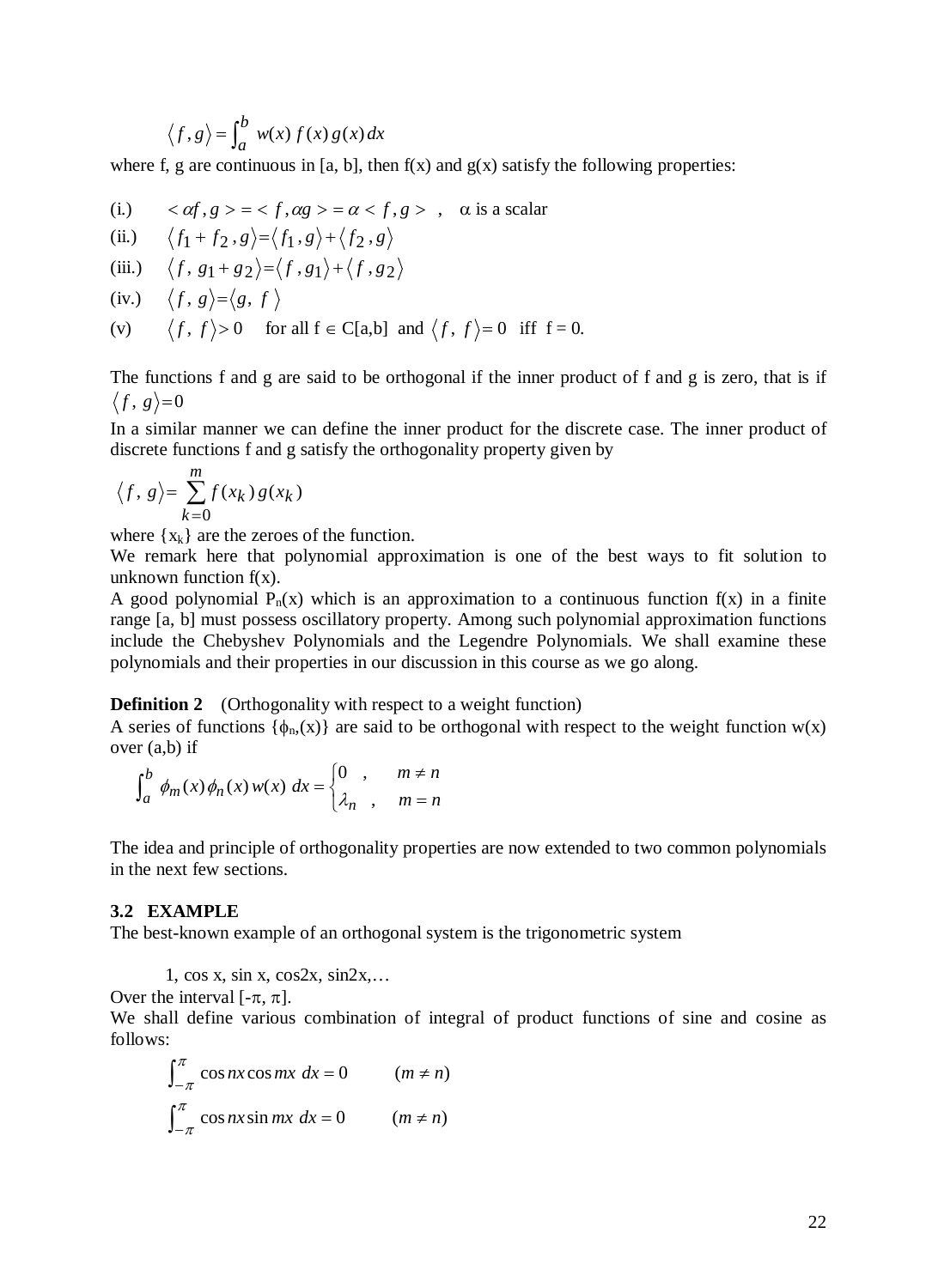$$
\int_{-\pi}^{\pi} \sin nx \cos mx \, dx = 0 \qquad (m \neq n)
$$
  

$$
\int_{-\pi}^{\pi} \sin nx \sin mx \, dx = 0 \qquad (m \neq n)
$$
  
and 
$$
\int_{-\pi}^{\pi} \cos nx \sin nx \, dx = 0 \qquad (m = n \neq 0)
$$

whereas 
$$
\int_{-\pi}^{\pi} \cos nx \cos nx \, dx = 0
$$
  $(m = n)$   
\n $\Rightarrow \int_{-\pi}^{\pi} \cos^2 nx \, dx = \int_{-\pi}^{\pi} \frac{1}{2} (1 + \cos 2nx) \, dx$   
\n $= \frac{1}{2} (x + \frac{1}{2n} \sin 2nx) \Big|_{-\pi}^{\pi}$   
\n $= \frac{1}{2} (\pi + \frac{1}{2n} \sin 2n\pi) - \frac{1}{2} (-\pi + \frac{1}{2n} \sin 2n(-\pi)) = \pi$   
\nAlso  $\int_{-\pi}^{\pi} \sin nx \sin nx \, dx = 0$   $(m = n)$ 

 $\Rightarrow$   $\int_{-\pi}^{\pi} \sin^2 nx \ dx = \pi \quad (m = n \neq 0)$ π

and finally for n = 0,  $\int_{-\pi}^{\pi} \cos^2 0 \, dx = \int_{-\pi}^{\pi} 1^2 \, dx = 2\pi$   $(m = n = 0)$ π π π

Comparing this with our Definition 1 above, we obtain from these integrals the following values

 $\lambda_1 = 2\pi$ ,  $\lambda_2 = \lambda_3 = \ldots = \pi$ 

It follows therefore that the system

$$
\frac{1}{\sqrt{2\pi}}, \frac{\cos x}{\sqrt{\pi}}, \frac{\sin x}{\sqrt{\pi}}, \frac{\cos 2x}{\sqrt{\pi}}, \frac{\sin 2x}{\sqrt{\pi}}
$$

is orthogonal and normal

### **4.0 Conclusion**

The discussion above has simply illustrates the way to determine where a set of functions is orthogonal or otherwise. Other examples can be produced to show the orthogonality property.

#### **5.0 Summary**

In this unit we have learnt that

- (i.) a normal orthogonal system is an orthonormal system
- (ii.) orthogonality of some functions can be obtained by integration
- (iii.) inner product is written as an integral or a sum

#### **6.0 Tutor Marked Assignment**

Verify whether the following functions are orthogonal or not

- (i.) 1,  $e^x$ ,  $e^{2x}$ ,  $e^{3x}$ , ...
- (ii.)  $\ln x$ ,  $\ln 2x$ ,  $\ln 3x$ ,  $\ln 4x$ , ...

### **7.0 Further Reading and Other Resources**

1. Francis Scheid. (1989) *Schaum's Outlines Numerical Analysis 2nd ed.* McGraw-Hill New York.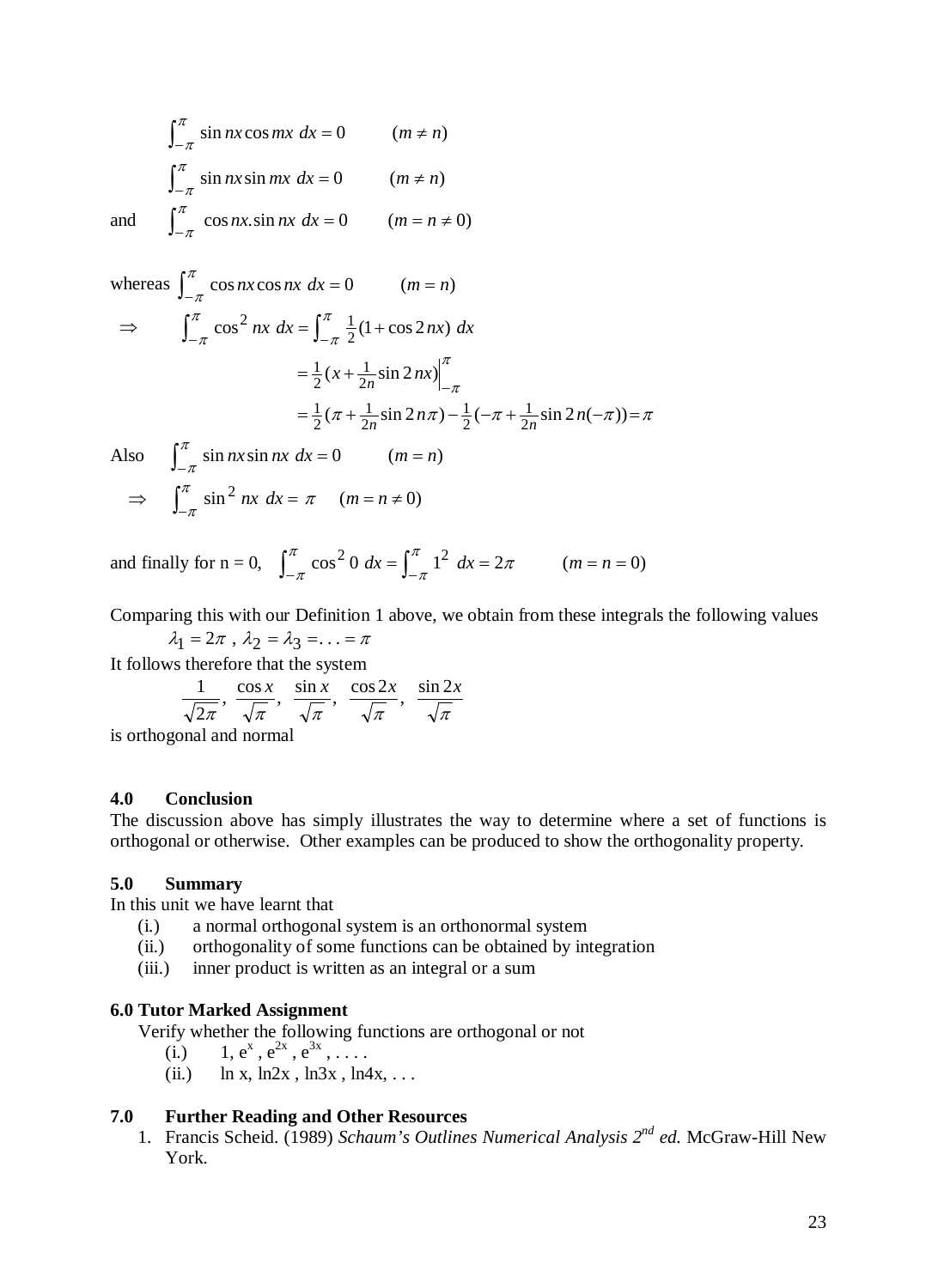- 2. Turner P. R. (1994) *Numerical Analysis Macmillan College Work Out Series* Malaysia
- 3. Atkinson K.E. (1978): An Introduction to Numerical Analysis,  $2<sup>nd</sup>$  Edition, John Wiley & Sons, N.Y
- 4. Leadermann Walter (1981) (Ed.): Handbook of Applicable Mathematics, Vol 3, Numerical Analysis, John Wiley, N.Y.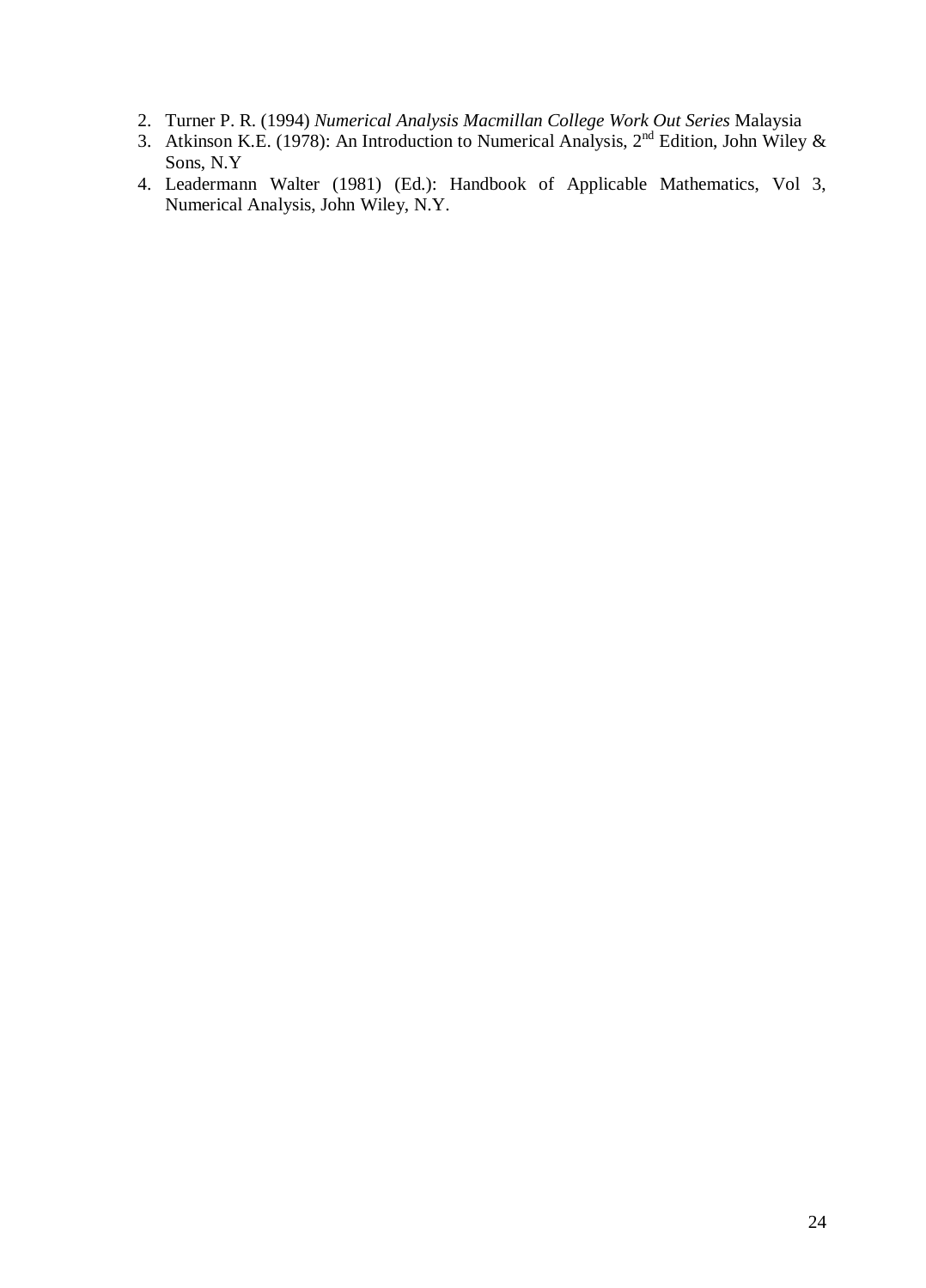## **MODULE 2 UNIT 2 THE LEGENDRE POLYNOMIALS**

### **1.0 Introduction**

Legendre polynomial is known to possess some oscillatory property among which makes it of importance in the field of numerical analysis. The polynomial has its root from the Legendre equation which is a second order differential equation. The first set of solutions of the Legendre equation is known as the Legendre polynomial.

### **2.0 Objective**

By the end of this unit, the learner should be able to

(i.) state the necessary formulae for generating the Legendre polynomials

(ii.) generate the Legendre polynomials

(iii.) define the Legendre polynomial as a class of orthogonal series.

### **3.0 Legendre Polynomial Approximation**

When we try to find good polynomial approximations to a given function  $f(x)$  we are trying to represent  $f(x)$  in the form

$$
f(x) = \sum_{k=0}^{n} C_k x^k
$$
\n
$$
(3.1)
$$

which is of the form of series equation (3.1) of the last unit with  $\phi_k(x) = x^k$ . Unfortunately the set 1, x,  $x^2$ ,... is not orthogonal over any non-zero interval as may be seen at once since, for example

$$
\int_{a}^{b} \phi_1(x) \phi_3(x) \, dx = \int_{a}^{b} x^4 \, dx > 0
$$

which contradicts the assertion that  $\{x^k\}$  is orthogonal. It is however possible to construct a set of polynomials  $P_0(x)$ ,  $P_1(x)$ ,  $P_2(x)$ ,...  $P_n(x)$ ,... where  $P_n(x)$  is of degree n which are orthogonal over the interval [-1, 1] and from these a set of polynomials orthogonal over any given finite interval [a,b] can be obtained.

The method for finding a set of polynomials which are orthogonal and normal over [-1, 1] is a relatively simple one and we illustrate it by finding the first three such polynomials.

We shall at this junction give a definition of Legendre Polynomial which can be used to generate the set of polynomials required.

### **Definition 1**

The Rodrigues' formula for generating the Legendre polynomial is given by

$$
P_n(x) = \frac{1}{2^n n!} \frac{d^n}{dx^n} \left[ (x^2 - 1)^n \right]
$$
 (3.2)

From the definition given above, it will be observed that an  $n<sup>th</sup>$  derivative must be carried out before a polynomial of degree n is obtained. Thus the first few set of Legendre polynomials can be obtained as follows:

 $P_{o}(x)$  will not involve any derivative since n = 0, hence we have

$$
p_0(x) = 1
$$

Also for  $n = 1$ , we shall have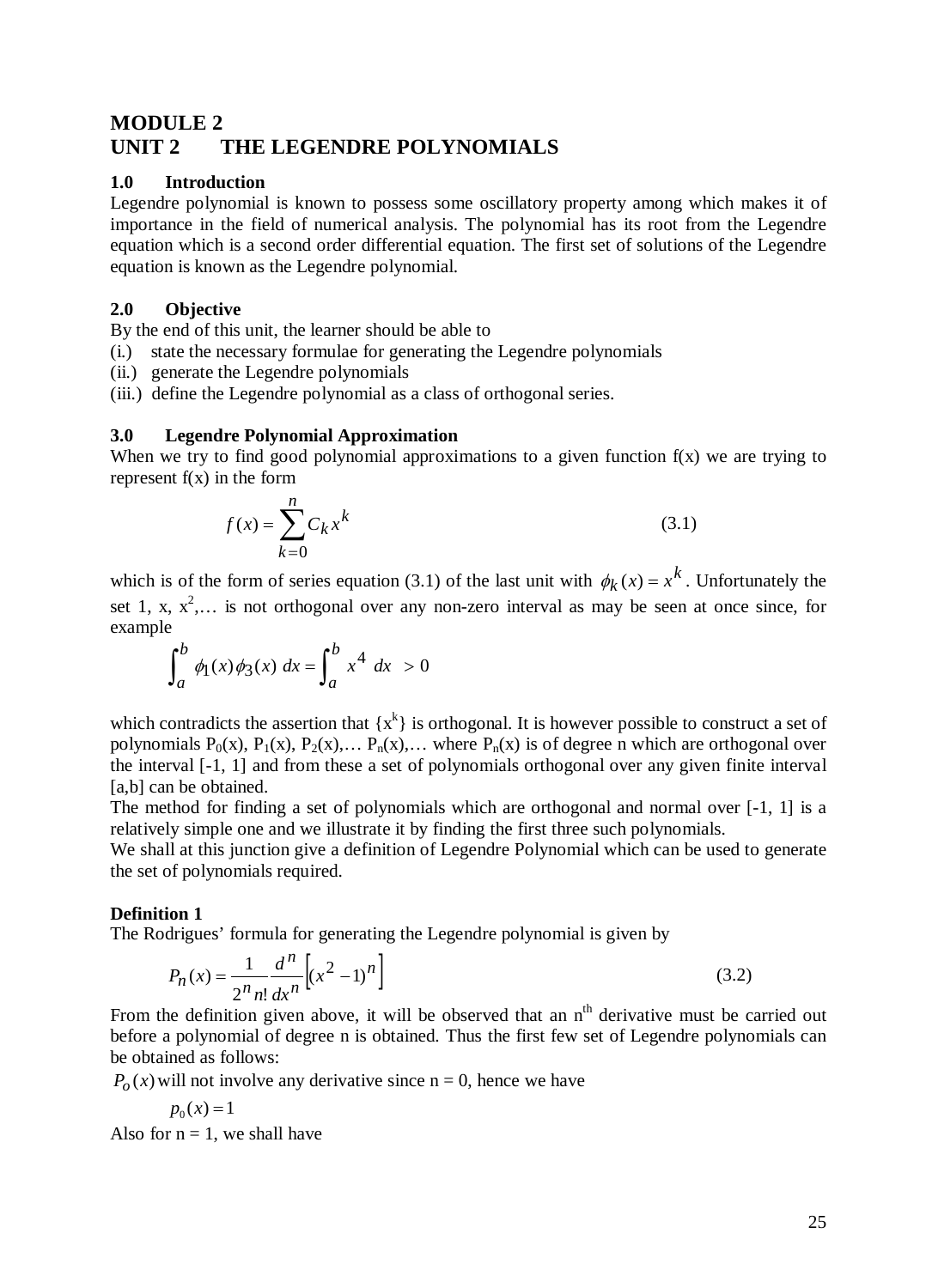$$
P_1(x) = \frac{1}{2^1 \cdot 1!} \cdot \frac{d}{dx} (x^2 - 1) = \frac{1}{2} \cdot 2x = x
$$
  
\n
$$
P_2(x) = \frac{1}{2^2 \cdot 2!} \frac{d^2}{dx^2} \left[ (x^2 - 1)^2 \right]
$$
  
\n
$$
P_2(x) = \frac{1}{8} \frac{d^2}{dx^2} (x^4 - 2x^2 + 1) = \frac{1}{8} \frac{d}{dx} (4x^3 - 4x)
$$
  
\n
$$
P_2(x) = \frac{1}{8} (12x^2 - 4) = \frac{1}{2} (3x^2 - 1)
$$

To obtain  $P_3(x)$  it will require differentiating three times which will become cumbersome as n increases. With this difficulty that may be encountered with higher differentiation especially as  $n > 2$  in  $P_n(x)$  of Rodrigues' formula (3.2) above, a simpler formula for generating the Legendre polynomials is given by its recurrence relation. This is given next.

#### **3.1 Recurrence Formula for Legendre Polynomial**

The recurrence formula for the Legendre Polynomial  $P_n(x)$  is given by the equation

$$
P_{n+1}(x) = \left(\frac{2n+1}{n+1}\right)x P_n(x) - \left(\frac{n}{n+1}\right)P_{n-1}(x) \tag{3.3}
$$

where  $P_n(x)$  is known to have satisfied the Legendre differential equation

$$
(1 - x2)P''n(x) - 2x.P'n(x) + n(n+1)Pn(x) = 0
$$

Once  $p_0(x)$  and  $p_1(x)$  are obtained from Rodrigue's formula (3.2) as:

 $p_0(x) = 1$ , and  $p_1(x) = x$ 

We can now switch over to equation (3.3) to generate higher order polynomials. Thus for  $n = 1$ , 2, 3,  $\dots$ , we obtain from equation (3.3) as follows:

For n = 1 we have 
$$
P_2(x) = \left(\frac{3}{2}\right) x \cdot P_1(x) - \left(\frac{1}{2}\right) P_0(x)
$$
  

$$
P_2(x) = \left(\frac{3}{2}\right) x \cdot x - \left(\frac{1}{2}\right) \cdot 1 = \frac{3}{2} x^2 - \frac{1}{2}
$$

Which is the same as the  $P_2(x)$  earlier obtained using the Rodrigues' formula (3.2) Furthermore, for  $n = 2$ , we have

$$
P_3(x) = \left(\frac{5}{3}\right)x \cdot P_2(x) - \left(\frac{2}{3}\right)P_1(x)
$$
  
\n
$$
P_3(x) = \left(\frac{5}{3}\right)x \cdot \left(\frac{3}{2}x^2 - \frac{1}{2}\right) - \left(\frac{2}{3}\right)x
$$
  
\n
$$
\implies p_3(x) = \frac{1}{2}(5x^3 - 3x)
$$

Similarly for  $n = 3$  we have

$$
P_4(x) = \left(\frac{7}{4}\right)x P_3(x) - \left(\frac{3}{4}\right)P_2(x)
$$

Substituting previous results we have

$$
p_4(x) = \frac{1}{8} \left( 35x^4 - 30x^2 + 3 \right)
$$

Also P<sub>5</sub>(x) gives  $p_5(x) = \frac{1}{8} \left( 63x^5 - 70x^3 + 15x \right)$  etc

*The reader may like to generate the Legendre polynomials up to*  $p_{10}(x)$ 

One of the properties of the Legendre polynomial is its orthogonality property.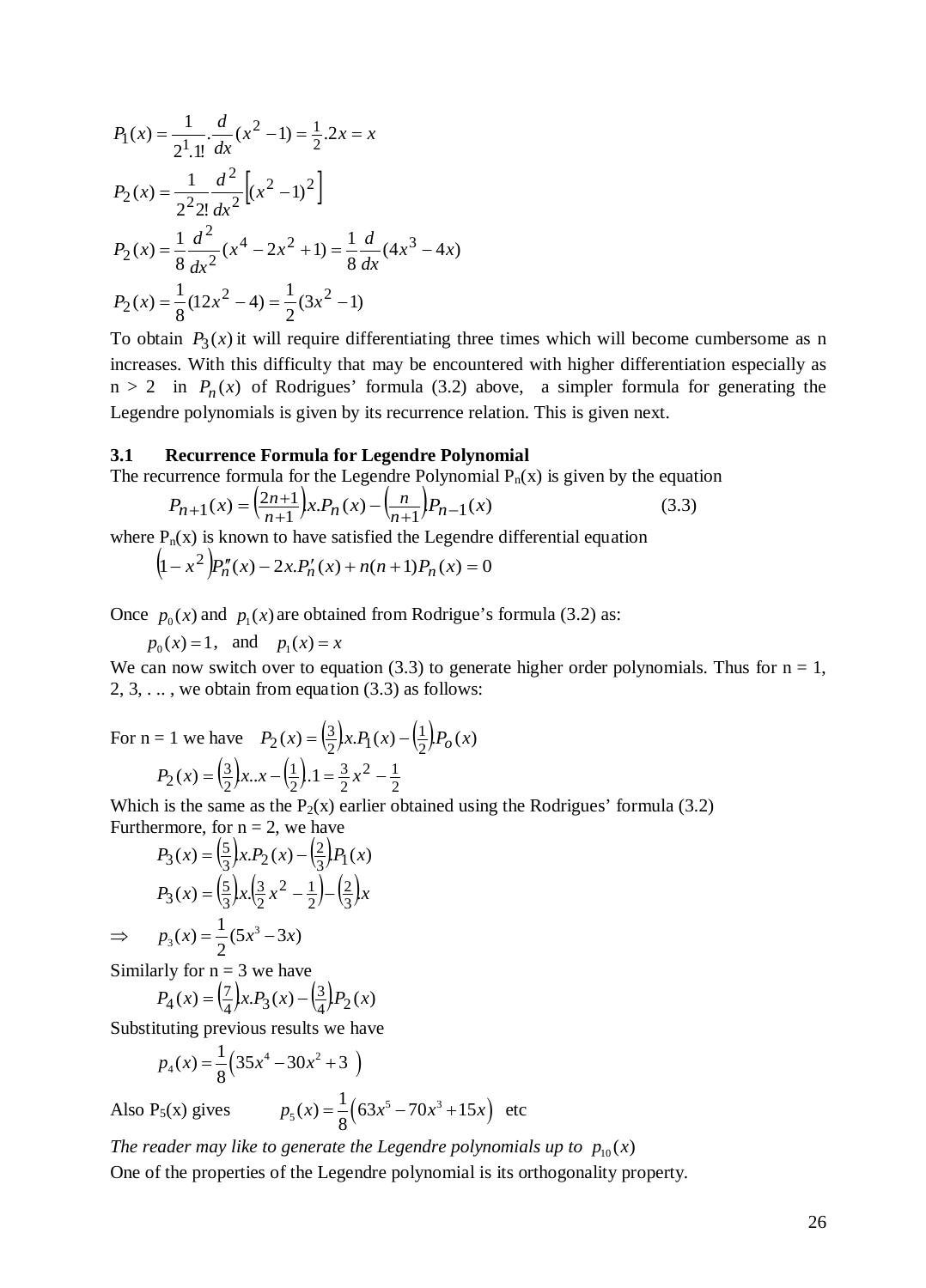It is known that the Legendre Polynomial  $P_n(x)$  satisfies the following property:

$$
\int_{-1}^{1} P_n(x) P_m(x) dx = \begin{cases} 0, & \text{if } m \neq n \\ \frac{2}{2n+1}, & \text{if } m = n \end{cases}
$$
 (3.4)

This is the orthogonality property which permits it to be a polynomial approximation to any continuous function within its range [-1, 1].

It follows at once from equation (3.4) that  ${P_n(x)}$  forms an orthogonal, but not normal, set over [-1, 1] with respect to the weight function  $w(x) = 1$  and that the set

$$
\{q_n(x)\} = \left\{\sqrt{\frac{2n+1}{2}} P_n(x)\right\}
$$

forms an orthonormal set.

#### **4.0 Conclusion**

We observed that the Legendre Polynomials can be obtained from the Rodrigues' formula but much easier by using the recurrence formula generated from the Legendre differential equation.

### **5.0 Summary**

In this Unit we have learnt

- (i) how to use the Rodrigue's formula to generate Legendre polynomials
- (ii) how to use recurrence relation as alternative formula to derive the same Legendre polynomials by simple substitution of previously known polynomials
- (iii) that the orthogonality property of the Legendre Polynomial permits it to be a polynomial approximation to an continuous function.

#### **6.0 Tutor Marked Assignment**

Obtain the Legendre Polynomials  $P_n(x)$  for  $n = 5, 6, \ldots, 10$  using both the Rodrigue's formula and the recurrence relation of the Legendre polynomials.

#### **7.0 Further Reading and Other Resources**

- 1. Francis Scheid. (1989) *Schaum's Outlines Numerical Analysis 2nd ed.* McGraw-Hill New York.
- 2. Turner P. R. (1994) *Numerical Analysis Macmillan College Work Out Series* Malaysia
- 3. Atkinson K.E. (1978): An Introduction to Numerical Analysis,  $2<sup>nd</sup>$  Edition, John Wiley & Sons, N.Y
- 4. Leadermann Walter (1981) (Ed.): Handbook of Applicable Mathematics, Vol 3, Numerical Analysis, John Wiley, N.Y.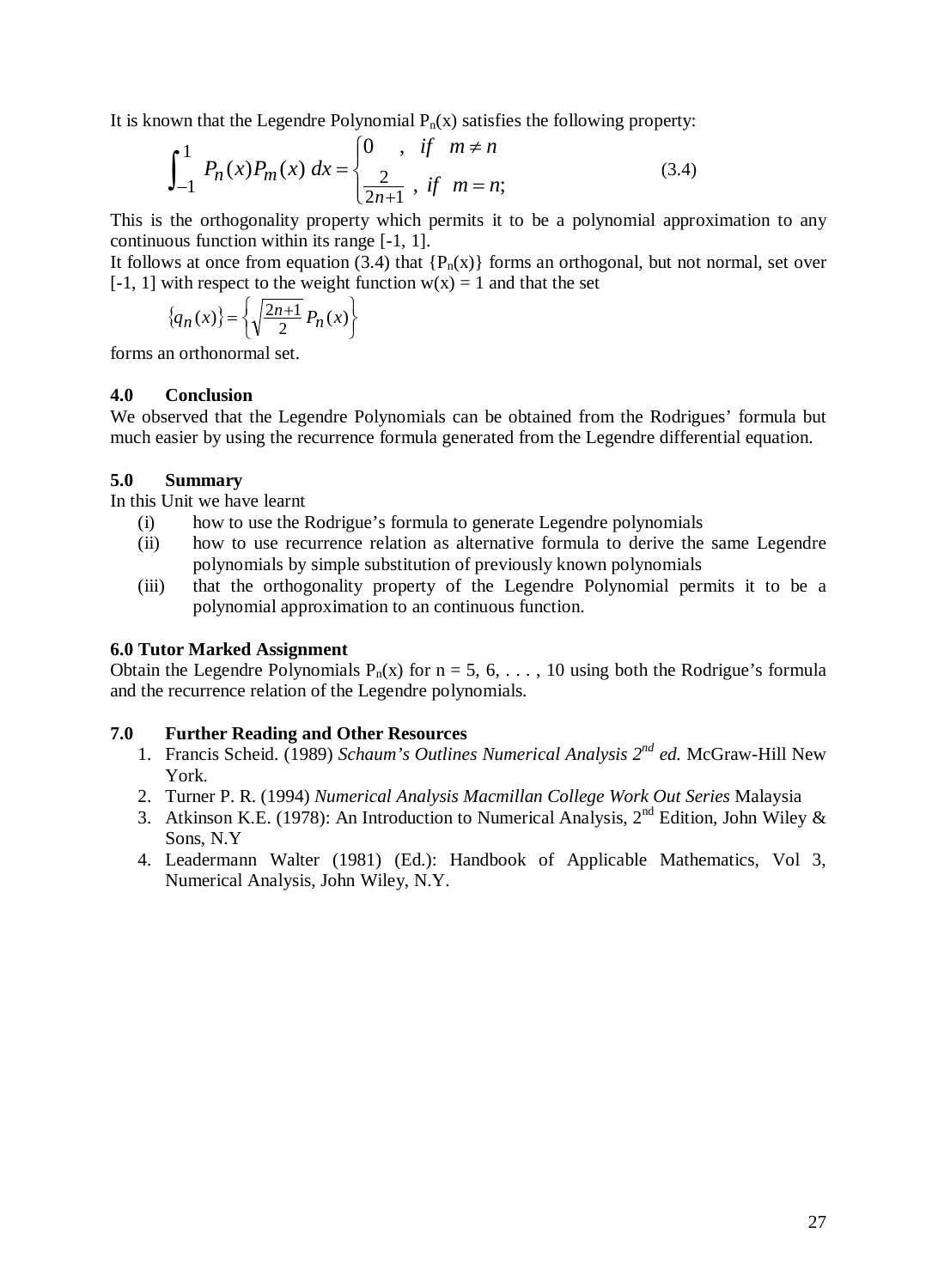# **MODULE 2 UNIT 3 Least Squares Approximation by Legendre Polynomials**

#### **1.0 Introduction**

Legendre Polynomials are known to be applicable to least square approximation of functions. In this sense, we mean that we can follow the least square approximation technique and adapt this to Legendre polynomial.

#### **2.0 Objective**

By the end of this unit, the learner should be able to

- (i.) apply Legendre polynomial to least squares procedures
- (ii.) obtain least square approximation using Legendre polynomial

### **3.0 The Procedure**

Let f(x) be any function defined over [-1, 1] and  $L_n(x) = \sum$ = = *n k*  $L_n(x) = \sum a_k P_k(x)$ 0  $f(x) = \sum a_k P_k(x)$ 

be a linear combination of Legendre polynomials. We shall now determine what values of the coefficients  $\{a_k\}$  will make  $L_n(x)$  the best approximations in  $f(x)$  in the least squares sense over the interval [-1, 1]. Our objective is to minimize

$$
I(a_o, a_1, \dots, a_n) = \int_{-1}^{1} [f(x) - L_n(x)]^2 dx
$$
 (3.1)

and so as in the least squares method, we must set

$$
\frac{\partial I}{\partial a_r} = 0 \quad , \quad r = 0, 1, \dots, n \tag{3.2}
$$

Using equation  $(3.2)$  in  $(3.1)$ , we obtain an equivalent term written as

$$
\int_{-1}^{1} P_r(x) \left( f(x) - \sum_{k=0}^{n} a_k P_k(x) \right) dx = 0 \qquad (r = 0, 1, 2, ..., n)
$$
  
\n
$$
\Rightarrow \int_{-1}^{1} P_r(x) f(x) dx - \sum_{k=0}^{n} a_k \int_{-1}^{1} P_r(x) P_k(x) dx = 0
$$

Recall from last unit that the Legendre Polynomial  $P_n(x)$  satisfies the orthogonality property:

$$
\int_{-1}^{1} P_n(x) P_m(x) dx = \begin{cases} 0, & \text{if } m \neq n \\ \frac{2}{2n+1}, & \text{if } m = n; \end{cases}
$$
 (3.3)

when  $k = r$ , and by the orthogonality property (3.3) we shall obtain

$$
\int_{-1}^{1} P_r(x)f(x)dx = a_r \left(\frac{2}{2r+1}\right)
$$
  
\n
$$
\Rightarrow a_r = \frac{2r+1}{2} \int_{-1}^{+1} f(x) \cdot P_r(x) dx \qquad (r = 0, 1, 2, ..., n) \qquad (3.4)
$$

When the coefficients  $\{a_r\}$  have been found  $L_n(x)$  can be re-arranged as desired, as a polynomial in powers of x, that is,

$$
\sum_{k=0}^{n} a_k P_k(x) = \sum_{k=0}^{n} b_k x^k
$$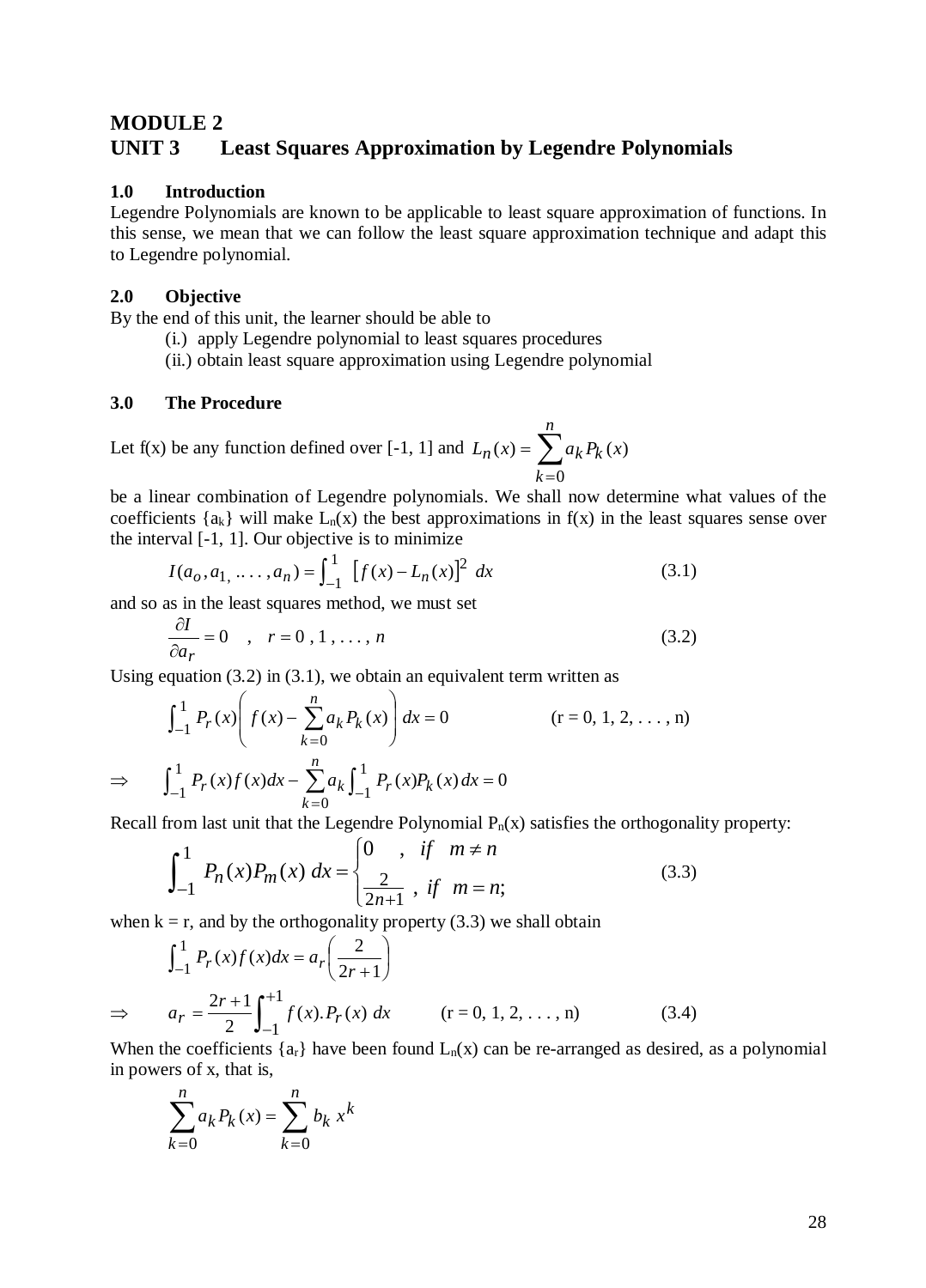which provides a solution to the least squares polynomial approximation problem. The evaluation of the integrals on the right-hand side of (2.9) may have to be done numerically. The following examples shall be used to illustrate the least squares approximation method using the Legendre polynomial.

#### **3.1 Numerical Experiment**

#### **EXAMPLE 1**

Find the fourth degree least squares polynomial to  $|x|$  over  $[-1, 1]$  by means of Legendre polynomials.

#### *Solution*

Let the polynomial be  $\sum$ = *n k*  $a_k P_k(x)$ 0  $\left( x\right)$ 

Then, from equation (2.9)

$$
a_r = \frac{2r+1}{2} \int_{-1}^{+1} |x| P_r(x) dx \qquad (r = 0, 1, 2, 3, 4)
$$

Hence, 
$$
a_0 = \frac{1}{2} \int_{-1}^{+1} x.P_0(x) dx = \frac{1}{2} \int_{-1}^{+1} x.1 dx = \frac{1}{2}
$$
  
\n $a_1 = \frac{3}{2} \int_{-1}^{+1} x.P_1(x) dx = \frac{3}{2} \int_{-1}^{+1} x.(x) dx = 0$   
\n $a_2 = \frac{5}{2} \int_{-1}^{+1} x.P_2(x) dx = \frac{5}{2} \int_{-1}^{+1} x.(\frac{3x^2 - 1}{2}) dx = \frac{5}{2} \int_{0}^{1} (3x^3 - x) dx = \frac{5}{8}$   
\n $a_3 = \frac{7}{2} \int_{-1}^{+1} x.P_3(x) dx = \frac{7}{2} \int_{-1}^{+1} x.(\frac{5x^3 - 3x}{2}) dx = 0$   
\n $a_4 = \frac{9}{2} \int_{-1}^{+1} x.P_4(x) dx = \frac{9}{2} \int_{-1}^{1} x.(\frac{35x^4 - 30x^2 + 3}{8}) dx = -\frac{3}{16}$ 

The required polynomial is therefore

$$
\frac{1}{2}P_0(x) - \frac{5}{8}P_2(x) - \frac{3}{16}P_4(x)
$$
\n(3.5)

The expression (3.5) can be converted to normal polynomial form by substituting the polynomial form of  $P_0(x)$ ,  $P_2(x)$  and  $P_4(x)$  as given in the last unit. This ends up giving the required polynomial as:

$$
I = \frac{1}{128} \left( 15 + 210x^2 - 105x^4 \right)
$$
 (3.6)

Which is therefore the least squares polynomial for  $|x|$  over  $[-1, 1]$ 

#### **Verification**

This result may be verified directly by using the least squares method given in the last module.

Now the least squares polynomial is 
$$
\sum_{k=0}^{4} a_k x^k
$$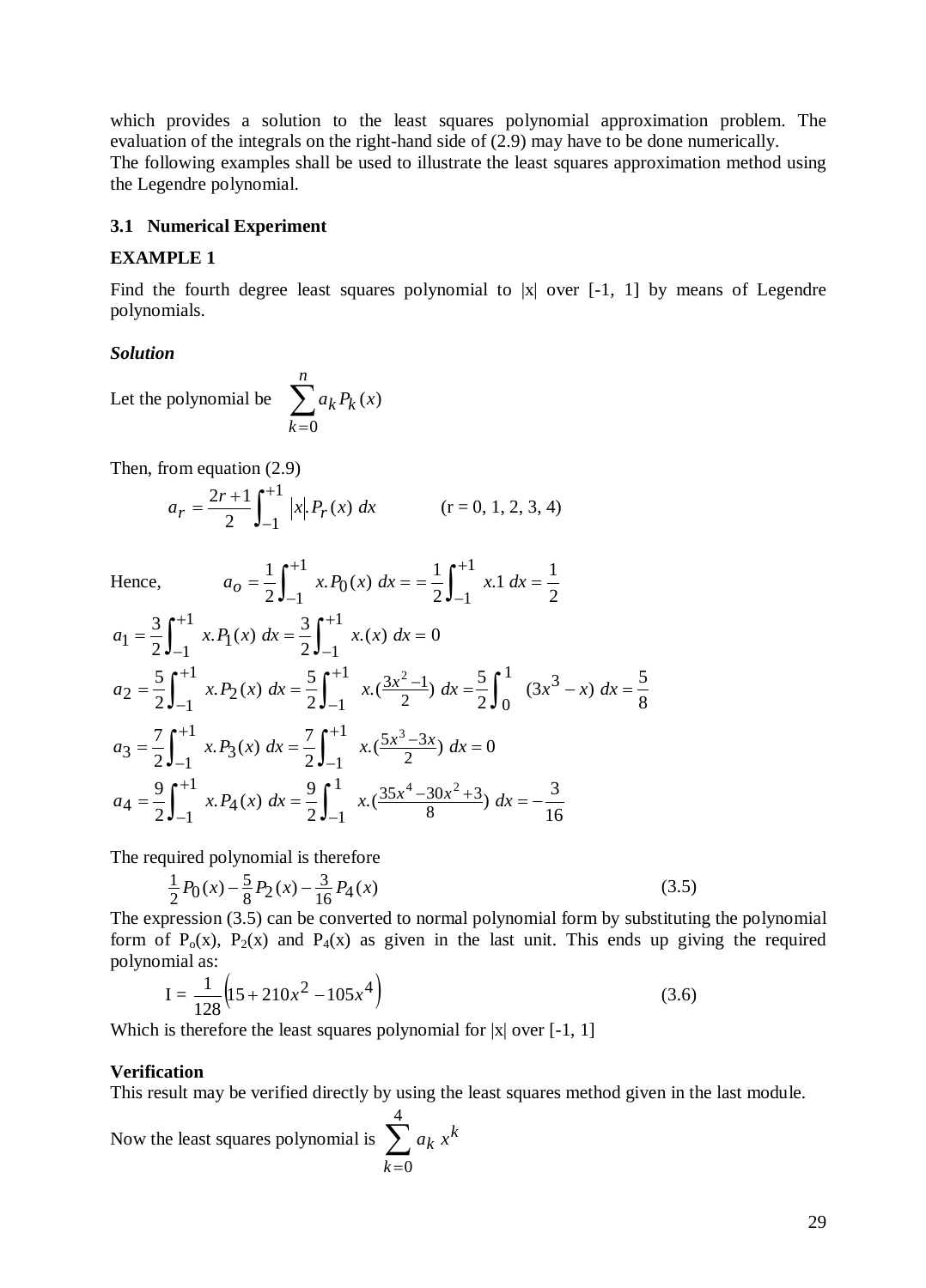And by least square method we minimize

$$
S = \int_{-1}^{1} \left[ x \Big| - (a_o + a_1 x + a_2 x^2 + a_3 x^3 + a_4 x^4) \Big|^2 dx \right]
$$

Now, setting the respective partial derivatives to zero by equation (3.2), we shall obtain the normal equations as follows:

$$
\frac{\partial S}{\partial a_{o}} = \int_{-1}^{1} \left[ x \Big| - (a_{o} + a_{1}x + a_{2}x^{2} + a_{3}x^{3} + a_{4}x^{4}) \right] dx = 0
$$
  

$$
\frac{\partial S}{\partial a_{1}} = \int_{-1}^{1} x \Big[ x \Big| - (a_{o} + a_{1}x + a_{2}x^{2} + a_{3}x^{3} + a_{4}x^{4}) \Big] dx = 0
$$
  

$$
\frac{\partial S}{\partial a_{2}} = \int_{-1}^{1} x^{2} \Big[ x \Big| - (a_{o} + a_{1}x + a_{2}x^{2} + a_{3}x^{3} + a_{4}x^{4}) \Big] dx = 0
$$
  

$$
\frac{\partial S}{\partial a_{3}} = \int_{-1}^{1} x^{3} \Big[ x \Big| - (a_{o} + a_{1}x + a_{2}x^{2} + a_{3}x^{3} + a_{4}x^{4}) \Big] dx = 0
$$
  

$$
\frac{\partial S}{\partial a_{4}} = \int_{-1}^{1} x^{4} \Big[ x \Big| - (a_{o} + a_{1}x + a_{2}x^{2} + a_{3}x^{3} + a_{4}x^{4}) \Big] dx = 0
$$

Integrating, we get the following equations:

$$
\frac{1}{2}x^2 - (a_o x + \frac{1}{2}a_1 x^2 + \frac{1}{3}a_2 x^3 + \frac{1}{4}a_3 x^4 + \frac{1}{5}a_4 x^5)\Big|_{-1}^{1} = 0
$$
  

$$
\frac{1}{3}|x|^3 - (\frac{1}{2}a_0 x^2 + \frac{1}{3}a_1 x^3 + \frac{1}{4}a_2 x^4 + \frac{1}{5}a_3 x^5 + \frac{1}{6}a_4 x^6)\Big|_{-1}^{1} = 0
$$
  

$$
\frac{1}{4}x^4 - (\frac{1}{3}a_0 x^3 + \frac{1}{4}a_1 x^4 + \frac{1}{5}a_2 x^5 + \frac{1}{6}a_3 x^6 + \frac{1}{7}a_4 x^7)\Big|_{-1}^{1} = 0
$$
  

$$
\frac{1}{5}|x|^5 - (\frac{1}{4}a_0 x^4 + \frac{1}{5}a_1 x^5 + \frac{1}{6}a_2 x^6 + \frac{1}{7}a_3 x^7 + \frac{1}{8}a_4 x^8)\Big|_{-1}^{1} = 0
$$
  

$$
\frac{1}{6}|x|^6 - (\frac{1}{5}a_0 x^5 + \frac{1}{6}a_1 x^6 + \frac{1}{7}a_2 x^7 + \frac{1}{8}a_3 x^8 + \frac{1}{9}a_4 x^9)\Big|_{-1}^{1} = 0
$$

Evaluating within the limits we obtain the following equations

$$
a_0 + \frac{1}{3}a_2 + \frac{1}{5}a_4 = \frac{1}{2}
$$
  

$$
\frac{1}{3}a_1 + \frac{1}{5}a_3 = 0
$$
  

$$
\frac{1}{3}a_0 + \frac{1}{5}a_2 + \frac{1}{7}a_4 = \frac{1}{4}
$$
  

$$
\frac{1}{5}a_1 + \frac{1}{7}a_3 = 0
$$
  

$$
\frac{1}{5}a_0 + \frac{1}{7}a_2 + \frac{1}{9}a_4 = \frac{1}{6}
$$

Solving these simultaneously, we deduce at once that  $a_1 = a_3 = 0$  and that

$$
a_o = \frac{15}{128}
$$
,  $a_2 = \frac{210}{128}$ ,  $a_4 = \frac{105}{128}$ 

In agreement with coefficients of equation (3.6)

#### **Example 2**

Given a continuous function  $e^x$  for  $x \in [-1,1]$  fit a linear polynomial  $c_0 + c_1x$  to  $e^x$  and determine its root mean square error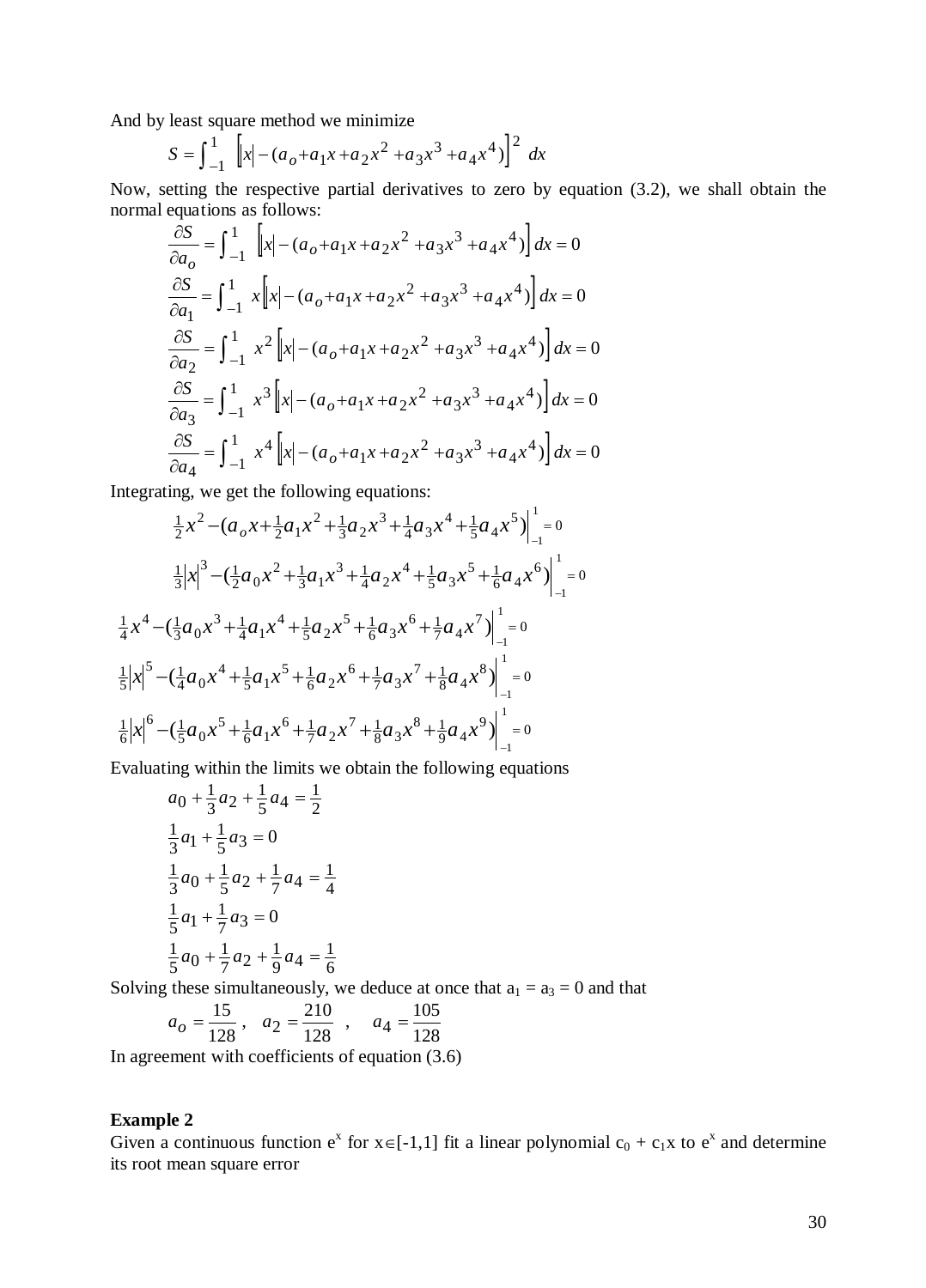#### *Solution*

Using Equation (3.1) we have

$$
S = \int_{-1}^{1} [f(x) - P(x)]^2 dx
$$
  

$$
S = \int_{-1}^{1} [e^x - c_0 - c_1 x]^2 dx
$$

For  $f(x) = e^x$ , we can write the linear polynomial as  $P(x) = a_0 + a_1 x$ 

By using equation (3.4) we have

$$
a_0 = \frac{1}{2} \int_{-1}^{1} e^x .1 \, dx = \frac{1}{2} e^x \Big|_{-1}^{1} = 1.1752
$$
  

$$
a_1 = \frac{3}{2} \int_{-1}^{1} x . e^x \, dx = \frac{3}{2} (xe^x - e^x) \Big|_{-1}^{1} = 1.1036
$$

Therefore the linear polynomial is  $P(x) = 1.1752 + 1.1036x$ 

An average error of approximating  $f(x)$  by  $P(x)$  on the interval [a, b] is given by

$$
E = \frac{1}{\sqrt{b-a}} \sqrt{\int_a^b |f(x) - P(x)|^2} dx
$$
  
= 
$$
\frac{\|f(x) - P(x)\|}{\sqrt{b-a}}
$$
 (3.7)

Hence by  $(3.7)$ , the least square approximation will give a small error on [a, b]. The quantity E is called the root mean square error in the approximation of  $f(x)$ 

Now since  $E = \frac{p \sqrt{b-a}}{\sqrt{b-a}}$  $f(x) - P(x)$  $E = \frac{P}{\sqrt{b-1}}$  $=\frac{\left|f(x)-P(x)\right|}{\sqrt{2\pi}}$ 

We can evaluate E using any of the k-, l-, or m- norm Using the l-norm, we write  $\mathbf{u}$ 

$$
E = \frac{\left\|e^{x} - (1.1752 + 1.1036x)\right\|_{l}}{\sqrt{l+1}}
$$
  
= 
$$
\frac{\max\limits_{-1 < x < 1} \left|e^{x}\right| - \max\limits_{-1 < x < 1} |1.1752 + 1.1036x|}{\sqrt{2}}
$$
  
= 
$$
\frac{\left\|2.71828 - 2.2788\right\|}{\sqrt{2}} = 0.3108
$$

Hence the error is as large as 0.3108. If higher approximating polynomial is used the error will be smaller that this.

#### **4.0 Conclusion**

The use of Legendre polynomial as a technique for least square approximation shows that the same result is achievable from the least square approximation method as well as the Legendre Polynomial approach.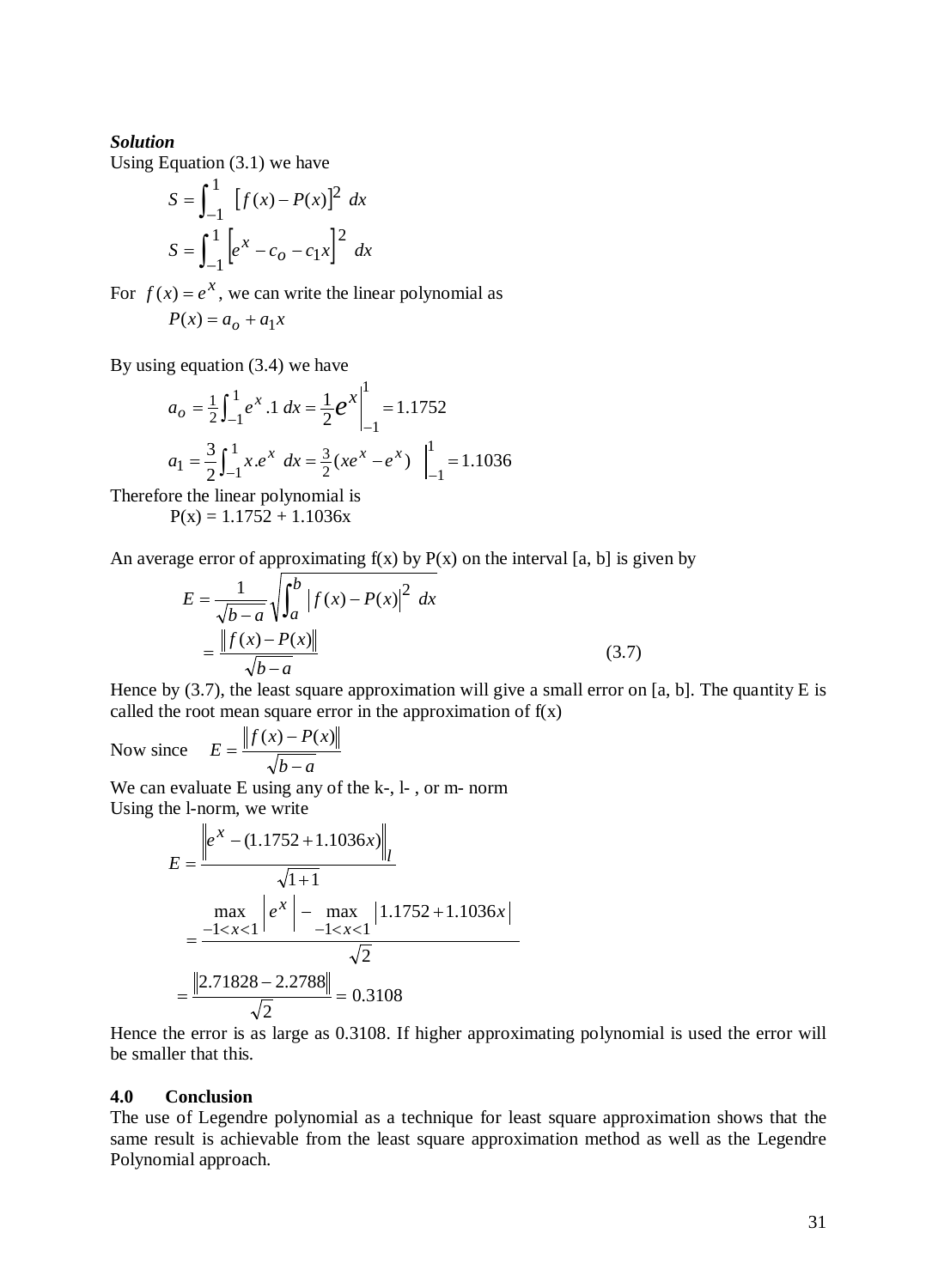### **5.0 Summary**

In this Unit the reader have learnt

- (i.) the technique of using Legendre polynomial to obtain and approximation using the least square method.
- (ii.) that both Legendre approach and the Least squares approach will often produce the same result.

### **6.0 Tutor Marked Assignment**

Obtain a fourth degree least squares polynomial for  $f(x) = \frac{1}{|x|}$  over [-1, 1] by means of Legendre

polynomials.

### **7.0 Further Reading and Other Resources**

- 1. Abramowitz M., Stegun I. (eds) ,(1964): Handbook of Mathematical functions, Dover , N.Y.
- 2. Conte S. D. and Boor de Carl *Elementary Numerical Analysis an Algorithmic Approach 2nd ed.* McGraw-Hill Tokyo.
- 3. Francis Scheid. (1989) *Schaum's Outlines Numerical Analysis 2nd ed.* McGraw-Hill New York.
- 4. Henrici P. (1982): Essential of Numerical Analysis, Wiley, N.Y
- 5. Kandassamy P., Thilagarathy K., & Gunevathi K. (1997) : Numerical Methods, S. Chand & Co Ltd, New Delhi, India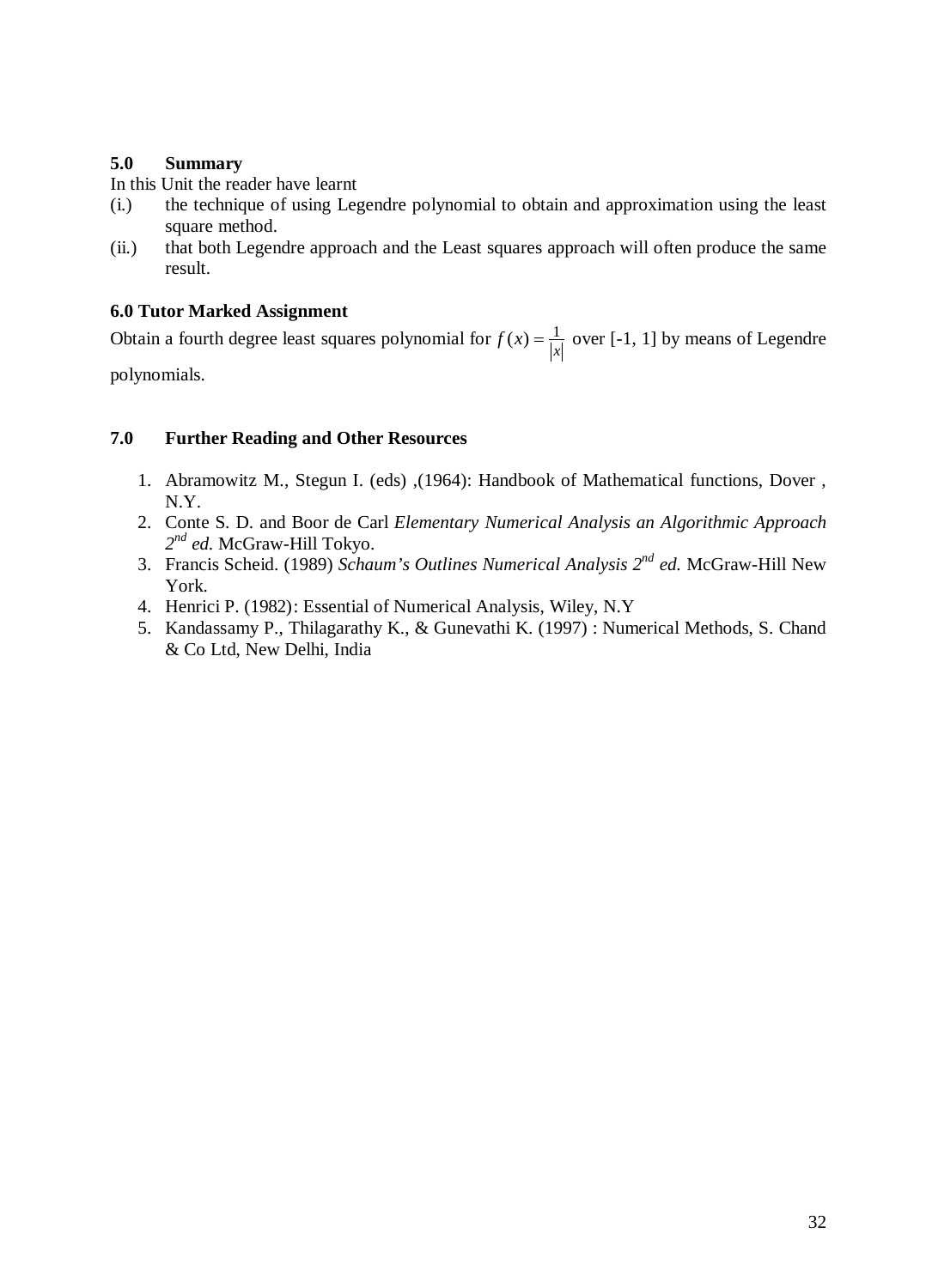# **MODULE 2 UNIT 4: The Chebyshev Polynomials**

### **1.0 Introduction**

It is always possible to approximate a continuous function with arbitrary precision by a polynomial of sufficient high degree. One of such approach is by using the Taylor series method. However, the Taylor series approximation of a continuous function  $f$  is often not so accurate in the approximation of f over an interval  $[a,b]$ . If the approximation is to be uniformly accurate over the entire interval. This may be due to the fact that:

(i) in some cases, the Taylor series may either converge too slowly or not at all.

(ii) the function may not be analytic or if it is analytic the radius of convergence of the Taylor series may be too small to cover comfortably the desired interval.

In addition, the accuracy of the Taylor series depends greatly on the number of terms contained in the series. However, a process that was based on the fundamental property of Chebyshev polynomial may be considered as alternative and it works uniformly over any given interval. We know that there are several special functions used for different purposes including approximation, polynomial fittings and solutions of differential equations. Some of these special functions include Gamma, Beta, Chebyshev, Hermite, Legendre, Laguerre and so on. However, not all these are good polynomial approximation to continuous functions.

However, Chebyshev polynomials have been proved to be very useful in providing good approximation to any continuous function.

To this end, the Chebyshev polynomial is usually preferable as polynomial approximation. The Chebyshev polynomial has equal error property and it oscillates between –1 and 1. Due to its symmetric property, a shifted form of the polynomial to half the range (0, 1) is also possible.

### **2.0 Objective**

By the end of this unit, the learner should be able to

(i.) state the necessary formulae for generating the Chebyshev polynomials

(ii.) obtain Chebyshev polynomials  $T_n(x)$  up to  $n = 10$ 

(iii.) classify Chebyshev polynomial as a family of orthogonal series.

### **3.0 Introduction To Chebyshev Polynomials**

As it was earlier stated, Chebyshev polynomials are often useful in approximating some functions. For this reason we shall examine the nature, properties and efficiency of the Chebyshev polynomial.

Chebyshev Polynomial is based on the function "cos nθ" which is a polynomial of degree n in cosθ. Thus we give the following basic definition of the Chebyshev polynomial.

### **Definition 1**

The Chebyshev polynomial is defined in terms of cosine function as

$$
T_n(x) = \cos(n \cdot \cos^{-1} x) \quad \text{for} \quad -1 \le x \le 1 \, , \quad n \ge 0 \tag{3.1}
$$

This definition can be translated to polynomials of x as it would be discussed very soon.

Before we do this, if we put  $x = cos\theta$ , the Chebyshev polynomial defined above becomes  $T_n(x) = \cos(n\theta)$ 

 $T_n(x)$  is of the orthogonal family of polynomials of degree n and it has a weighting function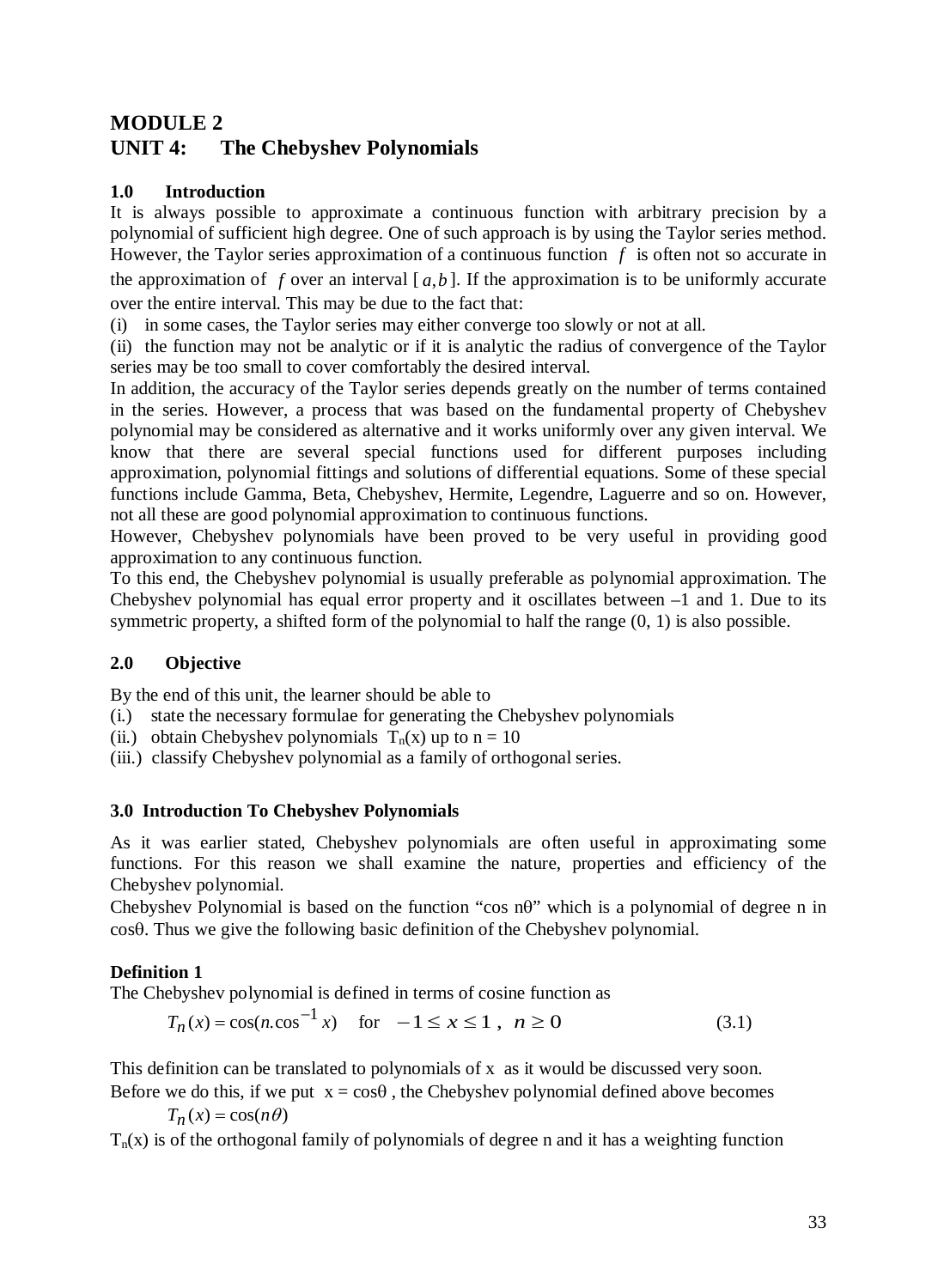$$
w(x) = \frac{1}{\sqrt{1 - x^2}}
$$
,  $-1 \le x \le 1$ 

It has an oscillatory property that in  $0 \le \theta \le \pi$  the function has alternating equal maximum and minimum values of  $\pm 1$  at the n+1 points

$$
\theta_r = \frac{r\pi}{n}
$$
, r = 0, 1, 2, ..., n.  
\nor  $x_r = \cos\left(\frac{r\pi}{n}\right)$ , r = 0, 1, 2, ..., n

Thus the orthogonality relation of the Chebyshev polynomial is given as:

$$
\int_{-1}^{1} \frac{1}{\sqrt{1 - x^2}} T_n(x) T_m(x) dx = \begin{cases} 0, & n \neq m \\ \pi, & n = m = 0 \\ \frac{1}{2} \pi, & n = m \neq 0 \end{cases}
$$
 (3.2)

It also has a symmetric property given by

$$
T_n(-x) = (-1)^n T_n(x)
$$
\n(3.3)

#### **3.1 Generating Chebyshev Polynomials**

Over the years the function  $T_n(x)$  is the best polynomial approximation function known for f(x). In order to express  $T_n(x)$  in terms of polynomials the definition can be used to some extent, but as n value increases, it becomes more difficult to obtain the actual polynomial except by some trigonometric identities, techniques and skill.

For the reason, a simpler way of generating the Chebyshev polynomials is by using the **recurrence formula** for  $T_n(x)$  in  $[-1, 1]$ .

The recurrence formula for generating the Chebyshev polynomial  $T_n(x)$  in [-1, 1] is given by

$$
T_{n+1}(x) = 2xT_n(x) - T_{n-1}(x) , \quad n \ge 1
$$
\n(3.4)

Thus to obtain the Chebyshev polynomials, a combination of (3.1) and (3.4) can be used. Starting with the definition (3.1), that is

$$
T_n(x) = \cos(n \cdot \cos^{-1} x)
$$

We obtain the least polynomial when  $n = 0$  as

$$
T_0(x) = \cos 0 = 1
$$

Also when  $n = 1$ , we get  $T_1(x) = \cos(\cos^{-1} x) = x$ When  $n = 2$ ,  $T_2(x) = \cos(2\cos^{-1} x)$ with  $x = cos\theta$ 

$$
T_2(x) = \cos 2\theta
$$
  
=  $2\cos^2 \theta - 1$   
=  $2x^2 - 1$ 

For  $n = 3, 4, \ldots$  it will be getting more difficult to obtain the polynomials. However if we use the recurrence formula (3.4), we can obtain  $T_2(x)$  by putting  $n = 1$  so that

$$
T_2(x) = 2xT_1(x) - T_0(x)
$$

Substituting  $T_0(x) = 1$ ,  $T_1(x) = x$ , (from the result earlier obtained), we have

$$
T_2(x) = 2x(x) - 1 = 2x^2 - 1
$$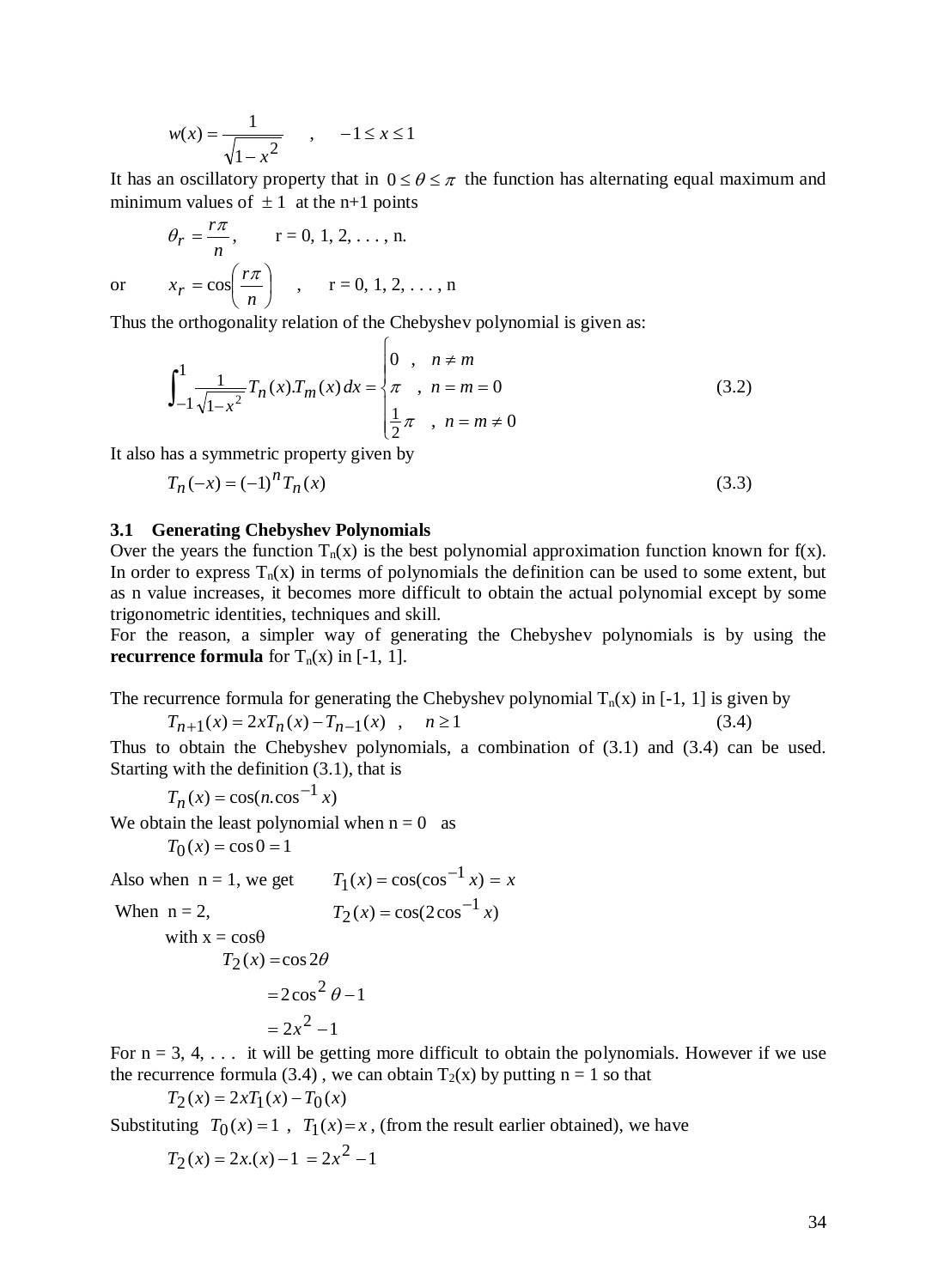This is simpler than using the trigonometric identity.

Thus for  $n = 2, 3, \ldots$  we obtain the next few polynomials as follows: When  $n = 2$ , the recurrence formula gives

$$
T_3(x) = 2xT_2(x) - T_1(x)
$$
  
= 2x(2x<sup>2</sup> - 1) - x  
= 4x<sup>3</sup> - 3x  
Similarly for n = 3, we obtain  

$$
T_4(x) = 2xT_3(x) - T_2(x)
$$
  
= 2x(4x<sup>3</sup> - 3x) - (2x<sup>2</sup> - 1)

$$
= 2x(4x^3 - 3x) - (2x^2 - 3x) = 8x^4 - 8x^2 + 1
$$

In a similar manner

 $T_5(x) = 16x^5 - 20x^3 + 5x$ 

We can now write all these polynomials out for us to see the pattern which they form.

$$
T_0(x) = 1
$$
  
\n
$$
T_1(x) = x
$$
  
\n
$$
T_2(x) = 2x^2 - 1
$$
  
\n
$$
T_3(x) = 4x^3 - 3x
$$
  
\n
$$
T_4(x) = 8x^4 - 8x^2 + 1
$$
  
\n
$$
T_5(x) = 16x^5 - 20x^3 + 5x
$$
\n(3.5)

You can now derive the next few ones, say up to  $T_{10}(x)$ , following the same technique. Note that the recurrence formula is one step higher than the definition for the "n" value being used. In other words, when  $n = 2$  in the definition we obtain  $T_2(x)$ , whereas to get the same  $T_2(x)$ from the recurrence formula we use  $n = 1$ . The reason is obvious; the recurrence formula starts with subscript " $n+1$ " as against "n" in the definition.

These polynomials are of great importance in approximation theory and in solving differential equations by numerical techniques.

#### **3.2 Properties of Chebyshev Polynomials**

In the interval  $-1 \le x \le 1$  the Chebyshev Polynomial  $T_n(x)$  satisfies the following properties:

(i.)  $-1 \le T_n(x) \le +1$ 

(ii.) 
$$
T_n(x) = 1
$$
 at  $(n + 1)$  points  $x_0, x_1, ..., x_n$ , where  $x_r = \cos\left(\frac{r\pi}{n}\right)$ ,  $r = 0, 1, 2, ..., n$ 

(iii.)  $T_n(x) = (-1)^n$ 

(iv.) The leading coefficient in  $T_n(x)$  is  $2^{n-1}$ .

### **3.3 Derivation of the Recurrence Formula**

Now that we have seen the usefulness of the recurrence formula (2.16), it might be necessary for us to derive this formula from certain definition. There are two ways to this. We can use some trigonometric functions to get this since Chebyshev polynomial is defined as a cosine function. However, we can also derive this formula by solving it as a **difference equation** which can be shown to produce the definition (2.13). For the purpose of this course, since we are not treating linear difference equation, we shall go via the first type, by using some trigonometric functions.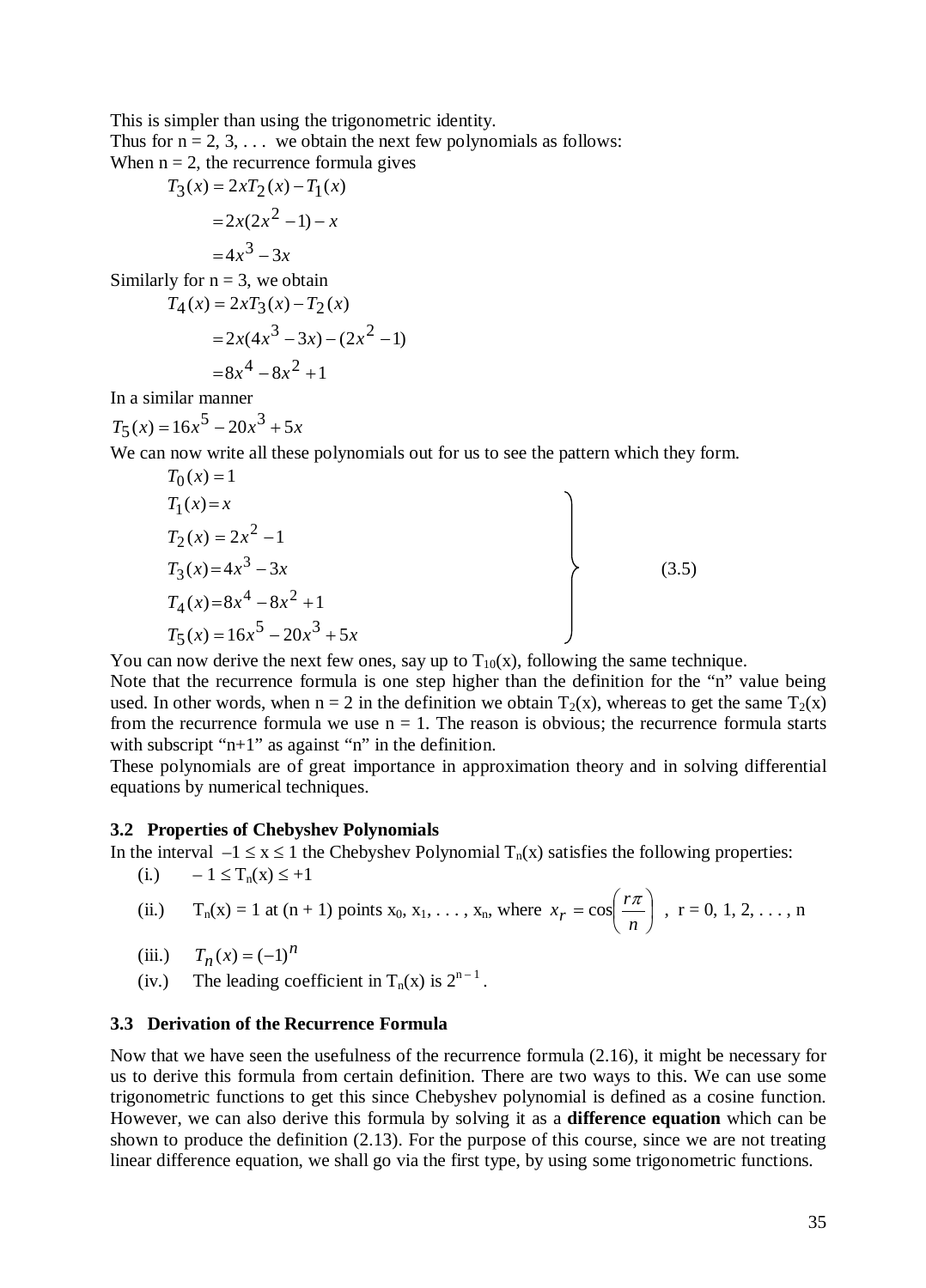Equation (2.16) is given by

$$
T_{n+1}(x) = 2xT_n(x) - T_{n-1}(x) , \quad n \ge 1
$$

To obtain this formula, we can recall from trigonometric knowledge that

$$
\cos A + \cos B = 2\cos\frac{1}{2}(A+B)\cos\frac{1}{2}(A-B)
$$

If we put  $A = (n + 1)$  arccos x and  $B = (n - 1)$  arccos x Then  $\cos A + \cos B = \cos\{(n+1)\arccos x\} + \cos\{(n-1)\arccos x\}$  $= 2\cos{\frac{1}{2}}[(n+1+n-1)\arccos x].\cos{\frac{1}{2}}[(n+1-n+1)\arccos x]$  $\frac{1}{2}[(n+1+n-1)\arccos x]\cdot\cos\frac{1}{2}[(n+1-n+1)]$  $= 2\cos{\frac{1}{2}}[(2n)\arccos x] \cdot \cos{\frac{1}{2}}(2\arccos x)$ 2 1  $= 2 \cos(n \arccos x) \cdot \cos(\arccos x)$  $\cos A + \cos B = 2\cos(n \arccos x)$ . x  $\cos A = 2x\cos(n \arccos x) - \cos B$ That is  $cos[(n + 1)arccos x] = 2x cos[n arccos x] - cos[(n - 1)arccos x]$ 

By definition,  $T_n(x) = \cos(n \cdot \cos^{-1} x)$ ,

we then have

$$
T_{n+1}(x) = 2xT_n(x) - T_{n-1}(x)
$$

Thus the recurrence formula is easily established.

### **4.0 Conclusion**

The derivation of Chebyshev polynomials has been demonstrated and made simple by using the recurrence formula rather than using the basic definition (3.1). we have equally given the derivation of the recurrence formula by simply using some trigonometry identities, although this derivation can be established by solving the recurrence formula as a difference equation from which the basic definition (3.1) is obtained. Other methods of derivation equally exist.

### **5.0 Summary**

In this Unit we have learnt that:

- (i) Chebyshev polynomials are special kind of polynomials that satisfy some properties
- (ii) Chebyshev polynomials which are valid within [-1, 1] have either odd indices or even indices for  $T_n(x)$  depending on whether n is odd or even.
- (iii) Chebyshev polynomials can be obtained from the recurrence formula.
- (iv) the recurrence formula for Chebyshev polynomials  $T_n(x)$  is more suitable to generate the polynomials than its definition.

### **6.0 Tutor Marked Assignment**

Obtain the Chebyshev polynomials  $T_n(x)$  for  $n = 5, 6, \ldots, 10$ 

### **7.0 Further Reading and Other Resources**

- 1. Abramowitz M., Stegun I. (eds), (1964): Handbook of Mathematical functions, Dover, N.Y.
- 2. Atkinson K.E. (1978): An Introduction to Numerical Analysis,  $2<sup>nd</sup>$  Edition, John Wiley & Sons, N.Y
- 3. Conte S. D. and Boor de Carl *Elementary Numerical Analysis an Algorithmic Approach 2nd ed.* McGraw-Hill Tokyo.
- 4. Henrici P. (1982): Essential of Numerical Analysis, Wiley, N.Y
- 5. Kandassamy P., Thilagarathy K., & Gunevathi K. (1997) : Numerical Methods, S. Chand & Co Ltd, New Delhi, India
- 6. Leadermann Walter (1981) (Ed.): Handbook of Applicable Mathematics, Vol 3, Numerical Analysis, John Wiley, N.Y.
- 7. Turner P. R. (1994) *Numerical Analysis Macmillan College Work Out Series* Malaysia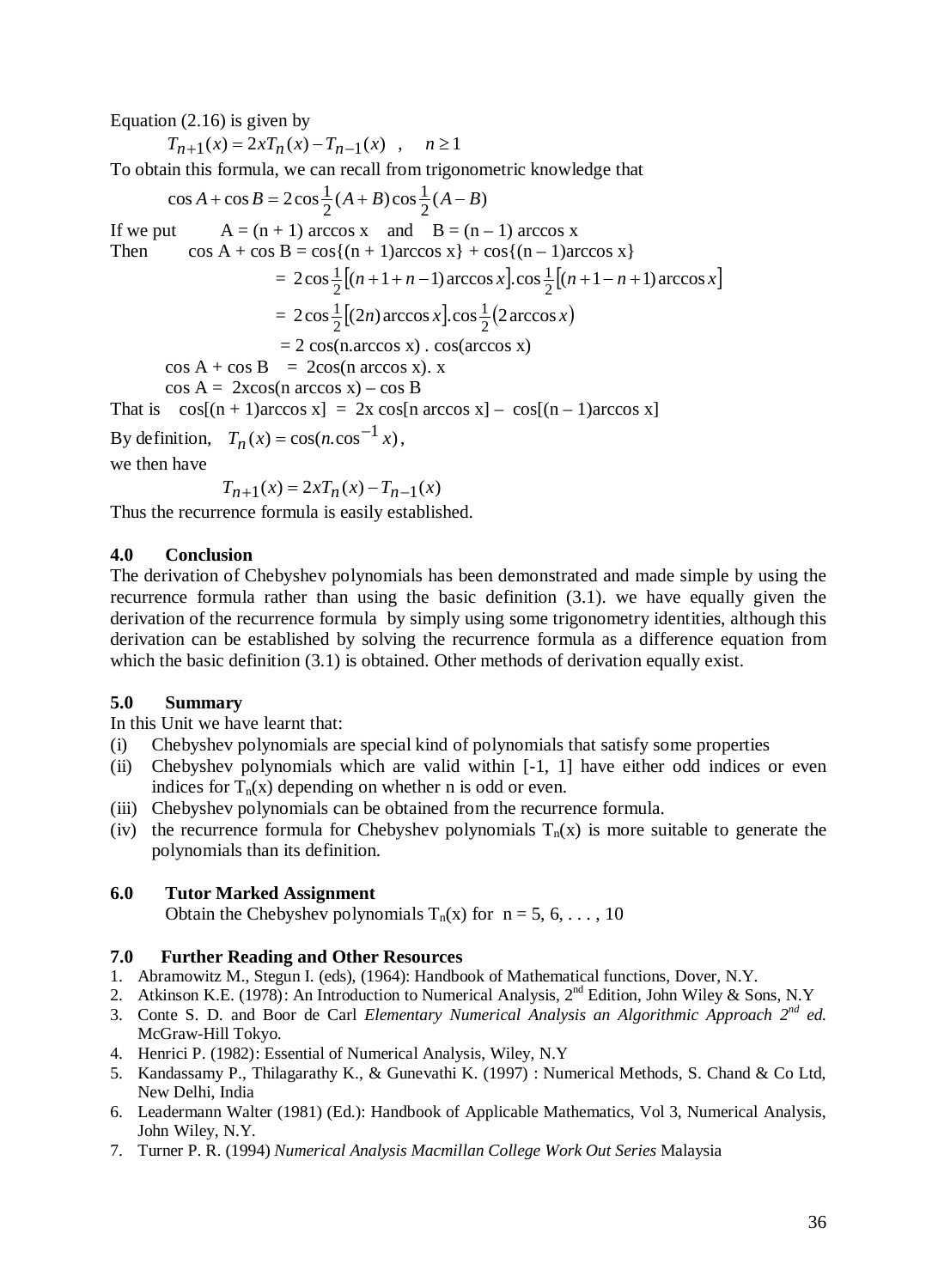## **MODULE 2**

## **UNIT 5: Series of Chebyshev Polynomials**

#### **1.0 Introduction**

Chebyshev polynomials can be used to make some polynomial approximations as against the use of least square method. The orthogonality properties of the Chebyshev polynomial permit the use of the polynomial as approximation to some functions. A case of cubic approximation will be considered in this study.

#### **2.0 Objective**

By the end of this unit the learner would have learn

- (i) the form of the function  $f(x)$  which permits the use of Chebyshev polynomials as approximation to it
- (ii) how to apply Chebyshev polynomials to fit a cubic approximation to a function  $f(x)$ .

#### **3.0 Approximation By Chebyshev Polynomials**

If we have a function  $f(x)$  which we wish to approximate with a series of Chebyshev polynomials

$$
f(x) = \frac{1}{2}c_0 + c_1T_1(x) + c_2T_2(x) + \dots + c_nT_n(x)
$$
 (3.1)

How we can find the coefficients  $c_i$ ?

The theoretical method is to multiply  $f(x)$  by  $\frac{T_m(x)}{\sqrt{1-x^2}}$ *x*  $T_m(x)$ − and integrate over [-1, 1], thereby making

use of the orthogonality property of  $T_n(x)$ . Thus, if we multiply both sides by this factor and integrate over [-1, 1], we can write

$$
\int_{-1}^{1} \frac{f(x)T_m(x)}{\sqrt{1-x^2}} dx = \frac{1}{2}c_o \int_{-1}^{1} \frac{T_m(x)}{\sqrt{1-x^2}} dx + \sum_{m=1}^{n} c_m \int_{-1}^{1} \frac{T_n(x)T_m(x)}{\sqrt{1-x^2}} dx
$$

The only term on the right which doesn't vanish is the one where  $m = n \neq 0$ . In other words if we use the orthogonality property given by equation (3.2) of the last unit, we have

$$
\int_{-1}^{1} \frac{f(x)T_m(x)}{\sqrt{1-x^2}} dx = \frac{1}{2} \pi c_m
$$
  

$$
c_m = \frac{2}{\pi} \int_{-1}^{1} \frac{f(x)T_m(x)}{\sqrt{1-x^2}} dx
$$
 (3.2)

The evaluation of the integral for  $c_m$  given by (3.2) will in general have to be done numerically and in such cases it is obviously important to ensure that the truncation error is sufficiently small or the accuracy available via the Chebyshev approximation to  $f(x)$  will be reduced. In a few special cases, the integral can be evaluated analytically and the problem of truncation error does not arise; the most important of such case is when  $f(x) = x^n$  ( $n \ge 0$ ) and we shall deal with this case below; but first we look at an example where evaluation of (3.2) is computed numerically.

#### **3.1 Numerical Examples**

#### **Example 1**

Find a cubic approximation to  $e^x$  by using Chebyshev polynomials

#### **Solution**

Let the approximation be  

$$
e^x = \frac{1}{2}c_0 + c_1T_1(x) + c_2T_2(x) + \dots + c_nT_n(x)
$$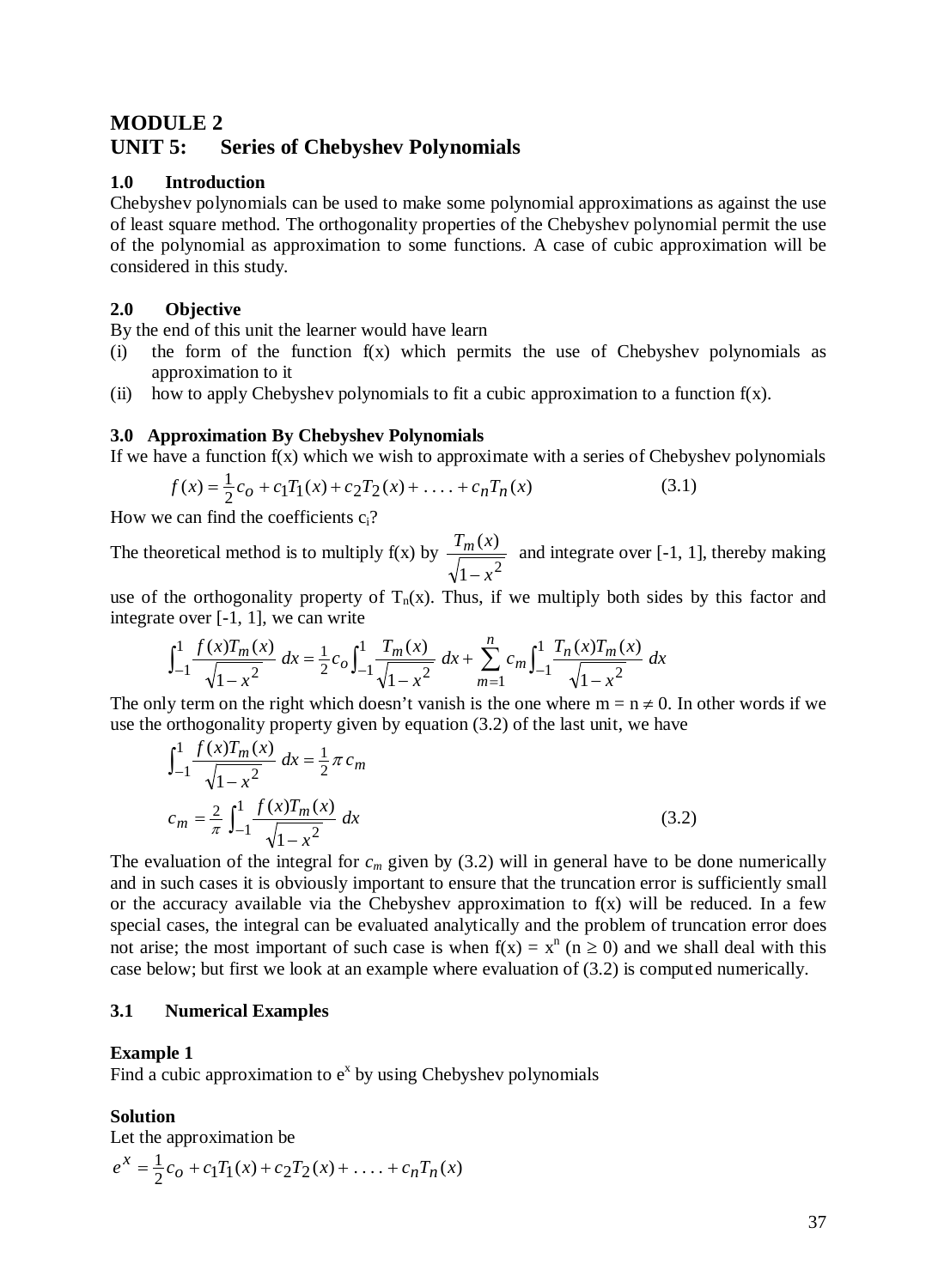Then, from (2.17)

$$
c_r = \frac{2}{\pi} \int_{-1}^{1} \frac{e^x T_r(x)}{\sqrt{1 - x^2}} dx
$$
 (r = 0, 1, 2, 3)

Using the substitution  $x = \cos\theta$ , we transform this integral as follows:

$$
x = \cos\theta \qquad \Rightarrow dx = -\sin\theta \, d\theta = -\sqrt{1 - \cos^2\theta} \, d\theta = -\sqrt{1 - x^2} \, d\theta
$$

when  $x = 1$ ,  $\theta = 0$  and when  $x = -1$ ,  $\theta = \pi$ Substituting into the integral above, we have

$$
c_r = \frac{2}{\pi} \int_{\pi}^{0} \frac{e^{\cos \theta} \cos(r\theta)}{\sqrt{1 - x^2}} \left( -\sqrt{1 - x^2} \right) d\theta
$$

Canceling out the common terms and reversing the limits which eliminates the (-) sign we obtain

$$
c_r = \frac{2}{\pi} \int_0^{\pi} e^{\cos \theta} \cos(r\theta) d\theta
$$
 (3.3)

This is better from a numerical point of view since the integrand no longer contains a singularity. In evaluating integrals containing a periodic function as a factor in the integrand it is usually best to make use of the simplest quadrature formulae, such as the midpoint rule, Simpson rule or trapezium rule. By using any of these methods the coefficients  $c_i$  can be evaluated for a series of decreasing step-sizes and the results compared. This will established some confidence in the accuracy of the results. Thus using the trapezoidal (or simply trapezium) rule with step-sizes  $\pi/2^k$  $(k=1,2,3,4)$ 

$$
f(x) = \frac{h}{2}(y_o + 2y_1 + 2y_2 + \dots + 2y_{n-1} + y_n)
$$

where h is the step size. From equation (3.3), we obtain the following estimates for  $c_0$ 

$$
c_o = \frac{2}{\pi} \int_0^{\pi} e^{\cos \theta} d\theta
$$

With k = 1 we have  $h = \frac{\pi}{2}$ , and for interval  $(0, \pi)$  we have three points  $0, \frac{\pi}{2}, \pi$ Thus we take  $y = e^{\cos \theta}$ 

|   | $\frac{\pi}{2}$ | π        |
|---|-----------------|----------|
| e |                 | $e^{-1}$ |

This integral by trapezium rule will give

$$
f(x) = \frac{h}{2}(y_o + 2y_1 + y_2)
$$
  
=  $\frac{2}{\pi} \left(\frac{1}{2}\right) \left(\frac{\pi}{2}\right) \left(e + 2(1) + e^{-1}\right)$   
= 2.543081

With k = 2, we have  $h = \frac{\pi}{4}$ , and for interval  $(0, \pi)$  we have five points  $0, \frac{\pi}{4}, \frac{\pi}{2}, \frac{3\pi}{4}, \pi$  $4 \tcdot 2$ 

|  |                     |  | $\frac{1}{2}$ |          |
|--|---------------------|--|---------------|----------|
|  | 2.718282   2.028115 |  | 0.493069      | 0.367879 |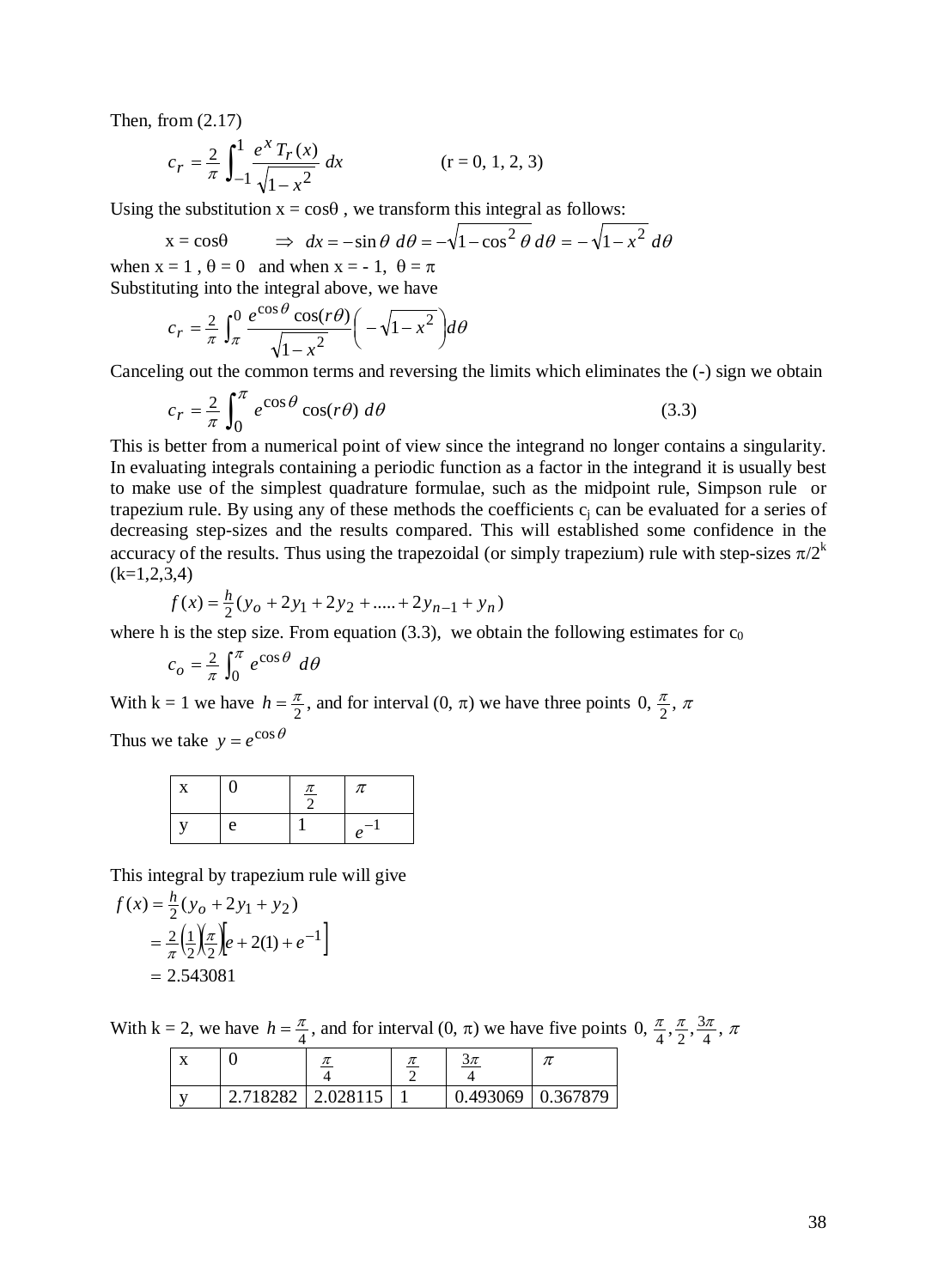$$
f(x) = \frac{h}{2}(y_o + 2y_1 + 2y_2 + 2y_3 + y_4)
$$
  
=  $\frac{2}{\pi} \left(\frac{1}{2}\right) \left(\frac{\pi}{4}\right) [2.718282 + 2(2.028115 + 1 + 0.493069) + 0.367879]$   
= 2.532132

| Estimate   |         |
|------------|---------|
| 2.543081   | (6 d.p) |
| 2.532132   | (6 d.p) |
| 2.53213176 | (8 d.p) |
| 2.53213176 | (8 d.p) |

And we conclude that  $c_0 = 2.53213176$  to 8d.p

The other coefficients are evaluated similarly and we find (to 8 d.p)  $c_1 = 1.13031821$ ,  $c_2 = 0.27149534$ ,  $c_3 = 0.04433685$ 

So that the required approximation is

 $e^x \approx 1.26606588T_o(x) + 1.13031821T_1(x) + 0.27149534T_2(x) + 0.04433685T_3(x)$  (3.4)

It is not necessary to re-order (3.4) in powers of x for this formula may be used directly for the computation of approximations to  $e^x$  by using the Chebyshev polynomials  $T_n(x)$  earlier obtained in the last unit. Thus, taking  $x = 0.8$  for an example, we have

 $T_0(0.8) = 1$ ,  $T_1(0.8) = 0.8$ 

Also  $T_2(0.8) = 2(0.8)(0.8) - 1 = 0.28$ and  $T_3(0.8) = 2(0.8)(0.28) - 0.8 = -0.352$ and equation (2.19) then gives rounded to (4d.p)

 $e^{0.8} \approx 2.2307$ 

The correct value to 4d.p is 2.2255

By comparison the cubic approximation obtained by truncating the Taylor series for  $e^x$  after 4 terms gives

$$
e^{x} = 1 + x + \frac{1}{2}x^{2} + \frac{1}{6}x^{3} + \frac{1}{24}x^{4} + \dots
$$

$$
= 1 + 0.8 + \frac{1}{2}(0.8)^{2} + \frac{1}{6}(0.8)^{3} = 2.2053
$$

When we consider the errors in the two approximations we note that the error from the Chebyshev approximation is

 $E_{Cheby} = |2.2255 - 2.2307| = 0.0052$ 

While that of the Taylor series is

 $E_{Tav} = |2.2255 - 2.2053| = 0.0202$ 

The error of the Taylor series is almost 4 times as large as that of Chebyshev approximation. For small values of x however the Taylor series cubic will give better results e.g. at  $x = 0.2$ , The Chebyshev series gives  $e^{0.2} = 1.2172$  (4 dp)

While the Taylor series cubic gives  $e^{0.2} = 1.2213$  and in fact the exact value is  $e^{0.2} = 1.2214$ which illustrates the point that Chebyshev approximations do not necessarily produce the best approximations at any given point in the interval [-1, 1] but they do guarantee to minimize the greatest error in the interval.

In general it frequently happens that several approximation formulae are available and each will have its own advantages and disadvantages. In particular, different formulae may give the best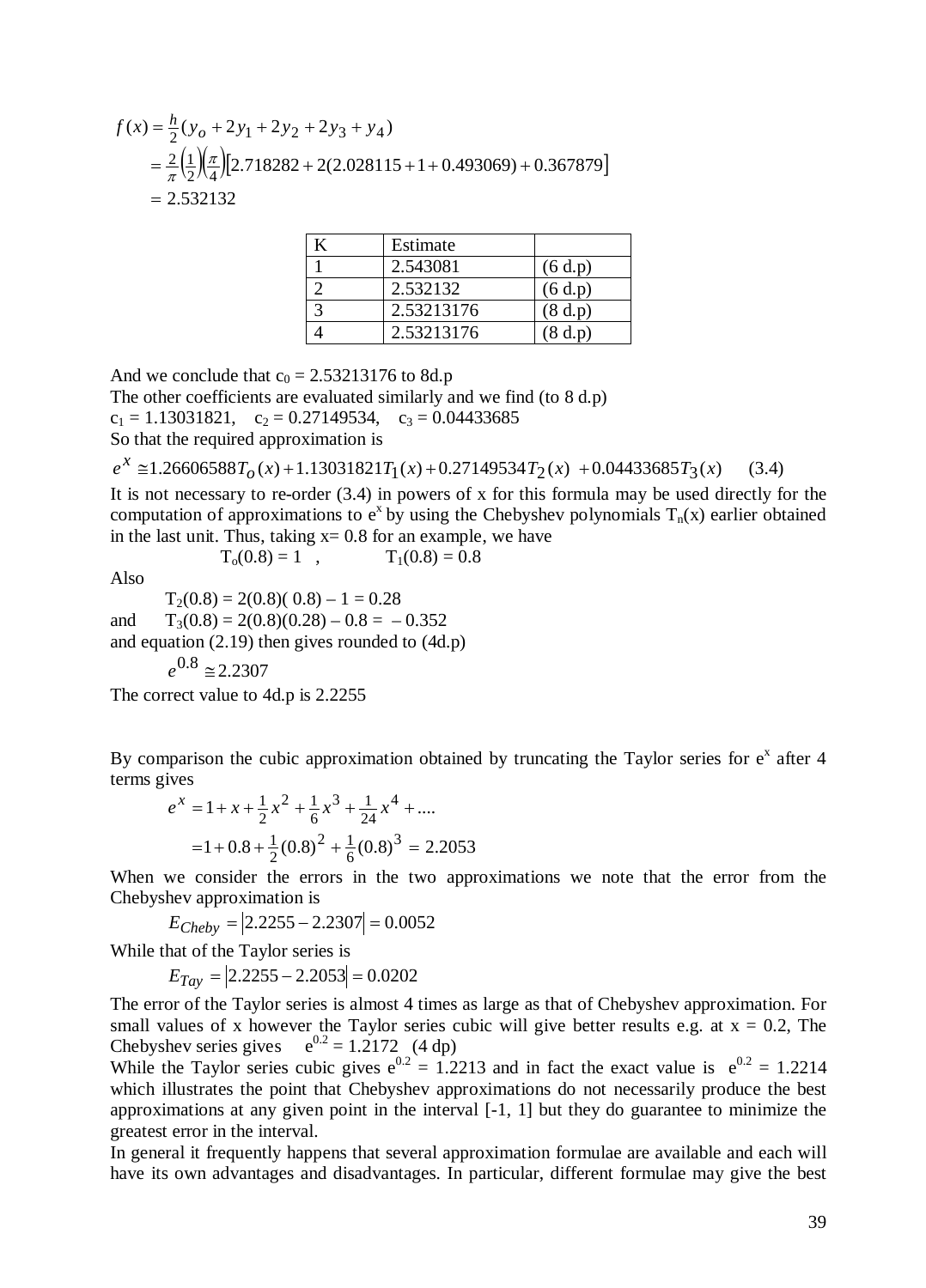results over different parts of the interval of approximation and it may require considerable analysis to decide which to use at any point.

We now consider the special case when  $f(x) = x^n$  ( $n \ge 0$ ). The importance of this case lies in its role in the method of economization. It is possible to express the Chebyshev the term  $x^n$ ,  $n = 1$ , 2, 3, ... in terms of  $T_n(x)$ . These Chebyshev representations for  $x^n$  are easily obtained by solving the Chebyshev polynomials successively as follows:

 $T_0(x) = 1$  hence  $x^0 = 1 = T_0(x)$  $T_1(x) = x$  hence  $x = T_1(x)$  $T_2(x) = 2x^2 - 1 = 2x^2 - T_0(x)$ , hence  $x^2 = \frac{1}{2} [T_2(x) + T_0(x)]$  $T_3(x) = 4x^3 - 3x = 4x^3 - 3T_1(x)$ , hence  $x^3 = \frac{1}{4} [T_3(x) + 3T_0(x)]$ 

Similarly,  $x^4 = \frac{1}{8} (T_4(x) + 4T_2(x) + 3T_0(x))$ 

and so on, Higher powers of x can equally obtained in terms of  $T_n(x)$  and the learner is encouraged to obtain as far as  $x^8$  as an exercise.

Now, since we can express  $x^k$  as a linear combination of  $T_k(x)$ ,  $T_{k-1}(x)$ ,  $T_0(x)$  we can as well any power series expansion of an arbitrary function  $f(x)$  into an expansion in a series of Chebyshev polynomials. An example is given next.

#### **Example 2**

Convert the first 5 terms of the Taylor series expansions for  $e^x$  into Chebyshev polynomials

#### *Solution*

$$
e^{x} = 1 + x + \frac{1}{2}x^{2} + \frac{1}{6}x^{3} + \frac{1}{24}x^{4} + \dots
$$
  
\n
$$
= T_{0}(x) + T_{1}(x) + \frac{1}{4}(T_{2}(x) + T_{0}(x)) + \frac{1}{24}(T_{3}(x) + 3T_{1}(x)) + \frac{1}{192}(T_{4}(x) + 4T_{2}(x) + 3T_{0}(x))
$$
  
\n
$$
= (1 + \frac{1}{4} + \frac{1}{64})T_{0}(x) + (1 + \frac{1}{8})T_{1}(x) + (\frac{1}{4} + \frac{1}{48})T_{2}(x) + \frac{1}{24}T_{3}(x) + \frac{1}{192}T_{4}(x)
$$
  
\n
$$
e^{x} = \frac{81}{64}T_{0}(x) + \frac{9}{8}T_{1}(x) + \frac{13}{48}T_{2}(x) + \frac{1}{24}T_{3}(x) + \frac{1}{192}T_{4}(x)
$$

If we truncate this result after the term  $T_3(x)$  we shall obtain

$$
e^{x} = \frac{81}{64}T_0(x) + \frac{9}{8}T_1(x) + \frac{13}{48}T_2(x) + \frac{1}{24}T_3(x)
$$
  
with the principal error as  $\frac{1}{192}T_4(x) + ...$  (3.4)

This approximation can as well be regarded as the cubic expansion for  $e^x$ . If we convert the coefficients of equation (3.3) to decimal form we have

 $e^x \approx 1.26562500 T_o(x) + 1.125 T_1(x) + 0.2708333 T_2(x) + 0.041667 T_3(x)$  (3.5)

Thus we can compare equations (3.4) and (3.5) since both are cubic approximations to  $e^x$ .obtained by the use of Chebyshev polynomials. The coefficients from the two equations are in the table below.

|                  | $T_0(x)$   | $T_1(x)$   | $T_2(x)$   | $T_3(x)$   |
|------------------|------------|------------|------------|------------|
| Equation $(3.4)$ | 1.26606588 | 1.13031821 | 0.27149534 | 0.04433685 |
| Equation $(3.5)$ | 1.26562500 | 1.12500000 | 0.27083333 | 0.04166667 |

Since both cubic approximations provide some kind of good approximations to  $e^x$  we would expect them to have similar coefficients but they are not identical because equation (3.4) is the approximation to  $e^x$  using the first 4 Chebyshev polynomials whereas equation (3.5) is based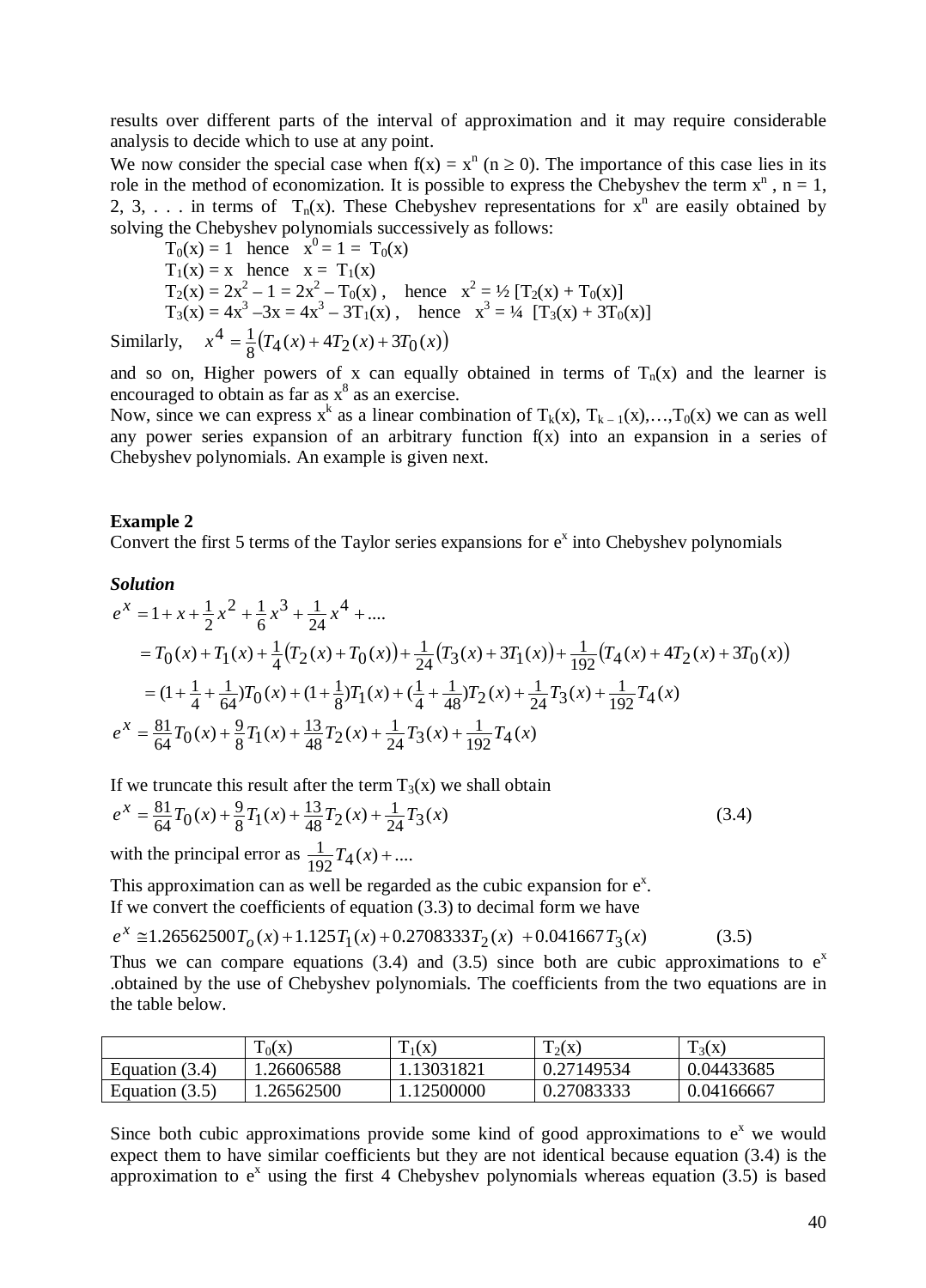upon the Chebyshev equivalent of the first 5 terms of the Taylor series for  $e^x$  **'economized'** to a cubic

## **4.0 Conclusion**

It would be observed that as it was done with Legendre polynomials we have similarly obtain a approximate functions to  $f(x)$  using the Chebyshev polynomials.

The technique of economization is a very useful one and can lead to significant improvements in the accuracy obtainable from a polynomial approximation to a power series. In the next section we present the technique in the general case and in passing see how (3.5) may be more easily obtained.

## **5.0 Summary**

In this Unit the reader have learnt that:

- (i.) Chebyshev polynomials is a technique for approximation using the least square technique.
- (ii.) Chebyshev polynomial approach to fitting of approximation to a function is similar to that of Taylor series for the same function.

## **6.0 Tutor Marked Assignment**

- (1) Obtain a cubic polynomial to  $f(x) = 1/x$  over [-1, 1] by means of Chebyshev polynomials.
- (2) Convert the first 5 terms of the Taylor series expansions for  $e^{-x}$  into Chebyshev polynomials

## **7.0 Further Reading and Other Resources**

- 1. Abramowitz M., Stegun I. (eds) ,(1964): Handbook of Mathematical functions, Dover , N.Y.
- 2. Atkinson K.E. (1978): An Introduction to Numerical Analysis,  $2<sup>nd</sup>$  Edition, John Wiley & Sons, N.Y
- 3. Conte S. D. and Boor de Carl *Elementary Numerical Analysis an Algorithmic Approach 2nd ed.* McGraw-Hill Tokyo.
- 4. Henrici P. (1982): Essential of Numerical Analysis, Wiley, N.Y
- 5. Leadermann Walter (1981) (Ed.): Handbook of Applicable Mathematics, Vol 3, Numerical Analysis, John Wiley, N.Y.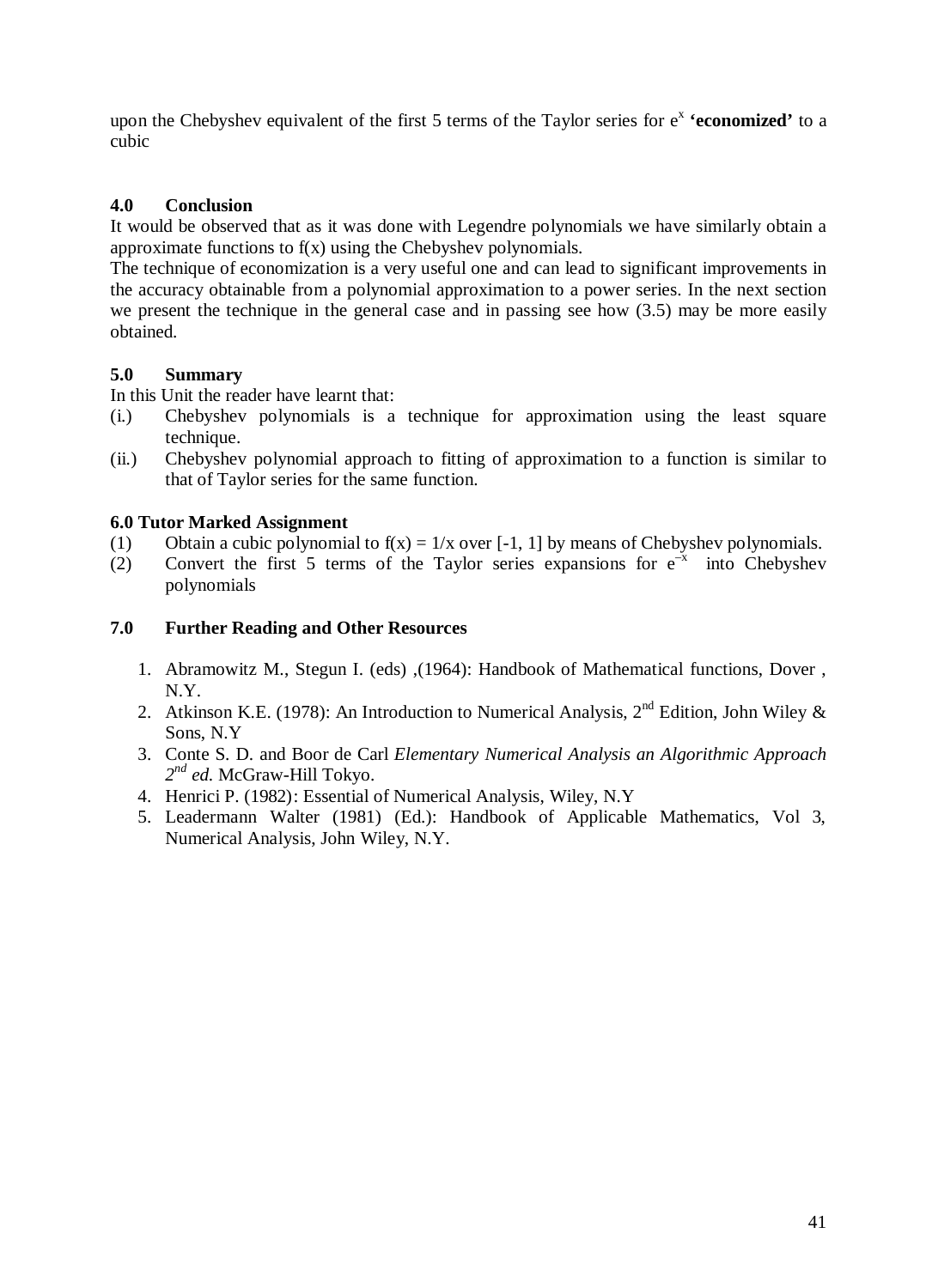## **MODULE 2 UNIT 6: Chebyshev Interpolation**

#### **1.0 Introduction**

Often we use Lagrange's methods to interpolate some set of points defined by  $f(x)$ , the technique is interesting when we involve the use of Chebyshev polynomials. The approach will be discussed in this unit with emphasis on terms such as Lagrange and Chebyshev polynomials.

### **2.0 Objective**

By the end of this unit the learner would have learn how to

- (i) use Lagrange's formula
- (ii) interpolate using Chebyshev polynomials
- (iii) Compute the error table from the approximation

#### **3.0 Interpolation Technique**

If the values of a function  $f(x)$  are known at a set of points  $x_1 < x_2 < ... < x_n$  we can construct a polynomial of degree  $(n - 1)$  which takes the values  $f(x_i)$  at  $x_i$   $(i = 1, 2, ..., n)$ . The polynomial is unique and can be found in various ways including the use of Newton's divided difference formula or Lagrange's method. Lagrange's formula is more cumbersome to use in practice but it has the advantage that we can write down the required polynomial explicitly as:

$$
p(x) = \sum_{j=1}^{n} f(x_j) \prod_{\substack{i=1 \ i \neq i}}^{n} \frac{x - x_i}{x_j - x_i}
$$
(3.1)

The reader should note that  $\prod$ = − *n i*  $(x-x_i)$  is a product of function  $(x-x_i)$ , i = 1, 2, . . ., n, just as 1

∑ = − *n i*  $x - x_i$ 1  $(x - x_i)$  is a summation function

Thus  $\prod$ = − *n i*  $x - x_i$ 1  $(x - x_i)$  is evaluated or expanded as: *n*

$$
\prod_{i=1}^{n} (x - x_i) = (x - x_1)(x - x_2) \dots (x - x_n)
$$

If f(x) is not a polynomial of degree  $\leq (n-1)$  the error when we use  $p(x)$  for interpolation can be shown to be

$$
E(x) = \prod_{i=1}^{n} (x - x_i) \frac{f^{(n)}(\alpha)}{n!}
$$

where  $\alpha$  is some number between  $x_1$  and  $x_n$ . If the values  $x_1, x_2,...x_n$  have been fixed we can do nothing to minimize  $E(x)$  but if we can choose any n points within a specified interval it may be worthwhile choosing them in a particular way as we now show

Suppose, for simplicity, that we are interested in values of x lying in the interval  $-1 \le x \le 1$  and that we are free to choose any n points  $x_1, \ldots, x_n$  in this interval for use in the interpolation formula (3.1). Now

$$
\prod_{i=1}^n (x - x_i)
$$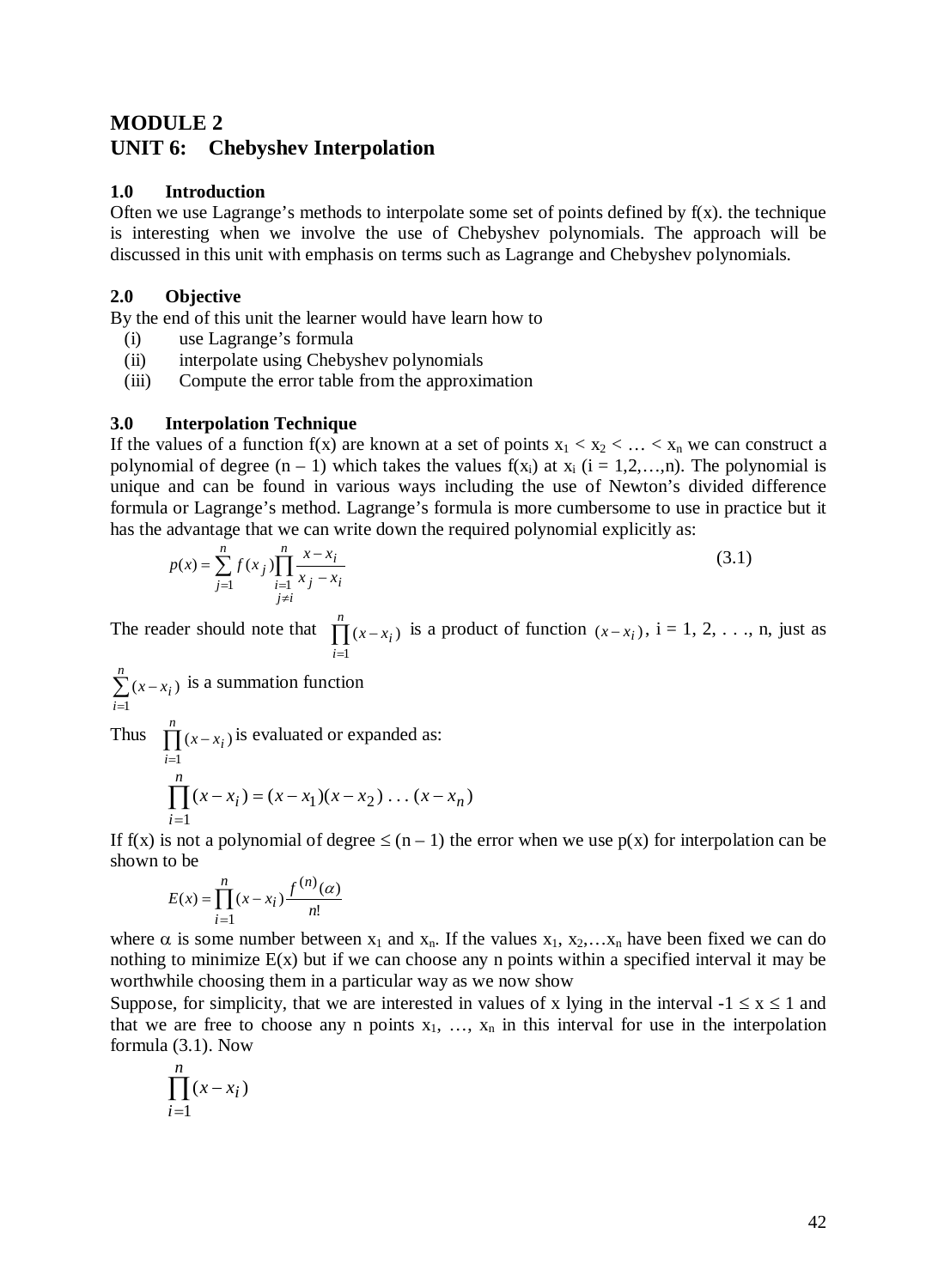is a polynomial of degree *n* with leading coefficient 1 and of all such polynomials the one with the minimum maximum value is  $2^{-(n-1)}$ . It follows therefore that if we wish to minimize (3.1) we should choose the  $x_i$  so that

$$
\prod_{i=1}^{n} (x - x_i) = 2^{-(n-1)} T_n(x) = \frac{T_n(x)}{2^{n-1}}
$$

And this is equivalent to saying that we should choose  $x_1, x_2, \ldots, x_n$  to be the n roots of  $T_n(x)$ , that is, we should take

$$
x_m = \cos\left(\frac{2m-1}{2n}\right)\pi \qquad , \quad (m = 1, 2, \dots, n)
$$
 (3.2)

The main disadvantage of Chebyshev interpolation is the need to use the special values of  $x_i$ given by (3.2) rather than integral multiples of a step (such as  $0.1, 0.2, \ldots$ , etc). The values, however, are easy to compute for a given n.

#### **3.1 Numerical Example Example 1**

Use Chebyshev interpolation to find a cubic polynomial approximation to  $(1 + x)^2$  $(1+x)^{\frac{1}{2}}$  over [-1, 1]

#### **Solution**

For a cubic polynomial approximation, we need four interpolating points. Hence, the four Chebyshev interpolation points from equation (3.2) are

$$
x_1 = \cos(\frac{\pi}{8}), x_2 = \cos(\frac{3\pi}{8}), x_3 = \cos(\frac{5\pi}{8}), x_4 = \cos(\frac{7\pi}{8})
$$

and these values are  $x_1 = 0.92388$ ,  $x_2 = 0.382683$ ,  $x_3 = -0.382683$ ,  $x_4 = -0.92388$ We note that  $x_3 = -x_2$  and  $x_4 = -x_1$ . The cubic can therefore be simplified by combining terms involving  $(x_1$  and  $x_4$ ) and  $(x_2$  and  $x_3)$ . Thus, from equation (3.1) we shall obtain

$$
p(x) = \sum_{j=1}^{4} f(x_j) \prod_{\substack{i=1 \ i \neq j}}^{4} \frac{x - x_i}{x_j - x_i}
$$
  
=  $f(x_1) \frac{(x - x_2)(x - x_3)(x - x_4)}{(x_1 - x_2)(x_1 - x_3)(x_1 - x_4)} + f(x_2) \frac{(x - x_1)(x - x_3)(x - x_4)}{(x_2 - x_1)(x_2 - x_3)(x_2 - x_4)}$   
+  $f(x_3) \frac{(x - x_1)(x - x_2)(x - x_4)}{(x_3 - x_1)(x_3 - x_2)(x_3 - x_4)} + f(x_4) \frac{(x - x_1)(x - x_2)(x - x_3)}{(x_4 - x_1)(x_4 - x_2)(x_4 - x_3)}$ 

But  $x_3 = -x_2$  and  $x_4 = -x_1$ , using this we get

$$
P(x) = f(x_1) \frac{(x - x_2)(x + x_2)(x + x_1)}{(x_1 - x_2)(x_1 + x_2)(x_1 + x_1)} + f(x_2) \frac{(x - x_1)(x + x_2)(x + x_1)}{(x_2 - x_1)(x_2 + x_2)(x_2 + x_1)} + f(-x_2) \frac{(x - x_1)(x - x_2)(x + x_1)}{(-x_2 - x_1)(-x_2 - x_2)(-x_2 + x_1)} + f(-x_1) \frac{(x - x_1)(x - x_2)(x + x_2)}{(-x_1 - x_1)(-x_1 - x_2)(-x_1 + x_2)}
$$

Now putting  $f(x) = (1 + x)^2$  $f(x) = (1+x)^{\frac{1}{2}}$ , we have  $(x_1^2 - x_2^2)(-2x_1)$  $(1-x_2)^{\frac{1}{2}} \frac{(x^2-x_2^2)(x-x_1)}{x_2^2}$  $(x_2^2 - x_1^2)(-2x_2)$  $(1-x_2)^{\frac{1}{2}} \frac{(x^2-x_1^2)(x-x_2)}{x_2^2}$  $(x_2^2 - x_1^2)(2x_2)$  $(1+x_1)^{\frac{1}{2}} \frac{(x^2-x_1^2)(x+x_2)}{x_1^2}$  $(x_1^2 - x_2^2)(2x_1)$  $(x) = (1 + x_1)^{\frac{1}{2}} \frac{(x^2 - x_2^2)(x + x_1)}{x_2^2}$ 2 2 2 1 2 2 2 2 2 2 1 2 2 2 2 1 2  $\frac{1}{2}\int_{2}^{\frac{1}{2}}\frac{(x^{2}-x_{1}^{2})(x-x_{2})}{x^{2}-x_{1}^{2}} + (1-x_{2})^{\frac{1}{2}}$ 2 2 1 2 2 2 2 1 2 1 1 2 2 2 1 1 2 2 2  $\frac{1}{2} \int_{2}^{1/2} \frac{(x^2 - x_2^2)(x + x_1)}{(x_2 - x_1)(x_1 + x_1)} dx + (1 + x_1)^{1/2}$  $x_1^2 - x_2^2$ )(-2x  $(x_2)^{\frac{1}{2}} \frac{(x^2 - x_2^2)(x - x_1^2)}{x_1^2}$  $x_2^2 - x_1^2$   $(-2x)$  $(x_2)^{\frac{1}{2}} \frac{(x^2 - x_1^2)(x - x_2)}{x_2^2}$  $x_2^2 - x_1^2$   $(2x_1)$  $(x^{2}-x_{1}^{2})(x+x_{1}^{2})$  $x_1^2 - x_2^2$ )(2x  $P(x) = (1 + x_1)^{\frac{1}{2}} \frac{(x^2 - x_2^2)(x + x_1)}{x_1^2}$  $+(1-x_2)^{\frac{1}{2}}\frac{(x^2-x_1^2)(x-x_2)}{(x_2^2-x_1^2)(-2x_2)} + (1-x_2)^{\frac{1}{2}}\frac{(x^2-x_2^2)(x-x_1^2)}{(x_1^2-x_2^2)(-2x_1^2)}$ −  $=(1+x_1)^{\frac{1}{2}}\frac{(x^2-x_2^2)(x+x_1)}{(x_1^2-x_2^2)(2x_1)}+(1+x_1)^{\frac{1}{2}}\frac{(x^2-x_1^2)(x+x_1)}{(x_2^2-x_1^2)(2x_1)}$ 

1

1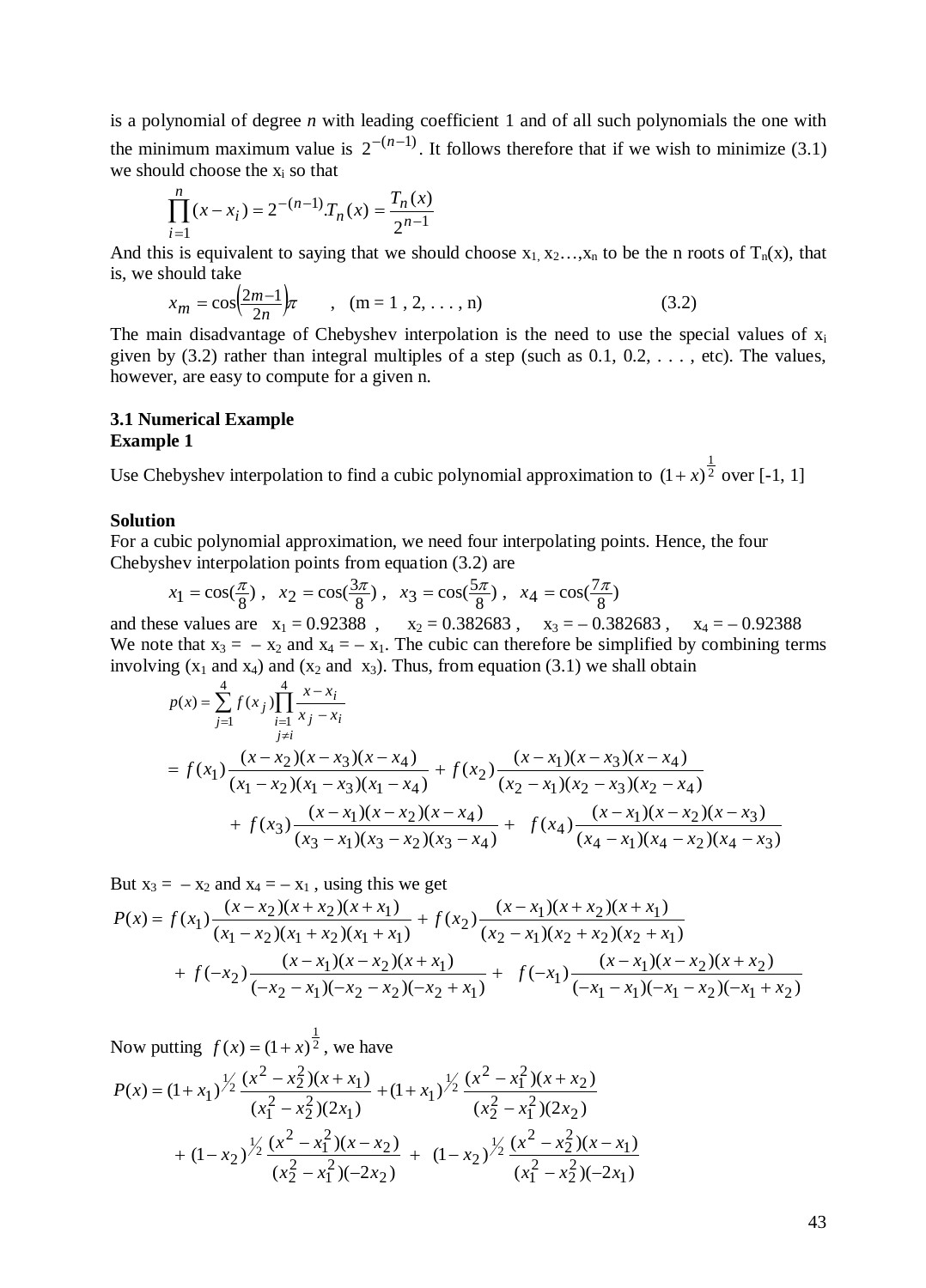Substituting for  $x_1$  and  $x_2$  we obtain

$$
P(x) = (1.92388)^{\frac{1}{2}} \frac{(x^2 - 0.382683^2)(x + 0.92388)}{(0.92388^2 - 0.382683^2)(2 \times 0.92388)}
$$
  
+  $(1.92388)^{\frac{1}{2}} \frac{(x^2 - 0.92388^2)(x + 0.382683)}{(0.382683^2 - 0.92388^2)(2 \times 0.382683)}$   
+  $(1 - 0.382683)^{\frac{1}{2}} \frac{(x^2 - 0.92388^2)(x - 0.382683)}{(0.382683^2 - 0.92388^2)(-2 \times 0.382683)}$   
+  $(1 - 0.382683)^{\frac{1}{2}} \frac{(x^2 - 0.382683^2)(x - 0.92388)}{(0.92388^2 - 0.382683^2)(-2 \times 0.92388)}$ 

$$
P(x) = (1.38702) \times \frac{(x^2 - 0.146446)(x + 0.92388)}{(0.853554 - 0.146446)(1.84776)}
$$
  
+ (1.38702)  $\times \frac{(x^2 - 0.853554)(x + 0.382683)}{(0.146446 - 0.853554)(0.765366)}$   
+ (0.785695)  $\times \frac{(x^2 - 0.853554)(x - 0.382683)}{(0.146446 - 0.853554)(-0.765366)}$   
+ (0.785695)  $\times \frac{(x^2 - 0.146446)(x - 0.92388)}{(0.853554 - 0.146446)(-1.84776)}$ 

$$
P(x) = (1.0615769) \times (x^2 - 0.146446)(x + 0.92388)
$$
  
+ (-2.5628773) \times (x<sup>2</sup> - 0.853554)(x + 0.382683)  
+ (2.6383371) \times (x<sup>2</sup> - 0.853554)(x - 0.382683)  
+ (-0.6013436) \times (x<sup>2</sup> - 0.146446)(x - 0.92388)

Opening the brackets and simplifying we shall obtain the cubic polynomial approximation (to 5 decimal places) as:

$$
\overline{P}(x) = 1.01171 + 0.49084x + 0.21116x^2 + 0.12947x^3 \tag{3.3}
$$

Comparison of P(x) in equation (3.3) with  $f(x) = (1 + x)^2$  $f(x) = (1+x)^{\frac{1}{2}}$  at  $x = -\frac{1}{2}$  (1/4)  $\frac{1}{2}$  with the absolute error  $E = |f(x) - P(x)|$  is given in Table 1 below:

|                    | $-0.5$  | $-0.25$ |         | 0.25    | 0.50    |
|--------------------|---------|---------|---------|---------|---------|
| P(x)               | 0.69732 | 0.87378 | 1.01171 | 1.12325 | 1.22052 |
| $f(x) = (1 + x)^2$ | 0.70711 | 0.86603 | 1.00000 | 1.11803 | 1.22475 |
| Abs. Error E       | 0.00979 | 0.00775 | 0.00171 | 0.00522 | 0.00423 |

**Table 1**

The above table displays the accuracy of the Chebyshev approximation to the given example.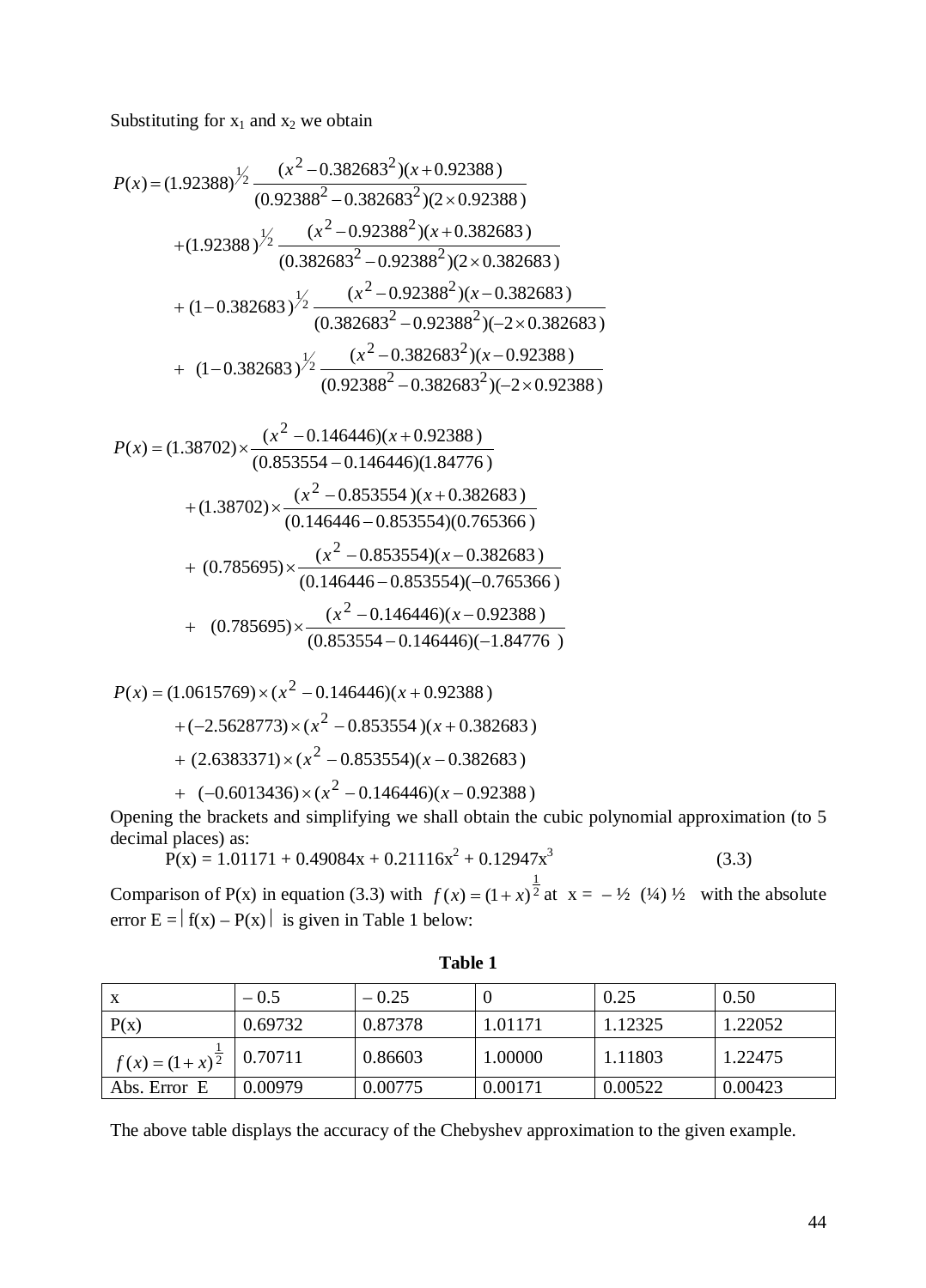## **4.0 Conclusion**

We have been able to demonstrate the use of Lagrange's method in our interpolation technique. We have also seen that Chebyshev polynomials are of great usefulness in the interpolation of simple functions.

## **5.0 Summary**

In this Unit the reader have learnt that:

- (i.) interpolation technique is possible by using Chebyshev polynomials.
- (ii.) Lagrange's method of interpolating is basic and very useful.
- (ii) the difference of the actual and the approximate value is the error

## **6.0 Tutor Marked Assignment**

Use Chebyshev interpolation technique to find a cubic polynomial approximation to  $(1-x)^{-2}$ 1  $(1 - x)$ − − *x* over [-1, 1]

## **7.0 Further Reading and Other Resources**

- 1. Atkinson K.E. (1978): An Introduction to Numerical Analysis,  $2<sup>nd</sup>$  Edition, John Wiley & Sons, N.Y
- 2. Conte S. D. and Boor de Carl *Elementary Numerical Analysis an Algorithmic Approach 2nd ed.* McGraw-Hill Tokyo.
- 3. Francis Scheid. (1989) *Schaum's Outlines Numerical Analysis 2nd ed.* McGraw-Hill New York.
- 4. Henrici P. (1982): Essential of Numerical Analysis, Wiley, N.Y
- 5. Kandassamy P., Thilagarathy K., & Gunevathi K. (1997) : Numerical Methods, S. Chand & Co Ltd, New Delhi, India
- 6. Leadermann Walter (1981) (Ed.): Handbook of Applicable Mathematics, Vol 3, Numerical Analysis, John Wiley, N.Y.
- 7. Turner P. R. (1994) *Numerical Analysis Macmillan College Work Out Series* Malaysia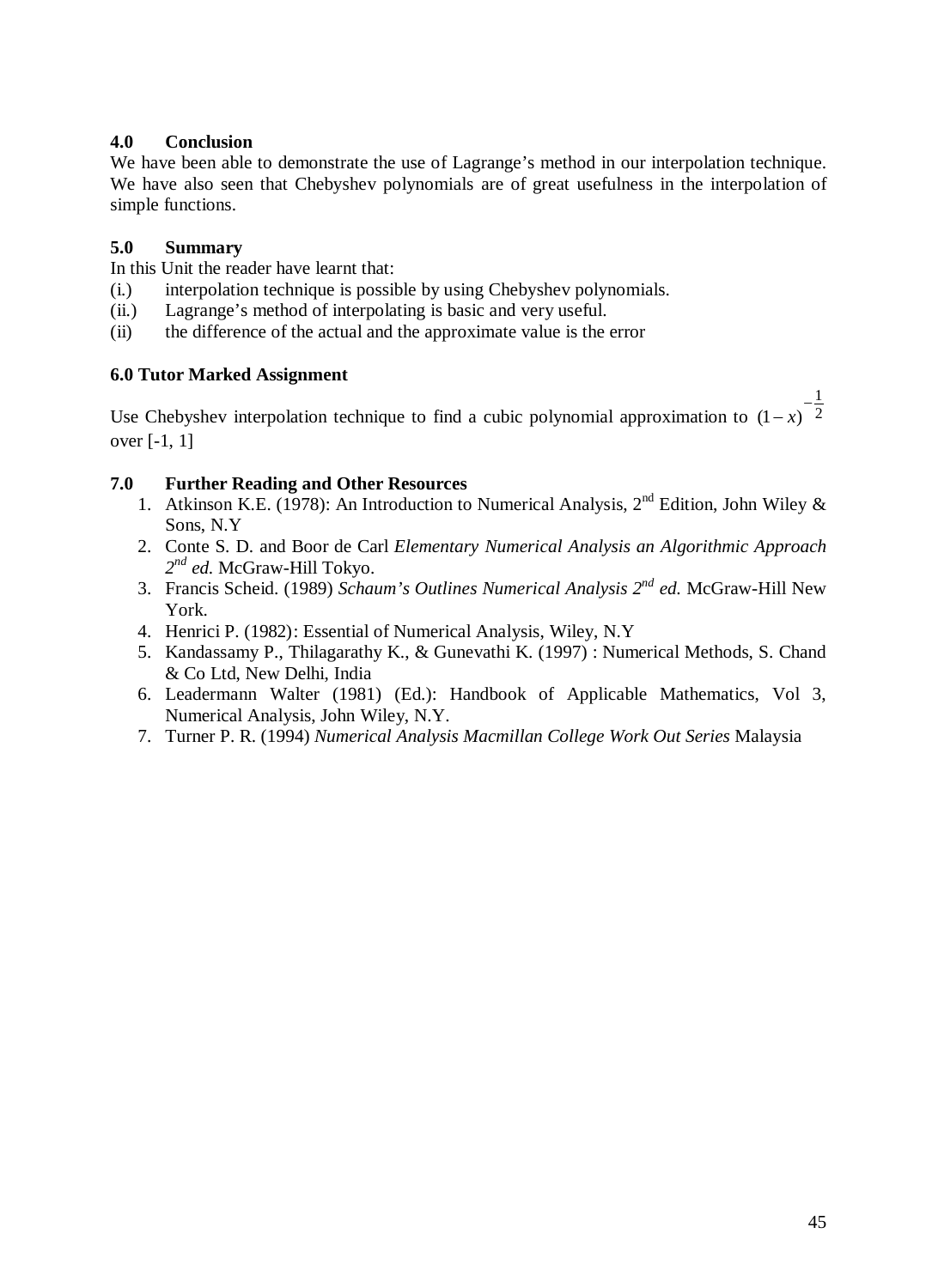## **MODULE 3**

## **FURTHER INTERPOLATION TECHNIQUES**

## **UNIT 1: CUBIC SPLINE INTERPOLATION**

## **1.0 Introduction**

One of the problems which frequently arises when we try to approximate a function by means of a polynomial of high degree is that the polynomial turns out to have closed placed maxima and minima, thus giving it an undulatory (or 'wiggly') character. This is very undesirable if the polynomial is to be used for interpolation, and disastrous if it is to be used for numerical differentiation.

In 1945, I. J. Schoenberg introduced the idea of approximation to functions by means of a series of polynomials over adjacent intervals with continuous derivatives at the end-points of the intervals. Such a set of polynomials he called 'splines', pointing out that architects and designers had been using mechanical devices of this kind for years. In his paper Schoenberg explains. A spline is a simple mechanical device for drawing smooth curves. It is a slender flexible bar made of wood or some other elastic materials. The spline is placed on the sheet of graph paper and held in place at various points..

The mathematical equivalent of this 'flexible bar' is the cubic spline which has proved to be extremely useful for interpolation, numerical differentiation and integration and has been subject of many research papers.

## **2.0 Objective**

By the end of this unit, the learner should be able to:

- (f) define a cubic spline;
- (g) derive a method of fitting a cubic spline;
- (h) fit a cubic spline to set of data points;
- (i) interpolate a function from the fitted cubic spline;
- (j) find the error in the cubic spline.

## **3.0 Spline Function**

To be able to understand this module we shall begin the discussion by defining what is meant by splines of degree k and then develop the special case of the cubic  $(k = 3)$ 

## **Definition 1**

A spline function  $S(x)$  of degree k with n nodes,  $x_1 < x_2 < ... < x_n$  has the properties

- (i.) S(x) is given in the interval  $[x_i, x_{i+1}]$ ,  $i = 0, 1, \ldots, n$  (where  $x_0 = -\infty$ ,  $x_{n+1} = \infty$ ) by a polynomial of degree at most k (in general, a different polynomial is obtained in each interval);
- (ii.) S(x) and all derivatives of orders 1, 2, …, k–1 are continuous on  $(-\infty, \infty)$

In the case  $k = 3$ , the polynomials in each of the intervals are at most cubics and their first and second derivatives are continuous at the end points of the intervals. Such a set of polynomials form a cubic spline.

We can narrow down this definition to a cubic spline  $S(x)$  as follows: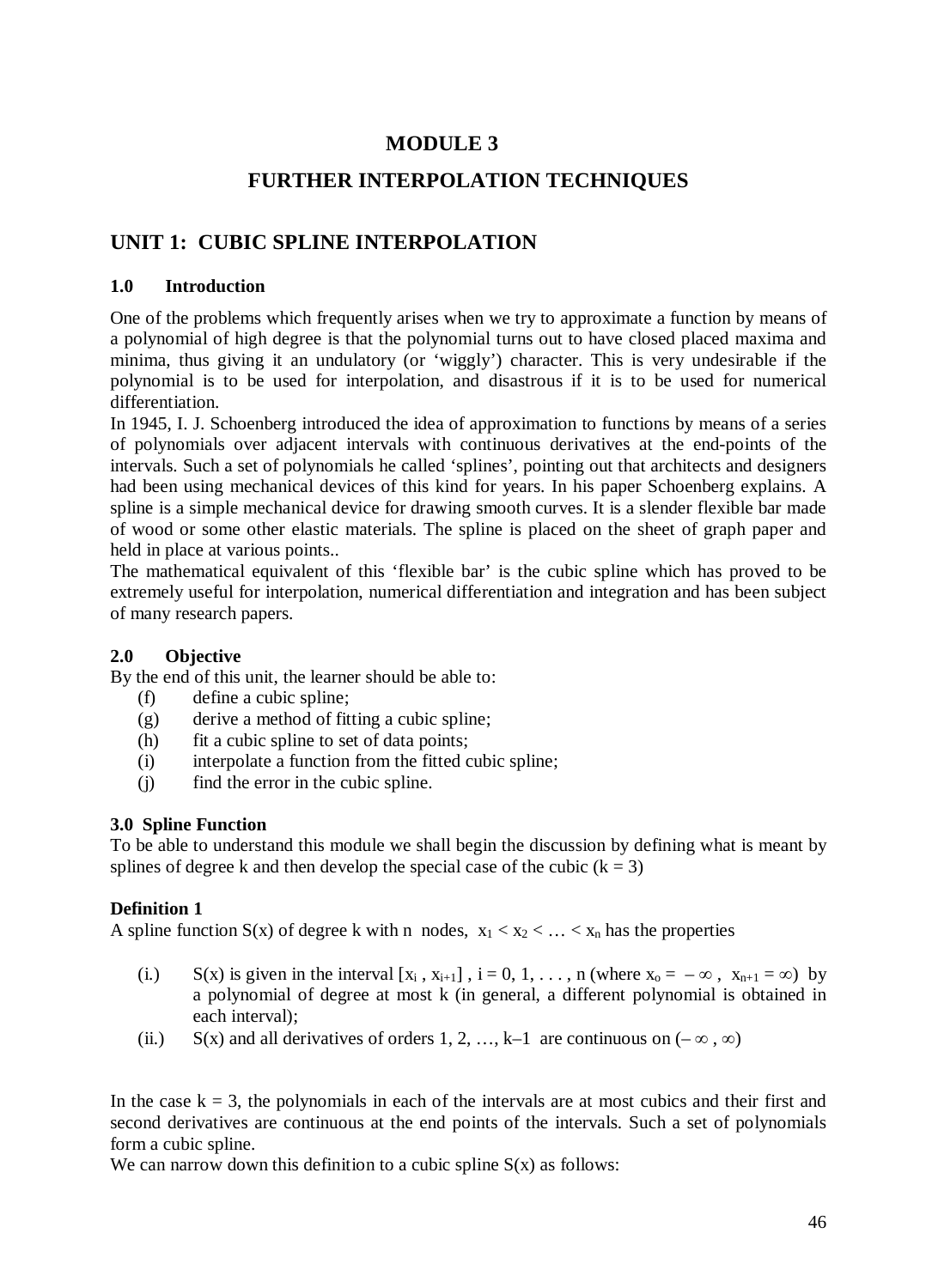#### **Definition 2**

A Cubic Spline  $S(x)$  is a function which satisfies the following properties  $S(x)$  is a polynomial of degree one for  $x < x_0$  and  $x > x_n$ 

 $S(x)$  is at most a cubic polynomial in  $(x_i, x_{i+1})$ ,  $i = 0, 1, 2, \ldots, n-1$ ;  $S(x)$ ,  $S'(x)$  and  $S''(x)$  are continuous at each point  $(x_i, y_i)$ ,  $i = 0, 1, 2, \ldots, n$ ;  $S(x_i) = y_i$ ,  $i = 0, 1, 2, \ldots, n$ .

#### **3.1 Derivation of Cubic Spline**

How can we construct a cubic spline? How many data points or set is required? We shall give simple and interesting, with step by step procedure of derivation of cubic splines. We proceed as follows:

Suppose that we are given a set of points  $x_1 < x_2 < ... < x_n$ , not necessary equally spaced, and a set of values  $f(x_1)$ ,  $f(x_2)$ ,...,  $f(x_n)$  at these points. Take a particular interval [x<sub>i</sub>, x<sub>i+1</sub>] and fit a cubic over the interval which satisfies the definition of a cubic spline. Since the cubic may differ from one interval to another let the cubic be

$$
S(x) = P_i(x) = a_0 + a_1 x + a_2 x^2 + a_3 x^3
$$
,  $x_i \le x \le x_{i+1}$  (3.1)

Equation (3.1) contains 4 unknowns. We impose 2 obvious conditions

 $P_i(x_i) = y_i$ ,

and  $P_{i+1}(x_i) = y_{i+1}$ .

The remaining 2 conditions are obtained by choosing the coefficients so that the first and second derivatives of  $P_i(x)$  at x, are equal to the first and second derivatives of  $P_{i+1}(x)$  at  $x_i$ , that is

$$
P'_{i}(x_{i}) = P'_{i+1}(x_{i})
$$
  

$$
P''_{i}(x_{i}) = P''_{i+1}(x_{i})
$$

There remain special problem at  $x_1$  and  $x_n$ , but we will deal with these later. The conditions are now sufficient to determine the  $(n - 1)$  *cubics* which collectively constitute the cubic spline  $S(x)$ that is:

 $S(x) = P_i(x)$  *for*  $x_i \leq x \leq x_{i+1}$ 

How can we solve these equations? The simplest method is to note that  $S''(x)$  is linear in x and is also continuous over the whole interval  $[x_1, x_n]$ .

S" (x) can therefore be represented in  $[x_i, x_{i+1}]$  by a linear function which is only seen to be

$$
S''(x) = S''(x_i) - \frac{x - x_i}{x_{i+1} - x_i} \left[ S''(x_{i+1}) - S''(x_i) \right]
$$
(3.2)

We rewrite (3.2) in the form

$$
S''(x) = \frac{x - x_i}{x_{i+1} - x_i} S''(x_{i+1}) - \frac{x - x_{i+1}}{x_{i+1} - x_i} S''(x_i)
$$
(3.3)

We integrate twice then, putting  $h = h_i = x_{i+1} - x_i$  as usual, the result can be written as

$$
S(x) = \frac{(x - x_i)^3}{6h} S''(x_{i+1}) - \frac{(x - x_{i+1})^3}{6h} S''(x_i) + a(x - x_i) + b(x - x_{i+1})
$$
 (3.4)

Hence any expression of the form  $Ax + B$  may be written as  $a(x - x_i) + b(x - x_{i+1})$  for suitable choice of a,b provided  $x_i \neq x_{i+1}$ 

We now impose the conditions that  $S(x_i) = y_i$  and  $S(x_{i+1}) = y_{i+1}$ so that on putting  $x = x_i$ , equation (3.4) becomes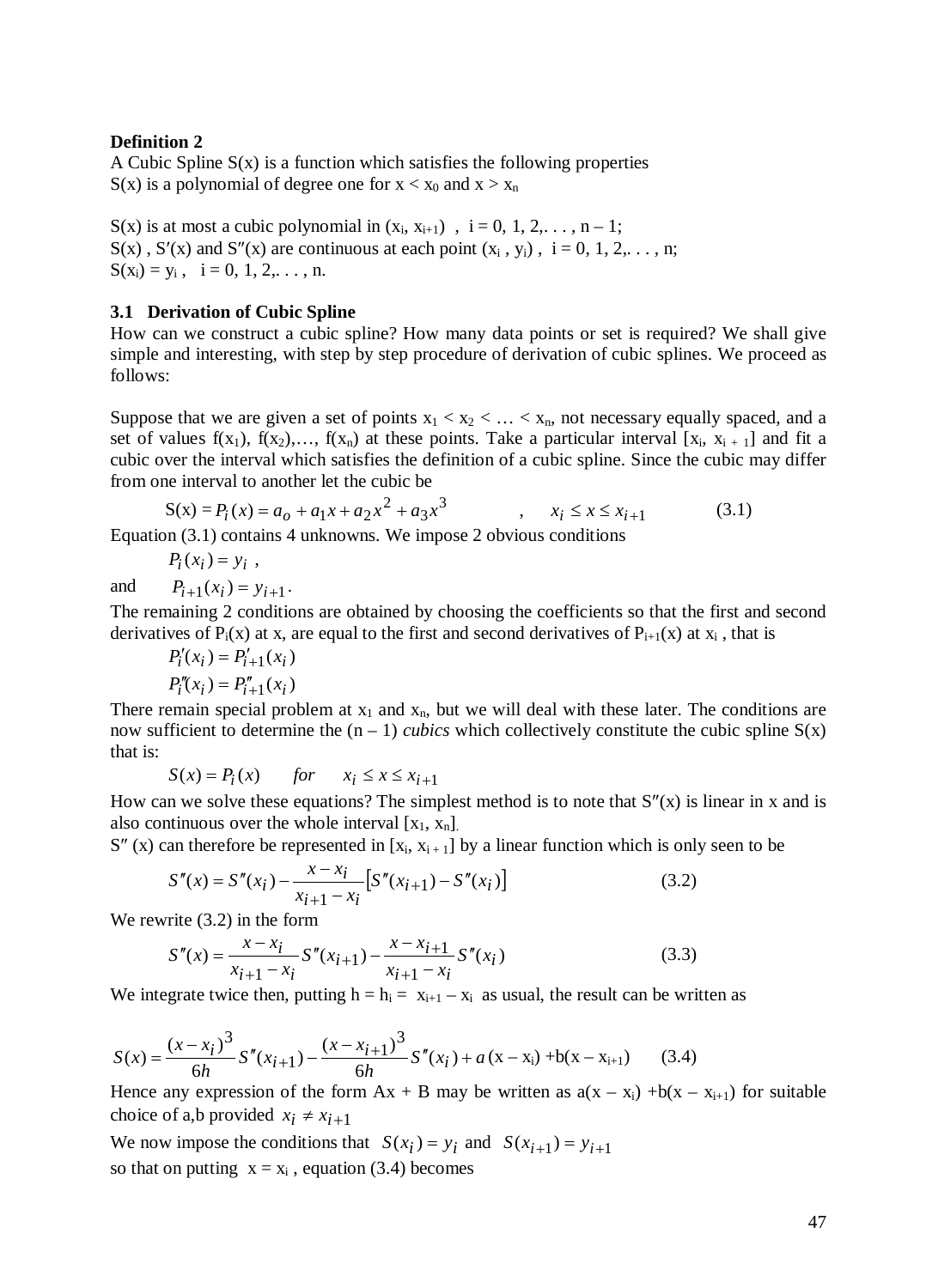$$
y_i = \frac{-(x_i - x_{i+1})^3}{6h} S''(x_i) + b(x_i - x_{i+1})
$$
  
\n
$$
y_i = \frac{h^3}{6h} S''(x_i) - bh
$$
  
\n
$$
\Rightarrow bh = -y_i + \frac{h^2}{6} S''(x_i)
$$
  
\n
$$
b = \frac{-y_i}{h} + \frac{h}{6} S''(x_i)
$$
  
\n(3.6)

Also putting  $x = x_{i+1}$  in equation (3.4), we get

$$
y_{i+1} = \frac{h^3}{6h} S''(x_{i+1}) + ah
$$

*h*

or  $a = \frac{y_{i+1}}{h} - \frac{h}{6} S''(x_{i+1})$ 

Substituting equations (3.6) and (3.7) in equation (3.4) gives:

$$
S(x) = \frac{(x - x_i)^3}{6h} S''(x_{i+1}) - \frac{(x - x_{i+1})^3}{6h} S''(x_i)
$$
  
+  $(x - x_i) \left[ \frac{y_{i+1}}{h} - \frac{h}{6} S''(x_{i+1}) \right] + (x - x_{i+1}) \left[ \frac{-y_i}{h} + \frac{h}{6} S''(x_i) \right]$ 

 $a = \frac{y_{i+1}}{1} - \frac{h}{6} S''(x_{i+1})$  (3.7)

after slight re-arrangement of terms, we obtain

$$
S(x) = \frac{S''(x_i)}{6} \left[ \frac{(x_{i+1} - x)^3}{h} - h(x_{i+1} - x) \right] + \frac{S''(x_{i+1})}{6} \left[ \frac{(x - x_i)^3}{h} - h(x - x_i) \right]
$$
  
+  $y_i \left[ \frac{(x_{i+1} - x)}{h} \right] + y_{i+1} \left[ \frac{(x - x_i)}{h} \right]$  (3.8)

This expression is valid for the interval  $x_i < x < x_{i+1}$ 

It is worth noting that if in (3.8) we ignore the two terms involving  $S''(x_i)$  and  $S''(x_{i+1})$  we obtain the approximation to  $S(x)$ 

$$
S(x) \cong \frac{(x_{i+1} - x)y_i - (x - x_i)y_{i+1}}{h} i
$$

which is the result for linear interpolation. We see therefore that the terms involving  $S''(x_i)$  and  $S''(x_{i+1})$  can be regarded as correction terms obtained by using a cubic instead of a linear approximation. Before we can use (3.8) to determine  $S(x)$  we must find the values  $S''(x_i)$  and this we do by using the conditions that the first derivatives are continuous at the nodes. Differentiating (3.8) and putting  $x = x_i$  we have

$$
S'(x_i) = \frac{S''(x_i)}{6} \left[ -\frac{3(x_{i+1} - x_i)^2}{h} + h \right] - \frac{h S''(x_{i+1})}{6} - \frac{y_i}{x_i} + \frac{y_{i+1}}{h} \tag{3.9}
$$

If we now replace i by  $(i - 1)$  in equation (3.8), differentiate and again put  $x = x_i$ , we obtain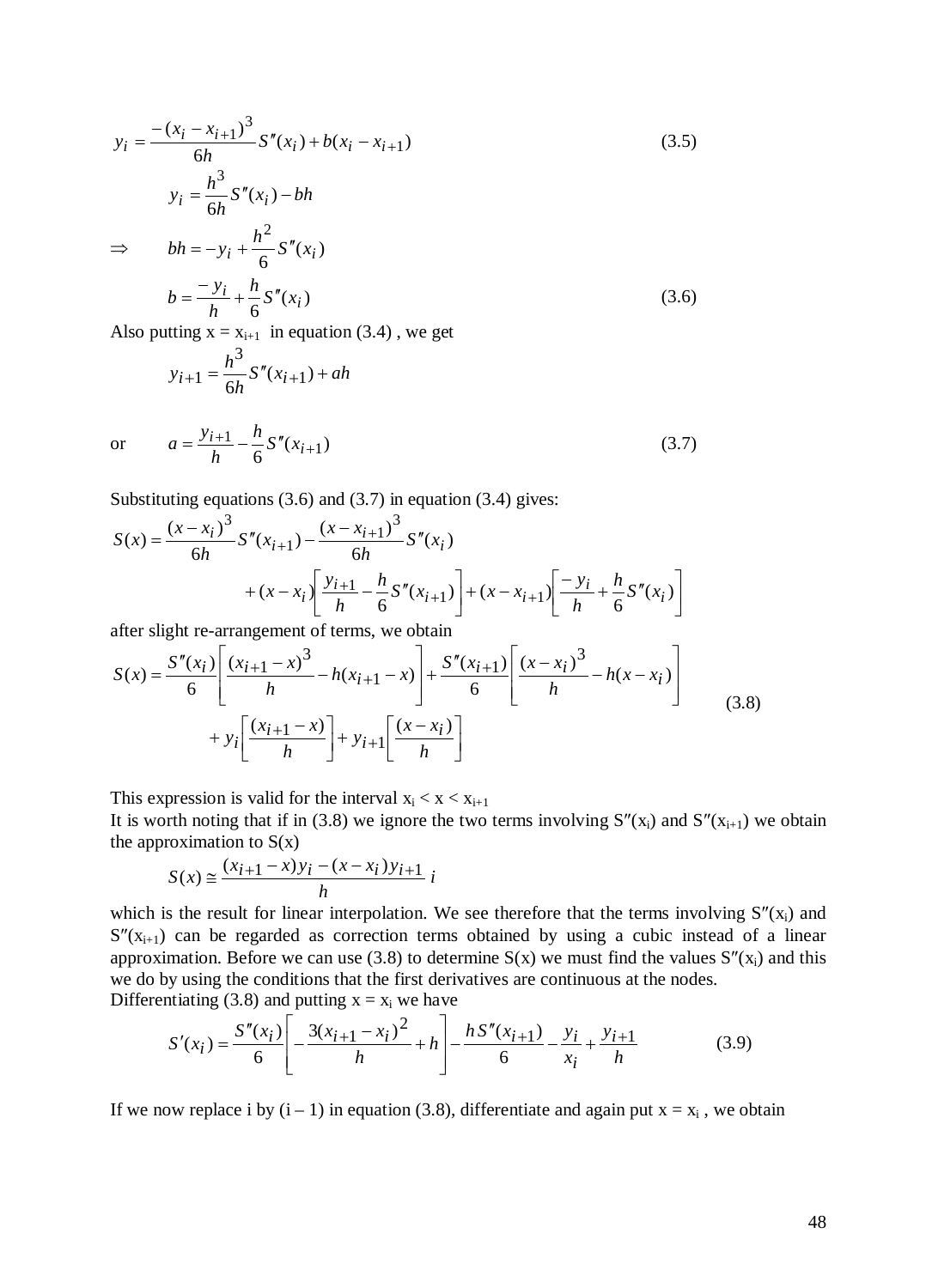$$
S'(x_i) = \frac{S''(x_i)}{6} \left[ -\frac{3(x_i - x_{i-1})^2}{h} - h \right] + h S''(x_{i-1}) - \frac{y_{i-1}}{h} + \frac{y_i}{h} \tag{3.10}
$$

where in this last equation  $h = x_i - x_{i-1} = h_{i-1}$ 

The continuity of  $S''(x)$  at  $x_i$  now requires that the expressions on the right of (3.9) and (3.10) are equal and this leads to the equation:

$$
S''(x_{i-1})h_{i-1} + S''(x_i)[2(x_{i+1} - x_{i-1})] + S''(x_i)h = 6\left[ \frac{y_{i+1} - y_i}{h} - \frac{y_i - y_{i-1}}{h_{i-1}} \right]
$$
(3.11)

In the case where the  $x_i$  are evenly spaced  $(3.11)$  is simplified to

$$
S''(x_{i-1}) + 4S''(x_i) + S''(x_{i+1}) = 6\left(\frac{y_{i+1} - 2y_i + y_{i-1}}{h^2}\right)
$$

Since  $h = h_0$ ,  $x_i - x_{i-1} = h$ ,  $x_{i+1} - x_i = h \implies x_{i+1} - x_{i-1} = 2h$ We can simply replace  $S''(x_i) = M_i$  so as to get

$$
M_{i-1} + 4M_i + M_{i+1} = 6\left(\frac{y_{i+1} - 2y_i + y_{i-1}}{h^2}\right)
$$
 (3.12)

The sets (  $n-1$ ) equations (3.11) and (3.12) contain (n+1) unknowns  $S''(x_i)$ , ( $i = 0,1,...,n$ ) and in order to obtain a unique solution we must impose conditions on  $S''(x_0)$  and  $S''(x_n)$  and this is usually done by taking the spline in the intervals  $(-\infty, x_0)$  and  $(x_n, \infty)$  (that is,  $x < x_0$  and  $x >$  $x_n$ ) to be a straight line, so that

$$
S''(x_0) = 0 \ , \quad S''(x_n) = 0.
$$

This corresponds, in physical terms to allowing the spline to assume its natural straight shape outside the intervals of approximation. The spline  $S(x)$  so determined under this condition is called the **natural cubic spline**.

Given these extra two conditions the equations (3.12) are now sufficient to determine the  $S''(x_i)$ and so S″(x). The system of linear equations which is usually generated from this equation is of tri-diagonal form and such systems can be solved either by direct methods, such as Gaussian elimination or, if n is large, by indirect methods such as the Gauss-Seidel. Often foe a small system, simple way of solving simultaneous equation is used.

The above procedure is the usual mathematical principle of fitting a cubic spline to a set of data points. However, there exist an alternative method and this is given as follows:

#### **3.1.1 Alternative Method of Deriving Cubic Spline**

In the interval  $(x_{i-1}, x_i)$ , let  $S(x)$  be such that

 $S(x) = P_i(x) = a_i x^3 + b_i x^2 + c_i x + d_i$   $i = 1, 2, \dots, n$  (3.13) Since each of equation (3.13) has 4 unknowns, then we have **4n** unknowns  $a_i$ ,  $b_i$ ,  $c_i$ ,  $d_i$ ,  $i = 1$ ,  $2, \ldots, n$ 

Using continuity of  $S(x)$ ,  $S'(x)$ ,  $S''(x0)$ , we get

$$
P_i(x_i) = y_i = a_i x_i^3 + b_i x_i^2 + c_i x_i + d_i
$$
\n(3.14)

$$
P_{i+1}(x_i) = y_i = a_{i+1}x_i^3 + b_{i+1}x_i^2 + c_{i+1}x_i + d_{i+1}
$$
  
for  $i = 1, 2, ..., (n-1)$  (3.15)

equations (3.14) and (3,15) give  $2(n - 1)$  conditions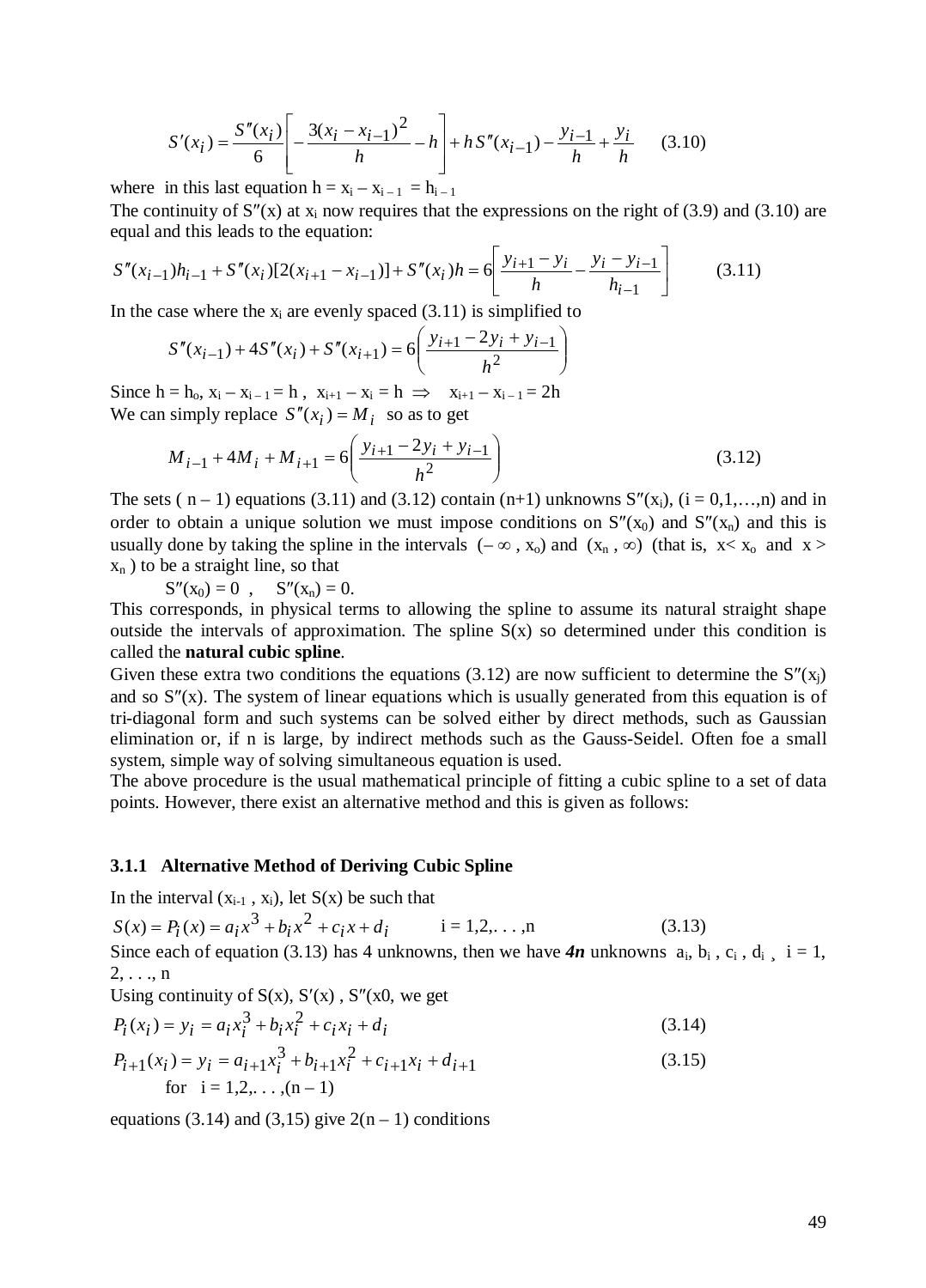$$
3a_i x_i^2 + 2b_i x_i + c_i = 3a_{i+1} x_i^2 + 2b_{i+1} x_i + c_{i+1}
$$
  
\n
$$
6a_i x_i + 2b_i = 6a_{i+1} x_i + 2b_{i+1}
$$
  
\nfor i = 1,2,...,(n-1) (3.16)

equations (3.16) give  $2(n - 1)$  conditions

Furthermore,  $y_0 = a_1 x_0^3 + b_1 x_0^2 + c_1 x_0 + d_1$  $1^{\mathcal{X}}0$  $y_0 = a_1 x_0^3 + b_1 x_0^2 + c_1 x_0 + d$ and  $y_n = a_n x_n^3 + b_n x_n^2 + c_n x_n + d_n$ Hence, totally we have  $4n - 2$  conditions.

Furthermore, let  $S''(x_0) = M_o$ ,  $S''(x_n) = M_n$ 

Now we have 4n conditions to solve for the 4n unknowns. This will give the cubic spline in each subinterval.

If  $M_0 = 0$ ,  $M_n = 0$ , we call this cubic spline as **natural spline**.

These two approaches can be used to obtain a cubic spline.

It is necessary to emphasis that the interval may be uniform or non uniform. When the step is uniform, h is constant, but when the interval is uneven, then our step is taken as  $x_i - x_{i-1} = h_i$  for each interval.

Some examples are given below to illustrate this method.

#### **3.2 Numerical Examples**

#### **Example 1**

From the following table

| - |  |
|---|--|

Obtain the cubic spline and hence by using your cubic spline, compute  $y(1.5)$  and  $y'(1)$ ,.

#### **Solution**

Here  $h = 1$ , and  $n = 2$  also assume  $M_0 = 0$  and  $M_2 = 0$ , we have

$$
M_{i-1} + 4M_i + M_{i+1} = \frac{6}{h^2} \left[ y_{i-1} - 2y_i + y_{i+1} \right], \text{ for } i = 1, 2, \dots, (n-1)
$$

From this,

$$
M_0 + 4M_1 + M_2 = 6[y_0 - 2y_1 + y_2]
$$
  
∴ 
$$
4M_1 = 6[-8 - 2(-1) + 18] = 72
$$
  
∴ 
$$
M_1 = 18
$$

From equation (6), for  $1 \le x \le 2$  putting  $I = 1$ , we get

$$
S(x) = \frac{1}{6} \left[ 18(x-1)^3 \right] + (2-x)(-8) - 4(x-1)
$$
  
= 3(x-1)<sup>3</sup> + 4x - 12  
= 3x<sup>3</sup> - 9x<sup>2</sup> + 13x - 15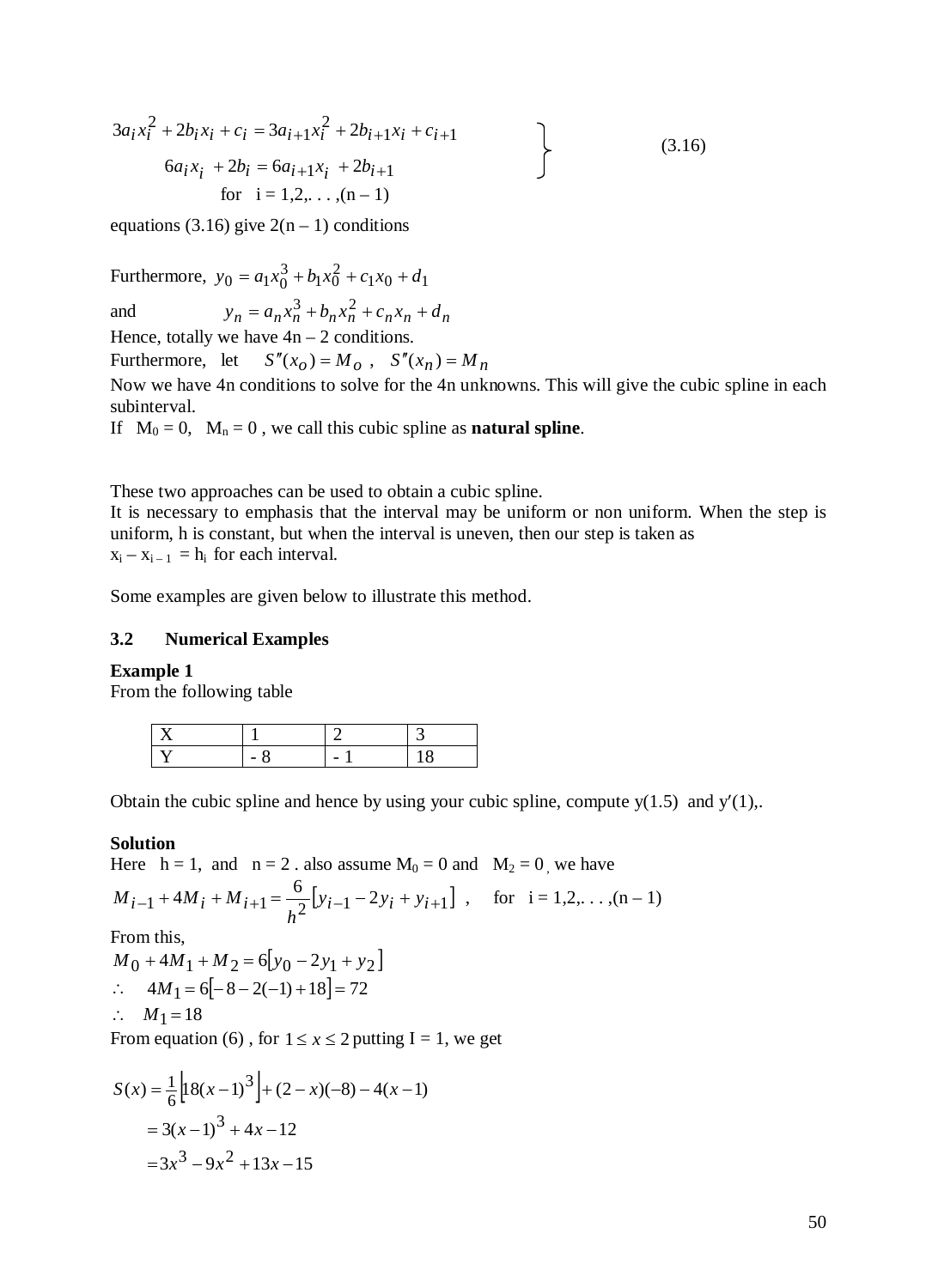$$
y(1.5) = S(0.5) = 3(0.5)^3 + 4(1.5) - 12 = -\frac{45}{8}
$$
  

$$
y' = S'(x) = 9(x-1)^2 + 4
$$
  

$$
y(1) = 4
$$

#### **Remark**

- 1. We can also find  $S(x)$  in the interval (2,3) using the equation (3.8) for  $i = 2$
- 2. Since  $y(1.5)$  is required, we have not cared to find  $S(x)$  in (2,3)
- 3. Note that  $y = x^3 9$  also gives the above table values in the range (1,3).

#### **Method 2**

We will use the second method and work out the above problem. Let the cubic spline be  $\gamma$ 

$$
P_1(x) = a_1x^3 + b_1x^2 + c_1x + d_1 \text{ in } [1, 2]
$$
  
\n
$$
P_2(x) = a_2x^3 + b_2x^2 + c_2x + d_2 \text{ in } [2, 3]
$$
  
\n
$$
P_1(1) = a_1 + b_1 + c_1 + d_1 = -8
$$
  
\n
$$
P_1(2) = 8a_1 + 4b_1 + 4c_1 + d_1 = -1
$$
  
\n
$$
P_2(2) = 8a_2 + 4b_2 + 2c_2 + d_2 = -1
$$
  
\n
$$
P_2(3) = 27a_2 + 9b_2 + 3c_2 + d_2 = 18
$$
  
\n
$$
P'_1(x_1) = P'_2(x_1)
$$
 gives  
\n
$$
3a_1(2)^2 + 2b_1(2) + c_1 = 3a_2(2)^2 + 2b_2(2) + c_2
$$
  
\n
$$
6a_1(2) + 2b_1 = 6a_2(2) + 2b_2
$$
  
\n
$$
P''_1(x_0) = S''(x_0) = 0
$$
 gives  
\n
$$
6a_1(1) + 2b_1 = 0
$$
  
\n
$$
P''_2(x_2) = S''(x_2) = 0
$$
 gives  
\n
$$
6a_2(3) + 2b_2 = 0
$$
  
\n
$$
(vii)
$$

Solving (i) to (viii), we obtain  $a_2 = -3$ ,  $b_2 = 27$ ,  $c_2 = -59$ ,  $d_2 = 33$  $a_1 = 3$ ,  $b_1 = -9$ ,  $c_1 = 13$ ,  $d_1 = -15$ 

Hence the cubic splines are:

$$
P_1(x) = 3x^3 - 9x^2 + 13x - 15
$$
 in [1, 2]  

$$
P_2(x) = -3x^3 + 27x^2 - 59x + 33
$$
 in [2, 3]

The learner is expected to verify this result by solving the 8 equations. Now we can interpolate at  $x = 1.5$  from our polynomial, we then obtain

$$
P_1(1.5) = 3(1.5)^3 - 9(1.5)^2 + 13(1.5) - 15 = -\frac{45}{8}
$$
  
\n
$$
P'_1(x) = 9x^2 - 18x + 13
$$
  
\n∴ 
$$
P'_1(1) = 9 - 18 + 13 = 4
$$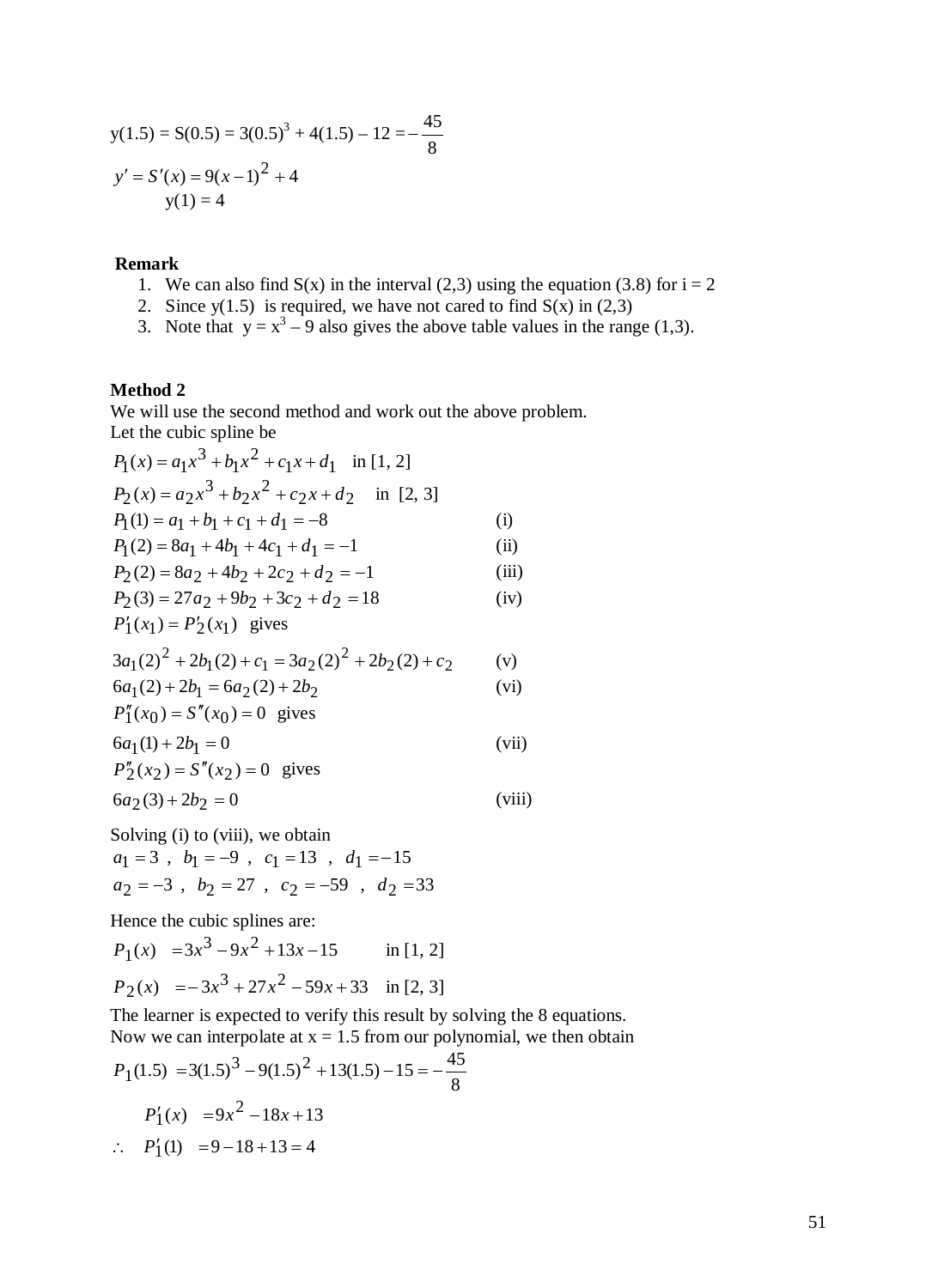$$
P_2(2) = -3(2^3) + 27(2^2) - 59(2) + 33 = -1 = P_1(2)
$$
  
\n
$$
P_2(3) = -3(3^3) + 27(3^2) - 59(3) + 33 = 18
$$

All these values tally with tabular values as  $x=1, 2, 3$ .

## **Example 2**

Find the cubic Spline given the table

where  $M_0 = 0$ ,  $M_3 = -12$ 

### **Solution**

Here 
$$
h = 2
$$
  
\n
$$
M_0 + 4M_1 + M_2 = \frac{6}{4} [y_0 - 2y_1 + y_2]
$$
\n
$$
= \frac{3}{2} (1 - 18 + 41)
$$
\n
$$
= 36
$$
\n
$$
M_1 + 4M_2 + M_3 = \frac{6}{4} [y_0 - 2y_1 + y_2]
$$
\n
$$
= \frac{3}{2} (9 - 82 + 41)
$$
\n
$$
= -48
$$
\nUsing  $M_0 = 0$ ,  $M_3 = -12$ , we get\n
$$
4M_1 + M_2 = 36
$$
\nand\n
$$
M_1 + 4M_2 = -36
$$
\nSolving we obtain,\n
$$
M_1 = 12
$$
,  $M_2 = -12$ \n
$$
S(x) = \frac{1}{12} [(2 - x)^3 (0) + (x - 0)^3 (12)] + \frac{1}{2} (2 - x) [1 - \frac{2}{3} (0)] + \frac{1}{2} [9 - \frac{2}{3} (12)]
$$
\n
$$
= x^3 + 1
$$
\nin [0, 2]\nSimilarly  $S(x) = 25 - 36x + 18x^2 - 2x^3$  in [2, 4]\nand\n
$$
S(x) = -103 + 60x - 6x^2
$$
\nin [4, 6]

#### **Example 3**

Fit a natural cubic spline to the data below and use it to estimate f(55).

| $u = t(x)$ |  |  |  |
|------------|--|--|--|

#### **Solution**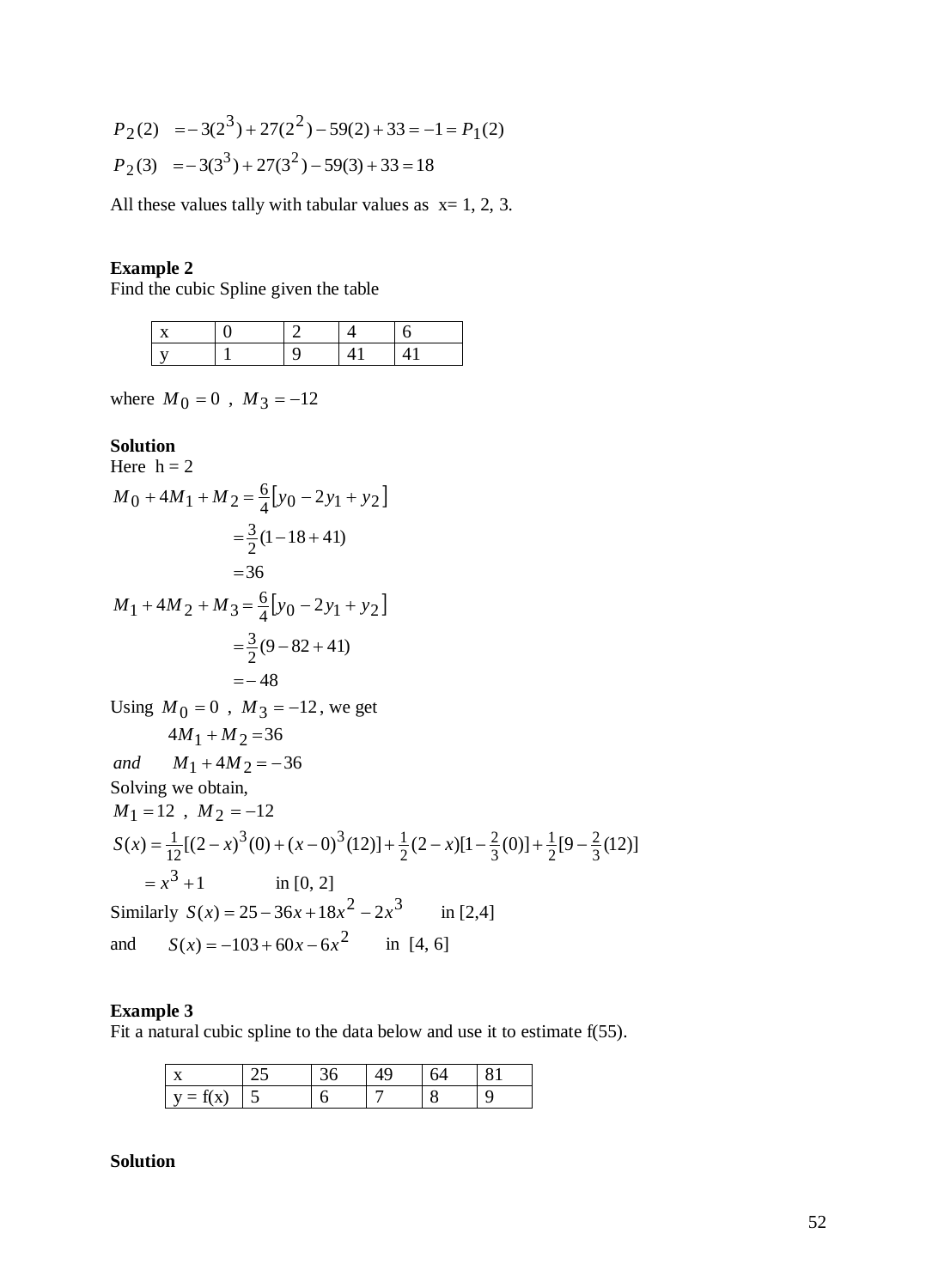We use (3.11) to form a set of linear equations for  $S''(36)$ ,  $S''(49)$ ,  $S''(64)$  and we take  $S''(25)$  =  $S''(81) = 0$ . The equations are

$$
(0) \cdot 11 + 2(24)S''(36) + 13S''(49) = 6(\frac{1}{13} - \frac{1}{11})
$$
  

$$
13.S''(36) + 2(28)S''(49) + 15S''(64) = 6(\frac{1}{15} - \frac{1}{13})
$$
  

$$
15.S''(49) + 2(32)S''(64) + 17(0) = 6(\frac{1}{17} - \frac{1}{15})
$$

Let  $S''(36) = a$ ,  $S''(49) = b$ ,  $S''(64) = c$ , we re-write the equations in terms of a, b, c as  $48a + 13b = \frac{-12}{143}$  $13.a + 56b + 15c = -\frac{12}{195}$ 

$$
15.b + 64c = -\frac{12}{255}
$$

Solving these equations simultaneously we obtain

 $a = S''(36) = -0.001594$   $b = S''(49) = -0.000568$ ,  $c = S''(64) = -0.000602$ The point at which we wish to interpolate,  $x = 55$ , lies in the interval [49, 64] and we must use the cubic appropriate to that interval, i.e. we use equation (3.8) when  $x_{i+1} = 64$ ,  $x_i = 49$ ,  $x = 55$ and so we obtain

$$
S(55) = \frac{S''(49)}{6} \left[ \frac{(64 - 55)^3}{15} - 15(64 - 55) \right] + \frac{S''(64)}{6} \left[ \frac{(55 - 49)^3}{15} - 15(55 - 49) \right]
$$

$$
+ 7 \left[ \frac{(64 - 55)}{15} \right] + 8 \left[ \frac{(55 - 49)}{15} \right]
$$
  
i.e.  $S(55) = 0.008179 - 0.007585 + 7.4 = 7.415764$ 

So our estimate for f(55) is 7.415764

As remarked above the last two terms constitute the linear approximation which therefore has the value

$$
7\left(\frac{9}{15}\right) - 8\left(\frac{6}{15}\right) = 7.4
$$

Since the function,  $f(x)$  is in fact  $\sqrt{x}$  we can check on the accuracy of the estimate. The error E of our cubic spline is obtained by taking the difference from the exact value

Now  $\sqrt{55} = 7.416198$ 

Hence  $E = 7.416198 - 7.415764 = 0.000434$ 

And the error of the linear approximation is  $E_1 = 7.416198 - 7.4 = 0.016198$ 

Thus the linear estimate is correct to only 1 d.p. while the cubic spline turns out to be correct to 3 d.p. with little error of  $4.34 \times 10^{-4}$ 

The result is satisfactory because we are working near the middle of a range of a smooth function with a small (absolute) value for its second derivative. Remember that we have taken  $S''(25) =$  $S''(81) = 0.$ 

#### **Self Assessment Exercise**

1. Can you find  $S(x)$  in the interval (2,3) for  $i = 2$  in Example 1 above, using the same method.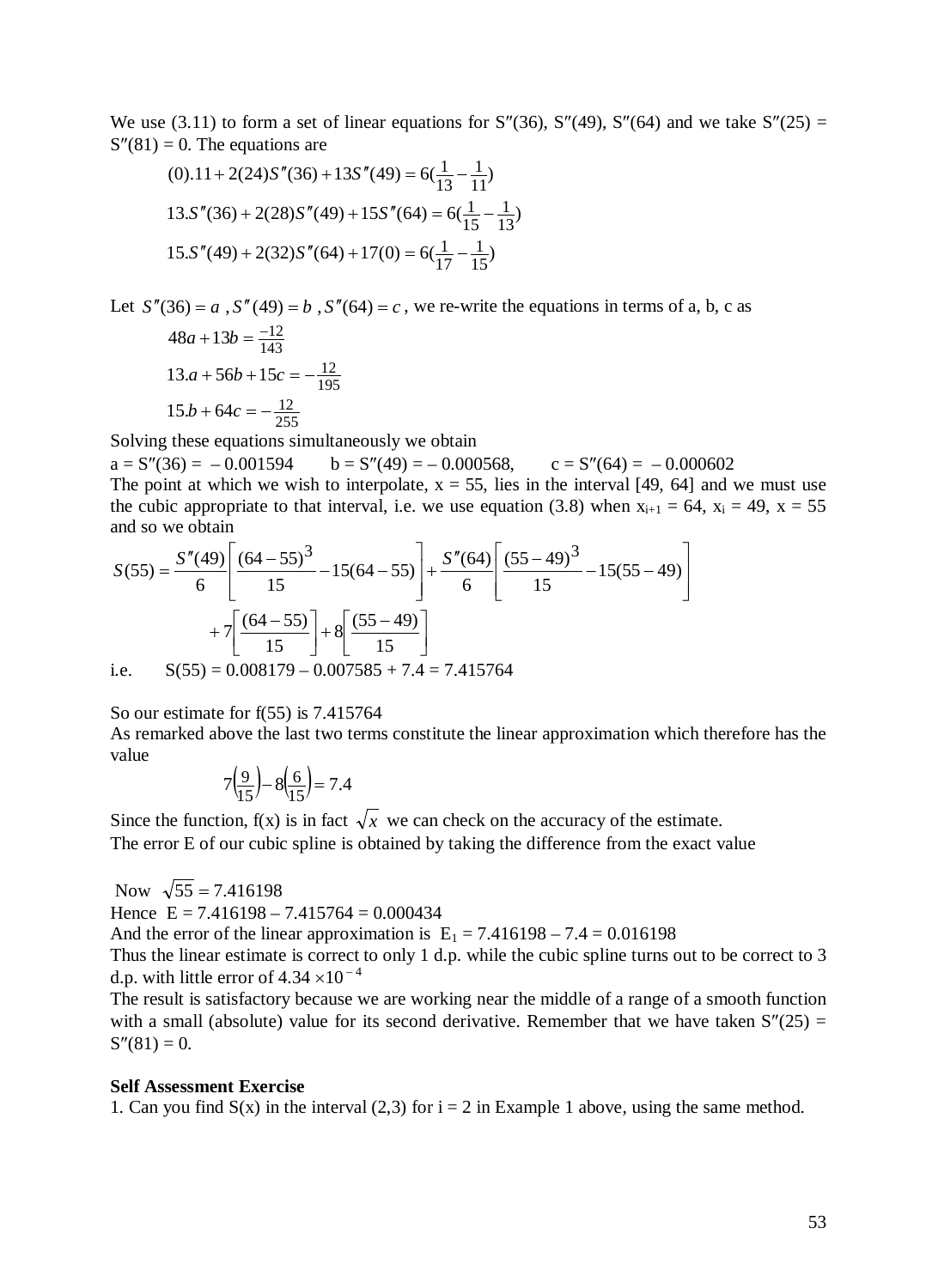## **4.0 Conclusion**

Cubic spline has a great advantage of fitting polynomial of degree three simply by using the above techniques. It will be cumbersome to think of fitting a polynomial of higher degree as this will require deriving a set of formula as it was done in section 3.1. However, it is known that a cubic spline gives a good accuracy to several functions that permits polynomial fitting.

### **5.0 Summary**

In this Unit we have learnt

- (i) how to derive the cubic spline formula involving set of linear equations
- (ii) how to fit a cubic spline or polynomial of degree three to a set of data points using cubic spline technique.
- (iii) that cubic spline have good accuracy with minimum error when used to fit a function.

### **6.0 Tutor Marked Assignment**

Fit a natural cubic spline to the data below and use it to estimate f(24).

| $\mathbf{X}$   | $\blacksquare$ | T 20 | T 25.                    | -30 |
|----------------|----------------|------|--------------------------|-----|
| $y = f(x)   8$ |                | 12   | $\overline{\phantom{a}}$ |     |

## **7.0 Further Reading and Other Resources**

- 1. Abramowitz M., Stegun I. (eds) ,(1964): Handbook of Mathematical functions, Dover , N.Y.
- 2. De Boor C. (1978) : A Practical Guide to Splines, Springer Verlag, N.Y.
- 3. Francis Scheid. (1989) *Schaum's Outlines Numerical Analysis 2nd ed.* McGraw-Hill New York.
- 4. Kandassamy P., Thilagarathy K., & Gunevathi K. (1997) : Numerical Methods, S. Chand & Co Ltd, New Delhi, India
- 5. Leadermann Walter (1981) (Ed.): Handbook of Applicable Mathematics, Vol 3, Numerical Analysis, John Wiley, N.Y.
- 6. Turner P. R. (1994) *Numerical Analysis Macmillan College Work Out Series* Malaysia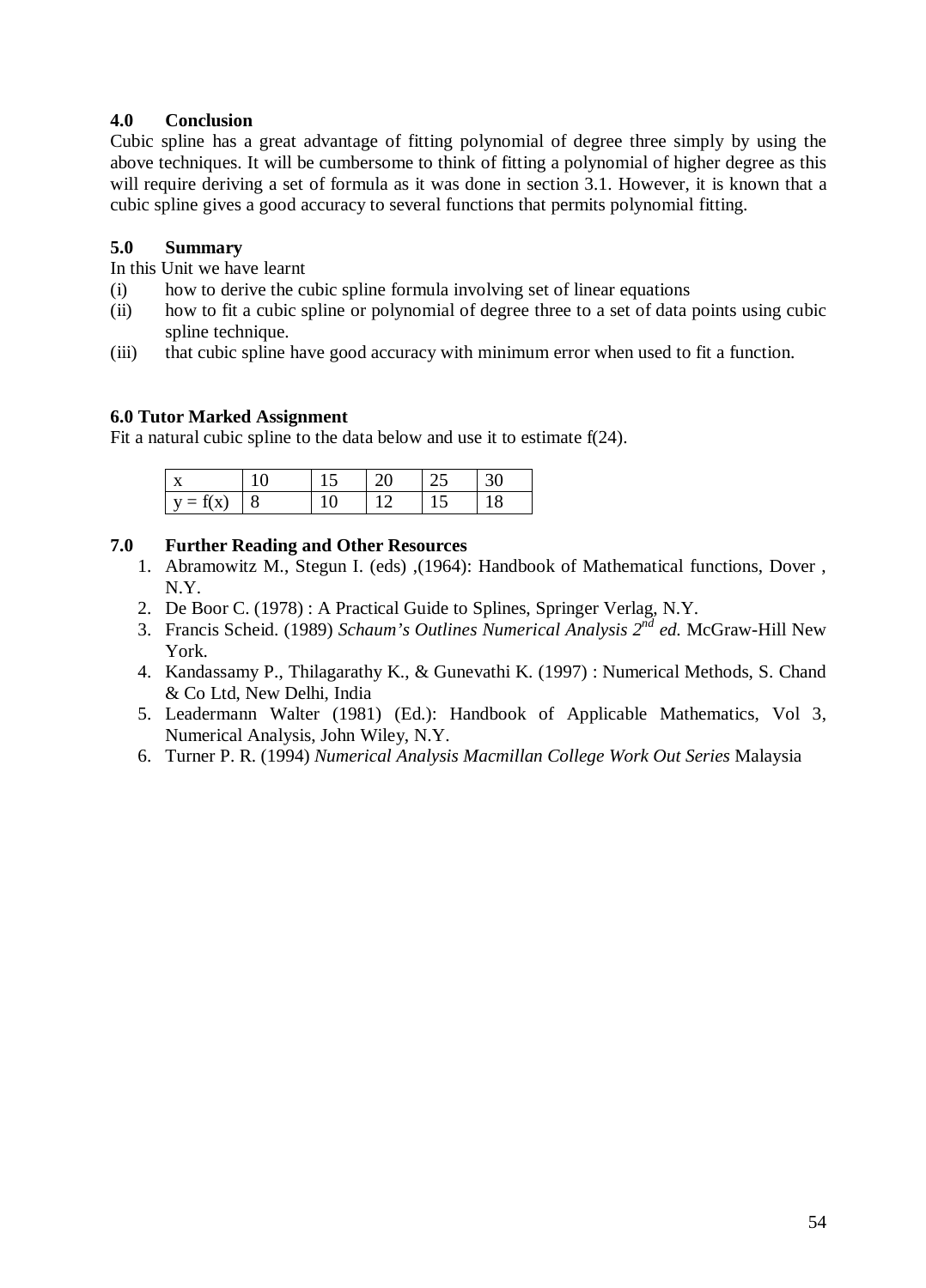## **MODULE 3 UNIT 2 HERMITE APPROXIMATIONS**

### **1.0 Introduction**

For approximation, or interpolation, of a function defined analytically a method due to Hermite is often useful. The method is superficially related to the spline method but in fact the two methods are very different because fitting of spline involves solving a system of linear equations to obtain numerical values for the second derivatives.  $S''(x_i)$ , whereas for Hermite interpolation the values of the first derivatives are given, and the second derivatives are not relevant

Spline are mainly used for fitting polynomials to data, Hermite polynomials are mainly used for approximating to functions

The most commonly used Hermite approximation polynomial is the cubic, as in the case of spline and we shall discuss only this case in detail, the more general case can be analyzed in a similar manner.

## **2.0 Objective**

By the end of this unit, the learner should be able to:

- (i) distinguish between cubic spline and Hermite polynomial
- (ii) figure out the Hermite approximation formula
- (iii) fit polynomial by Hermite approximation technique and find an estimate.

### **3.0 Hermite Approximation Formula**

Suppose we have an analytic function  $y = f(x)$  with values  $f(x_i)$  and derivatives  $f'(x_i)$  given at n points  $x_i$  (i = 1,…,n). Across each pair of adjacent points  $x_m$ ,  $x_{m+1}$  we fit a cubic  $p_m(x)$  such that

$$
p_m(x_m) = f(x_m), p'_m(x_m) = f'(x_m)
$$
  

$$
p_m(x_{m+1}) = f(x_{m+1}), p'_m(x_{m+1}) = f'(x_{m+1})
$$

Since  $p_m(x)$  contains 4 coefficients, then four necessary equations will determine it uniquely, and indeed the formula for  $p_m(x)$  can be explicitly stated as:

$$
p_m(x) = \left(1 + 2\frac{x - x_m}{x_{m+1} - x_m}\right) \left(\frac{x_{m+1} - x}{x_{m+1} - x_m}\right)^2 f(x_m) + \left(1 + 2\frac{x_{m+1} - x}{x_{m+1} - x_m}\right) \left(\frac{x - x_m}{x_{m+1} - x_m}\right)^2 f(x_{m+1}) + \frac{(x - x_m)(x_{m+1} - x)^2}{(x_{m+1} - x_m)^2} f'(x_m) + \frac{(x - x_m)^2 (x_{m+1} - x)}{(x_{m+1} - x_m)^2} f'(x_{m+1})
$$
\n(3.1)

A cubic Hermite approximation thus consists of a set of cubic polynomials; each defined over one interval, with continuity of the *cubics* and their first derivatives at all the nodes. An example will be given to illustrate how this is used. This formula is not difficult to know, all it required is the placement of each subscript of x.

## **3.1 Numerical Example**

## **Example 1**

Use Hermite cubic interpolation to estimate the value of  $\sqrt{55}$  taking  $f(x) = \sqrt{x}$ ,  $x_1 = 49$ ,  $x_2 = 64$ 

## *Solution*

Given 
$$
f(x) = \sqrt{x}
$$
 then  $f'(x) = \frac{1}{2\sqrt{x}}$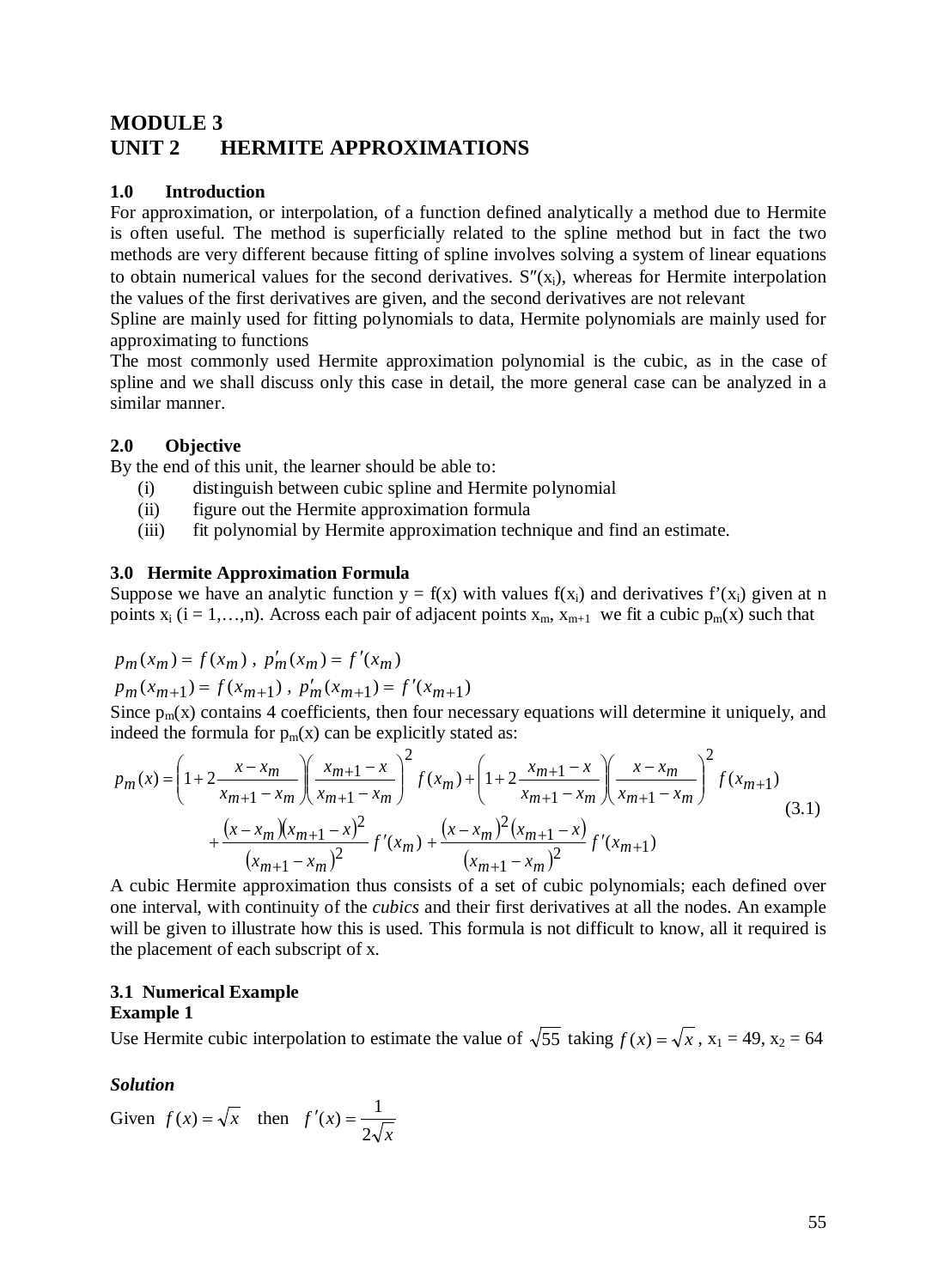From (3.1) with  $x_m = 49$ ,  $x_{m+1} = 64$ ,  $f(x_m) = \sqrt{49} = 7$ ,  $f'(x_m) = \frac{1}{2\sqrt{49}} = \frac{1}{14}$  $f'(x_m) = \frac{1}{2\sqrt{49}} = \frac{1}{14},$ Similarly,  $f(x_{m+1}) = \sqrt{64} = 8$ ,  $f'(x_{m+1}) = \frac{1}{2\sqrt{64}} = \frac{1}{16}$  $f(x_{m+1}) = \sqrt{64} = 8$ ,  $f'(x_{m+1}) = \frac{1}{2\sqrt{64}} =$ 

we have the Hermite cubic approximation as

$$
f(x) \approx \left(1 + 2 \times \frac{x - 49}{64 - 49}\right) \left(\frac{64 - x}{64 - 49}\right)^2 (7) + \left(1 + 2 \times \frac{64 - x}{64 - 49}\right) \left(\frac{x - 49}{64 - 49}\right)^2 (8) + \frac{(x - 49)(64 - x)^2}{(64 - 49)^2} \left(\frac{1}{14}\right) + \frac{(x - 49)^2 (64 - x)}{(64 - 49)^2} \left(\frac{1}{16}\right) = \left(\frac{2x - 83}{15}\right) \left(\frac{64 - x}{15}\right)^2 (7) + \left(\frac{143 - 2x}{15}\right) \left(\frac{x - 49}{15}\right)^2 (8) + \frac{(x - 49)(64 - x)^2}{225 \times 14} + \frac{(x - 49)^2 (64 - x)}{225 \times 16}
$$

This gives the required Hermite polynomial approximation to  $f(x) = \sqrt{x}$ . We may simplify this as much as possible. However, since we are only to estimate the square root of 55, simplifying this expression may not be all that necessary until we have substituted the value for x. Hence, putting  $x = 55$  in the last equation obtained yields the estimate

$$
\sqrt{55} \cong 7.416286
$$

The correct value of  $\sqrt{55}$  to 6 d.p is 7416198, so the error is 0.000088 compared to an error of -.000434 when we used the natural cubic spline in Example 3 of Unit 1

#### **4.0 Conclusion**

In general the errors when we use the Hermite cubic and the natural cubic spline on the same problem will not be very different for in both cases the error is proportional to  $h^4$  where h is the step between the two relevant nodes.

#### **5.0 Summary**

In this Unit we have learnt that

- (i) Hermite approximation differs from cubic.
- (ii) cubic spline fit a polynomial to a set of data points while Hermite approximate a function as a polynomial.
- (iii) Hermite approximation may be more accurate than the cubic spline.

#### **6.0 Tutor Marked Assignment**

Obtain an Hermite approximation of polynomial of degree 3 to the function  $f(x) = \ln x$  for  $x_1 = 2$ ,  $x_2 = 5$  and hence estimate the value of *ln 3.5* 

#### **7.0 Further Reading and Other Resources**

- 1. Abramowitz M., Stegun I. (eds) ,(1964): Handbook of Mathematical functions, Dover , N.Y.
- 2. Atkinson K.E. (1978): An Introduction to Numerical Analysis, 2<sup>nd</sup> Edition, John Wiley & Sons, N.Y
- 3. Conte S. D. and Boor de Carl *Elementary Numerical Analysis an Algorithmic Approach 2nd ed.* McGraw-Hill Tokyo.
- 4. Francis Scheid. (1989) *Schaum's Outlines Numerical Analysis 2nd ed.* McGraw-Hill New York.
- 5. Henrici P. (1982): Essential of Numerical Analysis, Wiley, N.Y
- 6. Kandassamy P., Thilagarathy K., & Gunevathi K. (1997) : Numerical Methods, S. Chand & Co Ltd, New Delhi, India
- 7. Turner P. R. (1994) *Numerical Analysis Macmillan College Work Out Series* Malaysia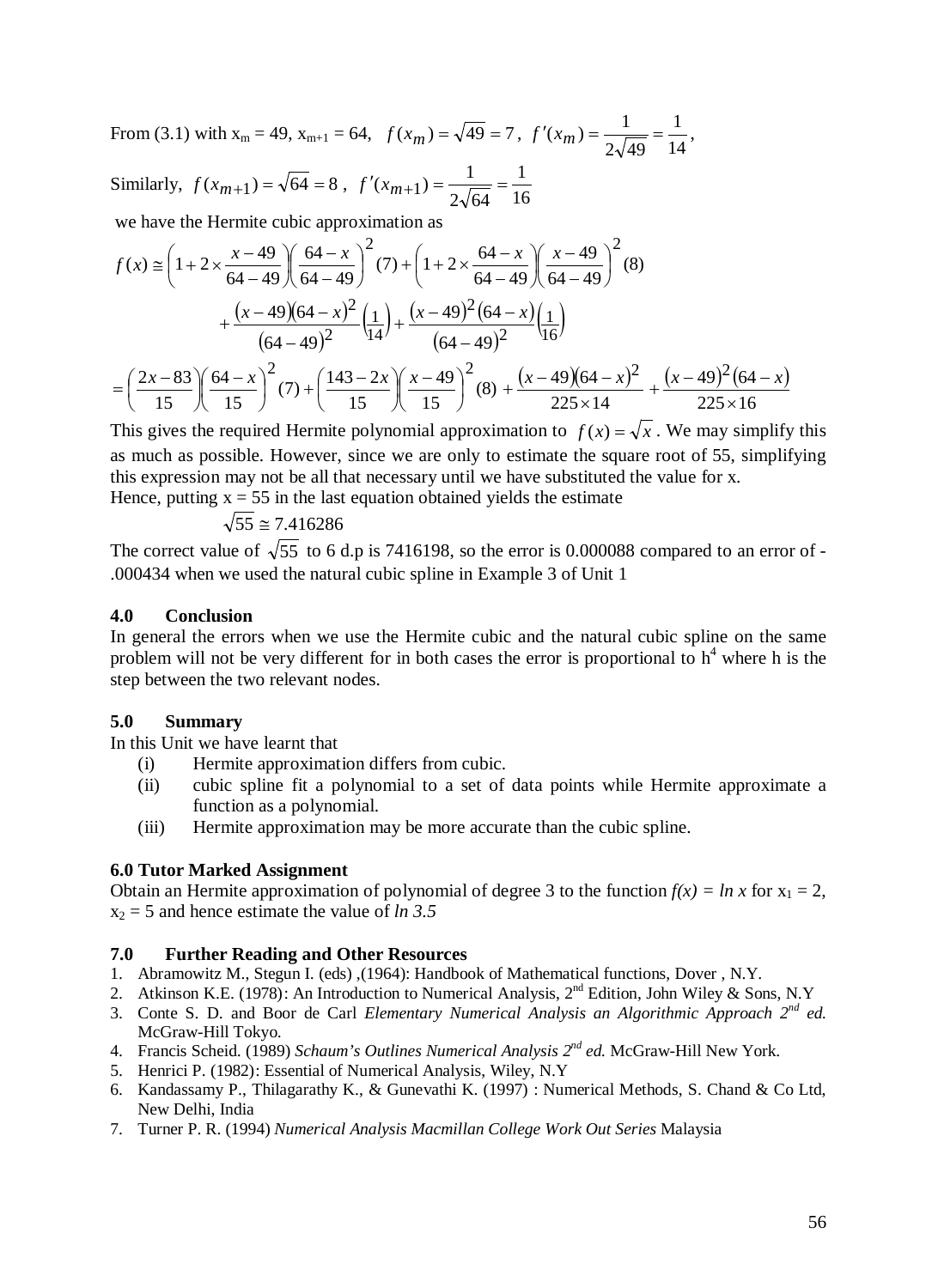## **MODULE 4**

## **NUMERICAL INTEGRATION**

## **UNIT 1 INTRODUCTION TO NUMERICAL INTEGRATION**

#### **1.0 Introduction**

In numerical analysis, integration seems to be easier than differentiation, which is the reverse in Calculus. Hence the cases where most integrals have no representation in terms of elementary function will only require the use of approximation functions. This is done by the process of numerical integration.

The importance of numerical integration is clearly seen when we consider how frequently derivatives are involved in the formulation of problems in applied analysis. It is well observed that polynomial approximation serves as the basis for a variety of integral formulas, hence the need to have studied some polynomial approximation techniques.

#### **2.0 Objective**

At the end of this Unit, the learner would have learn

- (i) what numerical integration is all about
- (ii) differentiate between analytical approach and numerical approach to integration
- (iii) be able to list various known methods for numerical quadrature

#### **3.0 Quadrature**

In the study elementary calculus especially integration, there are various techniques involved to evaluate different kind of integrals. Some integral are cumbersome that sometimes are left in form of another integral in a sense. There are several other ones that need the help of special functions or reduction of order before they can be evaluated. This is one reason why numerical integration comes to play a role in the evaluation of such integrals.

The main procedure of numerical integration is to divide the range of interval of integration into some equal intervals and obtain the integral of the first strip of the interval. Upon the first result, other strips are generalized. The other strips after the first are to correct the accuracy of the first, thereby quadraturing the strips one after the other. Hence, Numerical integration is commonly referred to as Numerical quadrature and their formulas are called quadrature formulas. It is worth noting that results or formulas derived in this way are also termed as rules rather than methods. Thus, we talk of Trapezoidal rule, Simpson's rules, Newton-Cotes rules, etc. The main idea is, if  $P(x)$  is an approximation to  $y(x)$  then

$$
\int_{a}^{b} P(x)dx \approx \int_{a}^{b} y(x)dx
$$
\n(3.1)

That is the integral of  $P(x)$  can be approximated by some numerical schemes which consider some points within the limits of integration. These points are node points or collocating points which are subdivided into by equal spacing on the x-axis.

Thus if the range or limits of integration which is [a, b] are actually points  $[x_0, x_n]$ , then the interval  $[x_0, x_n]$  can be subdivided into equal interval as shown below

| $X_0$ $X_1$ $X_2$ | $\sim$ $\sim$ $\sim$ $\sim$ $\sim$ |  | $X_{n-1}$ $X_n$ |  |
|-------------------|------------------------------------|--|-----------------|--|

Now between any successive interval, is what is called the step length denoted by *h*, so that

$$
h = x_1 - x_0 = x_2 - x_1 = x_3 - x_2 = \ldots = x_n - x_{n-1}
$$
  
\n
$$
\implies x_n = x_0 + nh
$$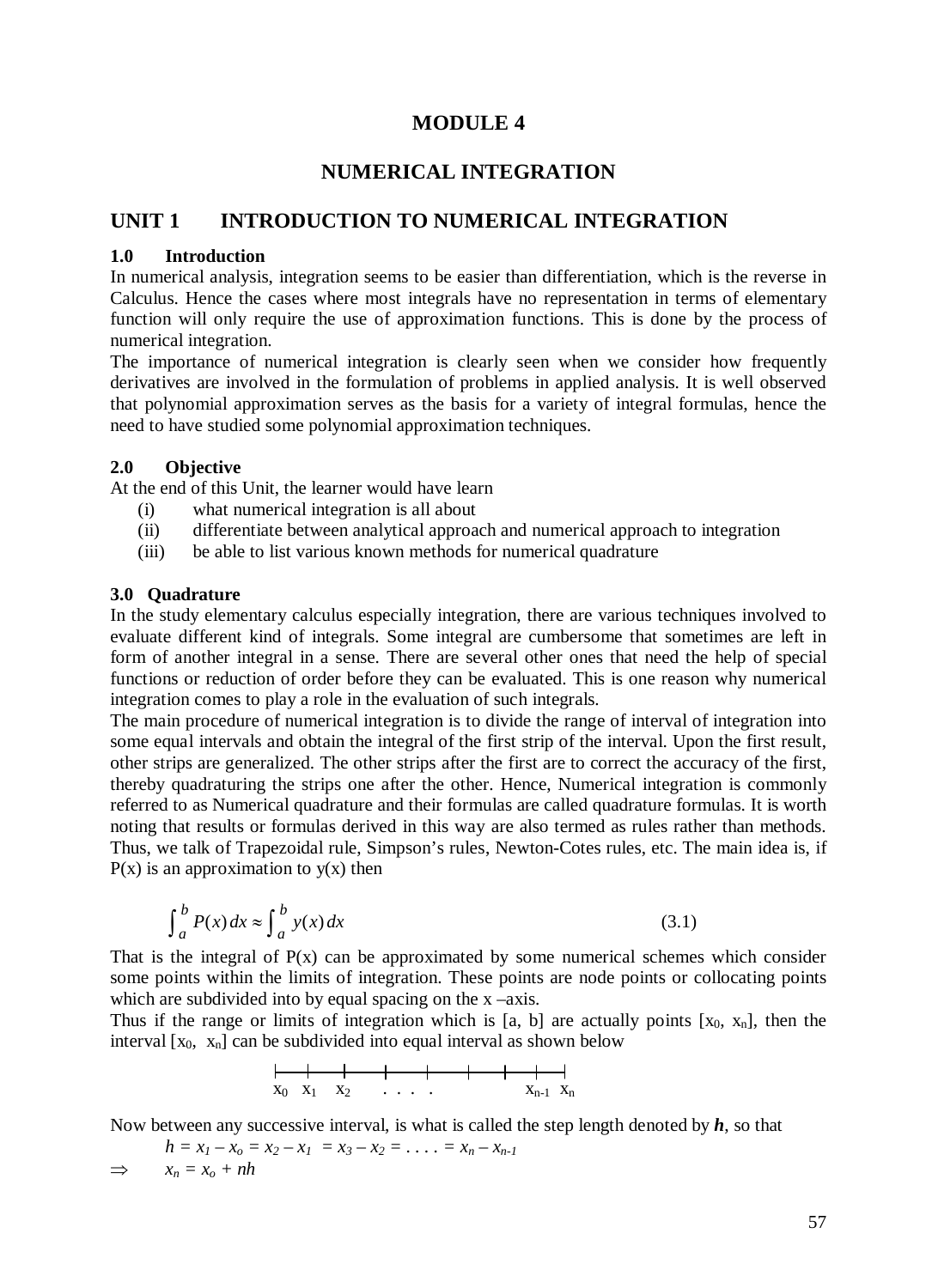#### **3.1 Quadrature Formulas**

There are standard rules in numerical analysis that can be used to estimate the above integral. Among such rules or formulas are:

- (i.) Trapezoidal rule,
- (ii.) Simpson's  $\frac{1}{3}$ -rule,

(iii.) Simpson's 
$$
\frac{3}{8}
$$
 - rule,

(iv.) Newton – Cotes formulas

The Trapezoidal rule is given by

$$
\int_{x_0}^{x_n} P(x) dx = \frac{1}{2}h(y_0 + 2y_1 + 2y_2 + \dots + 2y_{n-1} + y_n)
$$

The Simpson's  $\frac{1}{3}$ - rule is given by

$$
\int_{x_0}^{x_n} P(x) dx = \frac{1}{3} h(y_0 + 4y_1 + 2y_2 + 4y_3 + 2y_4 + \dots + 2y_{n-2} + 4y_{n-1} + y_n)
$$

While the Simpson's  $\frac{3}{8}$  – rule is given by

$$
\int_{x_0}^{x_n} P(x) dx = \frac{3}{8} h (y_0 + 3y_1 + 3y_2 + 2y_3 + 3y_4 + 3y_5 + 2y_6 + \dots + 3y_{n-2} + 3y_{n-1} + y_n)
$$

The Newton – Cotes formulas depend on the value of n starting from  $n = 4, 6, \ldots$ 

The derivations of these formulas are very essential to the learning of Numerical integration. While they are interesting in the learning of the topic, it also helps in the understanding of the workings of these formulae rather than trying to memorize them. Thus attempt will be made to give the required techniques of their derivations and the learner will complete the rest.

#### **3.2 Newton Gregory Formula**

The most acceptable way of deriving all these rules listed above is by using the **Newton forward formula** or **Newton backward formula**. However we shall restrict our learning to using the Newton Forward formula for deriving the integration formula in this course. Geometrically the Trapezoidal rule which sometimes is simply called the trapezium formula can be derived by approximating a curve by a straight line, thereby getting a trapezium.

The Newton Gregory Forward formula is given by

$$
P_k(x) = y_0 + {}^{k}C_1 \Delta y_0 + {}^{k}C_2 \Delta^2 y_0 + {}^{k}C_3 \Delta^3 y_0 + \dots + {}^{k}C_n \Delta^n y_0
$$
  
=  $y_0 + k \Delta y_0 + \frac{k(k-1)}{2!} \Delta^2 y_0 + \frac{k(k-1)(k-2)}{3!} \Delta^3 y_0 + \dots + \frac{k(k-1)(k-2)\dots(k-n)}{n!} \Delta^n y_0$  (3.2)

Integrating this formula of degree n between  $x_0$  and  $x_n$  gives several useful quadrature formulas. where  $\Delta$  is a forward difference operator defined as  $\Delta y_k = y_{k+1} - y_k$ 

This formula (3.2) is very useful in the derivation of all numerical integration schemes.

The accuracy of these quadrature formulas differs when applied to a definite integral. The smaller the stripe  $h$  is, the better the accuracy. It must be mentioned here that numerical integration deals with only definite integrals. In other words, indefinite integrals are best handled by analytical means. However in practice, most practical problems involve definite integrals and so numerical integration is very relevant in physical and day to day problems. Each of these formulas will be discussed in subsequent Units.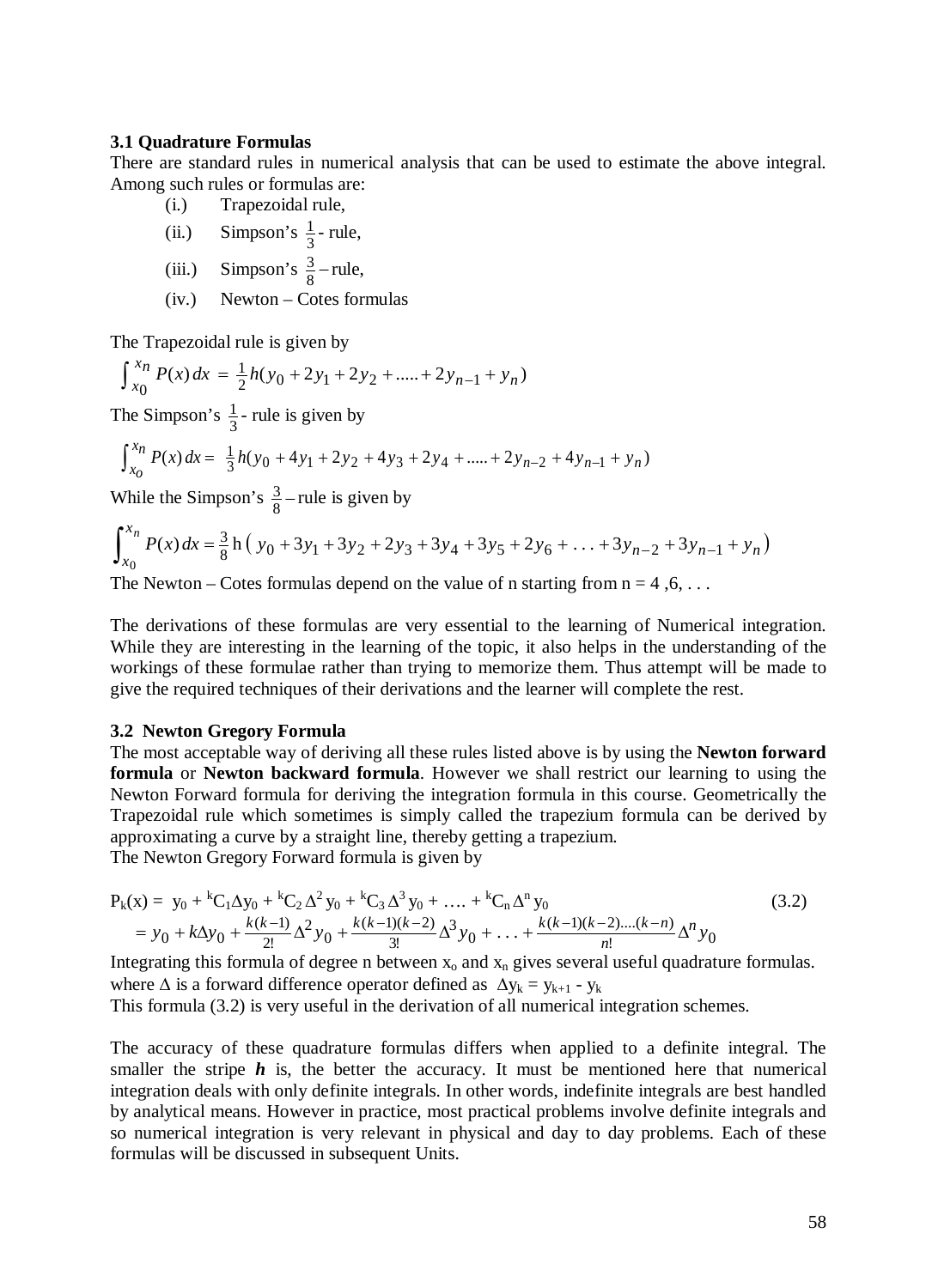## **4.0 Conclusion**

The use of quadrature formulas are of high importance to this study. We have introduced all the relevant formulas which we shall later use to evaluate some definite integrals.

## **5.0 Summary**

In this Unit we have learnt that

- (i) *quadrature* is a numerical analysis terminology that refers to numerical integration
- (ii) there are three standard numerical integration formulas viz: Trapezoidal rule, Simpson's rules and Newton – Cotes formulas
- (ii) Newton Gregory formula is the basis for the derivation of these quadrature formulas.

## **6.0 Tutor Marked Assignment**

Use geometrical approach r to derive the trapezoidal rule.

## **7.0 Further Reading and Other Resources**

- 1. Francis Scheid. (1989) *Schaum's Outlines Numerical Analysis 2nd ed.* McGraw-Hill New York.
- 2. Kandassamy P., Thilagarathy K., & Gunevathi K. (1997) : Numerical Methods, S. Chand & Co Ltd, New Delhi, India
- 3. Leadermann Walter (1981) (Ed.): Handbook of Applicable Mathematics, Vol 3, Numerical Analysis, John Wiley, N.Y.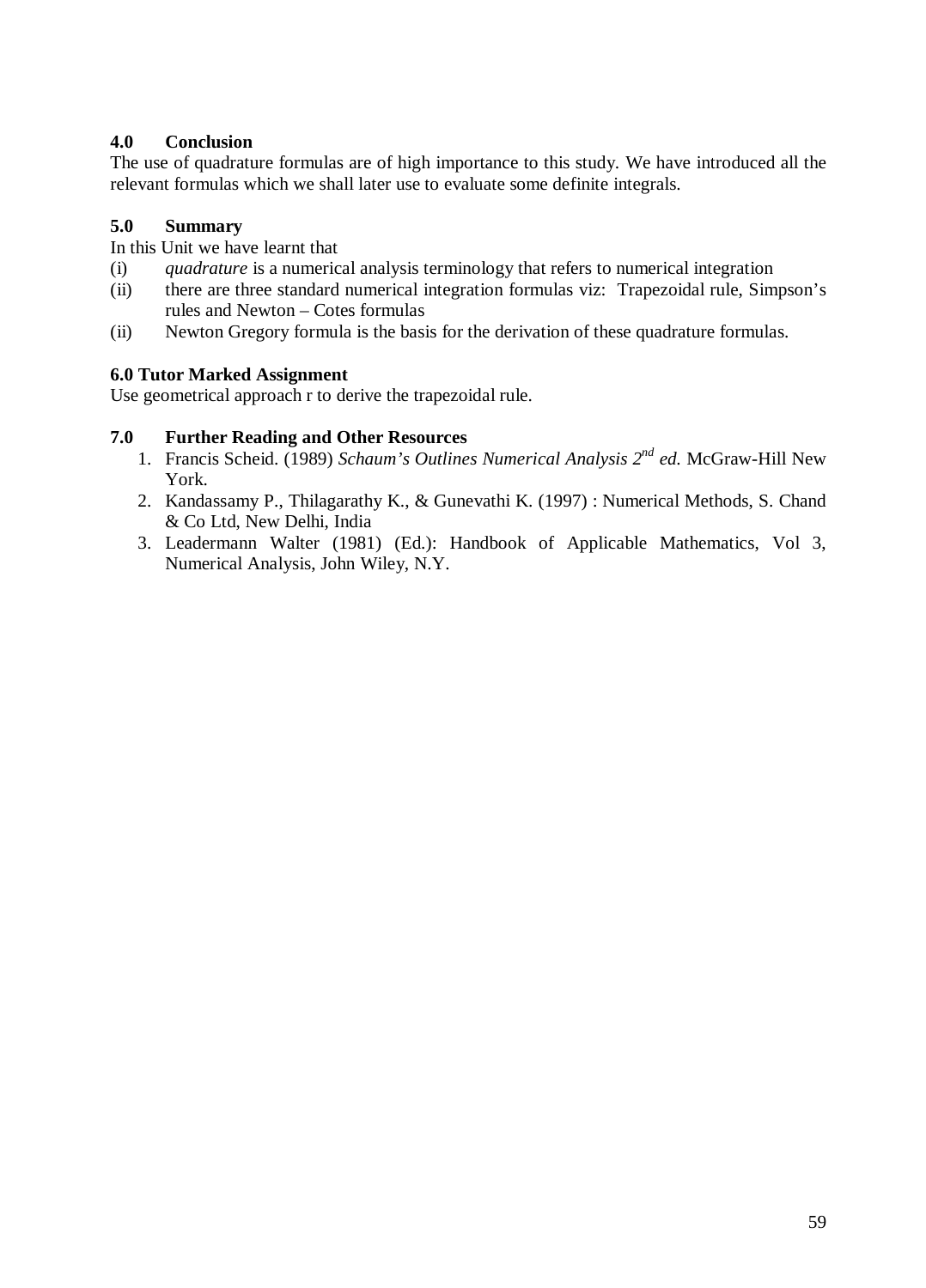## **MODULE 4 UNIT 2 TRAPEZOIDAL RULE**

## **1.0 Introduction**

Integration is known to be a method of finding area under a curve. In particular, the curve may be bounded by two points on the x-axis. If this be the case, it might interest one to subdivide this area under a curve into small stripes of similar or equal width on the x-axis. As it was mentioned in the last unit we shall attempt to derive these formulas before illustrating their computation by examples.

## **2.0 Objective**

At the end of this lesson, the learner would have been able to

- (i) know how to derive Trapezoidal rule geometrically
- (ii) learn how to use Newton Gregory formula to derive the Trapezoidal rule
- (iii) know how to implement Trapezoidal rule to evaluate a definite integral
- (iv) estimate the error of a trapezoidal rule.

## **3.0 Derivation By Geometrical Approach**

Trapezoidal rule, partitions a function  $f(x)$  into n equally spaced points on x-axis, leading to various arguments  $(x_i, x_{i+1})$ . In order to derive the trapezoidal rule, the first approach shall be by geometrical means. Consider a function  $f(x)$  within the interval  $[x_0, x_n]$  as shown in figure 1



The interval is subdivided into *n* equally spaced intervals with node points

*x0 , x1 , x2 ,… , xn*.

For any two immediate points  $x_0$ ,  $x_1$  the diagram below (Figure 2) describes the phenomenon

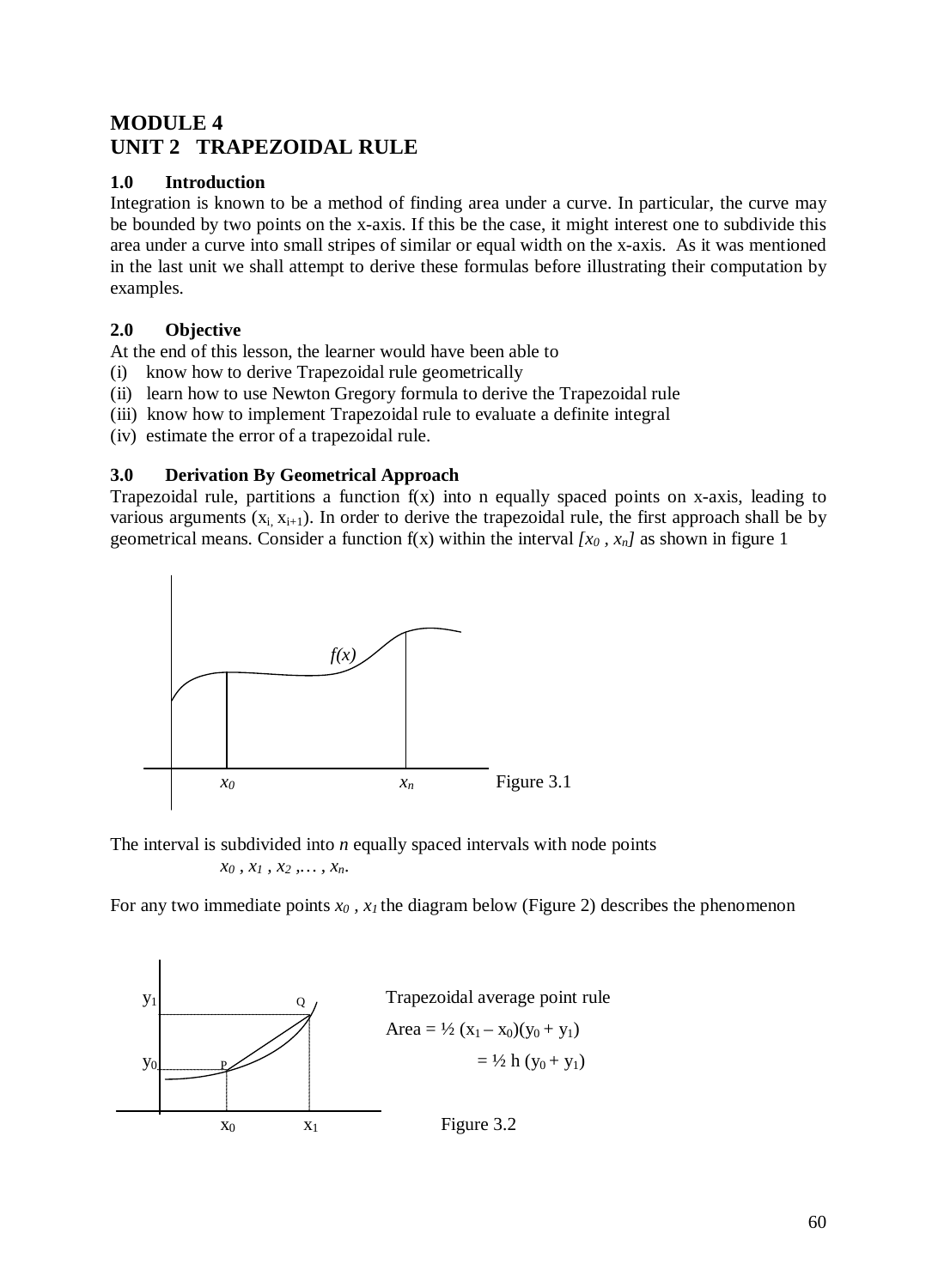The points P, Q are assumed to be very close to each other; thereby it is approximated to be a straight line. Hence, the region  $x_0PQx_1$  is a trapezium with parallel sides  $x_0P$  and  $x_1Q$ , making  $(x_1 - x_0)$  as the width or height.

Thus for the whole region under the curve  $f(x)$  bounded by the x-axis between  $[x_0, x_n]$ , the whole region is subdivided into small strips of small intervals



The first strip is assumed to be a trapezium where the point  $P_0P_1$  is taken to be approximately a straight line. This region  $A_0$  is a trapezium  $x_0P_0P_1x_1$  with parallel sides  $x_0P_0$  and  $x_1P_1$  and the height is  $x_0x_1$ . Since Area has same meaning as Integration from elementary calculus, then the area of this trapezium  $A_0$  is

$$
A_0 = \frac{1}{2} [x_0 P_0 + x_1 P_1] \times (x_1 - x_0).
$$

But  $x_0P_0$  will corresponds to  $y_0$  on y-axis, while  $x_1P_1$  corresponds to  $y_1$ , by geometry, hence

 $A_0 = \frac{1}{2} (y_0 + y_1) \times (x_1 - x_0)$ Let the equally spaced interval be *h*, then  $h = x_{i+1} - x_i$  $A_0 = \frac{1}{2} h(y_0 + y_1)$ 

Similarly in the trapezium  $A_1$ , the sides are  $x_1P_1P_2x_2$  and the area of this trapezium is

 $A_1 = \frac{1}{2}(y_1 + y_2) \times (x_2 - x_1)$ 

which also gives

$$
A_1 = \frac{1}{2}h(y_1 + y_2)
$$

Continuing in this way, we obtain all the *n* areas  $A_0$ ,  $A_1$ , ...,  $A_{n-1}$  and we the sum them up to cover the whole are under the curve and within the required interval  $[x_0, x_n]$ . Thus we shall have the whole area as

$$
A = A_0 + A_1 + A_2 \dots + A_{n-1}
$$
  
=  $\frac{1}{2}h(y_0 + y_1) + \frac{1}{2}h(y_1 + y_2) + \frac{1}{2}h(y_2 + y_3) + \dots + \frac{1}{2}h(y_{n-1} + y_n)$   

$$
A = \frac{1}{2}h(y_0 + 2y_1 + 2y_2 + 2y_3 + \dots + 2y_{n-1} + y_n)
$$
 (3.1)

Equation (3.2) is the Trapezium rule and it is the geometrical way of deriving this formula.

#### **3.1 Derivation By Newton's Formula**

To derive the same formula by numerical integration, we shall make use of the Newton Forward formula given by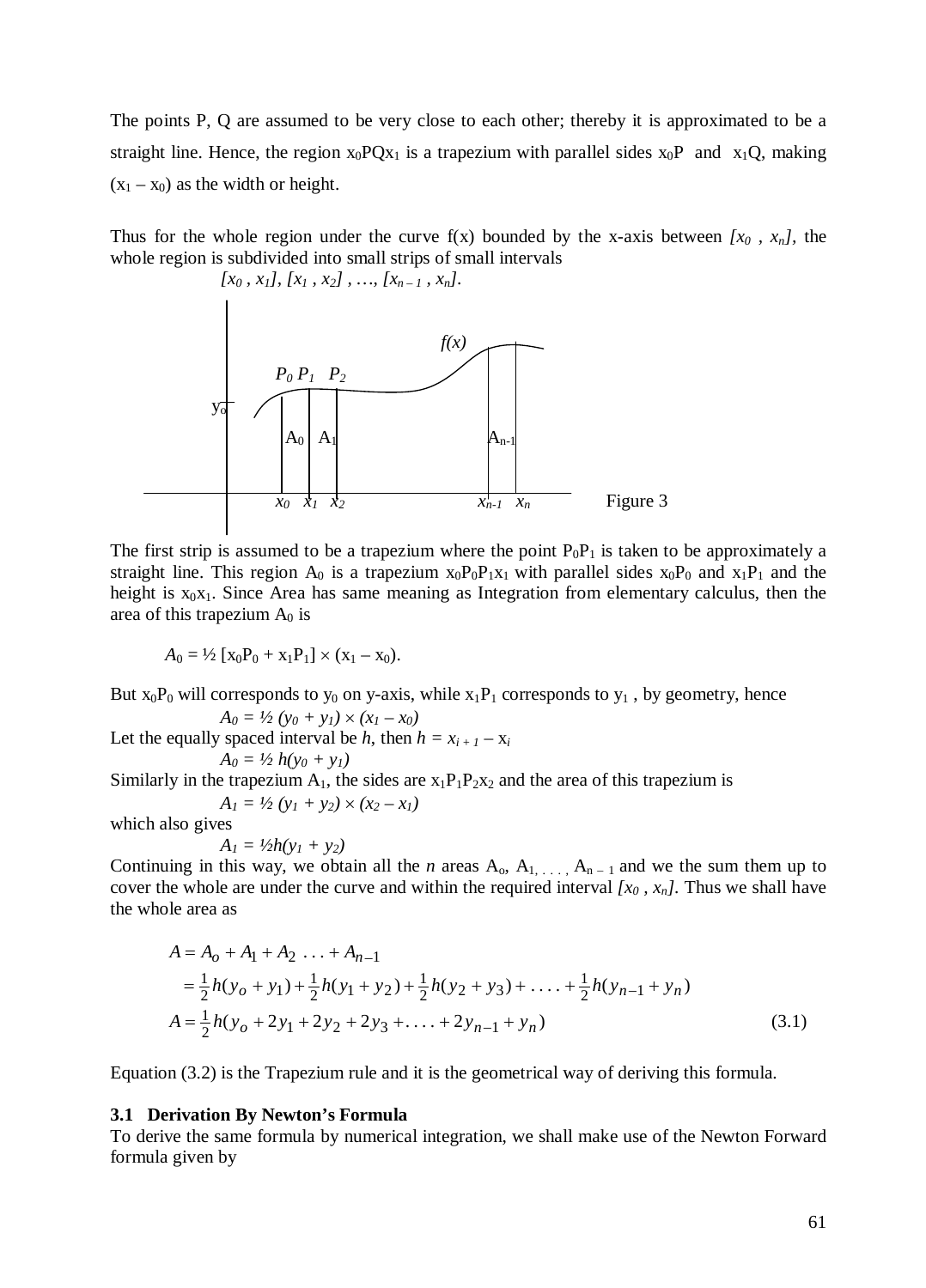$$
P_k(x) = y_0 + {}^{k}C_1 \Delta y_0 + {}^{k}C_2 \Delta^2 y_0 + {}^{k}C_3 \Delta^3 y_0 + \dots + {}^{k}C_n \Delta^n y_0
$$
  
=  $y_0 + k \Delta y_0 + \frac{k(k-1)}{2!} \Delta^2 y_0 + \frac{k(k-1)(k-2)}{3!} \Delta^3 y_0 + \dots + \frac{k(k-1)(k-2)\dots(k-n)}{n!} \Delta^n y_0$  (3.2)

To do this, if we truncate equation (3.2) after 2 terms, we get  $P_k(x) = y_0 + {}^kC_1\Delta y_0 = y_0 + k\Delta y_0$ 

then we shall integrate this between  $x_0$  and  $x_1$ , since  $n = 1$ , to get

$$
\int_{x_0}^{x_1} P(x)dx = \int_{x_0}^{x_1} (y_0 + k\Delta y_0) dx
$$
 (3.3)

We need to change the variable in the integral from x to k in order to evaluate the integral. But we established earlier that  $x_n = x_0 + nh$ 

For any arbitrary variable x, we shall write  $x = x_0 + kh$ ,  $\Rightarrow dx = h dk$ Thus to take care of the limits of integration,

when  $x = x_0$ , then  $k = 0$ , and when  $x = x_1$ ,  $x_1 = x_0 + kh \implies k = 1$ Hence, equation (3.3) becomes

$$
\int_{x_0}^{x_1} P(x)dx = h \int_0^1 (y_0 + k\Delta y_0) dk ,
$$
  
= h (k y<sub>0</sub> +  $\frac{1}{2}$ k<sup>2</sup>  $\Delta y_0$ ) $\Big|_0^1$   
= h (y<sub>0</sub> +  $\frac{1}{2}$   $\Delta y_0$ )  
 $\Rightarrow \int_{x_0}^{x_1} P(x)dx = \frac{1}{2}h(2y_0 + y_1 - y_0) = \frac{1}{2}h(y_0 + y_1)$  (3.4)

This is similar to the result obtained geometrically by trapezium area  $A_0$ . This result (3.4) is termed as *one-phase of the Trapezoidal rule*.

By quadrature technique, we can repeat the same for interval  $[x_1, x_2]$  by shifting the point from  $[x_0, x_1]$  to  $[x_1, x_2]$ . That is, 1 replaces 0, while 2 replaces 1 in equation (3.4) Thus,

$$
\int_{x_1}^{x_2} P(x) \, dx = \frac{1}{2} h(y_1 + y_2)
$$

This is called quadraturing the points from one interval to a similar interval of equal length. Continuing for interval  $[x_0, x_1]$ ,  $[x_1, x_2]$ ,  $[x_2, x_3]$ , ...,  $[x_{n-1}, x_n]$ , we obtain

$$
\int_{x_0}^{x_n} P(x) dx = \int_{x_0}^{x_1} P(x) dx + \int_{x_1}^{x_2} P(x) dx + \int_{x_2}^{x_3} P(x) dx + ... + \int_{x_{n-1}}^{x_n} P(x) dx
$$
  
\n
$$
= \frac{1}{2} h(y_0 + y_1) + \frac{1}{2} h(y_1 + y_2) + \frac{1}{2} h(y_2 + y_3) + ..... + \frac{1}{2} h(y_{n-1} + y_n)
$$
  
\n
$$
\Rightarrow \int_{x_0}^{x_n} P(x) dx = \frac{1}{2} h(y_0 + 2y_1 + 2y_2 + ..... + 2y_{n-1} + y_n)
$$
 (3.5)

This gives the same formula as obtained in (3.1) and it is often called the *Trapezoidal rule*.

#### **3.2 TRUNCATION ERROR**

It must be observed that this formula is merely an approximation and the error committed is due to the truncation in the Newton's formula. Hence, we can estimate the Truncation Error (TE) of this formula. We define the error as the difference between the exact  $y(x)$  and the approximated values  $P(x)$ . Thus, we write

$$
E = \int_{x_0}^{x_n} y(x) dx - \int_{x_0}^{x_n} P(x) dx = \int_{x_0}^{x_n} [y(x) - P(x)] dx
$$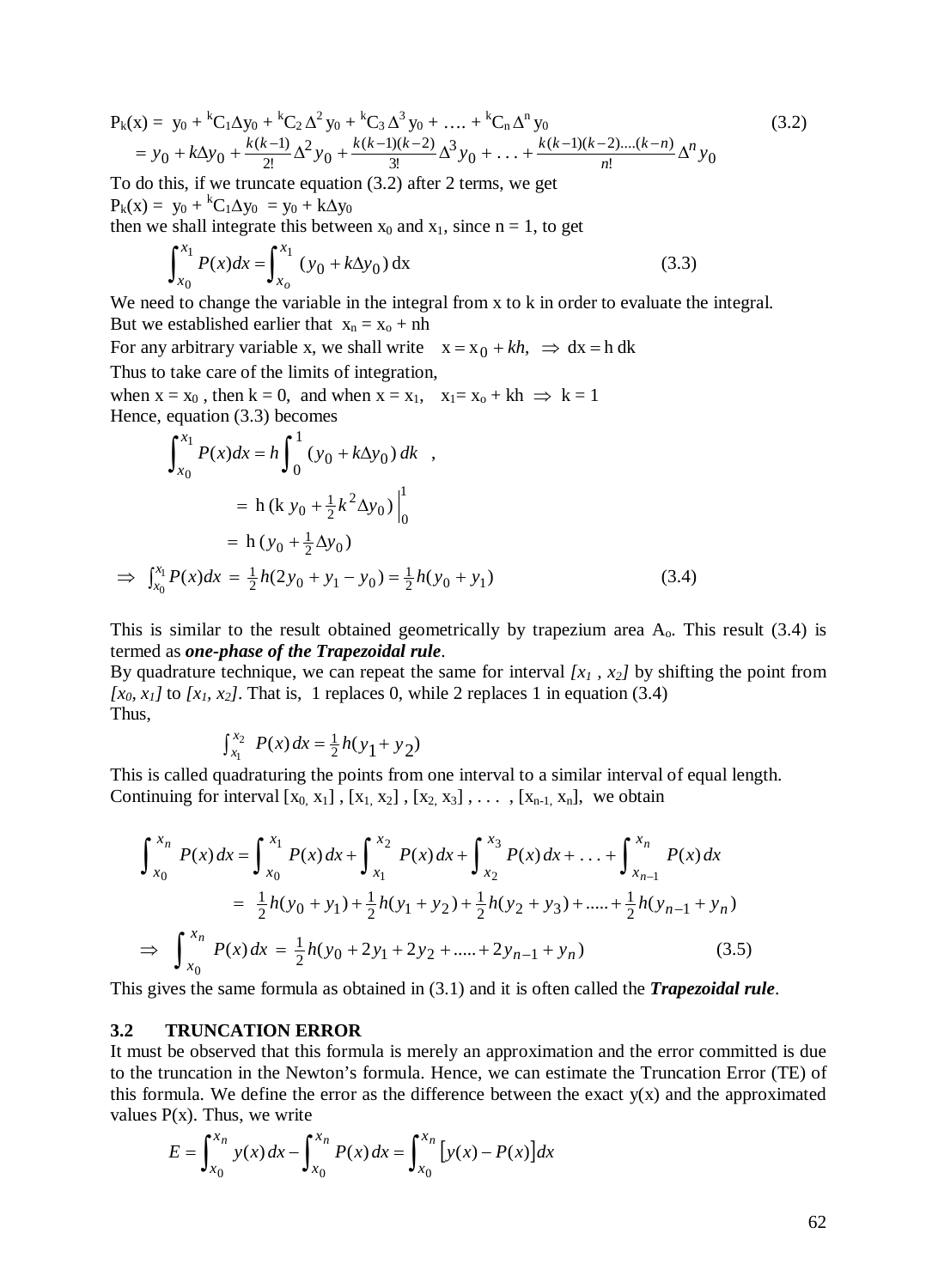where  $y(x) - P(x) = \frac{1}{1} \frac{1}{1} y^{(n+1)}(\xi)$  $(x - x_i)$  $f(x) - P(x) = \frac{i-1}{(x-1)!} y^{(n+1)}(\xi)$ + −  $-P(x) =$ ∏ *n n i i y n*  $x - x$  $y(x) - P(x)$ 

Then for  $n = 1$  we can estimate the TE for the trapezoidal rule as follows:

$$
y(x) - P(x) = \frac{(x - x_0)(x - x_1)}{2!} y^{(2)}(\xi)
$$

Hence,

$$
E = \int_{x_0}^{x_1} \frac{(x - x_0)(x - x_1)}{2!} y^{(2)}(\xi) dx = \left(\frac{x^3}{6} - \frac{x_1 x^2}{4} - \frac{x_0 x^2}{4} - \frac{x_0 x_1 x}{2}\right) y^{(2)}(\xi)
$$
  
=  $\left(\frac{h^3}{6} - \frac{x_1 h^2}{4} - \frac{x_0 h^2}{4} - \frac{x_0 x_1 h}{2}\right) y^{(2)}(\xi)$   
=  $\left(\frac{h^3}{6} - \frac{h^3}{4}\right) y^{(2)}(\xi) = -\frac{h^3}{12} y^{(2)}(\xi)$ 

which is the error committed within the first strip  $[x_0, x_1]$ Now applying it on the whole range of trapezoidal rule:

$$
\int_{x_0}^{x_n} P(x) dx = \frac{1}{2}h(y_0 + y_1) + \frac{1}{2}h(y_1 + y_2) + \dots + \frac{1}{2}h(y_{n-1} + y_n)
$$

The error thus become

$$
E = -\frac{h^3}{12} y^{(2)}(x_0) - \frac{h^3}{12} y^{(2)}(x_1) + \dots + \frac{-h^3}{12} y^{(2)}(x_{n-1})
$$
  
=  $-\frac{h^3}{12} [y_0^{(2)} + y_1^{(2)} + \dots + y_{n-1}^{(2)}]$ 

Let the derivative be bounded by  $m < y^{(2)} < M$ . The sum is between nm and nM. This sum will be written as ny "(ξ) for  $x_0 < \xi < x_n$ 

But  $nh = x_n - x_o$ 

$$
E = -\frac{h^3}{12}ny^{(2)}(\xi)
$$
  
Thus, 
$$
E = -\frac{h^2}{12}(x_n - x_o)y^{(2)}(\xi)
$$

which is the error committed when using trapezoidal rule to estimate an integral.

#### **3.3 Numerical Example**

#### **Example 1**

By using the Trapezoidal rule integrate  $\sqrt{x}$  between argument 1.00 and 1.30 for the data below

|  | $1.0$ 1.05 | $\vert$ 1.10 | 115                                                                          | $\vert$ 1.20 | 1.25 | 130 |
|--|------------|--------------|------------------------------------------------------------------------------|--------------|------|-----|
|  |            |              | $\sqrt{x}$   1.00   1.0247   1.04881   1.01238   1.09544   1.11803   1.14017 |              |      |     |

Obtain the actual error and estimate the truncation error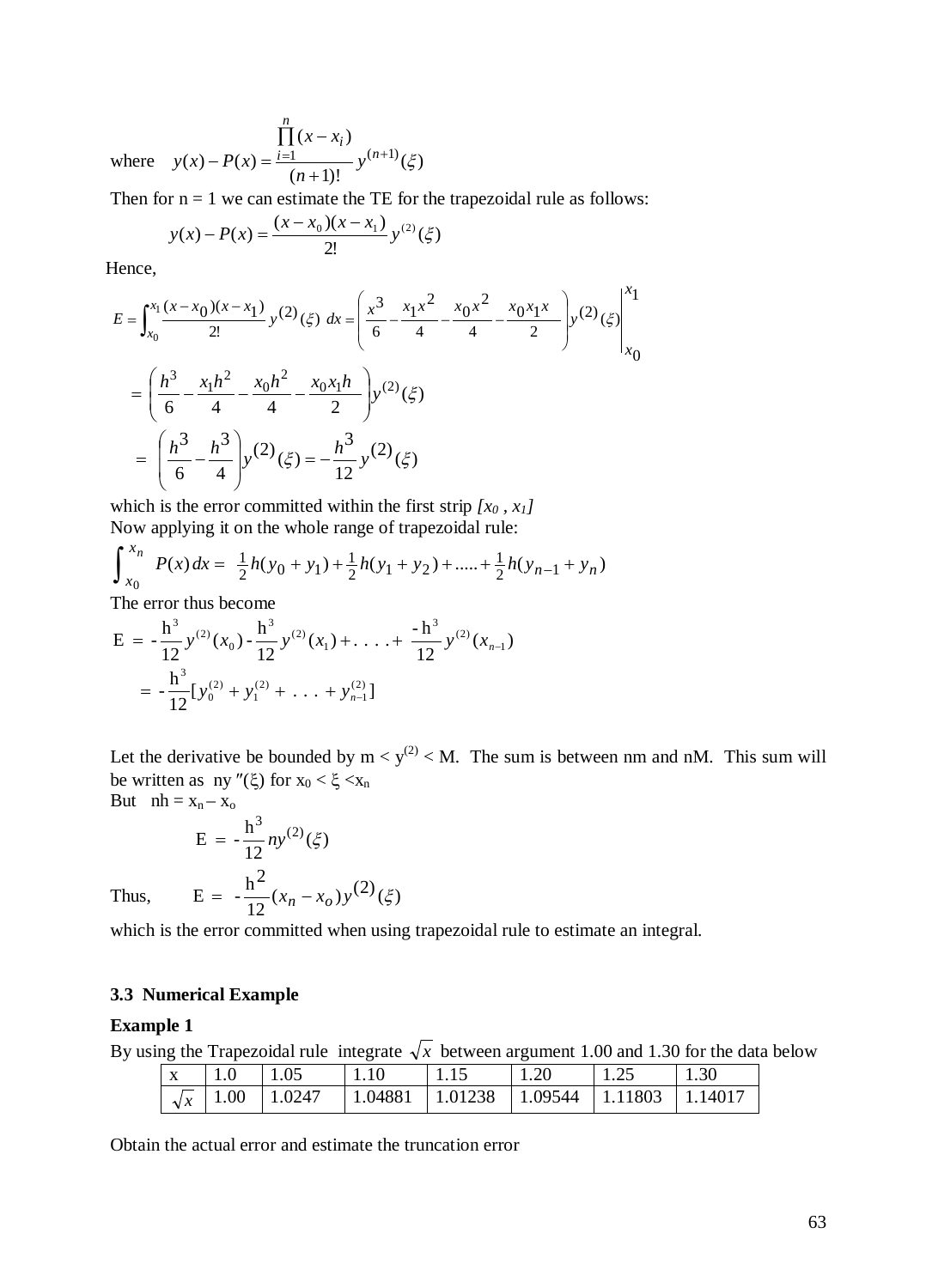#### **Solution:**

From the table of values given above, we observe that  $n = 6$ , and  $y = \sqrt{x}$ , so we read from the second row of the table that  $y_0 = 1.00$  and so on up to  $y_6 = 1.14017$ ; the step length h = 0.05 (since  $h = 1.05 - 1 = 1.10 - 1.05 = 0.05$ )

The Trapezoidal rule is given by equation (3.5) as

$$
\int_{x_0}^{x_n} P(x) dx = \frac{1}{2} h(y_0 + 2y_1 + 2y_2 + \dots + 2y_{n-1} + y_n)
$$

Thus with  $n = 6$ , we have

$$
\int_{x_0}^{x_6} P(x) dx = \frac{1}{2} h(y_0 + 2y_1 + 2y_2 + 2y_3 + 2y_4 + 2y_5 + y_6)
$$

Substituting the values from the table we have

$$
\int_{1.00}^{1.30} \sqrt{x} \, dx = \frac{1}{2} (0.05) \begin{cases} 1 + 2(1.02470) + 2(1.04881) + 2(1.07238) \\ 2(1.09544) + 2(1.11803) + 1.14017 \end{cases}
$$
  
= 0.32147

The actual integral can be obtained analytically as

$$
\int_{1.00}^{1.30} \sqrt{x} \, dx = \frac{2}{3} x^{3/2} \Big|_{1}^{1.3} = 0.321486
$$

Hence the actual error is  $E = 0.321485 - 0.32147 = 0.000015 = 1.5 \times 10^{-5}$ The Truncation Error of the Trapezoidal rule is

$$
-\frac{(x_n - x_o)}{12}h^2 y^{(2)}(\xi) = -\frac{(0.30)}{12}(0.05)^2(-\frac{x^{-3/2}}{4})
$$
  
=0.000016

maximum error is obtained when  $x = \xi = 1.00$ 

#### **Example 2**

 $\pi/$ 

Evaluate 
$$
\int_{0}^{3} \sin x \, dx
$$
 with  $h = \frac{\pi}{12}$ , correct to 5 decimal places using Trapezoidal rule

#### **Solution**

Let y = sin x, then we construct the table of values with a step length of  $h = \frac{\pi}{12}$  as given below

|              | $X_0$ | $\mathbf{A}$     | $X_2$   | $X_3$   | $X_4$   |
|--------------|-------|------------------|---------|---------|---------|
|              |       | $\frac{\pi}{12}$ |         | π       | π       |
|              |       |                  |         |         |         |
| $y = \sin x$ | 0.00  | 0.25882          | 0.50000 | 0.70711 | 0.86603 |
|              |       |                  | V٥      | $V_{2}$ |         |

$$
\int_{x_0}^{x_4} P(x) dx = \frac{1}{2} h(y_0 + 2y_1 + 2y_2 + 2y_3 + y_4)
$$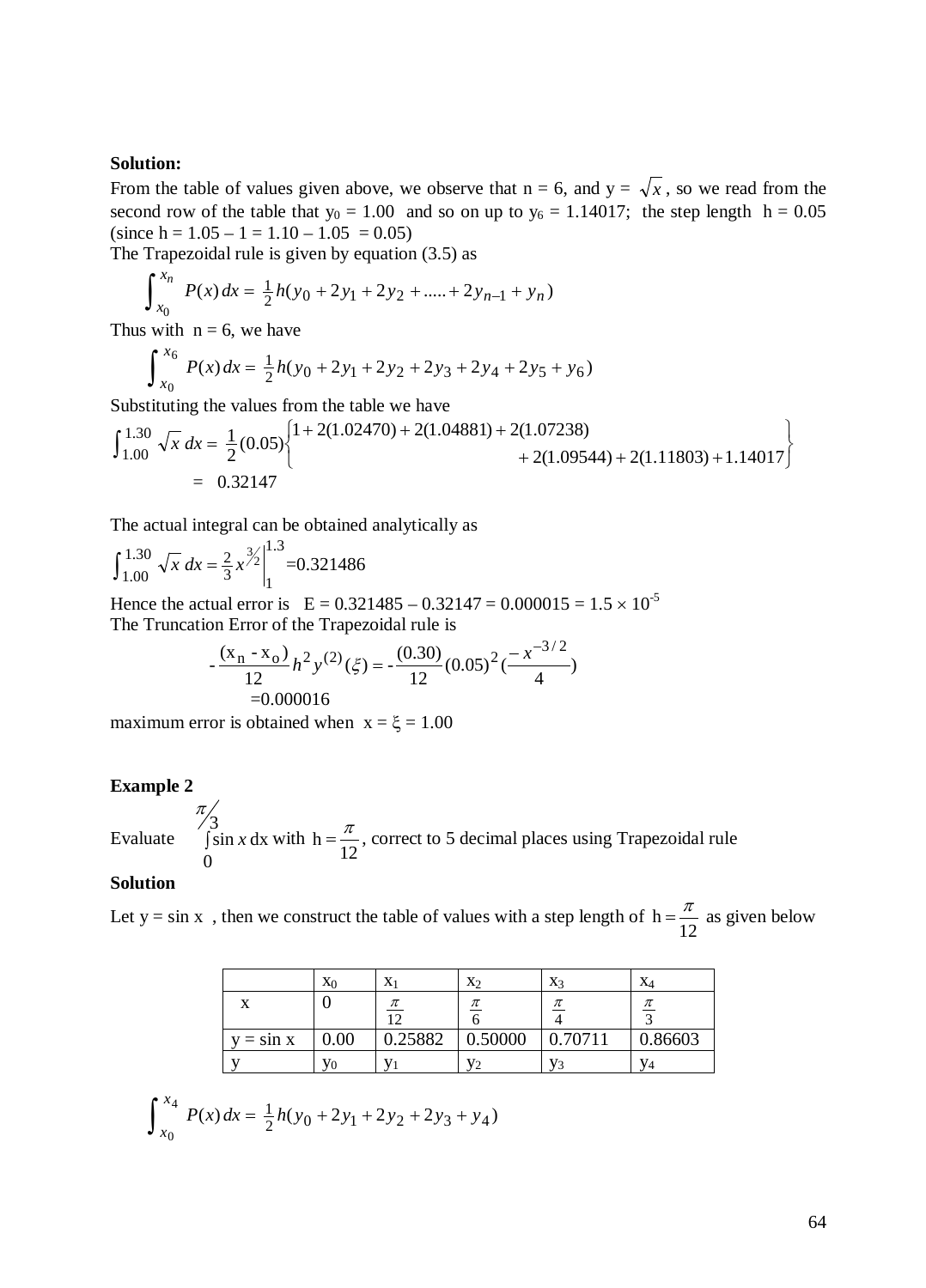$$
\int_0^{\frac{\pi}{3}} \sin x \, dx = \frac{1}{2} \left( \frac{\pi}{12} \right) \left[ 0 + 2(0.25882) + 2(0.5) + 2(0.70711) + 0.86603 \right]
$$
  
= 0.4971426 \approx 0.49714 (correct to 5 decimal places)

Analytically,

$$
\int_{0}^{\pi/3} \sin x \, dx = -\cos x \quad \int_{0}^{\pi/3} = -\cos \frac{\pi}{3} + \cos 0 = 0.5
$$

Hence the absolute error is  $E = 0.5 - 0.49714 = 0.00286 = 2.86 \times 10^{-3}$ 

#### **4.0 Conclusion**

The lesson has clearly shown that we need not know how to integrate a function before we can get an approximate value for such integral within a limiting boundary. We have also shown that the error committed can be compared with the actual value. This error is improved if the step length *h* is probably reduced.

#### **5.0 Summary**

In this Unit we have learnt

- (i) how to derive the trapezoidal rule both in geometrical way and using the Newton Gregory formula
- (ii) how to implement the trapezoidal rule to evaluate definite integrals
- (iii) that the error can be estimated by comparing with the analytical solution
- (iv) that the truncation error of the rule can be estimated

#### **6.0 Tutor Marked Assignment**

Evaluate  $\int \frac{2}{x+1}$ 5 2 dx 1 2  $\frac{2}{x+1}$  dx with  $h = \frac{1}{2}$ , correct to 5 decimal places using Trapezoidal rule

#### **7.0 Further Reading and Other Resources**

- 1. Conte S. D. and Boor de Carl *Elementary Numerical Analysis an Algorithmic Approach 2nd ed.* McGraw-Hill Tokyo.
- 2. Francis Scheid. (1989) *Schaum's Outlines Numerical Analysis 2nd ed.* McGraw-Hill New York.
- 3. Okunuga, S. A., and Akanbi M, A., (2004). Computational Mathematics, First Course, WIM Pub. Lagos, Nigeria.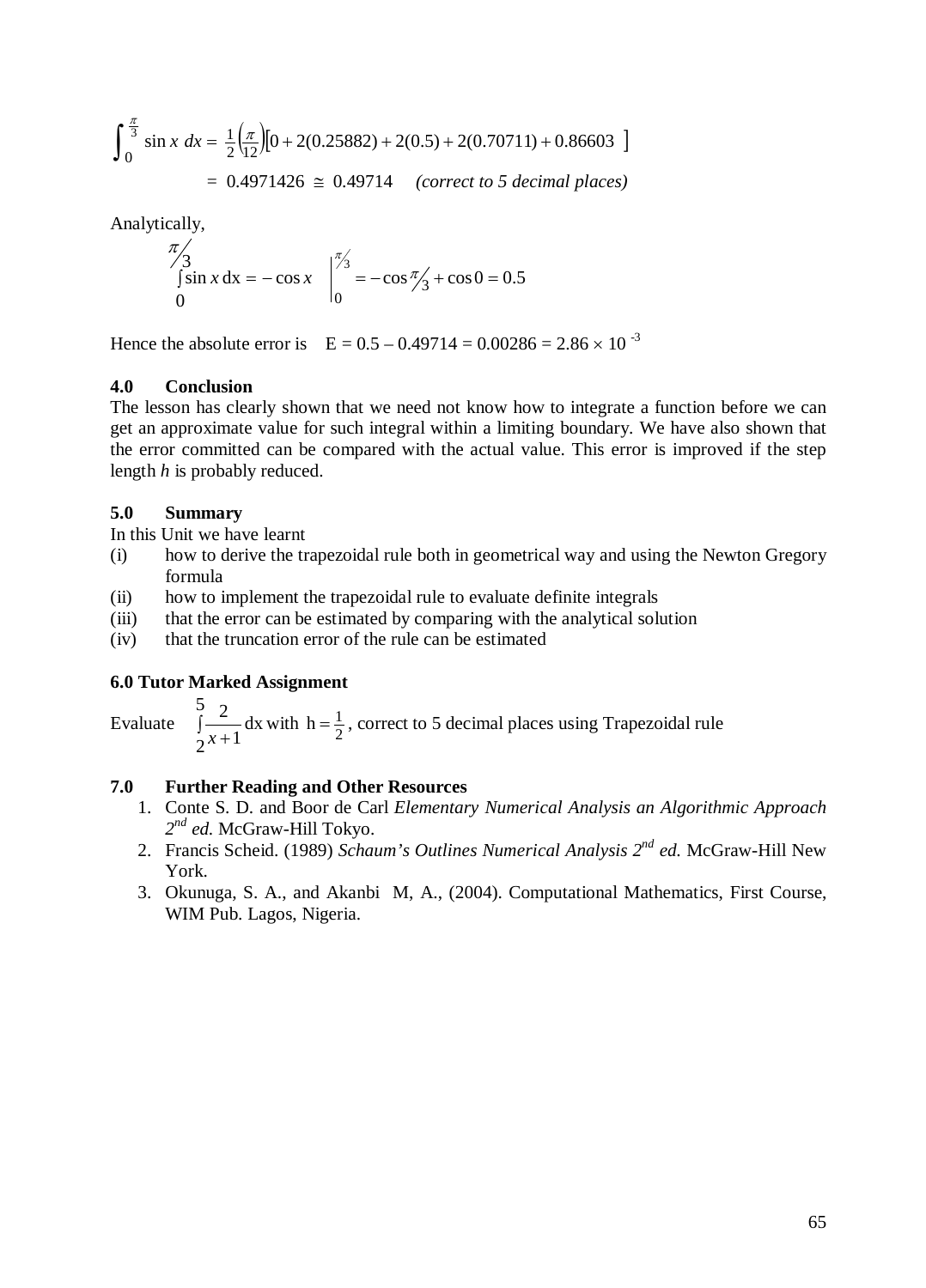## **MODULE 4 UNIT 3 SIMPSON'S RULES**

#### **1.0 Introduction**

There are two popular Sampson's rules. One is called the Simpson's  $\frac{1}{3}$ - rule while the other is the Simpson's  $\frac{3}{8}$ -rule. The Simpson's rules are similarly useful in approximating definite integrals. We shall discuss the Simpson's  $\frac{1}{3}$ - rule in this Unit. Simpson's  $\frac{1}{3}$ - rule is a technique that uses 2 steps at a time to estimate the integral of  $P(x)$  as against single step used by Trapezoidal rule. So, the interval  $[x_0, x_n]$  is taken in two by two steps as  $[x_0, x_2]$ ,  $[x_2, x_4]$ ,  $[x_4, x_6]$  $, \ldots$ ,  $[x_{n-2}, x_n]$ . This idea will help us to derive a scheme that would be suitable for integration of various functions.

#### **2.0 Objective**

At the end of this unit the learner must be able to

- (i) derive the Simpson's  $\frac{1}{3}$ -rule,
- (ii) distinguish between Simpson's rule and Trapezoidal rule,
- (iii) know where Simpson rule is applicable in terms of number of node points
- (iv) solve problems using the Simpson's 1/3 rule

# **3.0** Derivation of Simpson's  $\frac{1}{3}$  **- Rule,**

In order to develop a formula based on Simpson's rule, we shall consider the integration of Newton Forward Formula (NFF) given in Unit 1 of this Module. Recall the NFF, we have  $P_k(x) = y_0 + {}^{k}C_1 \Delta y_0 + {}^{k}C_2 \Delta^2 y_0 + {}^{k}C_3 \Delta^3 y_0 + \dots + {}^{k}C_n \Delta^n y_0$  (3.1)

$$
= y_0 + k\Delta y_0 + \frac{k(k-1)}{2!} \Delta^2 y_0 + \frac{k(k-1)(k-2)}{3!} \Delta^3 y_0 + \ldots + \frac{k(k-1)(k-2)\ldots(k-n)}{n!} \Delta^n y_0
$$

If we integrate within the interval  $[x_0, x_2]$  and truncating after the third term, we shall obtain

$$
\int_{x_0}^{x_2} P(x) dx = \int_{x_0}^{x_2} (y_0 + k\Delta y_0 + \frac{k(k-1)}{2} \Delta^2 y_0) dx
$$
 (3.2)

The integration has to be limited to  $x_2$  as n = 2 and this suggest the truncation also at  $\Delta^2$ .

Using the same technique employed earlier in Unit 2, to change the variable to k, we shall write

 $x = x_0 + kh$ ,  $\implies dx = h \, dk$ 

Thus to take care of the limits of integration, we examine  $x_0$  and  $x_2$ , so that when  $x = x_0$ , then  $k = 0$ , and when  $x = x_2$ ,  $x_2 = x_0 + kh \implies k = 2$ 

Hence the integral (3.2) becomes

$$
\int_{x_0}^{x_2} P(x) dx = h \int_0^2 (y_0 + k \Delta y_0 + \frac{k(k-1)}{2} \Delta^2 y_0) dk
$$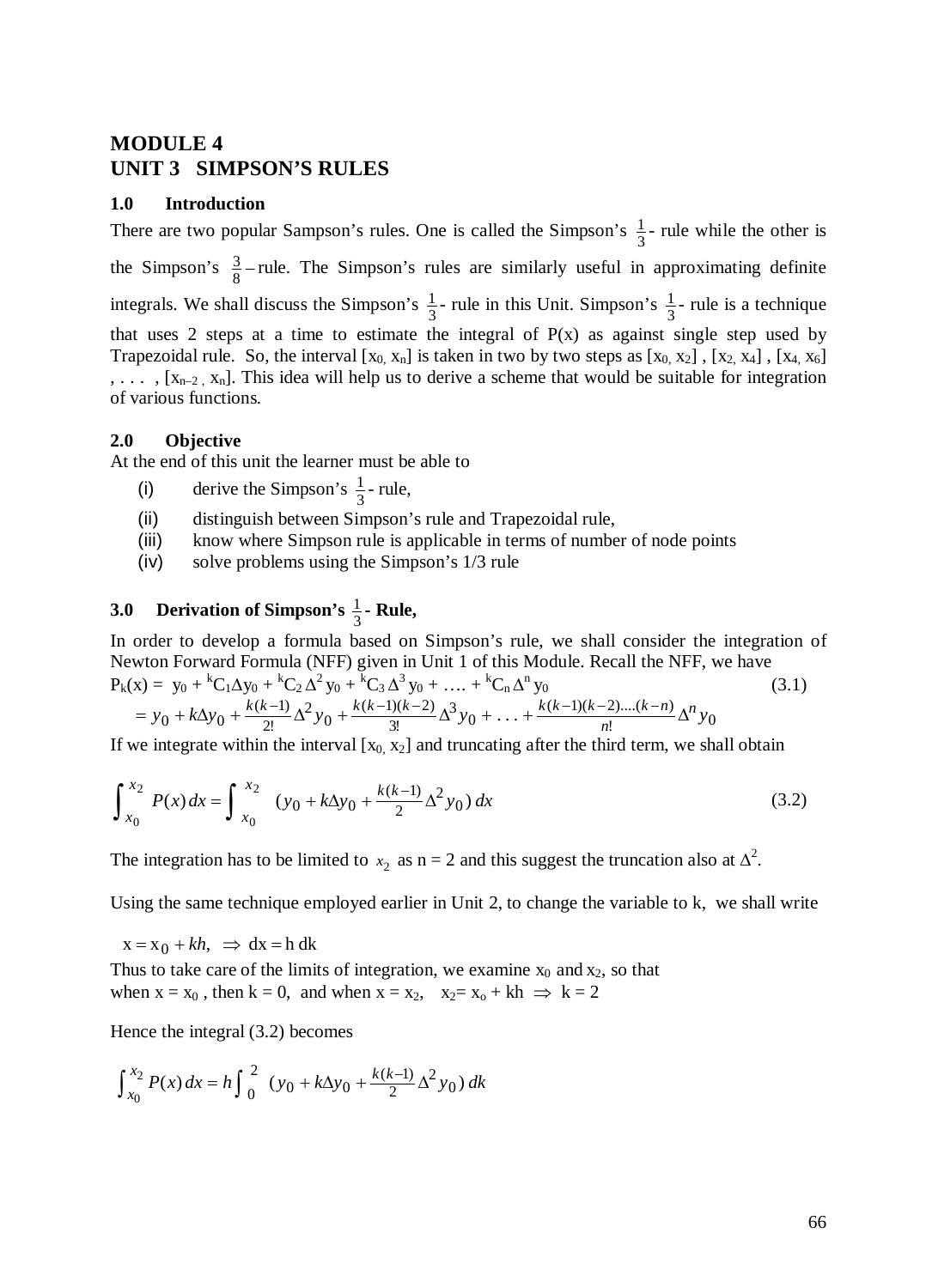$$
= h (k y_0 + \frac{1}{2}k^2 \Delta y_0 + (\frac{k^3}{6} - \frac{k^2}{4})\Delta^2 y_0) \Big|_0^2
$$
  
= h (2 y\_0 + 2\Delta y\_0 + \frac{1}{3}\Delta^2 y\_0)  
= h [2y\_0 + 2(y\_1 - y\_0) + \frac{1}{3}(y\_2 - 2y\_1 + y\_0)]  
= \frac{1}{3} h [y\_0 + 4y\_1 + y\_2] (3.3)

which is a part or **one phase** of the Simpson's  $\frac{1}{3}$ -rule.

By quadrature, we can shift to the next two steps, that is,  $[x_2, x_4]$  to get the next integral as:

$$
\int_{x_2}^{x_4} P(x) dx = \frac{1}{3} h (y_2 + 4y_3 + y_4)
$$

Continuing this interval up to  $(x_{n-2}, x_n)$  and summing up all the phases, we have

$$
\int_{x_0}^{x_n} P(x) dx = \int_{x_0}^{x_2} P(x) dx + \int_{x_2}^{x_4} P(x) dx + ... + \int_{x_{n-2}}^{x_n} P(x) dx
$$
  

$$
\int_{x_0}^{x_n} P(x) dx = \frac{1}{3} h(y_0 + 4y_1 + y_2) + \frac{1}{3} h(y_2 + 4y_3 + y_4) + ... + \frac{1}{3} h(y_{n-2} + 4y_{n-1} + y_n)
$$
  

$$
\int_{x_0}^{x_n} P(x) dx = \frac{1}{3} h(y_0 + 4y_1 + 2y_2 + 4y_3 + 2y_4 + .... + 2y_{n-2} + 4y_{n-1} + y_n)
$$
 (3.4)

Equation (3.4) is known as **the Simpson's**  $\frac{1}{3}$  **- rule**. It must be noted that due to the nature of this formula, the formula will only be valid, if *n* is an **even integer**. That is, there must exist odd number of ordinates or collocating points within  $[x_0, x_n]$ . Note that the formula has alternate coefficients of 4 and 2 starting with 4 and then followed by 2 and ending the second to the last term as 4 with exception of the first and the last term that have coefficient of 1.

#### **3.1 Error Estimate of the Simpson's 1/3 Rule**

The error committed while deriving the Simpson's 1/3 rule is the error of truncation after the third term at  $\Delta^2$ . For this reason the truncation error can be estimated likewise as it was done for the trapezoidal Rule. Thus, if  $n = 2$ , the error committed on Simpson's  $\frac{1}{3}$ -rule, which is the Truncation error is given by

$$
E = -\frac{(b-a)}{180}h^4 y^{(4)}(\xi)
$$
 (3.5)

The reader is advised to verify this claim.

#### 3.2 Determination of Step length

Sometimes we may be given problems without specifying the step length h. However if the number of ordinates are given, which is the same as our n then we can determine the step length. To calculate the step length, the required formula is given by

$$
h = \frac{b - a}{m - 1}
$$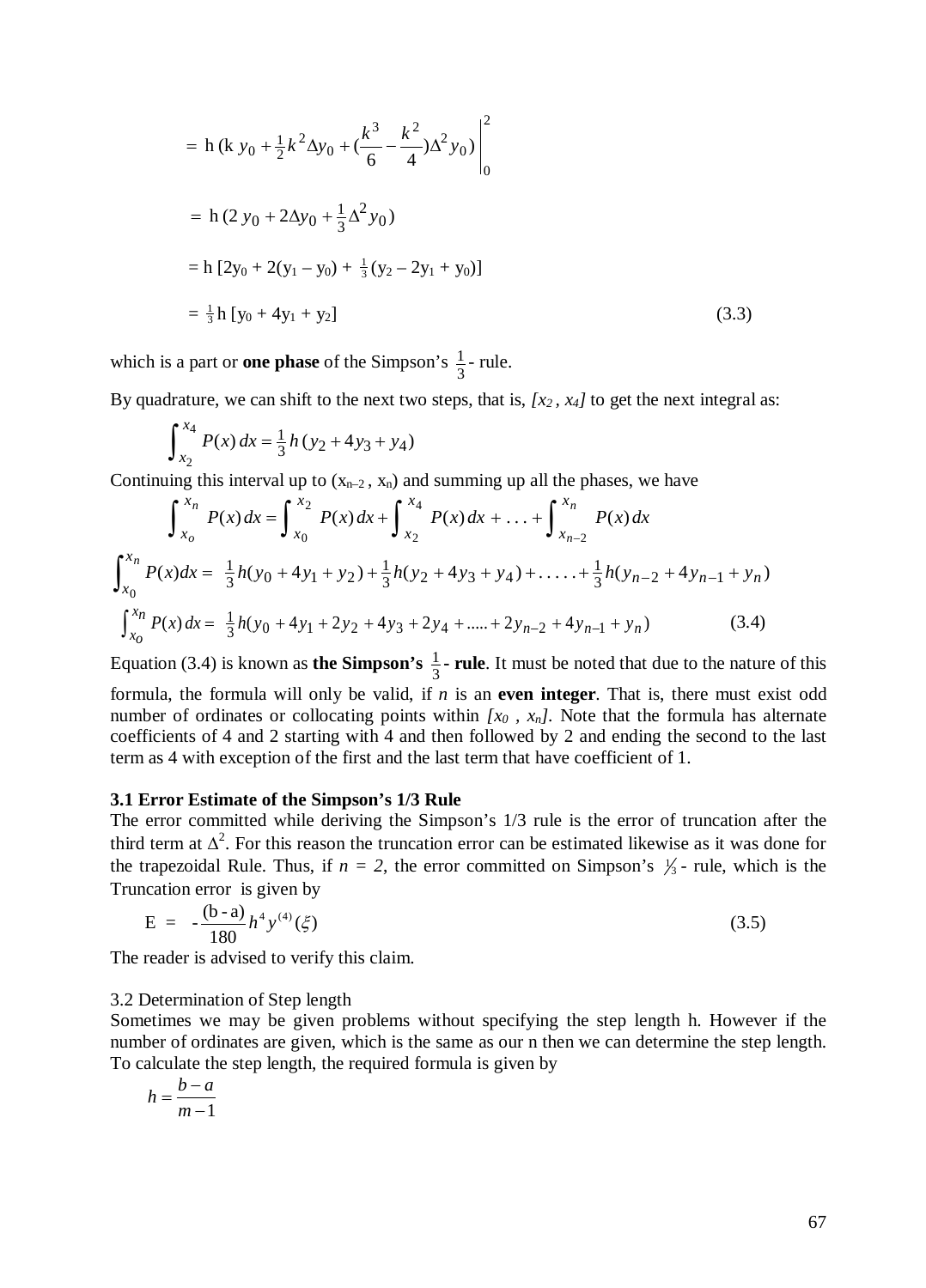where *m* is the number of ordinates given, a and b are the boundary of the integral. For example given the integral ∫ 5 2  $P(x) dx$  and we are required to use 7 ordinates, then we recognize m = 7, a =

2 and  $b = 5$ , hence the step length h is obtained as

$$
h = \frac{5-2}{7-1} = 0.5
$$

Hence our  $x_0 = 2$  then add 0.5 to subsequent  $x_i$  until you get to b = 5. The last value must be the seventh ordinate which is  $x<sub>6</sub>$ . Thus we shall have

 $x_0 = 2$ ,  $x_1 = 2.5$ ,  $x_2 = 3$   $x_3 = 3.5$ ,  $x_4 = 4$ ,  $x_5 = 4.5$ ,  $x_6 = 5$ 

#### **3.3 Numerical Example**

#### **Example 1**

Integrate  $y = \sqrt{x}$  within the limits 1.00 and 1.30 using the Simpson's  $\frac{1}{3}$ - rule with 7 ordinates and working with 5 decimal places. Hence estimate the error of this method.

Solution:

We first observe that this is the same question as the previous one in Trapezoidal rule. However in this case the table of values is not given hence we are to generate the table of values by computing the corresponding values of y for a given value of x. Further more we are to use 7 ordinates means that we need  $y_0, y_1, \ldots, y_{6}$ , that is  $n = 6$  (even), hence Simpson rule is applicable. Also since we are told to use 7 ordinates, we are required to determine the step length h. To do this, the given values are

 $a = 1.00$ ,  $b = 3.00$  and  $m = 7$ thus, the step length is calculated as

$$
h = \frac{b - a}{1} = \frac{1.30 - 1.00}{7 - 1} = 0.05,
$$

$$
a = \frac{b-a}{m-1} = \frac{1.30 - 1.00}{7 - 1} =
$$

We then generate the table of values using calculator to find  $\sqrt{x}$  for various values of x on the table.

|                | X <sub>0</sub> | X      | $X_2$          | $X_3$          | $X_4$   | $X_5$   | $X_6$                 |
|----------------|----------------|--------|----------------|----------------|---------|---------|-----------------------|
| △              | 1.0            | 1.05   | $1.10\,$       | 1. I J         | 1.20    | 1.25    | 1.30                  |
| $y = \sqrt{x}$ | 1.00           | 1.0247 | 1.04881        | 1.01238        | 1.09544 | 1.11803 | .14017                |
|                | Y <sub>0</sub> |        | V <sub>2</sub> | V <sub>3</sub> | V4      |         | <b>Y</b> <sub>6</sub> |

Hence the table of values is similar to the example given in Unit 2 for this same question. By equation (3.4) the Simpson  $\frac{1}{3}$ -rule is

$$
\int_{x_0}^{x_n} P(x)dx = \frac{1}{3}h(y_0 + 4y_1 + 2y_2 + 4y_3 + 2y_4 + \dots + 2y_{n-2} + 4y_{n-1} + y_n)
$$
  

$$
\int_{1}^{1.3} \sqrt{x} dx = \frac{1}{3}h(y_0 + 4y_1 + 2y_2 + 4y_3 + 2y_4 + 4y_5 + y_6)
$$

Thus we evaluate the integral by simply substituting from our table above as

$$
\int_{1.00}^{1.30} \sqrt{x} \, dx = \frac{1}{3} (0.05) \begin{cases} 1 + 4(1.02470) + 2(1.04881) + 4(1.07238) \\ + 2(1.09544) + 4(1.11803) + 1.14017 \end{cases} = 0.32149
$$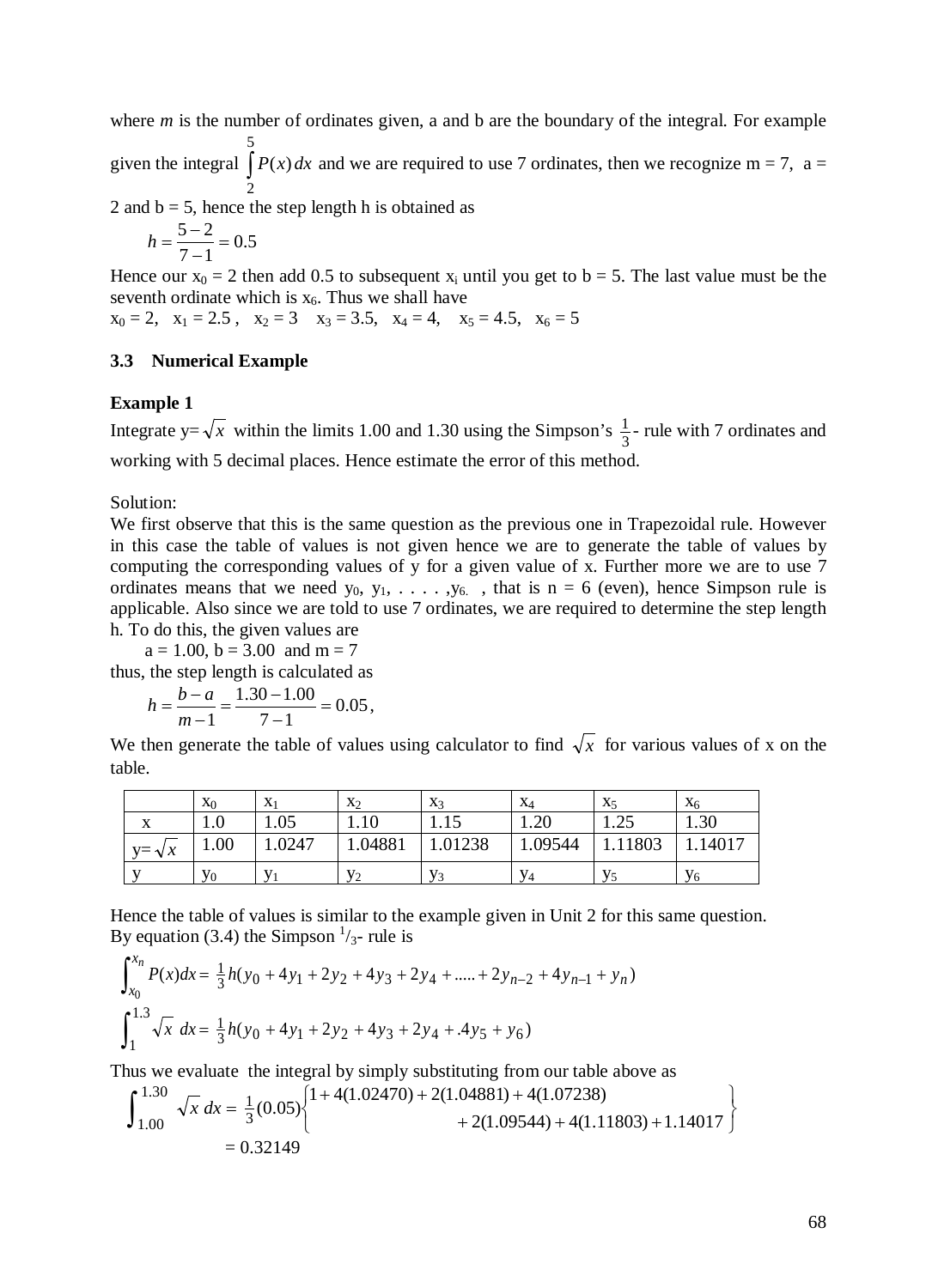The analytical result of this integral is 0.321485, correct to 6 decimal places. However correct to 5 decimal places will be 0.32149. It seems the error is zero. However if we had computed up to 6 places of decimal the error will be pronounced.

All the same we can still estimate the error as  $0.32149 - 0.321485 = 5 \times 10^{-6}$ . This seems to be more accurate than the result given by the Trapezoidal rule in the last Unit.

The Truncation error stated above for Simpson's  $\frac{1}{3}$  - rule is:

$$
E = -\frac{(b-a)}{180}h^4y^{(4)}(\xi)
$$

Hence to estimate the Truncation Error with this problem we write

$$
E = -\frac{(0.3)}{180}(0.05)^4 y^{(4)}(\xi) = -\frac{(0.3)}{180}(0.05)^4(-\frac{15}{16}x^{-7/2})
$$
  
= 9.0 × 10<sup>-9</sup>

Definitely, the Simpson's  $\frac{1}{3}$  - rule is more accurate than the Trapezoidal rule.

#### **3.4 Result by computer output**

The above problem is coded in basic language and the result is easily obtained on a digital computer as given below.

The learner is encouraged to try to code this also as given below and run the program to verify the result below. The program is written and coded to solve the example above using the Trapezoidal rule, Simpson's 1/3 rule and the Simpson's 3/8 rule. The program and the output are given next:

## CLS OPEN "SIMP1b.BAS" FOR OUTPUT AS #1  $M = 10$ REDIM  $X(M + 2)$ ,  $YS(M + 2)$ ,  $YT(M + 2)$ ,  $AY(M + 2)$ ,  $FY(M + 2)$

DEF FNF  $(X) = SQR(X)$ DEF FNE  $(X) = (2 / 3) * X \wedge (3 / 2)$ 

 $X(0) = 1$ : H = .05

PRINT #1, TAB(11); "I"; TAB(31); "X(I)"; TAB(51); "Y(I)";

```
FOR N = 6 TO M
SUMTR = 0: SUMSP1 = 0: SUMSP3 = 0FOR I = 1 TO N + 1J = I - 1: Y(J) = FNF(X(J))' IF N \leq 8 OR N = M THEN
  PRINT #1, TAB(10); J; TAB(30); X(J); TAB(50); Y(J);
 X(I) = X(J) + H:
```

```
'IMPLEMENTATION OF THE RULES
 IF J = 0 OR J = N THEN
 TR = Y(J): SP1 = Y(J)ELSEIF J MOD 2 = 0 THEN SP1 = 2 * Y(J): TR = 2 * Y(J)ELSEIF J MOD 2 = 1 THEN SP1 = 4 * Y(J): TR = 2 * Y(J) END IF
```

```
IF J = 0 OR J = N THEN
```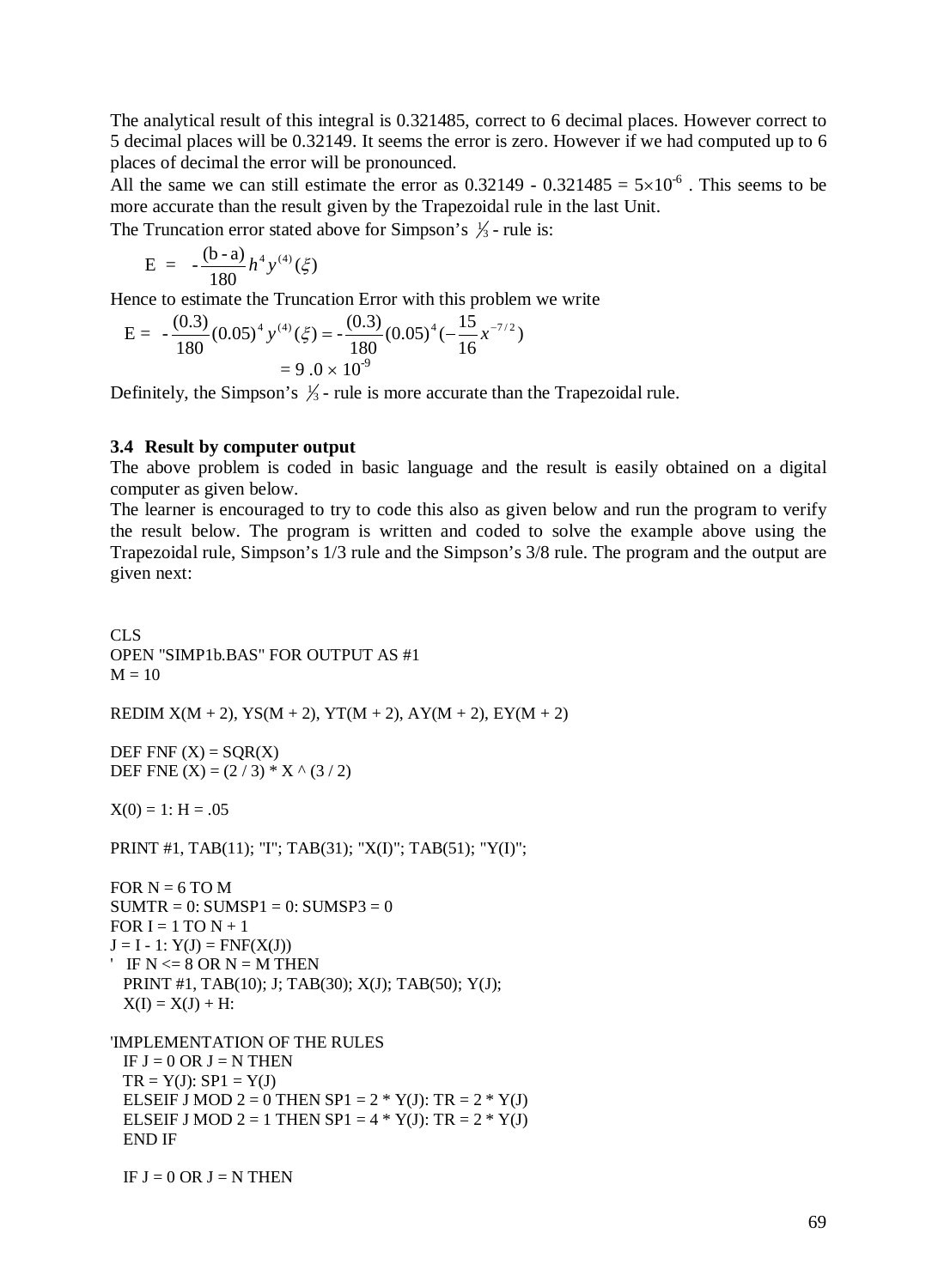```
SP3 = Y(J)ELSEIF J MOD 3 = 1 OR J MOD 3 = 2 THEN
 SP3 = 3 * Y(J)ELSEIF J MOD 3 = 0 THEN SP3 = 2 * Y(J) END IF
 SUMTR = SUMTR + TR: SUMSP1 = SUMSP1 + SP1: SUMSP3 = SUMSP3 + SP3IF J = N THEN EX = FNE(X(J)) - FNE(X(0))NEXT I
'PRINT #1, TAB(1); " I"; TAB(15); "X(I)";
'PRINT #1, TAB(30); "YT(I)"; TAB(45); "YS(I)"; TAB(60); "ET(I)"; TAB(75); ES(I)
INTTR = H * SUMTR / 2: ERTR = ABS(INTER - EX)INTSP1 = H * SUMSP1 / 3: ERSPI = ABS(INTSP1 - EX)INTSP3 = 3 * H * SUMSP3 / 8: ERSP3 = ABS(INTSP3 - EX)
PRINT #1, TAB(5); "TRAPEZOIDAL"; TAB(35); "SIMPSON 1/3"; TAB(55); "SIMPSON 3/8"
PRINT #1, TAB(5); INTTR; TAB(35); INTSP1; TAB(55); INTSP3
PRINT #1, TAB(1); "EX"; TAB(5); EX; TAB(35); EX; TAB(55); EX
PRINT #1, TAB(1); "ER"; TAB(5); ERTR; TAB(35); ERSP1; TAB(55); ERSP3
NEXT N
```

```
END
```
The result obtained after the program is imputed and ran is given next:

| I                | X(I)         | Y(I)              |          |                                           |  |  |  |
|------------------|--------------|-------------------|----------|-------------------------------------------|--|--|--|
| $\boldsymbol{0}$ | $1 \quad$    | $\mathbf{1}$      |          |                                           |  |  |  |
| $\mathbf{1}$     | 1.05         | 1.024695          |          |                                           |  |  |  |
| $\sqrt{2}$       | 1.1          | 1.048809          |          |                                           |  |  |  |
| $\overline{3}$   | 1.15         | 1.07238           |          |                                           |  |  |  |
| $\overline{4}$   | 1.2          | 1.095445          |          |                                           |  |  |  |
| 5                | 1.25         | 1.118034          |          |                                           |  |  |  |
| 6                | 1.3          |                   | 1.140175 |                                           |  |  |  |
|                  |              |                   |          | TRAPEZOIDAL SIMPSON 1/3 SIMPSON 3/8       |  |  |  |
| .3214726         |              | .3214853 .3214853 |          |                                           |  |  |  |
| EX .321485       |              | .321485 .321485   |          |                                           |  |  |  |
|                  |              |                   |          |                                           |  |  |  |
|                  |              |                   |          | ER 1.248717E-05 2.980232E-07 2.682209E-07 |  |  |  |
| $\boldsymbol{0}$ | $\mathbf{1}$ | 1                 |          |                                           |  |  |  |
| $\mathbf{1}$     | 1.05         | 1.024695          |          |                                           |  |  |  |
| $\overline{c}$   | 1.1          | 1.048809          |          |                                           |  |  |  |
| $\overline{3}$   | 1.15         | 1.07238           |          |                                           |  |  |  |
| $\overline{4}$   | 1.2          | 1.095445          |          |                                           |  |  |  |
| 5                | 1.25         | 1.118034          |          |                                           |  |  |  |
| 6                | 1.3          | 1.140175          |          |                                           |  |  |  |
| $\overline{7}$   | 1.35         | 1.161895          |          |                                           |  |  |  |
| TRAPEZOIDAL      |              |                   |          | SIMPSON 1/3 SIMPSON 3/8                   |  |  |  |
| .3790243         |              | .3598532 .3646492 |          |                                           |  |  |  |
| EX .3790384      |              | .3790384 .3790384 |          |                                           |  |  |  |
|                  |              |                   |          | ER 1.40667E-05 1.918522E-02 1.438922E-02  |  |  |  |
|                  |              |                   |          |                                           |  |  |  |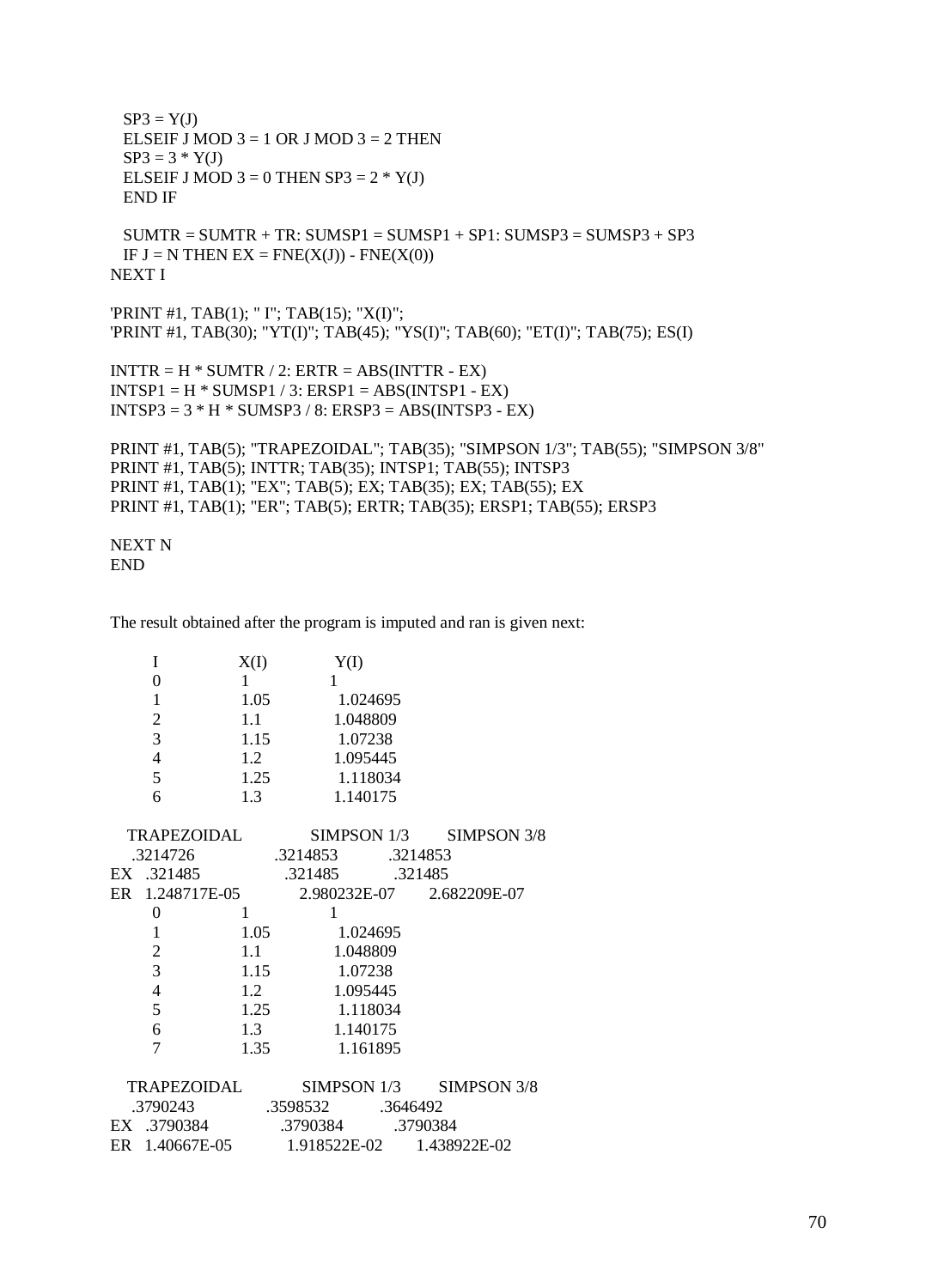| 0                       | $\mathbf{1}$           | 1                 |         |                           |
|-------------------------|------------------------|-------------------|---------|---------------------------|
| $\,1$                   | 1.05                   | 1.024695          |         |                           |
| $\overline{c}$          | 1.1                    | 1.048809          |         |                           |
| $\overline{\mathbf{3}}$ | 1.15                   | 1.07238           |         |                           |
| $\overline{4}$          | 1.2                    | 1.095445          |         |                           |
| 5                       | 1.25                   | 1.118034          |         |                           |
| 6                       | 1.3                    | 1.140175          |         |                           |
| 7                       | 1.35                   | 1.161895          |         |                           |
| 8                       | 1.4                    | 1.183216          |         |                           |
| TRAPEZOIDAL             |                        |                   |         | $SIMPSON$ 1/3 SIMPSON 3/8 |
| .4376521                |                        | .4376682 .4304055 |         |                           |
| EX .4376678             |                        | .4376678          |         | .4376678                  |
| ER 1.567602             |                        |                   |         | 3.874302E-07 7.26226E-03  |
| $\boldsymbol{0}$        | $1 \quad \blacksquare$ | $\mathbf{1}$      |         |                           |
| $\mathbf{1}$            | 1.05                   | 1.024695          |         |                           |
| $\overline{2}$          | 1.1                    | 1.048809          |         |                           |
| 3                       | 1.15                   | 1.07238           |         |                           |
| $\overline{4}$          | 1.2                    | 1.095445          |         |                           |
| 5                       | 1.25                   | 1.118034          |         |                           |
| 6                       | 1.3                    | 1.140175          |         |                           |
| $\overline{7}$          | 1.35                   | 1.161895          |         |                           |
| 8                       | 1.4                    | 1.183216          |         |                           |
| 9                       | 1.45                   | 1.204159          |         |                           |
| TRAPEZOIDAL             |                        |                   |         | $SIMPSON 1/3$ SIMPSON 3/8 |
| .4973365                |                        | .4774578 .4973541 |         |                           |
| EX .4973536             |                        | .4973536 .4973536 |         |                           |
| ER 1.713634E-05         |                        |                   |         | 1.989585E-02 4.768372E-07 |
| $\boldsymbol{0}$        | 1                      | $\mathbf{1}$      |         |                           |
| $\mathbf{1}$            | 1.05                   | 1.024695          |         |                           |
| $\overline{c}$          | 1.1                    | 1.048809          |         |                           |
| 3                       | 1.15                   | 1.07238           |         |                           |
| $\overline{4}$          | 1.2                    | 1.095445          |         |                           |
| 5                       | 1.25                   | 1.118034          |         |                           |
| 6                       | 1.3                    | 1.140175          |         |                           |
| 7                       | 1.35                   | 1.161895          |         |                           |
| 8                       | 1.4                    | 1.183216          |         |                           |
| 9                       | 1.45                   | 1.204159          |         |                           |
| 10                      | 1.5                    | 1.224745          |         |                           |
| TRAPEZOIDAL             |                        |                   |         | SIMPSON 1/3 SIMPSON 3/8   |
| .5580591                |                        | .5580781          | .542896 |                           |
| EX .5580776             |                        | .5580776          |         | .5580776                  |
| ER 1.853704E-05         |                        | 4.172325E-07      |         | .0151816                  |

*Source: Computational Mathematics by Okunuga & Akanbi*

## **Example 2**

Evaluate  $\int_{1}^{3} \frac{1}{x+1} dx$ 1  $x+1$  $\frac{1}{x}$  dx using the Simpson's one-third rule with 4  $h = \frac{1}{4}$ , working with four floating point arithmetic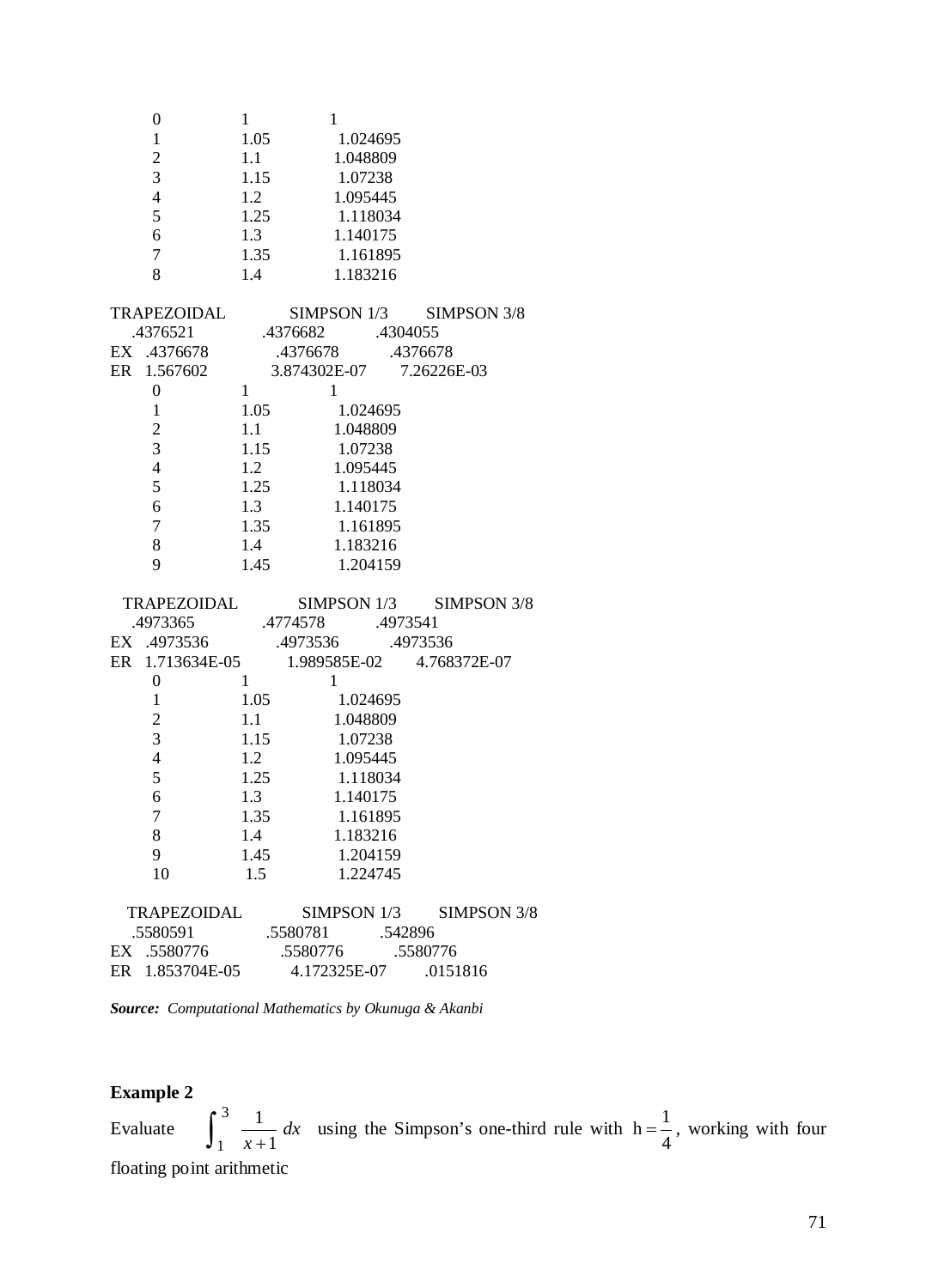#### *Solution*

Let  $y = y = \frac{1}{x+1}$ , then we compute the values y with a step length of  $h = \frac{1}{4} = 0.25$ 4  $h = \frac{1}{1} = 0.25$  as given in the table below

| $\mathbf{v}$<br>$\mathbf{A}$ |       | $\Omega$<br>ن کے ب | 1.J            | 75<br>1.1J     | ∼                      | $\bigcap$<br>$\overline{\phantom{m}}\ldots\overline{\phantom{m}}$ | ں ، ب         | $\sim$ $\pi$ $\sim$<br>$\overline{a}$ . I J | $\sim$<br>J.U    |
|------------------------------|-------|--------------------|----------------|----------------|------------------------|-------------------------------------------------------------------|---------------|---------------------------------------------|------------------|
| $\mathbf{v}$                 | U.J   | .4444              | 0.4000         | 0.3636         | 2222<br>v. <i>jjjj</i> | 0.3077                                                            | 0057<br>0.40J | 0.2666                                      | $\Omega$<br>∪.∠J |
|                              | $V_0$ |                    | V <sub>0</sub> | V <sub>2</sub> | $V_4$                  | $-1$                                                              | $V_{\ell}$    | $V_{\mathcal{D}}$                           | V <sub>8</sub>   |

We observe that  $n=8$ , which is even. Hence the Simpson's  $1/3$  rule is applicable. The appropriate formula again from equation (3.4) is written as

$$
\int_{1}^{3} \frac{1}{x+1} dx = \frac{1}{3} h(y_0 + 4y_1 + 2y_2 + 4y_3 + 2y_4 + .4y_5 + 2y_6 + 4y_7 + y_8)
$$
  

$$
\int_{1}^{3} \frac{1}{x+1} dx = \frac{1}{3} \times (0.25) \times \left[ \frac{0.5 + 4(0.4444) + 2(0.4) + 4(0.3636) + 2(0.3333)}{4(0.3077) + 2(0.2857) + 4(0.2666) + 0.25} \right]
$$

$$
= 0.6931
$$

Analytical solution is  $\frac{1}{2} dx = \ln(x+1) = \ln 4 - \ln 2 = 0.693147 \approx 0.6931$ 1  $1 \t 1 \t 1 \t 1 \t 3$ 1 3  $\int_{1}^{3} \frac{1}{x+1} dx = \ln(x+1) \quad \Big|_{1} = \ln 4 - \ln 2 = 0.693147 \approx$ *x*

The two results agreed. So up to 4 decimal places the numerical result is as accurate as the exact solution.

#### **4.0 Conclusion**

From the above discussion with two examples well discussed, it can be deduce that the Simpson 1/3 rule will only be applicable when n is even. The Simpson's 1/3 rule is equally seen to be well accurate with very small error when compared to the analytical solution obtained from direct integration. The learner is encouraged to resolve all the example given so far and do the calculation to ascertain the values given in this study.

## **5.0 Summary**

In this Unit we have learnt

- (i) how to derive the Simpson's  $\frac{1}{3}$ -rule using the Newton Forward formula
- (ii) how to implement the Simpson's  $\frac{1}{3}$ -rule to evaluate definite integrals
- (iii) that the number of ordinates must be odd before the rule can be applicable,
- (iv) that the error can be estimated by comparing with the analytical solution
- (v) that the truncation error of the rule can be equally estimated

## **6.0 Tutor Marked Assignment**

1. Evaluate  $\int \frac{2}{x-x}$ 5 2 dx 1 2  $\frac{2}{x-1}$  dx with  $h = \frac{1}{2}$ , correct to 5 decimal places using Simpson's  $\frac{1}{3}$ - rule 2. Integrate  $\left(x + \frac{1}{x}\right)^2$  $x + \frac{1}{x}$  between 3 and 7 using Simpson's  $\frac{1}{3}$ -rule with 9 ordinates

 $\rfloor$ 

 $\overline{\phantom{a}}$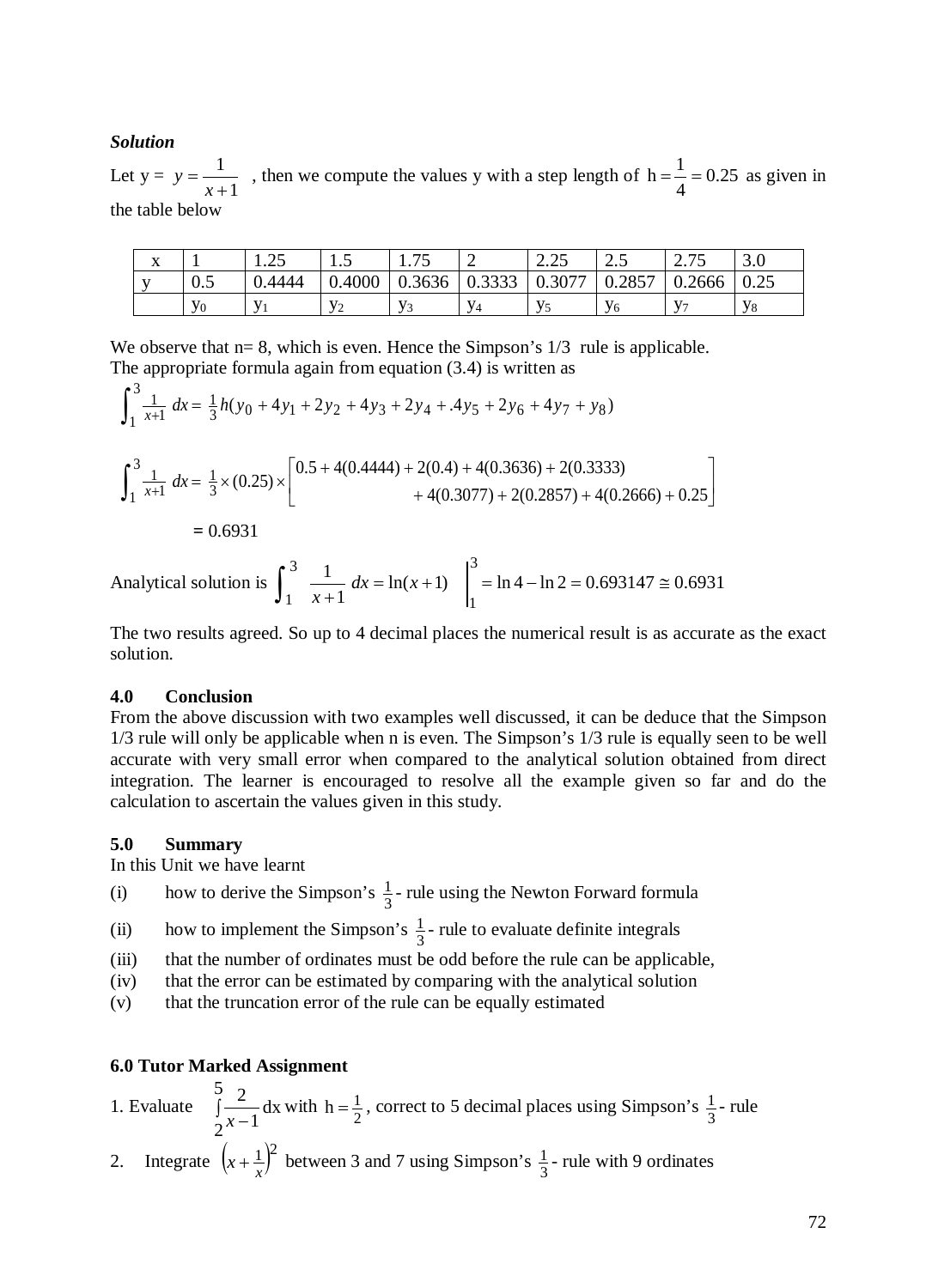- 1. Atkinson K.E. (1978): An Introduction to Numerical Analysis,  $2<sup>nd</sup>$  Edition, John Wiley & Sons, N.Y
- 2. Conte S. D. and Boor de Carl *Elementary Numerical Analysis an Algorithmic Approach 2nd ed.* McGraw-Hill Tokyo.
- 3. Francis Scheid. (1989) *Schaum's Outlines Numerical Analysis 2nd ed.* McGraw-Hill New York.
- 4. Kandassamy P., Thilagarathy K., & Gunevathi K. (1997) : Numerical Methods, S. Chand & Co Ltd, New Delhi, India
- 5. Okunuga, S. A., and Akanbi M, A., (2004). Computational Mathematics, First Course, WIM Pub. Lagos, Nigeria.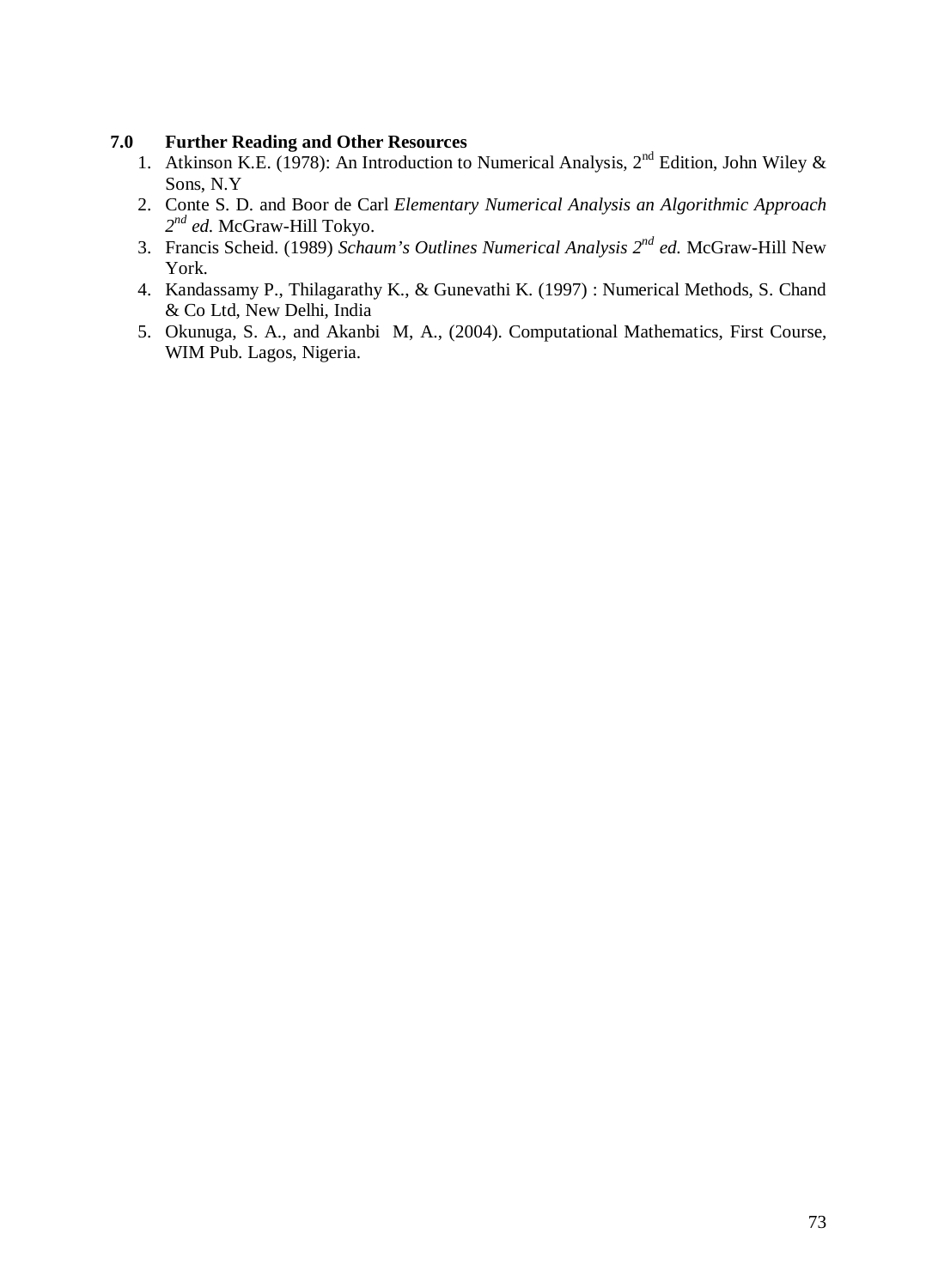# **MODULE 4 UNIT 4 NEWTON-COTES FORMULAS**

### **1.0 Introduction**

Apart from Trapezoidal rule and Simpson  $\frac{1}{3}$  rule, we also have the Simpson  $\frac{3}{8}$  rule. Beyond this we have other formulas based on the same Newton Forward Formula (NFF) with higher n. For example we recall that Trapezoidal rule use interval  $[x_0, x_1]$ , Simpson  $\frac{1}{3}$  rule use  $[x_0, x_2]$ , and Simpson  $\frac{3}{8}$  rule will use [x<sub>0,</sub> x<sub>3</sub>] to obtain a one-phase of its formula. The formulas that use [x<sub>0,</sub>  $x_n$ ], where n is greater than 3, are called Newton-Cotes formula. Invariably, Newton–Cotes formula generalizes all the rules including the ones earlier discussed. We shall in this unit consider the remaining formulas for approximating definite integrals.

### **2.0 Objective**

At the end of this unit the learner must be able to

- (v) derive the Simpson  $\frac{3}{8}$  rule,
- (vi) distinguish between the Newton Cotes formulas
- (vii) Simpson's rule and Trapezoidal rule,
- (viii) know where Simpson rule is applicable in terms of number of node points
- (ix) solve problems using the Simpson's  $\frac{1}{3}$  rule

# **3.0 Simpson** <sup>8</sup> <sup>3</sup> **Rule**

The Simpson  $\frac{3}{8}$  formula follows from the Simpson  $\frac{1}{3}$  rule. The complete derivation will not be given in this unit, but a sketch of it. However the technique is virtually the same as the ones earlier proved, since the derivation is from the same Newton Forward Formula. The learner is advised to verify some of the formulas stated in this Unit.

Suppose the Newton Forward Formula (NFF) is truncated after the fourth term or after the third forward difference (that is for  $n = 3$ ) and integration is carried out within  $[x_0, x_3]$ , we can write

$$
\int_{x_0}^{x_3} P(x) dx = \int_{x_0}^{x_3} \left( y_0 + k \Delta y_0 + \frac{k(k-1)}{2} \Delta^2 y_0 + \frac{k(k-1)(k-2)}{3!} \Delta^3 y_0 \right) dx \tag{3.1}
$$

Changing the variables from x to k and integrating, we shall obtain

$$
\int_{x_0}^{x_3} P(x)dx = \frac{3}{8}h(y_0 + 3y_1 + 3y_2 + y_3)
$$
\n(3.2)

This is known as a one-phase of the Simpson  $\frac{3}{8}$  – rule.

When quadrature principle is applied, we obtain the Simpson  $\frac{3}{8}$  – rule finally as

$$
\int_{x_0}^{x_n} P(x) dx = \frac{3}{8} \ln (y_0 + 3y_1 + 3y_2 + 2y_3 + 3y_4 + 3y_5 + 2y_6 + \dots + 3y_{n-2} + 3y_{n-1} + y_n)
$$
 (3.3)

The coefficients are also systematic. The inner coefficients are 3, 3, 2, while the first and last term have 1 as the coefficient. The number of ordinates can only be 4, 7, 10, and so on When we have 4 ordinates we have the formula

$$
\int_{x_0}^{x_3} P(x)dx = \frac{3}{8}h(y_0 + 3y_1 + 3y_2 + y_3)
$$
 (3.4)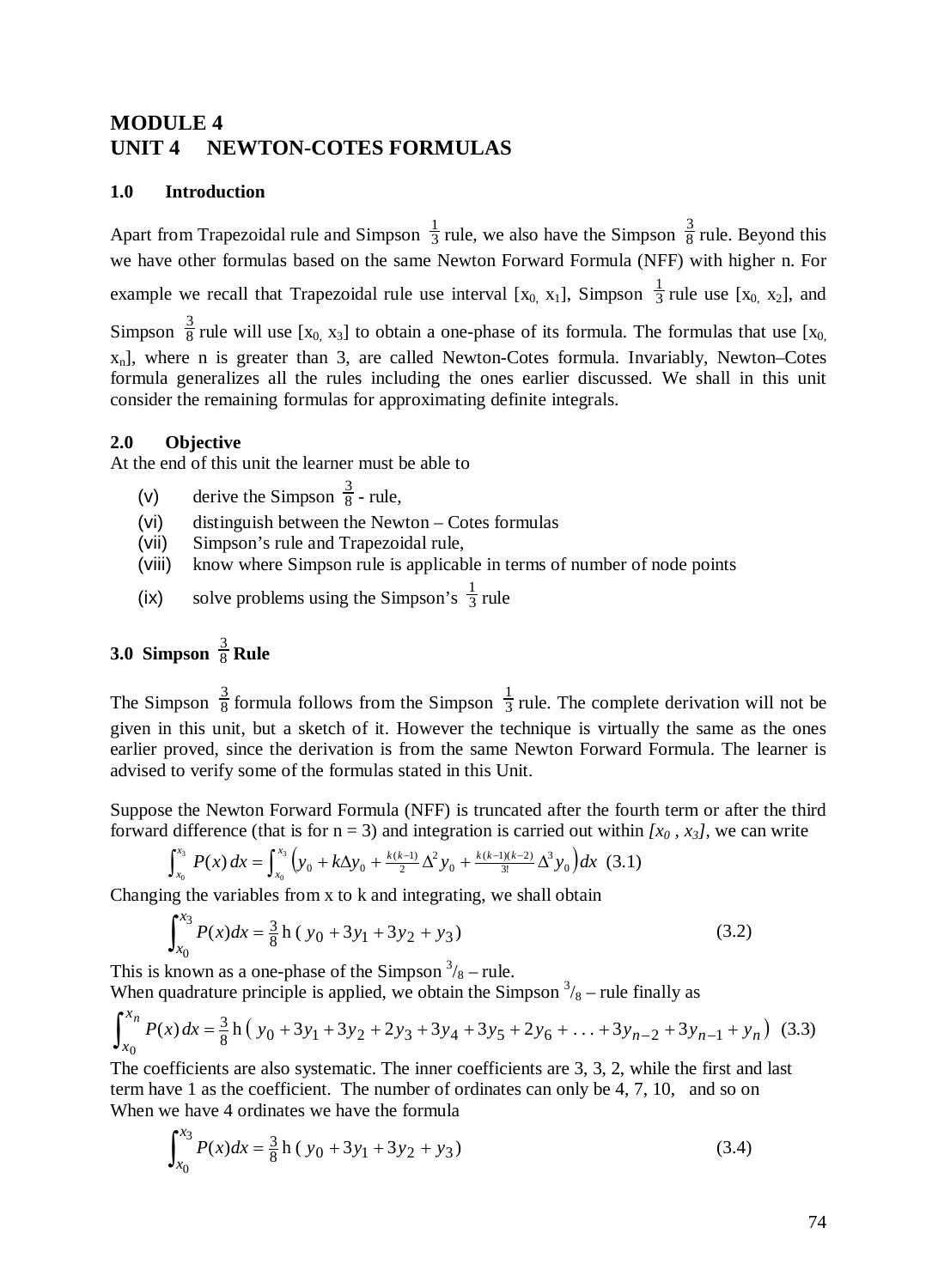For 7 ordinates we have

$$
\int_{x_0}^{x_6} P(x) dx = \frac{3}{8} h (y_0 + 3y_1 + 3y_2 + 2y_3 + 3y_4 + 3y_5 + y_6)
$$
 (3.5)

And for 10 ordinates we have

$$
\int_{x_0}^{x_9} P(x) dx = \frac{3}{8} h (y_0 + 3y_1 + 3y_2 + 2y_3 + 3y_4 + 3y_5 + 2y_6 + 3y_7 + 3y_8 + y_9)
$$
 (3.6)

The implementation is exactly the same as we have demonstrated with Simpson 1/3 rule.

#### **3.1 The Form of Newton Cotes Formula**

Now as *n* increases, the number of terms to be included in the NFF will equally increase and the set of formulas that will be obtained are termed as Newton-Cotes (N-C) formula.

We can generally represent the integration value of the NFF within a general interval  $[x_0, x_n]$  as

$$
\int_{x_0}^{x_n} P(x) dx = Ch (c_0 y_0 + c_1 y_1 + ... + c_n y_n)
$$
 (3.7)

Equation (3.7) provides only one phase of the formula and by quadrature; we can generalize to obtain any of these formulae.

Thus, the table of values of coefficients  $c_r$ ,  $r = 0, 1, 2, ..., n$  in equation (3.7) is given below:

| <b>Rule</b>    | n              | F             | $c_{o}$ | c <sub>1</sub> | c <sub>2</sub> | $C_3$ | $C_4$ | C <sub>5</sub> | c <sub>6</sub> |
|----------------|----------------|---------------|---------|----------------|----------------|-------|-------|----------------|----------------|
| Trapezoidal    |                | $\frac{1}{2}$ |         |                |                |       |       |                |                |
| Simpson $1/3$  | $\overline{2}$ | $^{1}/_{3}$   |         | 4              |                |       |       |                |                |
| Simpson $3/8$  | 3              | $^{3}/_{8}$   | 1       | 3              | 3              | 1     |       |                |                |
| N-C of $n = 4$ | 4              | $^{2}/_{45}$  | 7       | 32             | 13             | 32    | 7     |                |                |
| N-C of $n = 6$ | 6              | $^{1}/_{140}$ | 41      | 216            | 27             | 272   | 27    | 216            | 41             |

*F* in the table represents the factor of the formula, while  $c_r$ ,  $r = 0, 1, 2, ..., n$  are the coefficients

Equation (3.7) provides a general quadrature formula due to Newton and Cotes and it embraces all class of formulas, which follows the NFF in a given interval. Hence, such quadrature formulas that have the form of equation (3.7) are called Newton-Cotes formula.

For example Newton Cotes formula for  $n = 4$  from the above table can be written for 5 ordinates as

$$
\int_{x_0}^{x_4} P(x) dx = \frac{2}{45} \ln (7y_0 + 32y_1 + 13y_2 + 32y_3 + 7y_4)
$$
 (3.8)

Each of the Newton Cotes formula is completely written or obtained by implementing quadrature technique on one-phase of the scheme. For example equation (3.4) is one phase of the Simpson 3/8 rule. By quadrature equation (3.5) gives 2 phase of the scheme and so on. Equation (3.8) is also one-phase of the Newton Cotes formula (n=4) and by quadrature technique we can get the two-phase as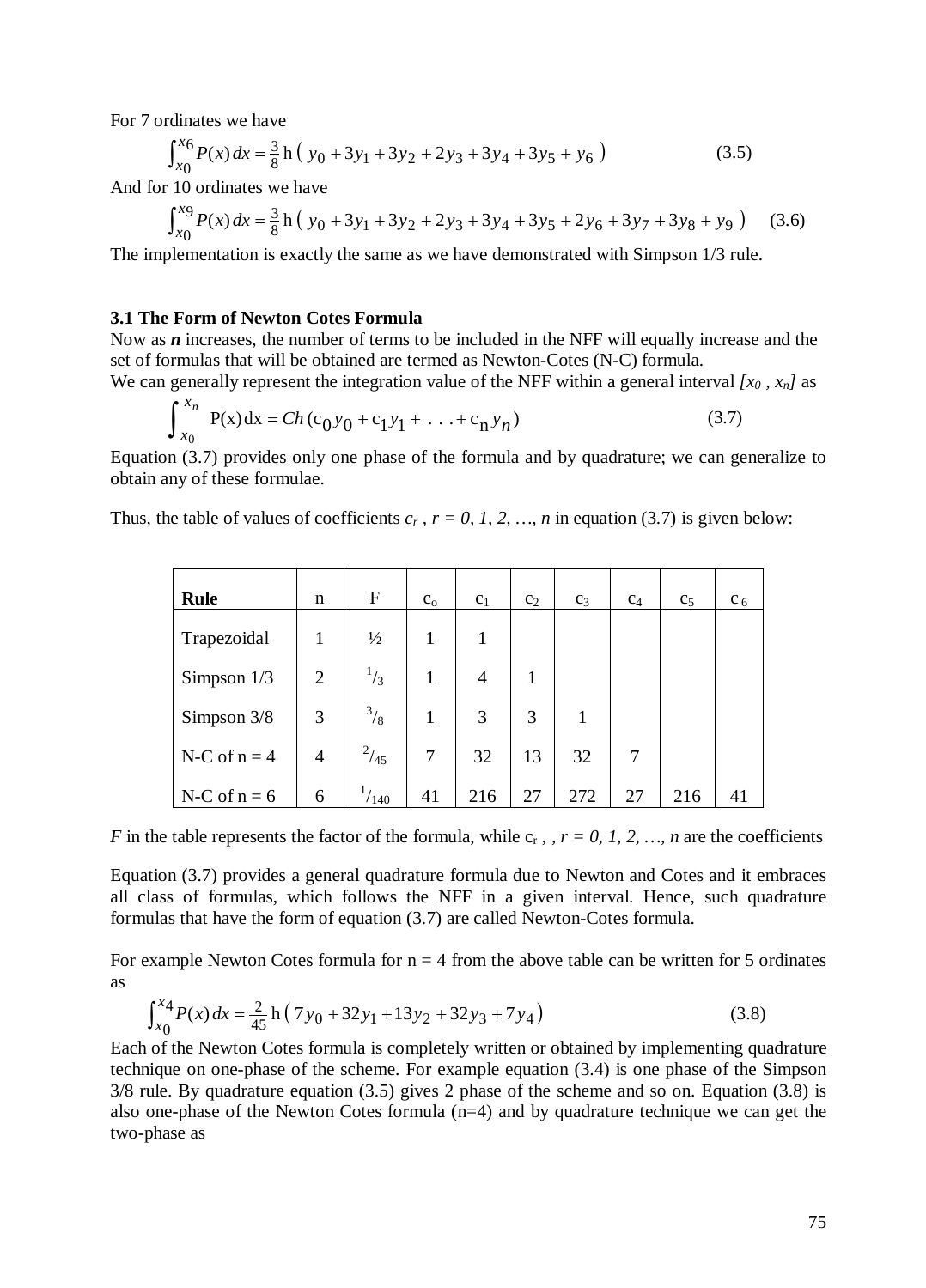$\frac{4}{10}P(x)dx = \frac{2}{45}h(\frac{7}{19}y_0 + 32y_1 + 13y_2 + 32y_3 + 14y_4 + 32y_5 + 13y_6 + 32y_7 + 7y_8)$ 0  $\int_{x_0}^{x_4} P(x) dx = \frac{2}{45} h \left( 7y_0 + 32y_1 + 13y_2 + 32y_3 + 14y_4 + 32y_5 + 13y_6 + 32y_7 + 7y_7 \right)$ 

Similar procedure is applicable to other Newton-Cotes formula.

### **Self Assessment Test**

Write from the table the next possible Newton-Cotes formula for  $n = 4$ 

### **4.0 Conclusion**

We have seen that there are several other formulas that can be used for approximate integration. The simplest of them is the Trapezoidal rule without any restriction on the number of ordinates. The other formulas or rules however have some restriction on the number of ordinates that must be prescribed before each of them could be used.

### **5.0 Summary**

In this Unit we have learnt

- (i) how to derive the Simpson's 3/8- rule using the Newton Forward formula
- (ii) the structure of the Newton-Cotes formulas
- (iii) that the implementation of any of the Newton Cotes formulas is similar to Simpson's  $\frac{1}{3}$ rule for evaluating definite integrals
- (iv) that the number of ordinates is important before a particular rule can be applied,
- (v) that the formulas are obtained by quadraturing the one-phase of the formula.

# **6.0 Tutor Marked Assignment**

1. Evaluate  $\int \frac{2}{x-x}$ 5 2 dx 1 2  $\frac{2}{x-1}$  dx with  $h = \frac{1}{2}$ , correct to 5 decimal places using Simpson 3/8- rule. Compare

your result with the analytical solution

- 2. Integrate  $\sqrt{x+1}$  between 3 and 7, correct to 5 decimal places, using
	- (i) Simpson's 3/8- rule with 7 ordinates
	- (ii) Newton Cotes formula (n=4) with 9 ordinates

Compare your result with the analytical solution and deduce which of the two is more accurate

- <sup>3</sup> Evaluate ∫ 5 1  $\log_e x$  dx correct to 6 decimal places with 9 ordinates
	- Use (i) Trapezoidal rule
		- (ii) Simpson 1/3-rule
		- (iii) Newton Cotes formula (n=4)

For evaluation. Obtain the actual error, which of these is most accurate?

- 1. Atkinson K.E. (1978): An Introduction to Numerical Analysis,  $2^{nd}$  Edition, John Wiley & Sons, N.Y
- 2. Conte S. D. and Boor de Carl *Elementary Numerical Analysis an Algorithmic Approach 2nd ed.* McGraw-Hill Tokyo.
- 3. Francis Scheid. (1989) *Schaum's Outlines Numerical Analysis 2nd ed.* McGraw-Hill New York.
- 4. Okunuga, S. A., and Akanbi M, A., (2004). Computational Mathematics, First Course, WIM Pub. Lagos, Nigeria.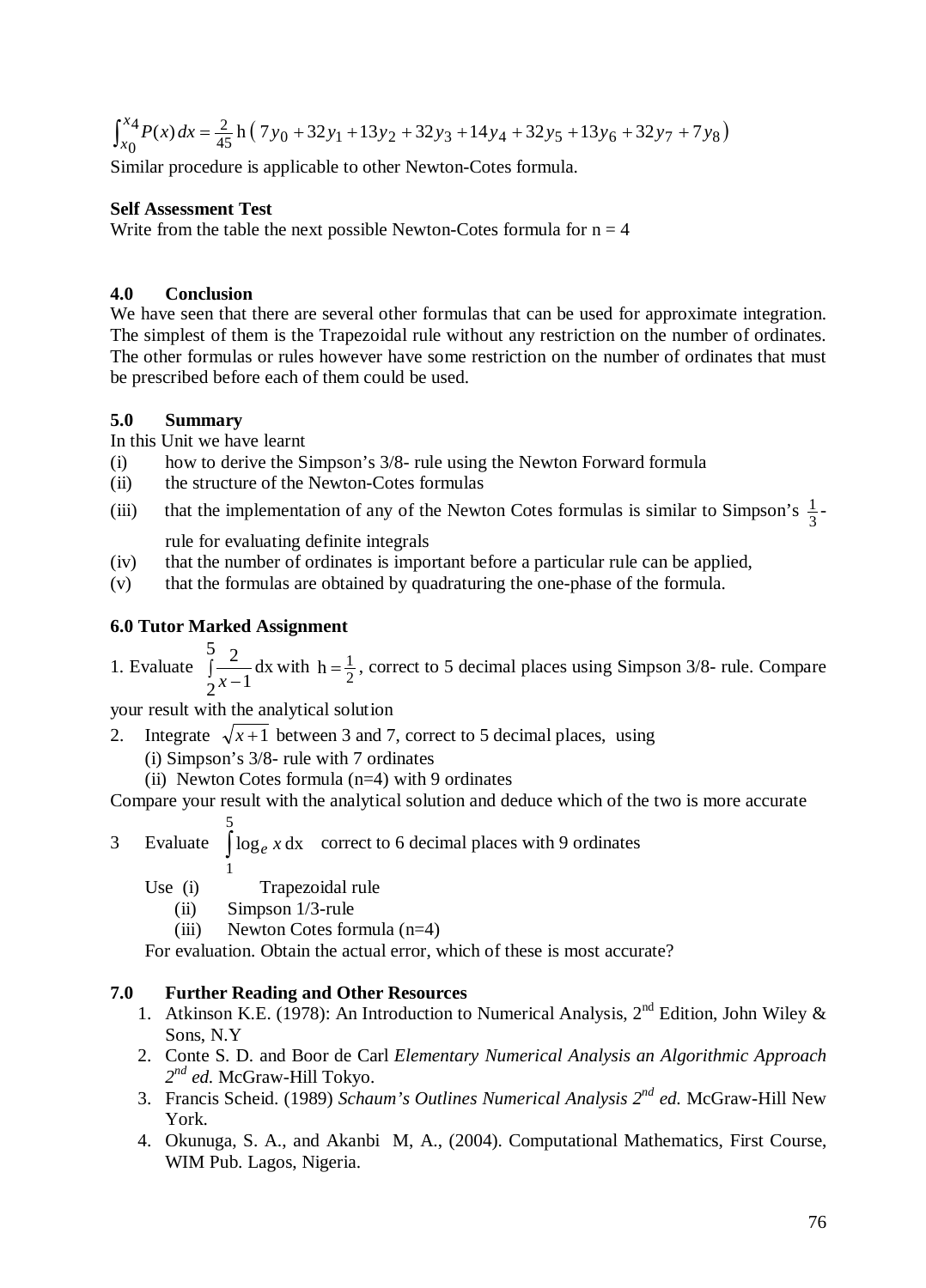# **MODULE 5**

# **BOUNDARY VALUE PROBLEMS**

# **UNIT 1: INTRODUCTION TO BOUNDARY VALUE PROBLEMS**

### **1.0 Introduction**

What is a Boundary Value Problem?

This is a kind of problem that is related to differential equations. A differential equation can be an Ordinary Differential Equation (ODE) or a Partial Differential Equation (PDE). However, an ODE can be classified into two, viz:

(i.) Initial Value Problem (IVP) and

(ii) Boundary Value Problem (BVP).

These two classes of differential equations are of great importance and so their numerical solutions are equally studied under Numerical Analysis. We shall give the definition of the two.

### **2.0 Objective**

At the end of this lesson, the learner would have been able to

- (i) distinguish between Initial Value Problem and Boundary Value Problem
- (ii) derive finite difference scheme for solving BVP
- (iii) solve BVP using a finite difference scheme

#### **3.0 Distinction Between IVP and BVP**

There is a distinction between an Initial Value Problem and a Boundary Value Problem. As the name goes, one is prescribed with an initial condition while the other is prescribed with boundary conditions. For a better understanding we shall define both ordinary differential equation and partial differential equation before distinguish between IVP and BVP. We hereby give the following definitions.

### *Definition 1*

A differential equation involving ordinary derivatives (or total derivatives) with respect to a single independent variable is called an ordinary differential equation.

Some examples of ODEs are given below.

$$
\frac{d^2y}{dx^2} - 2x\frac{dy}{dx} + y = 0
$$

$$
3\frac{dy}{dx} - y\left(\frac{dy}{dx}\right)^2 = x - 7
$$

$$
\frac{dy}{dx} - 2xy = \cos x
$$

### *Definition 2*

A differential equation involving partial derivatives of one or more dependent variables with respect to more than one independent variable is called a Partial Differential Equation (PDE) Some examples of PDEs are given below.

(i) 
$$
\frac{\partial v}{\partial t} + \frac{\partial v}{\partial s} = v^2
$$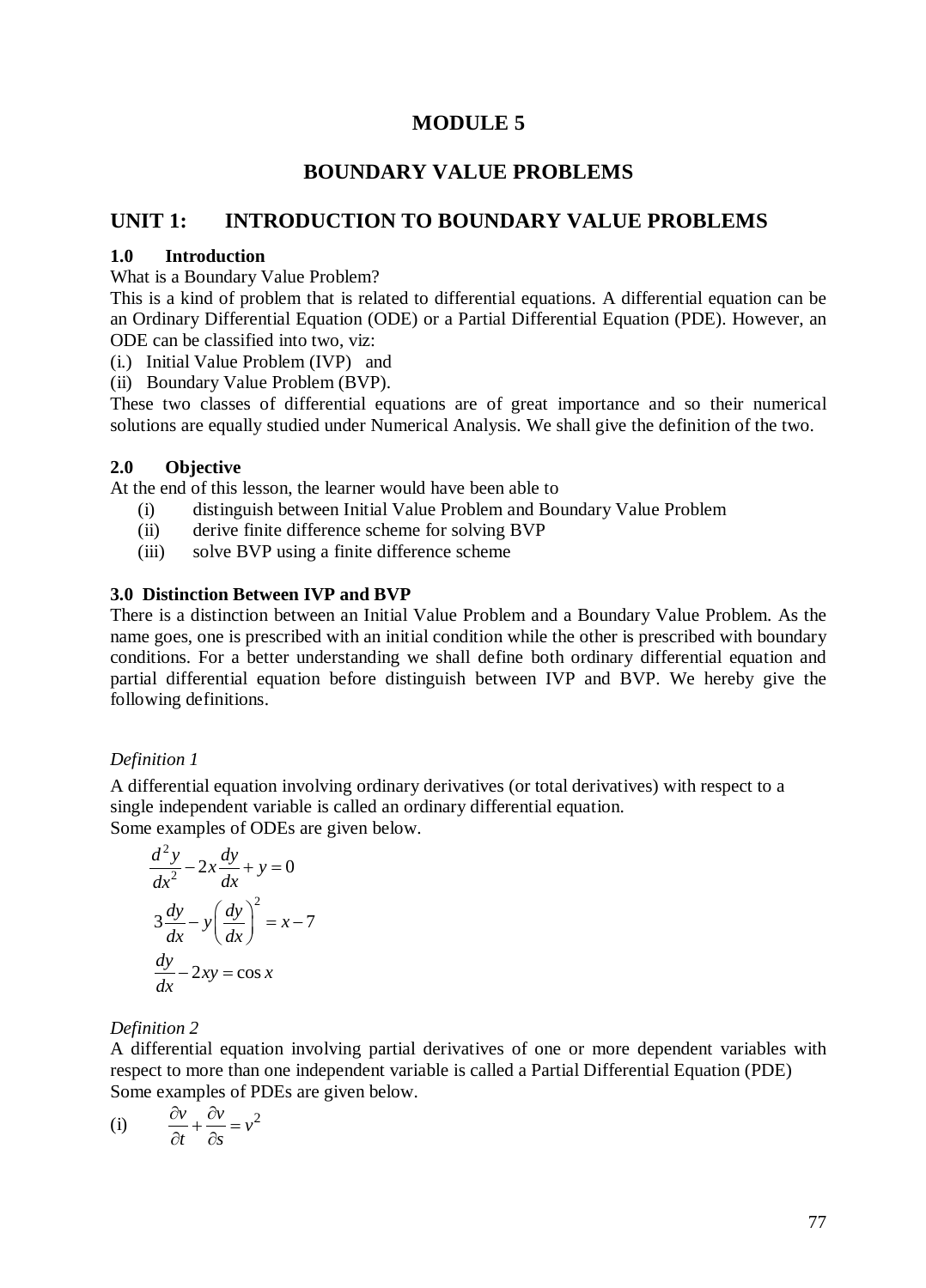(ii) 
$$
\frac{\partial^2 u}{\partial x^2} + \frac{\partial^2 u}{\partial y^2} = 0
$$

 $\Omega$ 

#### *Definition 3***:** (Initial Value Problem)

An Initial Value Problem (IVP) can be defined as an Ordinary Differential Equation with a condition specified at an initial point.

For example: 
$$
a\frac{dy}{dx} + by = c
$$
,  $y(x_o) = y_o$  (3.1)

Where  $x_0$  and  $y_0$  are initial point of the equation. This example is simple enough as this involves only a single first order ODE. It is possible to have a system of first order ODEs with initial conditions all through for each of the equations.

However we may have some other differential equations with some conditions specified either at the derivative or at the boundary of the problem being defined. This leads to the next definition.

#### *Definition 4:* (Boundary Value Problem)

A Boundary Value Problem (BVP) is a differential equation either an Ordinary Differential Equation (ODE) or Partial Differential Equation (PDE) with at least two specified conditions at the boundary points.

The boundary points often will contain an initial point and the other at the end point of the problem. The two serve as the boundary to the problem.

For example for an Ordinary Differential Equation a simple example of a BVP will be:

$$
a\frac{d^2y}{dx^2} + b\frac{dy}{dx} + cy = d \ , \qquad y(x_0) = \alpha \ , \ y(x_n) = \beta \ , \quad x_0 \le x \le x_n \tag{3.2}
$$

The above equation is a second order differential equation which is solvable for the specified range of values of x. Two conditions are specified at the extremes or the boundaries. That is the conditions are given at  $x = x_0$  and  $x = x_n$ .

Example of a BVP involving a PDE will be given later when discussing the methods of solving Partial Differential Equations.

There are several numerical methods available today for solving first order ODEs with an initial condition. This is a course on its own as the subject is wide, though not so tasking. However, the focus of this course and Module is to expatiate on methods of solving BVPs. Hence, we shall in limit our discussion to the numerical methods for solving the BVPs of ordinary differential equations.

#### **3.1 SOLUTION OF BVP OF ODE**

The numerical solution of a second order Ordinary Differential Equation usually will involve solving system of equations. To do this, some approximations are put in place to replace the derivative function involved in the given differential equation.

Suppose we are to solve the differential equation (3.2) using a numerical method, Two popular methods among other methods of solving this equation are either by Finite Difference Method (FDM) or by Shooting method.

We shall in this unit discuss the Finite Difference Method for solving equation (3.2).

Consider the Taylor series expansion of the function  $y(x+h)$  where h is regarded as the step length to be used in the problem. Then we shall obtain

$$
y(x+h) = y(x) + hy'(x) + \frac{h^2}{2!}y''(x) + O(h^3)
$$
\n(3.3)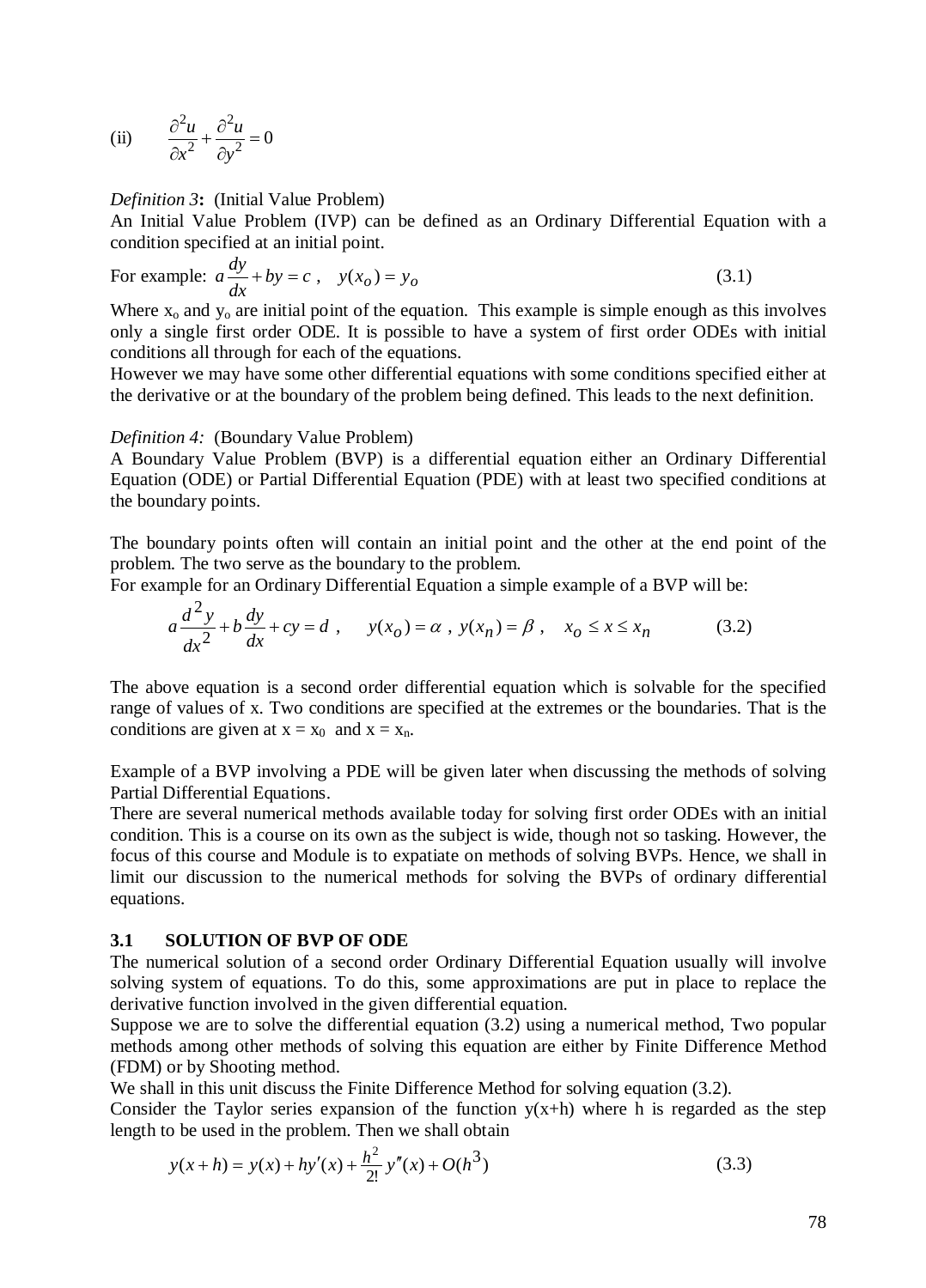where  $O(h^3)$  is called error of order 3 representing the truncation error of where the expansion is terminated.

We can obtain a first derivative approximation from this expansion by writing

$$
y(x+h) - y(x) = hy'(x) + \frac{h^2}{2!}y''(x) + O(h^3)
$$

 $y(x+h) - y(x) = hy'(x) + O(h^2)$ Dividing through by h we obtain

$$
y'(x) = \frac{y(x+h) - y(x)}{h} + O(h)
$$
\n(3.4)

Which shows that for small step length h, the error in approximating  $y'(x)$  is proportional to h. Furthermore if we expand the function  $y(x - h)$  we equally get

$$
y(x-h) = y(x) - hy'(x) + \frac{h^2}{2!}y''(x) - O(h^3)
$$
\n(3.5)

We can also obtain a first derivative approximation from this expansion as

$$
y'(x) = \frac{y(x) - y(x - h)}{h} + O(h)
$$
\n(3.6)

Equations (3.4) and (3.6) are approximations to  $y'(x)$  which can be used to replace the function as it may be required. Equation (3.4) is the forward difference representation while equation (3.6) is the backward difference representation.

Now suppose we take the difference of equations (3.3) and (3.5) we shall obtain

$$
y(x+h) - y(x-h) = 2hy'(x) + (h^3)
$$

This reduces to

$$
y'(x) = \frac{y(x+h) - y(x-h)}{h} + O(h^2)
$$
\n(3.7)

Equation (3.7) is a central difference approximation to  $y'(x)$ . It would be observed that the error in the last equation is smaller than that of the two equations (3.4) or (3.6), since for small h,  $h^2$ will be smaller than h.

On the other hand if we add equations (3.3) and (3.5) we shall obtain

$$
y(x+h) + y(x-h) = 2y(x) + (2)\frac{h^2}{2!}y''(x) + O(h^4)
$$
  
\n
$$
\Rightarrow y(x+h) - 2y(x) + y(x-h) = h^2y''(x) + O(h^4)
$$
  
\nDivide through by h<sup>2</sup> we obtain  
\n
$$
y''(x) = \frac{y(x+h) - 2y(x) + y(x-h)}{2} + O(h^2)
$$
\n(3.8)

$$
y''(x) = \frac{y(x+h) - 2y(x) + y(x-h)}{h^2} + O(h^2)
$$

This is a standard representation for the second derivative.

Thus equations (3.4) and (3.8) can be substituted into equation (3.2) to obtain a numerical scheme for solving that equation.

Recall the differential equation (3.2)

$$
a\frac{d^2y}{dx^2} + b\frac{dy}{dx} + cy = c
$$

Substituting  $(3.4)$  and  $(3.8)$  we have

$$
a\left(\frac{y(x+h) - 2y(x) + y(x-h)}{h}\right) + b\left(\frac{y(x+h) - y(x)}{h}\right) + cy(x) = d
$$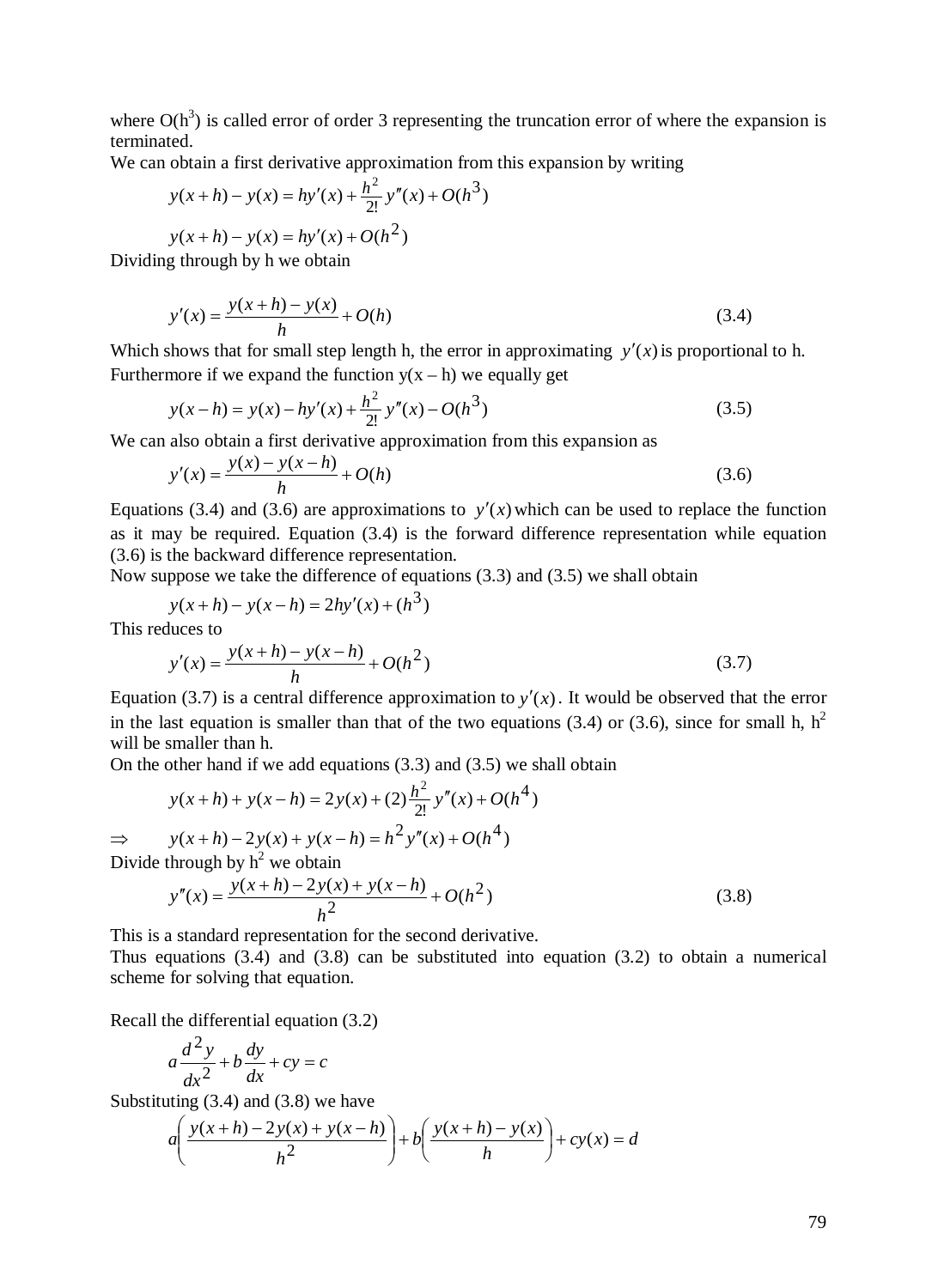evaluating at  $x = x_n$ , we observe that  $y(x+h) = y(x_n + h) = y(x_{n+1}) = y_{n+1}$ Also  $y(x - h) = y(x_n - h) = y(x_{n-1}) = y_{n-1}$ hence, we obtain

$$
a\left(\frac{y(x_n + h) - 2y(x_n) + y(x_n - h)}{h^2}\right) + b\left(\frac{y(x_n + h) - y(x_n)}{h}\right) + cy(x_n) = d
$$
  

$$
a\left(\frac{y_{n+1} - 2y_n + y_{n-1}}{h^2}\right) + b\left(\frac{y_{n+1} - y_n}{h}\right) + c y_n = d
$$
  

$$
a(y_{n+1} - 2y_n + y_{n-1}) + bh(y_{n+1} - y_n) + ch^2 y_n = dh^2
$$
 (3.9)

On the other hand, we can use the central difference to replace the first derivative to get

$$
a\left(\frac{y_{n+1} - 2y_n + y_{n-1}}{h^2}\right) + b\left(\frac{y_{n+1} - y_{n-1}}{2h}\right) + c y_n = d
$$
  

$$
a(y_{n+1} - 2y_n + y_{n-1}) + \frac{1}{2}bh(y_{n+1} - y_{n-1}) + ch^2 y_n = dh^2
$$
 (3.10)

Equations (3.9) and (3.10) are numerical schemes that can be used to solve equation (3.2). Either of these will yield the desire result with slight difference in accuracy.

On applying the boundary conditions in (3.2) and writing the resulting equations for  $n = 1, 2, \ldots$ , k-1, we obtain a system of equations with equal number of unknowns. The above shall be illustrated by the next example.

#### **3.2 Numerical Examples**

#### **Example 1**

Solve the boundary value problem (BVP)

$$
(1+x2)y'' + 2xy' - y = x2
$$
 (3.11)

Satisfying the boundary conditions

 $y(0) = 1$  and  $y(1) = 0$ 

You may use a step length of 0.25.

#### *Solution*

To solve this problem we can apply the approximation of the derivatives to the given equation (11), we then obtain

$$
\left(1 + x_n^2 \left(\frac{y_{n+1} - 2y_n + y_{n-1}}{h^2}\right) + 2x_n \left(\frac{y_{n+1} - y_{n-1}}{2h}\right) - y_n = x_n^2\right)
$$

Since  $h = \frac{1}{4}$  it implies that the range of x is divided into four parts by 5 node points

$$
\begin{array}{c|cc}\n & h & \\
\hline\n0 & 0.25 & 0.5 & 0.75 & 1\n\end{array}
$$

Thus  $x_0 = 0$  and  $x_4 = 1$  (that is :  $x_1 = 0.25$   $x_2 = 0.5$   $x_3 = 0.75$ ) The boundary condition  $y(0) = 1$  and  $y(1) = 0$  simply transform to  $y_0 = 1$  and  $y_4 = 0$ Since  $n = 0$  will be invalid as we will not be able to evaluate y<sub>-1</sub> then the reasonable thing to do as in the theory above is to substitute  $n = 1,2,3,4$ . Hence, we obtain With  $n = 1$ , the formula above becomes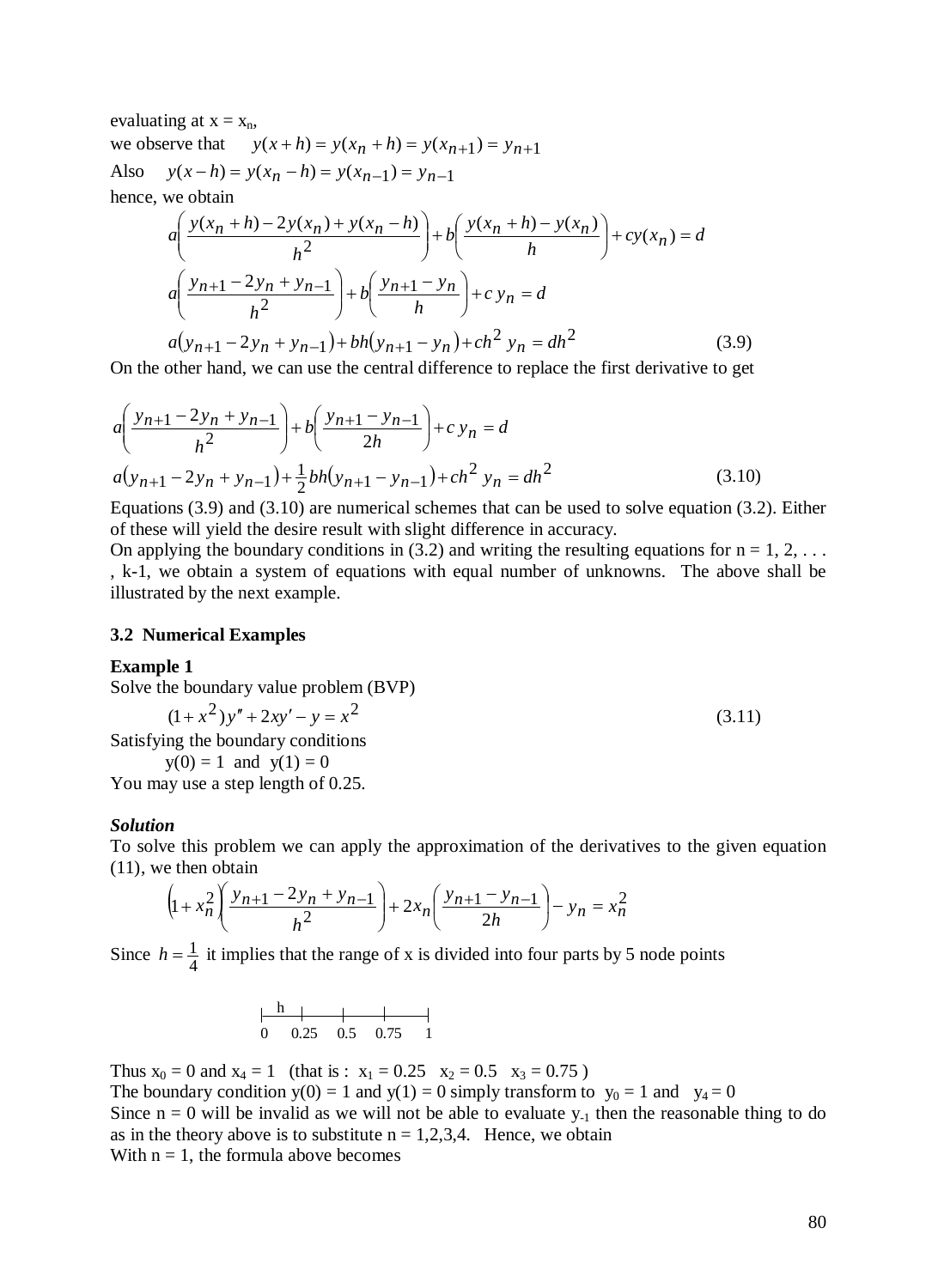$$
\left(1 + x_1^2 \left( \frac{y_2 - 2y_1 + y_0}{\left(\frac{1}{4}\right)^2} \right) + 2x_1 \left( \frac{y_2 - y_0}{2\left(\frac{1}{4}\right)} \right) - y_1 = x_1^2
$$
\n
$$
\left(1 + \left(\frac{1}{4}\right)^2 \right) \left( \frac{y_2 - 2y_1 + 1}{\left(\frac{1}{4}\right)^2} \right) + 2\left( \frac{1}{4} \left( \frac{y_2 - 1}{2\left(\frac{1}{4}\right)} \right) - y_1 = \left(\frac{1}{4}\right)^2
$$
\n
$$
16\left(\frac{17}{16}\right)(y_2 - 2y_1 + 1) + (y_2 - 1) - y_1 = \frac{1}{16}
$$
\n
$$
288y_2 - 560y_1 = -255
$$
\n(i)

Also for  $n = 2$ , we have

$$
(1 + x_2^2) \left( \frac{y_3 - 2y_2 + y_1}{(\frac{1}{4})^2} \right) + 2x_2 \left( \frac{y_3 - y_1}{2(\frac{1}{4})} \right) - y_2 = x_2^2
$$
  

$$
\left( 1 + \left( \frac{1}{2} \right)^2 \right) \left( \frac{y_3 - 2y_2 + y_1}{(\frac{1}{4})^2} \right) + 2 \left( \frac{1}{2} \left( \frac{y_3 - y_1}{2(\frac{1}{4})} \right) - y_2 = \left( \frac{1}{2} \right)^2
$$
  

$$
16 \left( \frac{5}{4} \right) (y_3 - 2y_2 + y_1) + 2 (y_3 - y_1) - y_2 = \frac{1}{4}
$$
  

$$
88y_3 - 164y_2 + 72y_1 = 1
$$
 (ii)

And for  $n = 3$ , we have

$$
\left(1+\left(\frac{3}{4}\right)^2\right)\left(\frac{y_4-2y_3+y_2}{\left(\frac{1}{4}\right)^2}\right)+2\left(\frac{3}{4}\right)\left(\frac{y_4-y_2}{2\left(\frac{1}{4}\right)}\right)-y_3=\left(\frac{3}{4}\right)^2
$$
  
448y<sub>4</sub> - 784y<sub>3</sub> + 352y<sub>2</sub> = 9  
784y<sub>3</sub> - 352y<sub>2</sub> = -9 (iii)

since  $y_4 = 0$ .

Thus we have a system of 3 equations in three unknowns  $y_1$ ,  $y_2$ ,  $y_3$ . The matrix form of these three equations from (i), (ii), (iii), is written as:

$$
\begin{pmatrix} -560 & 288 & 0 \ 72 & -164 & 88 \ 0 & -352 & 784 \ \end{pmatrix} \begin{pmatrix} y_1 \ y_2 \ y_3 \end{pmatrix} = \begin{pmatrix} -255 \ 1 \ -9 \end{pmatrix}
$$

On solving, correct to four decimal places, we obtain

$$
\begin{pmatrix} y_1 \\ y_2 \\ y_3 \end{pmatrix} = \begin{pmatrix} 381783/599984 \\ 1885/5357 \\ 7991/54544 \end{pmatrix} = \begin{pmatrix} 0.6363 \\ 0.3519 \\ 0.1465 \end{pmatrix}
$$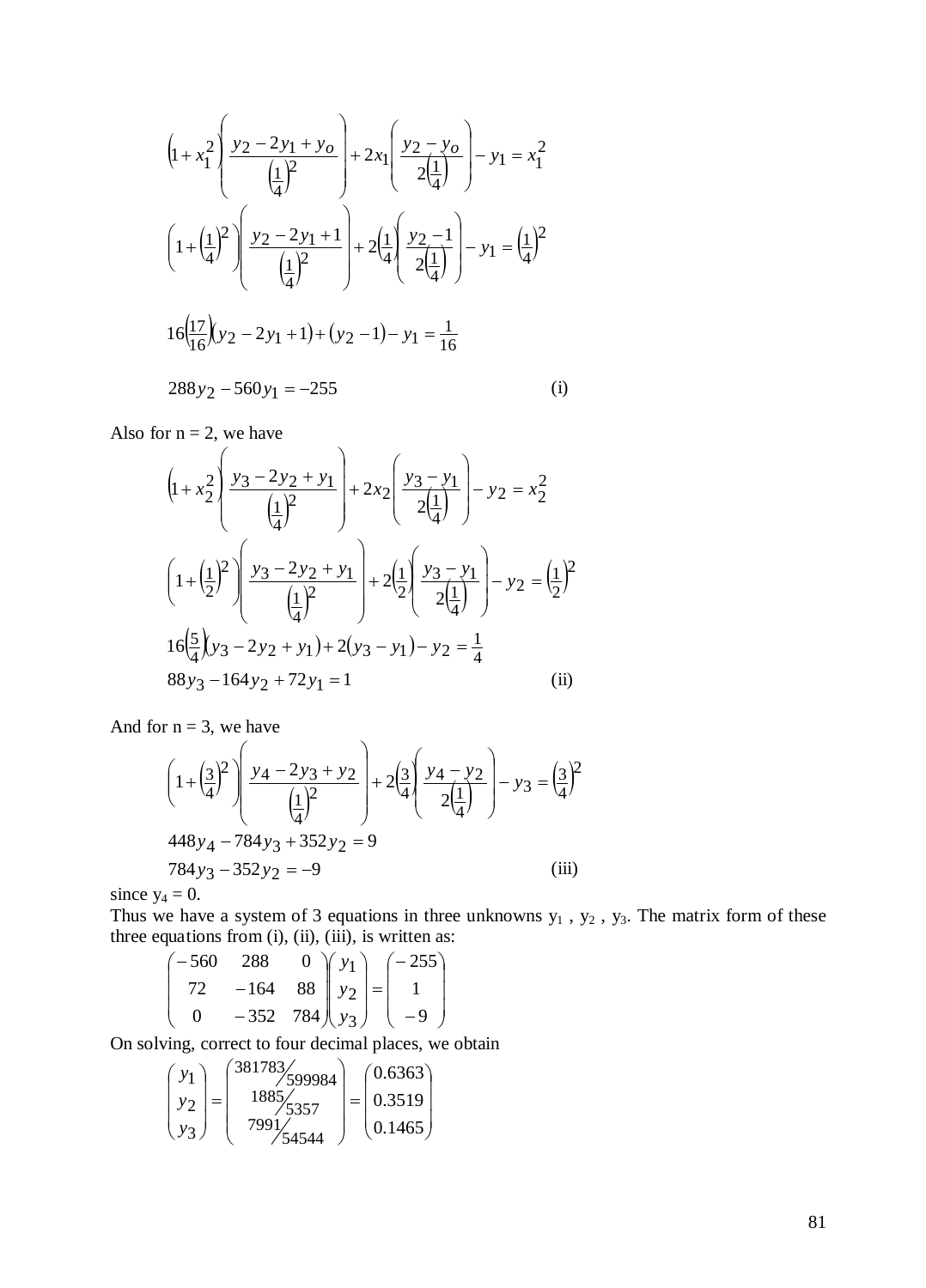Thus the values corresponding to  $y_1$ ,  $y_2$ ,  $y_3$  are the results of the differential equation at points  $x_1$ ,  $x_2$ ,  $x_3$ .

# **4.0 Conclusion**

We have seen that the finite difference scheme is systematic and dynamic in producing solution to BVP. The resulting technique led to system of linear equations which can be solved by any available methods used for solving such system. The learner can also check other texts for other method of solving BVP in ODE, such as the shooting method earlier mentioned.

# **5.0 Summary**

In this Unit we have learnt

- (i) distinction between BVP and IVP
- (ii) how to derive the Finite Difference scheme for solving BVP
- (iii) how to implement the Finite Difference Method on a BVP.

# **6.0 Tutor Marked Assignment**

Solve the boundary value problem  $x^2y'' + xy' - y = 2x$ , satisfying the boundary conditions  $y(0) = 1$  and  $y(1) = 0$ , use a step length h = 0.25.

- 1. Francis Scheid. (1989) *Schaum's Outlines Numerical Analysis 2nd ed.* McGraw-Hill New York.
- 2. Kandassamy P., Thilagarathy K., & Gunevathi K. (1997) : Numerical Methods, S. Chand & Co Ltd, New Delhi, India
- 3. Turner P. R. (1994) *Numerical Analysis Macmillan College Work Out Series* Malaysia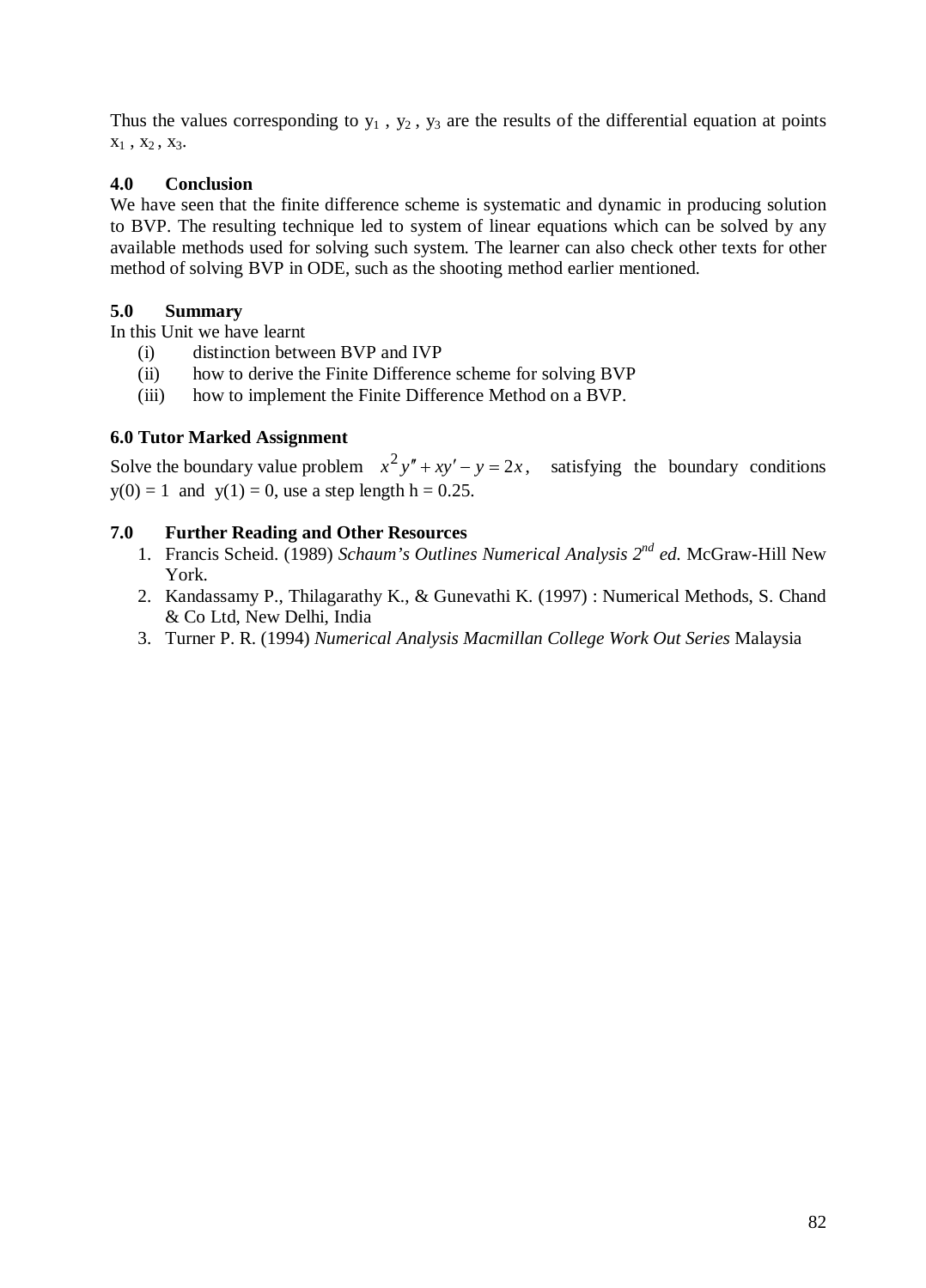### **MODULE 5:**

# **UNIT 2: BOUNDARY VALUE PROBLEMS INVOLVING PARTIAL DIFFERENTIAL EQUATIONS**

#### **1.0 Introduction**

As earlier stated, a Boundary Value Problem (BVP) could be a Partial Differential Equation (PDE) with two specified points at the initial point and at the boundary point.

In scientific computing many problems are governed by non linear differential equation which requires a solution in a region R subject to exact condition on the boundary.

Unlike the BVP involving an ODE, most BVPs usually occur from problems involving rate of change with respect to two or more independent variables. Such problems lead to PDEs. The two dimensional second order Partial Differential Equation is generally of the form

$$
a\frac{\partial^2 u}{\partial x^2} + b\frac{\partial^2 u}{\partial x \partial y} + c\frac{\partial^2 u}{\partial y^2} + d\frac{\partial u}{\partial x} + e\frac{\partial u}{\partial y} + fu + g = 0
$$
 (1.1)

where u is a function of two variables x and y, that is,  $u = u(x, y)$ 

The solution of this equation subject to prescribed conditions is generally obtained through some analytical methods by separating the variables x and y. However, the numerical solution of equation (1.1) can be obtained either by the finite difference method or the finite element method.

#### **2.0 Objective**

At the end of this lesson, the learner would have been able to

- (i.) define a second order PDE
- (ii.) define a Boundary Value Problem (BVP) involving a partial differential equation
- (iii.) classify various types of PDEs
- (iv.) classify types of boundary conditions among PDEs
- (v.) derive finite difference schemes for PDEs.

### **3.0 Types Of Partial Differential Equations**

A number of mathematical models describing the physical system are the special cases of general second order PDE

$$
L(u) = A \frac{\partial^2 u}{\partial x^2} + B \frac{\partial^2 u}{\partial x \partial y} + C \frac{\partial^2 u}{\partial y^2} - H(x, y, u, \frac{\partial u}{\partial x}, \frac{\partial u}{\partial y}) = 0
$$
 (3.1)

Or 
$$
L(u) = Au_{xx} + Bu_{xy} + Cu_{yy} - H(x, y, u, u_x, u_y) = 0
$$

The following definitions are given with respect to equation (3.1). Equation (3.1) is said to be **semi-linear,** if A, B and C are functions of independent variables x

and y only. If A, B and C are functions of x, y, u,  $u_x$  and  $u_y$ , then (3.1) is termed to be **quasi-linear.** However, when A, B and C are functions of x and y and H is a linear function of u,  $u_x$  and  $u_y$ , then (3.1) is said to be **linear**.

Hence, the most general second order linear PDE in two independent variables can be written as  $A(x, y)u_{xx} + B(x, y)u_{xy} + C(x, y)u_{yy} + D(x, y)u_x + E(x, y)u_y + F(x, y)u + G(x, y) = 0$  (3.2) When  $G(x, y) = 0$ , then equation (3.2) is known as a **linear homogenous second order PDE**. A solution of equation (3.1) or (3.2) will be of the form

$$
u=u(x,\,y)
$$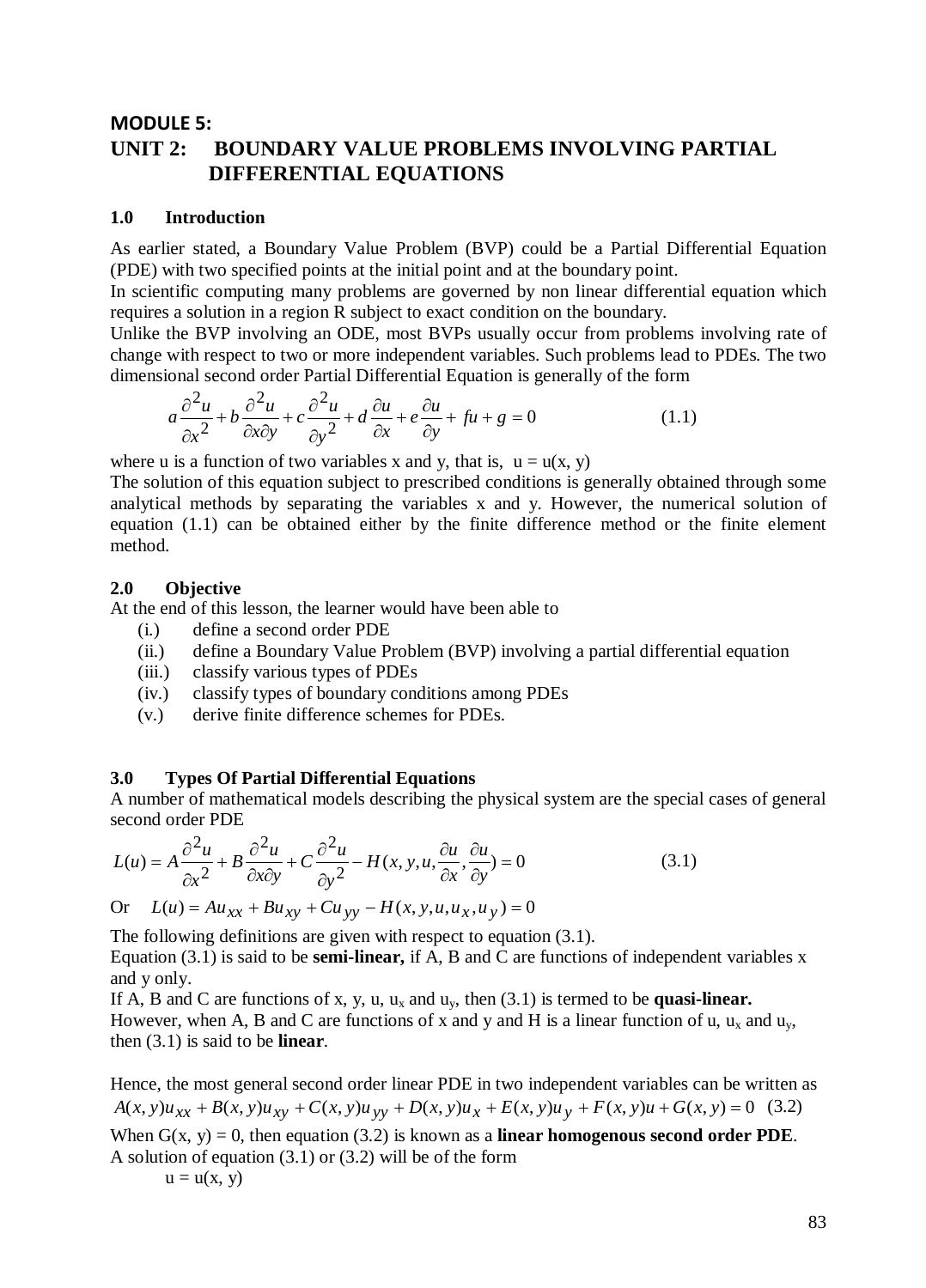Which represents a surface in (x, y, u) space called the **integral surface**.

If on the integral surface, there exist curves across which the derivatives  $u_{xx}$ ,  $u_{yy}$  and  $u_{xy}$  are discontinuous or indeterminate then the curves are called **"characteristics".**

For this, we assume the solution of equation (3.1) is passing through a curve C whose parametric equations are

$$
x = x(s)
$$
,  $y = y(s)$  and  $u = u(s)$  (3.3)

Furthermore, let each point  $(x, y, u)$  of curve C and the partial derivates  $u_x$  and  $u_y$  be known since the solution is of the form (3.3) at each point of x, y of curve C.

# **3.1 Classification of Partial Differential Equations**

Thus there are two families of curve which can be obtained from equation (3.1) along which the second order derivatives will not be determined in a definite or finite manner. There are called characteristics curves which are classified according to the following conditions. If

 $B^2 - 4AC > 0$ , then we have real and distinct roots

 $B^2 - 4AC < 0$ , then we have imaginary roots

 $B^2 - 4AC = 0$ , then we have real and coincidence or equal roots

Hence, the Partial Differential Equation (3.1) or (3.2) is said to be:

Parabolic, if  $B^2 - 4AC = 0$ 

It is Elliptic if  $B^2 - 4 AC < 0$ and it is Hyperbolic, if  $B^2 - 4AC > 0$ 

Few examples are given below to illustrate these classifications.

### **Examples**

1. The wave equation is given by

$$
\frac{\partial^2 u}{\partial t^2} = \frac{\partial^2 u}{\partial x^2}
$$

This equation is a Hyperbolic equation, since  $A = 1$ ,  $B = 0$ ,  $C = -1$  so that,  $B^2 - 4AC = 4 > 0$ 

2. The heat flow equation is given by

$$
\frac{\partial u}{\partial t} = \frac{\partial^2 u}{\partial x^2}
$$

Comparison with equation (3.1), we note that:  $A = 0$ ,  $B = 0$ ,  $C = -1$  so that  $B^2 - 4AC = 0$ , Hence the heat flow equation is a Parabolic equation.

3. The Laplace equation is also given by

$$
\frac{\partial^2 u}{\partial x^2} + \frac{\partial^2 u}{\partial y^2} = 0
$$

Comparison with equation (3.1), shows that:  $A = 1$ ,  $B = 0$ ,  $C = 1$  so that  $B^2 - 4AC = -4 < 0$ . Thus the Laplace equation is an Elliptic equation.

# **3.2 Classification of Boundary Conditions for PDE**

The parabolic and hyperbolic types of equations are either IVP or initial BVP whereas the elliptic equation is always a BVP. There are three types of boundary conditions. These are given below as follows:

i) Dirichlet Conditions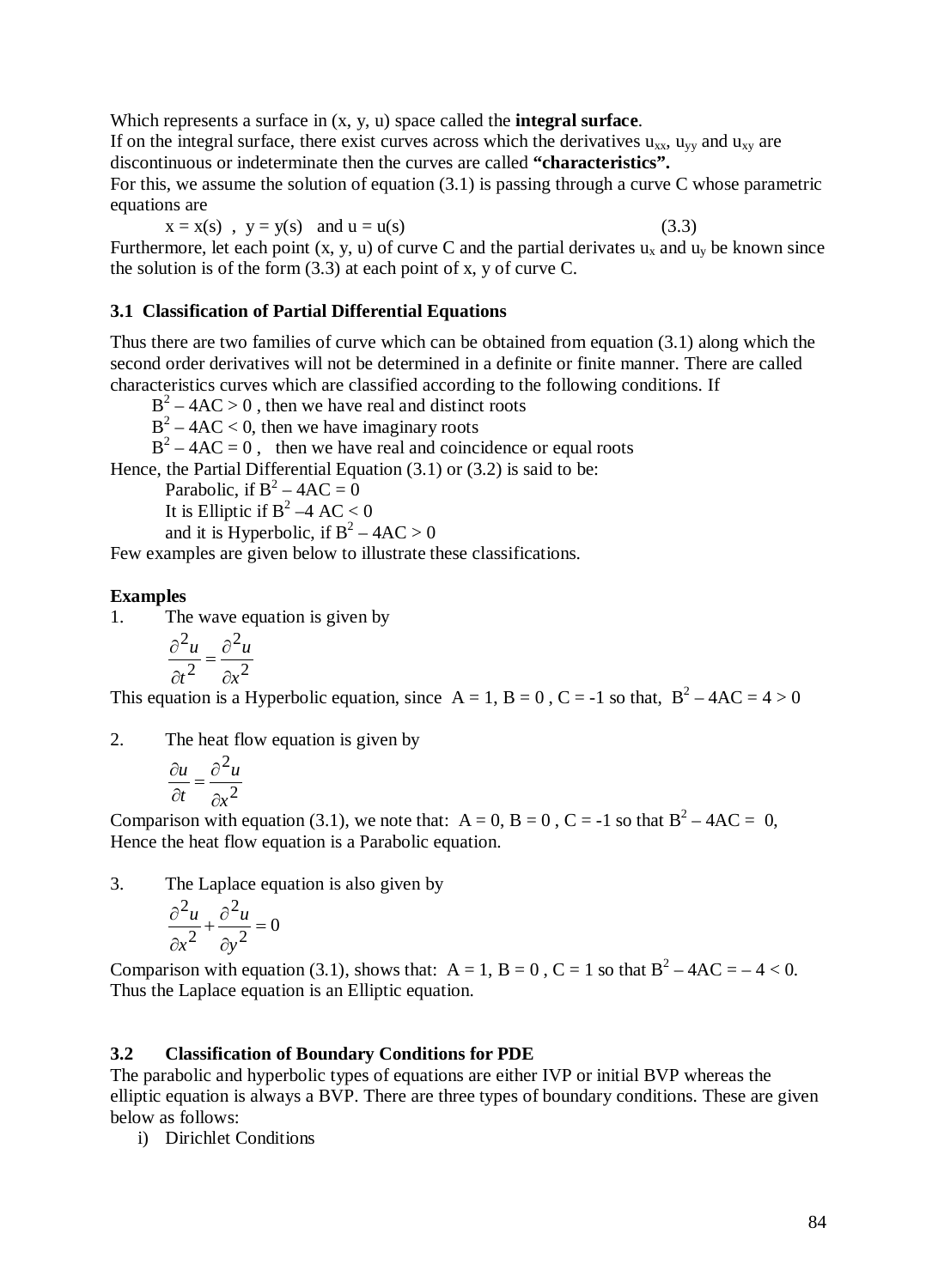Here the function (say  $u(x,y)$ ) is prescribed along the boundary. If the function takes on zero value along the boundary, the conditions is **called homogenous dirchlet condition** otherwise it is called **inhomogenous dirichlet boundary conditions**.

ii) The Neumann Boundary Condition

Here the derivative of the function is specified along the boundary. We may also have homogenous or inhomogenous boundary conditions

iii) Mixed Boundary Conditions

Here the function and its derivatives are prescribed along the boundary. We may also have homogenous and inhomogenous conditions.

#### **3.3 Finite Difference Scheme**

Most PDEs are solved numerically by Finite Difference Method (FDM), although another known method is the Finite Element Method (FEM). Hence, there is the need to develop schemes of finite differences for derivatives of some functions.

In ODE of the second order which was discussed earlier, the function y is a function of a single variable x. The treatment of the finte difference method was easier. However a similar technique and analogy will be employed for the development of the finite difference schemes (FDS) of a second order PDE. The difference now is *u* being a function of two variables x and y.

In this regard, finite difference schemes or methods required that the  $(x, y)$  region of the problem to be examined be divided into smaller regions by rectilinear grid, mesh or lattice of discrete points with co-ordinates  $(x_i, y_i)$  given by

$$
x_i = x_o + i\delta x
$$

$$
y_j = y_o + j\delta y
$$

This shows that each axis is divided into set of equal intervals by node points. Usually we shall represent  $\delta x = h$ ,  $\delta y = k$  as our step lengths in x and y directions respectively. Hence,

$$
x_{n+r} = x_n + rh , y_{n+r} = y_n + rk
$$

Consider a function  $u(x, y)$  of two variables, with an increment  $\delta x$  in x yield  $u(x + \delta x, y) = u(x + h, y)$ 

If this is expanded by Taylor series, we shall obtain

$$
u(x+h, y) = u(x, y) + h \frac{\partial u(x, y)}{\partial x} + \frac{h^2}{2!} \frac{\partial^2 u(x, y)}{\partial x^2} - \dots
$$
 (i)

Similarly  $u(x - \delta x, y)$ , the expansion yield  $u(x - \delta x, y) = u(x - h, y)$ 

$$
= u(x, y) - h \frac{\partial u(x, y)}{\partial x} + \frac{h^2}{2!} \frac{\partial^2 u(x, y)}{\partial x^2} - \dots
$$
 ( (ii)

Other expansions with increments on y give:  $u(x, y + \delta y) = u(x, y + k)$ 

$$
= u(x, y) + k \frac{\partial u(x, y)}{\partial y} + \frac{k^2}{2!} \frac{\partial^2 u(x, y)}{\partial y^2} + \dots
$$
 (iii)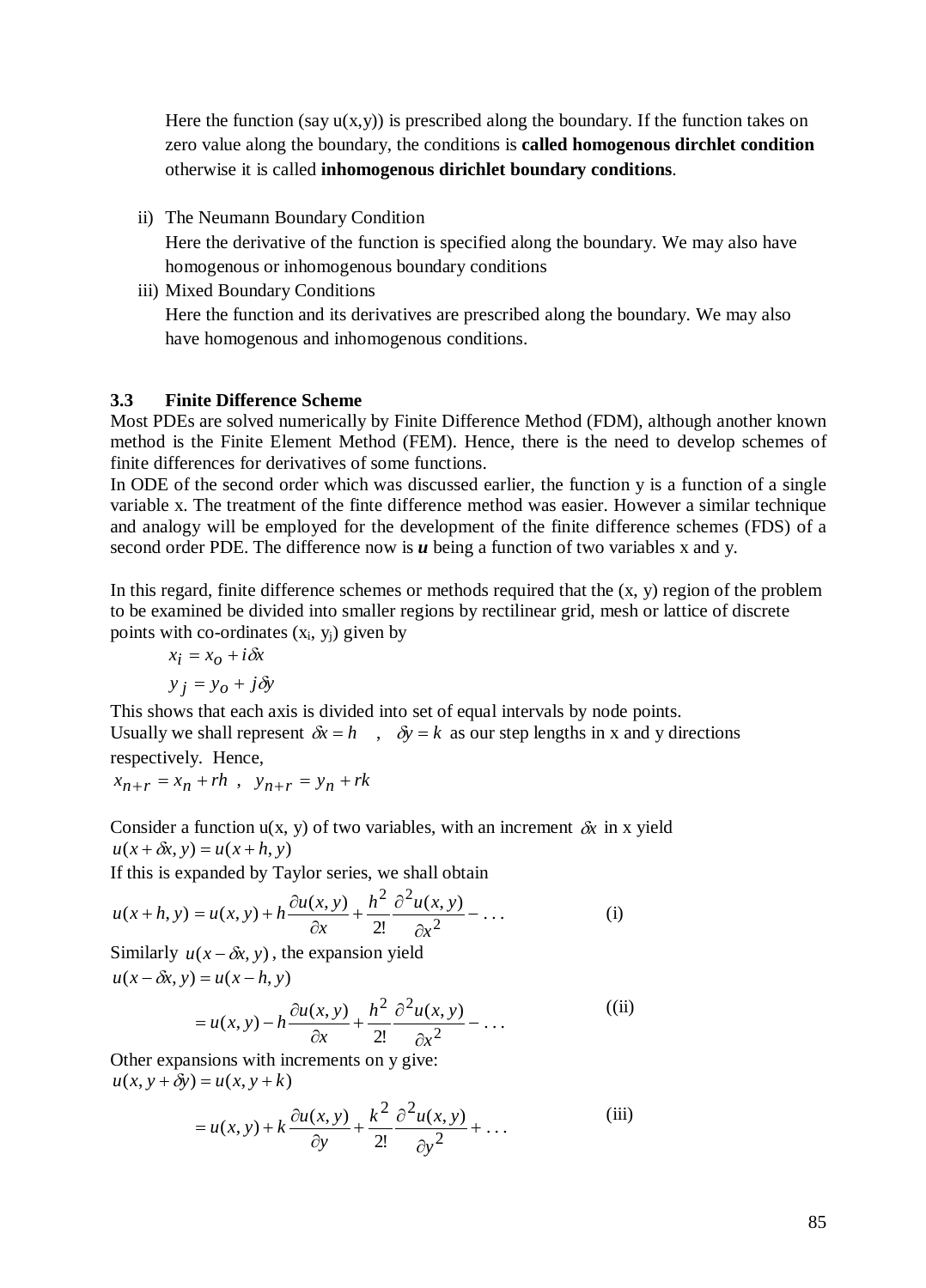$\frac{(x, y)}{2}$  - ... 2!  $(x, y) - k \frac{\partial u(x, y)}{\partial y} + \frac{k^2}{2!} \frac{\partial^2 u(x, y)}{\partial y^2}$  $u(x, y - \delta y) = u(x, y - k)$ 2  $a^2$ − ∂  $+\frac{k^2}{2}$ ∂  $= u(x, y) - k \frac{\partial}{\partial x}$ *y*  $k^2 \partial^2 u(x, y)$ *y*  $u(x, y) - k \frac{\partial u(x, y)}{\partial y}$  $(iv)$ 

Truncating equation (i) at second term yields,

$$
u(x+h, y) - u(x, y) = hu_x(x, y) + O(h^2) \approx hu_x
$$
  

$$
u_x = \frac{u(x+h, y) - u(x, y)}{h}
$$
 (3.4)

at point  $(i, j)$  we have

$$
u_x(x_i, y_j) = \frac{u(x_i + h, y_j) - u(x_i, y_j)}{h}
$$

$$
\frac{\partial u(x_i, y_j)}{\partial x} = \frac{u(x_{i+1}, y_j) - u(x_i, y_j)}{h}
$$

This is then written for easy handling as:

or 
$$
u_x = \frac{u_{i+1}, j - u_i, j}{h}
$$
 (3.5)

Similarly from (iii) by following the same procedure, we get

$$
\frac{\partial u}{\partial y} = u_y = \frac{u_i, j+1 - u_i, j}{k}
$$
(3.6)

Equations (3.5) and (3.6) are forward difference approximation of  $u_x$  and  $u_y$  respectively. Similarly, truncating at third time we shall obtain the second derivative approximation. This can be achieved by taking the sum of equations (i) and (ii), to get

$$
u(x+h, y) + u(x-h, y) = 2u(x, y) + h^2 \frac{\partial^2 u}{\partial x^2}
$$
  

$$
u(x_{i+1}, y_j) + u(x_{i-1}, y_j) = 2u(x_i, y_j) + h^2 \frac{\partial^2 u}{\partial x^2}
$$

This simplified to

$$
\frac{\partial^2 u}{\partial x^2} = u_{xx} = \frac{u_{i+1}, j - 2u_i, j + u_{i-1}, j}{h^2}
$$
\n(3.7)

Also adding equations (iii) and (iv), we obtain a similar result as

$$
\frac{\partial^2 u}{\partial y^2} = u_{yy} = \frac{u_i, j+1-2u_i, j+u_i, j-1}{k^2}
$$
\n(3.8)

Equations (3.7) and (3.8) are the finite difference approximation for the second derivatives  $u_{xx}$ and  $u_{yy}$ . They are sometimes called the second central difference approximations. These approximations are often used to develop the finite difference schemes which are tools for solving BVPs numerically.

# **4.0 Conclusion**

We have seen that the subject of BVP is wide. Partial differential equations with boundary conditions differ depending on the type of boundary conditions. This will invariably affect the scheme which will be developed for its solution. We remark here that the basic differentiation formula as we have in analysis is the same used here for the development of the finite differences for the partial derivatives.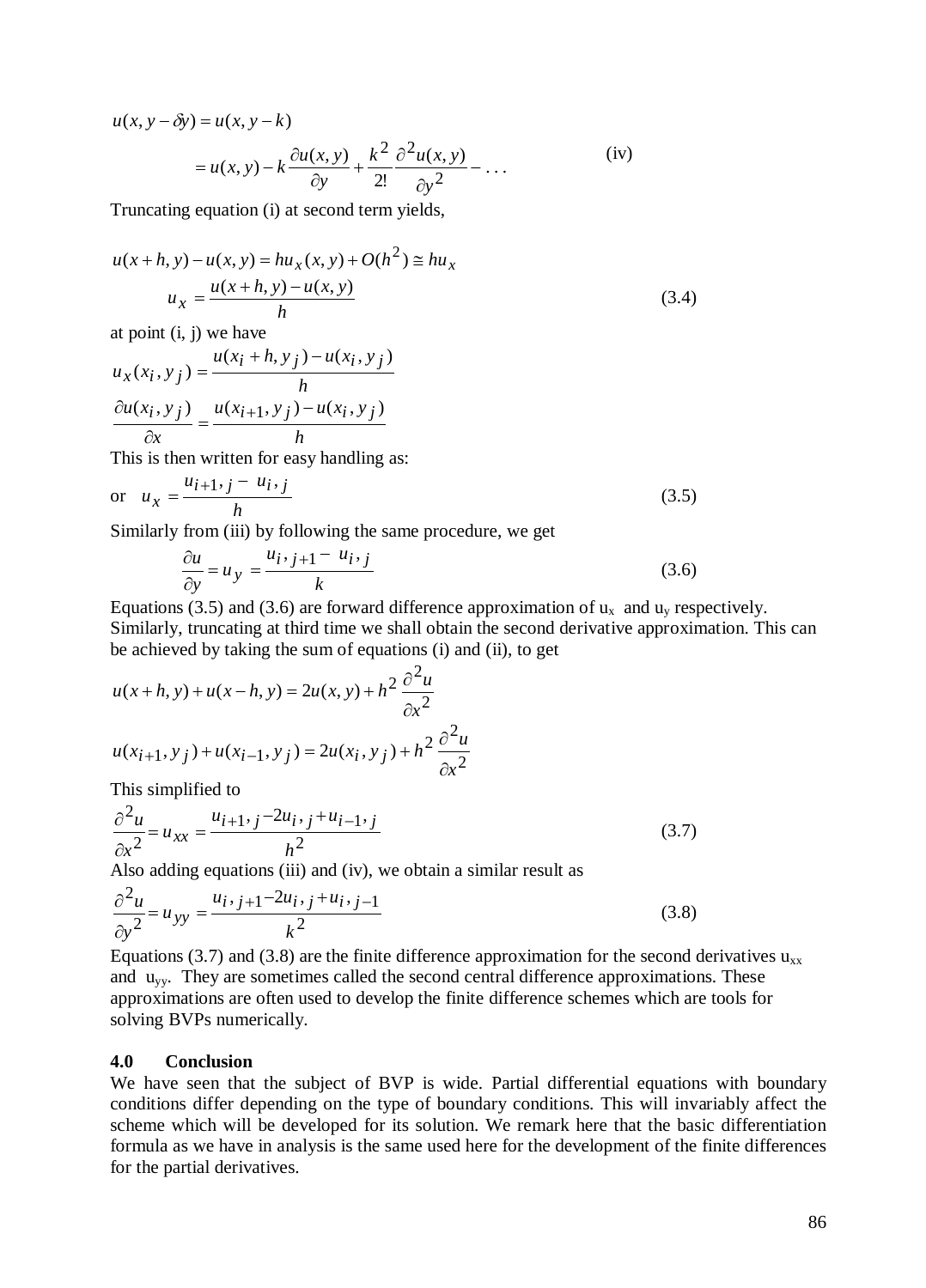# **5.0 Summary**

In this Unit we have learnt

- (i) The definition for various types of PDEs,
- (ii) About types of boundary conditions
- (iii) how to derive the finite differences for first and second partial derivatives.

# **6.0 Tutor Marked Assignment**

 Write a finite difference for *x y u*  $\partial x \partial$  $\partial^2$ 

- 1. Conte S. D. and Boor de Carl *Elementary Numerical Analysis an Algorithmic Approach 2nd ed.* McGraw-Hill Tokyo.
- 2. Francis Scheid. (1989) *Schaum's Outlines Numerical Analysis 2nd ed.* McGraw-Hill New York.
- 3. Kandassamy P., Thilagarathy K., & Gunevathi K. (1997) : Numerical Methods, S. Chand & Co Ltd, New Delhi, India
- 4. Leadermann Walter (1981) (Ed.): Handbook of Applicable Mathematics, Vol 3, Numerical Analysis, John Wiley, N.Y.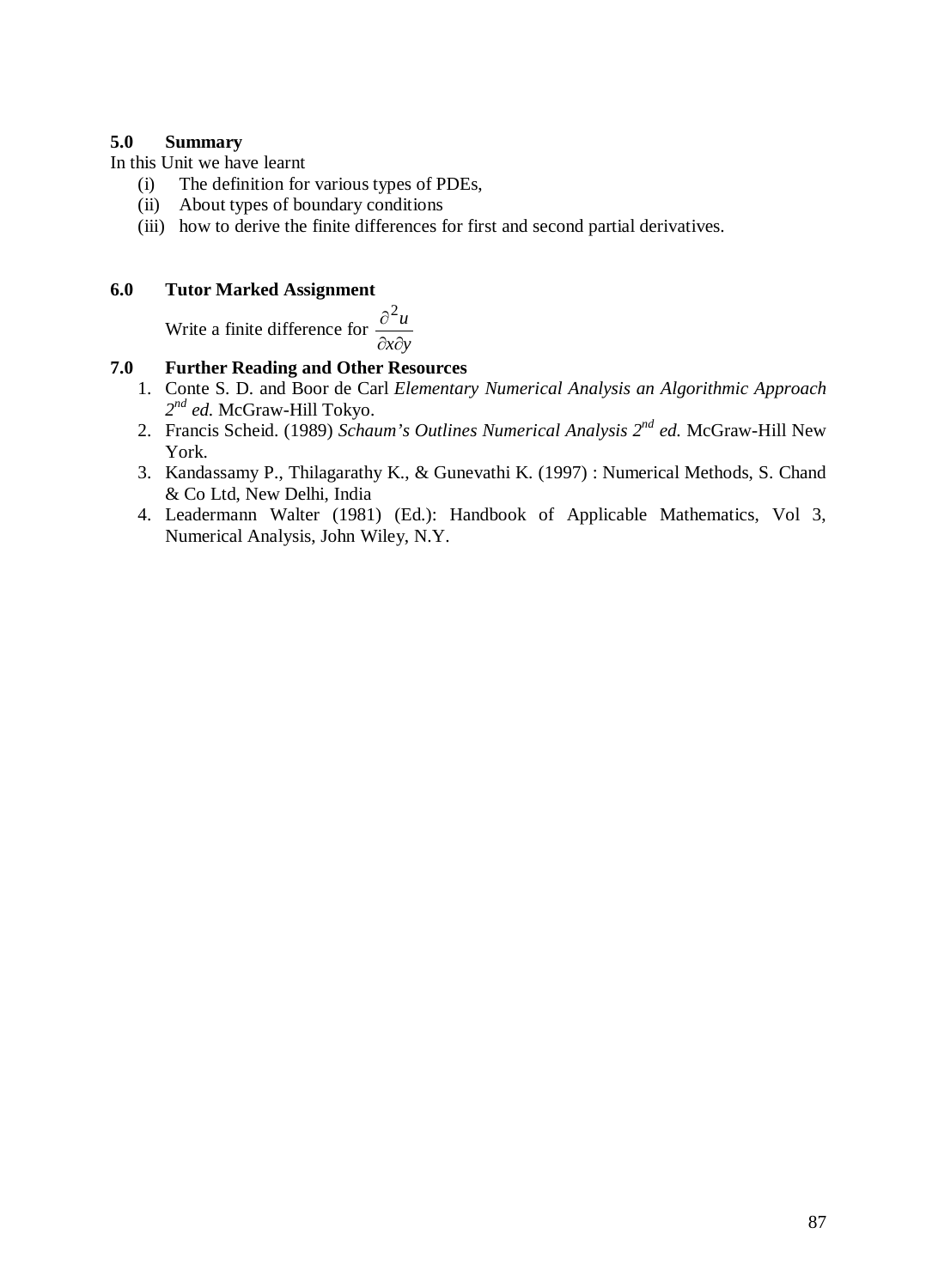# **MODULE 5: UNIT 3: SOLUTION OF LAPLACE EQUATION IN A RECTANGLE**

# **1.0 Introduction**

There are various technique required when developing finite difference schemes for partial differential equations. The type of PDE depends on the type of scheme that will be obtained, whether it is parabolic, elliptic or hyperbolic in nature. One PDE that is simple to develop a finite difference scheme for is the Laplace equation. We shall in this unit provide a Finite Difference Method for the Laplace equation and its method of solution.

# **2.0 Objective**

At the end of this lesson, the learner would have been able to

- (i) define a second order PDE
- (ii) define a Boundary Value Problem (BVP) involving a partial differential equation
- (iii) classify various types of PDEs
- (iv) classify types of boundary conditions among PDEs
- (v) derive finite difference schemes for PDEs.

# **3.0 LAPLACE EQUATION IN A RECTANGULAR BOUNDARY**

Consider the Laplace equation

$$
\frac{\partial^2 u}{\partial x^2} + \frac{\partial^2 u}{\partial y^2} = 0
$$
\n(3.1)

where D is the domain in  $(x,y)$  plane, and C is its boundary. For simplicity, the domain D is chosen to be a rectangle such that

*D* = { $(x, y)$  : 0 <  $x$  < *a*, 0 <  $y$  < *b*}

with its boundary composed by

$$
C \equiv \{(x, y) : x = 0, a ; y = 0, b\}
$$



To obtain the numerical solution of (1) we introduce the net spacing

$$
\delta x = h = \frac{a-0}{n+1}
$$
,  $\delta y = k = \frac{b-0}{m+1}$ 

with uniformly net points

$$
x_i = i.\delta x = ih
$$
,  $y_j = j.\delta y = jk$ ,  $i, j = 0, \pm 1, \pm 2, ...$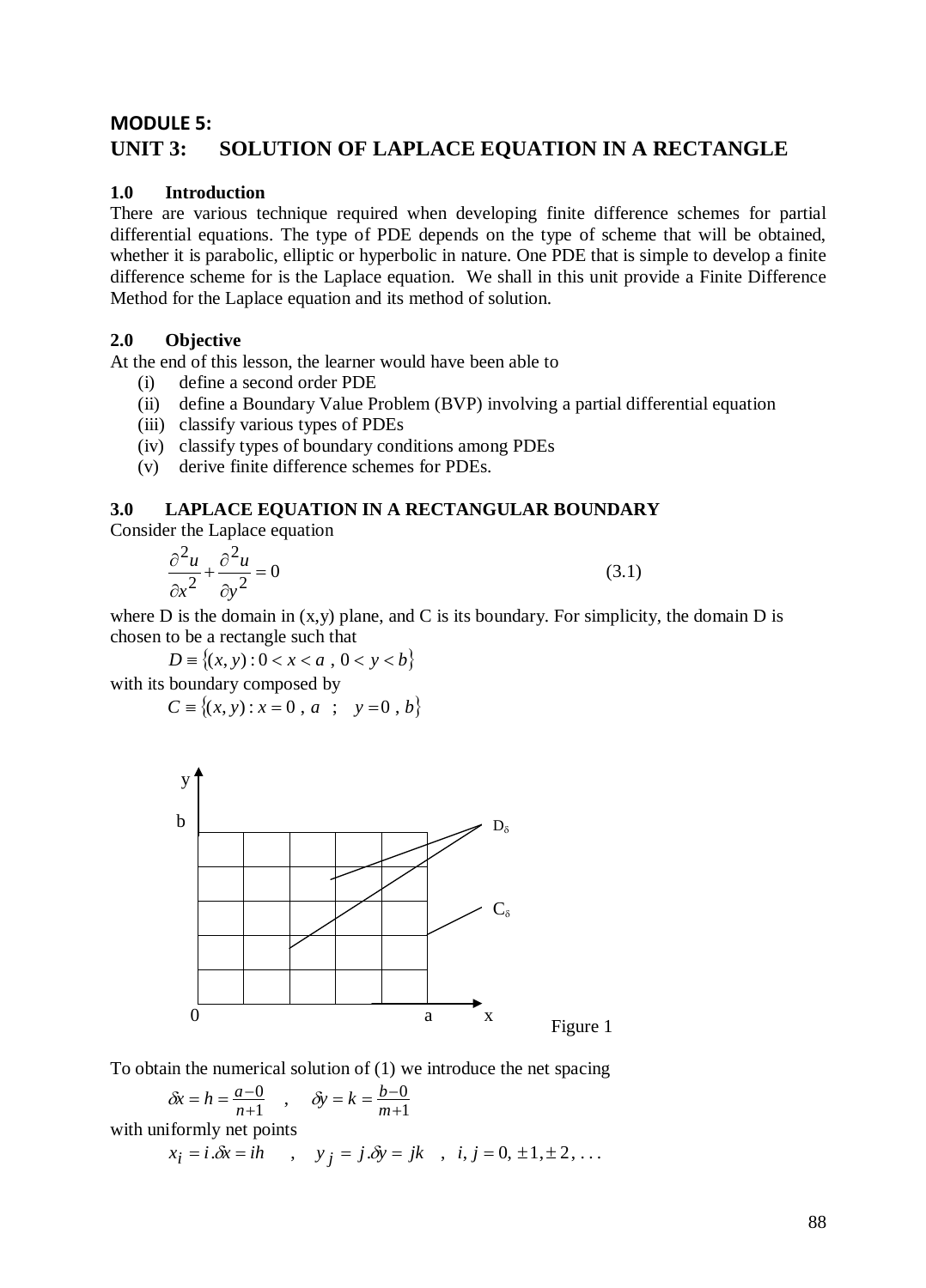Hence, the interior points to D are called  $D_{\delta}$ 

$$
D_{\delta} = \{(x_i, y_j) : 1 \le i \le n , 1 \le j \le m\}
$$

The net points on boundary C with exception of the 4 corners of the rectangle are called  $C_{\delta}$ 

$$
C_{\delta} = \left\{ (x_i, y_j) : \begin{cases} i = (0, n+1), & 1 \le j \le m+1 \\ j = (0, m+1), & 1 \le i \le n+1 \end{cases} \right\}
$$

We shall seek an approximate solution  $u(x_i, y_j)$  of (1) at the net points  $D_{\delta} + C_{\delta}$ . The PDE (3.1) is replaced by a central second difference quotients obtained in the last unit. This will be illustrated by the following example.

#### **3.1 Numerical Example**

Solve Laplace equation

$$
\frac{\partial^2 u}{\partial x^2} + \frac{\partial^2 u}{\partial y^2} = 0
$$
\n(3.1)

Subject to the boundary conditions:

*u*(*x*,0) = 1, *u*(0, *y*) = 0, *u*(1, *y*) = 0, *u*(*x*,1) = 1; 0 ≤ *x* ≤ 1, 0 ≤ *y* ≤ 1

#### **Solution**

For simplicity we shall choose the meshes to be uniform and equal on both the x- and y- axes; that is, let  $\delta x = \delta y = h$ 



Replace equation (3.1) by second central differences, to have

$$
\frac{\partial^2 u}{\partial x^2} = \frac{u_{i+1}, j - 2u_i, j + u_{i-1}, j}{h^2}
$$

$$
\frac{\partial^2 u}{\partial y^2} = \frac{u_i, j + 1 - 2u_i, j + u_i, j - 1}{k^2}
$$

Then we obtain on substituting into equation (3.1)

$$
\frac{u_{i+1}, j-2u_i, j+u_{i-1}, j}{h^2} + \frac{u_i, j+1-2u_i, j+u_i, j-1}{k^2} = 0
$$
\n
$$
\Rightarrow \quad u_{i+1}, j-4u_i, j+u_{i-1}, j+u_i, j+1+u_i, j-1 = 0
$$
\n
$$
\Rightarrow \quad u_i, j = \frac{1}{4} (u_{i+1}, j+u_{i-1}, j+u_i, j+1+u_i, j-1)
$$
\n(3.2)

That is the average of 4 points supporting any point  $u_{ij}$  produces the result at point  $(x_i, y_j)$ Using 3 internal meshes, that is,  $n = 3$ ,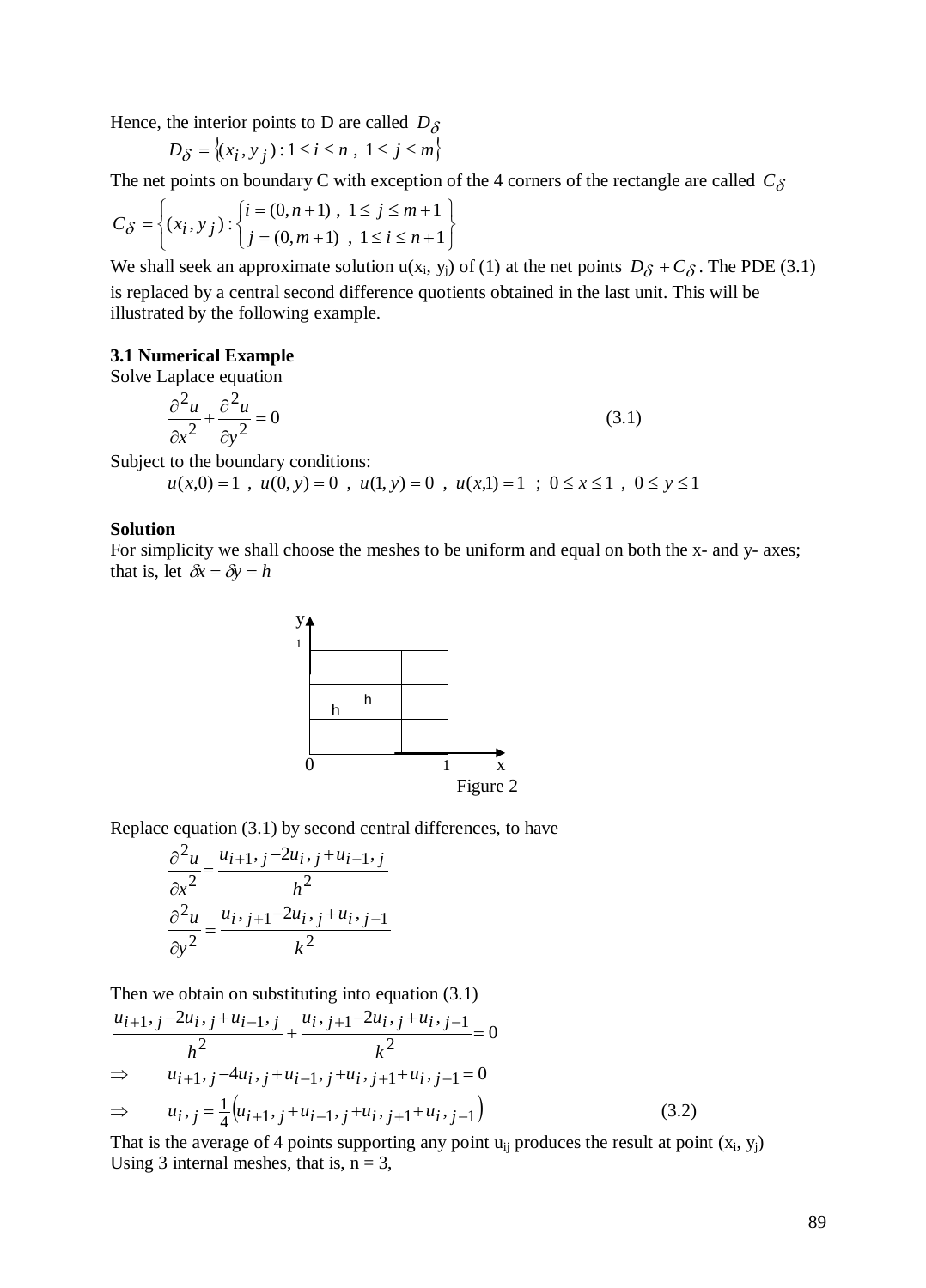Then 3 1  $h = \frac{1-0}{4-1}$ 

Hence, there are 4 internal points in domain D to be determined, since other points are on the boundary (Figure 2)

 $u(x,0) = 1$ , for all values of x, at  $y = 0$ ,  $j = 0$  $u = 1$  $u(0,y) = 0$  for all y  $u(1,y) = 0$ ,  $u(x,1) = 1$ Let  $u_{11} = u_1$ ,  $u_{21} = u_2$ ,  $u_{12} = u_3$ ,  $u_{22} = u_4$ 

Then by equation (2) 1

$$
u_1 = \frac{1}{4} (u_{0,1} + u_{2,1} + u_{1,o} + u_{1,2})
$$
  
=  $\frac{1}{4} (0 + u_2 + 1 + u_3)$   

$$
u_2 = \frac{1}{4} (u_{1,1} + u_{3,1} + u_{2,o} + u_{2,2})
$$
  
=  $\frac{1}{4} (u_1 + 0 + 1 + u_4)$   

$$
u_3 = \frac{1}{4} (u_4 + 0 + 1 + u_1)
$$
  

$$
u_4 = \frac{1}{4} (u_3 + 0 + 1 + u_2)
$$



Arranging these equations properly, we shall obtain

$$
4u1 - u2 - u3 = 1 \n- u1 + 4u2 - u4 = 1 \n- u1 + 4u3 - u4 = 1 \n- u2 + 4u4 - u3 = 1
$$

Solving for the four u's, we obtain

 $u_1 = u_2 = u_3 = u_4 = \frac{1}{2}$ 

Thus the four internal points for this problem are ½ each.

The internal points may be increased by increasing the number of meshes and different result will be obtained. Note that the results obtained are numerical values which serve as the solution to the BVP (3.1) at the node points.

### **4.0 Conclusion**

It is expected that the learner should be able to use the simple approach given above to solve elementary BVPs with simple boundary conditions.

### **5.0 Summary**

In this Unit we have learnt how to

- (i.) develop finite different scheme for the Laplace equation,
- (ii.) solve Laplace equation using the finite difference scheme.

#### **6.0 Tutor Marked Assignment**

Solve the Laplace equation